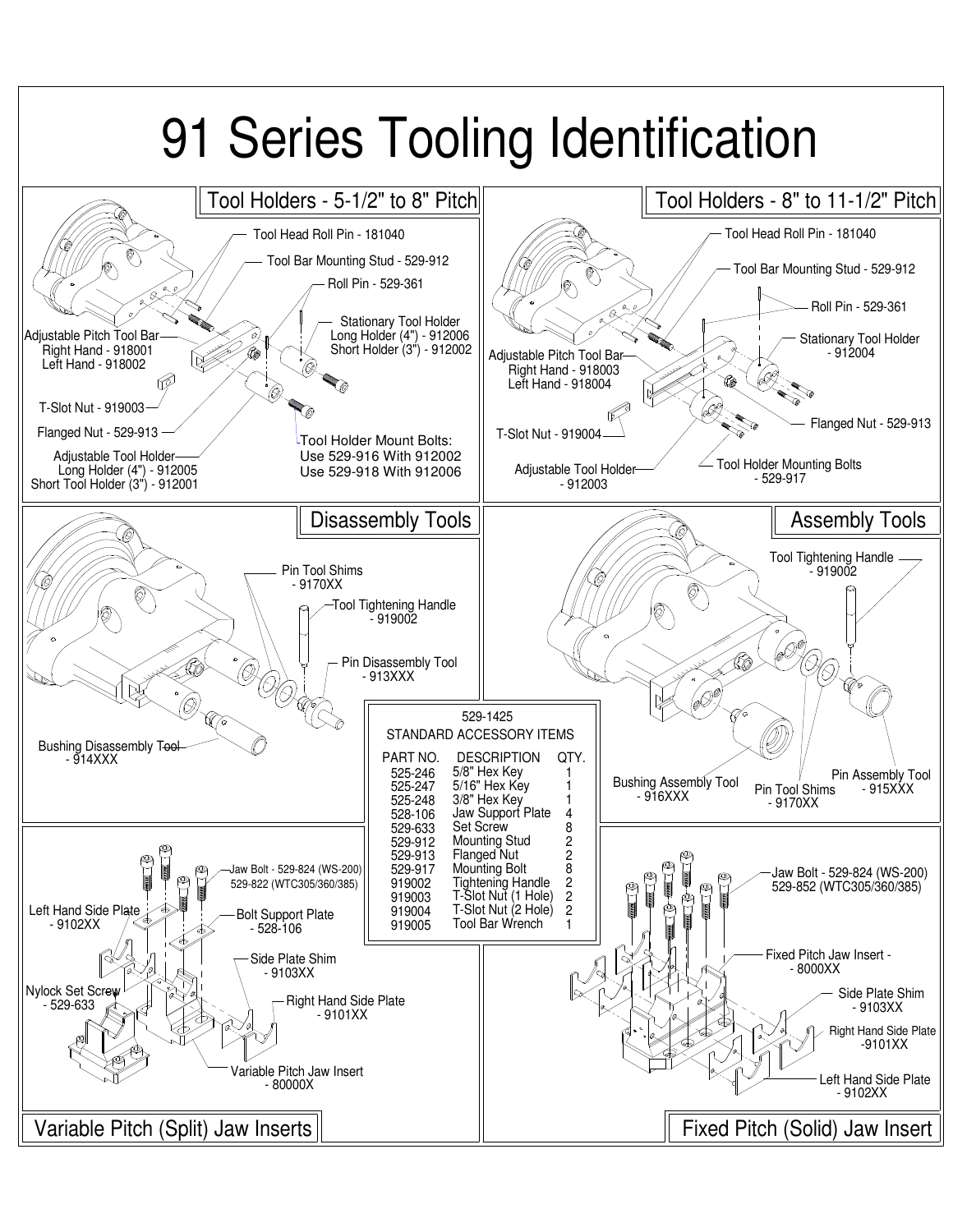## 91 Series Tooling Identification

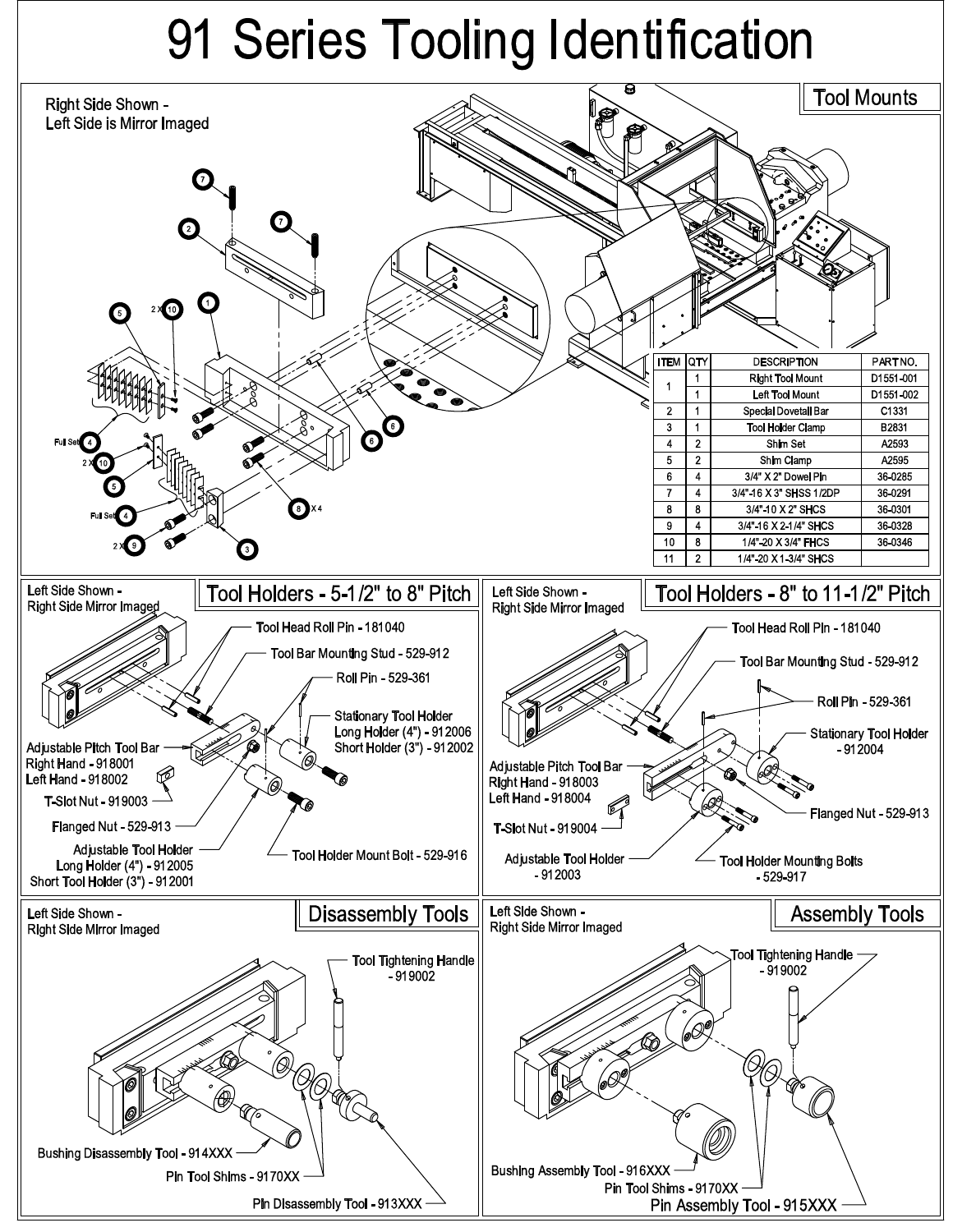

|            |               |                  |                 |          |               |                     |                          |       |            |                    |                 |        |                                               |                              |                       | WS200 ONLY                           |                                  |                         |                |                              |                                          |                   |              |                         | <b>WS310</b>        |
|------------|---------------|------------------|-----------------|----------|---------------|---------------------|--------------------------|-------|------------|--------------------|-----------------|--------|-----------------------------------------------|------------------------------|-----------------------|--------------------------------------|----------------------------------|-------------------------|----------------|------------------------------|------------------------------------------|-------------------|--------------|-------------------------|---------------------|
| Make       | Model         | <b>Comments</b>  | Type            | Pin Dia. | Pin<br>Lenati | <b>Bushing Dia.</b> | <b>Bushing</b><br>Lenath | Pitch | Jaw Type   | Jaw<br>$(*$ qty 2) | Side Plates (2) |        | Shims(4)<br><b>Unless</b><br><b>Specified</b> | <b>RH Tool</b><br><b>Bar</b> | <b>LH Tool</b><br>Bar | <b>Tool Holder</b><br><b>ADJ</b> (2) | <b>Tool Holder</b><br>Stat $(2)$ | <b>Pin Dissy</b><br>(2) | <b>Bushing</b> | Pin<br>Dissy (2) Assembly (2 | <b>Bushing</b><br><b>Assembly</b><br>(2) | <b>Shim Group</b> | $M.B.A.$ (2) | Plate for WS-<br>310(1) | Shim for WS-310 (2) |
| AMER.AUGER | <b>THT275</b> | TRENCHER CHAIN   |                 | 1.496    | 8.760         | 2.165/2.632         | 5.776                    | 7.480 | ADJ        | 800001*            |                 |        |                                               | 918001                       | 918002                | 912001                               | 901002                           | 913029                  | 914160         | 915067                       | 916318                                   | 917060            |              |                         |                     |
| CASE       | 350           |                  | <b>FLUSH</b>    | 0.993    | 5.220         | 1.500               | 3.180                    | 5.875 | ADJ        | 800005*            |                 |        |                                               | 918001                       | 918002                | 912005                               | 912006                           | 913042                  | 914090         | 915068                       | 916100                                   | 917059            |              | 528-142                 | 528-148             |
| CASE       | 400           |                  | <b>FLUSH</b>    | 0.993    | 5.220         | 1.500               | 3.180                    | 5.875 | ADJ        | 800005*            |                 |        |                                               | 918001                       | 918002                | 912005                               | 912006                           | 913042                  | 914090         | 915068                       | 916100                                   |                   |              |                         |                     |
| CASE       | 420           |                  | <b>FLUSH</b>    | 0.993    | 5.220         | 1.500               | 3.180                    | 5.875 | ADJ        | 800005*            |                 |        |                                               | 918001                       | 918002                | 912005                               | 912006                           | 913042                  | 914090         | 915068                       | 916100                                   |                   |              |                         |                     |
| CASE       | 450           |                  | <b>FLUSH</b>    | 1.187    | 5.380         | 1.750               | 3.150                    | 5.750 | <b>ADJ</b> | 800005*            |                 |        |                                               | 918001                       | 918002                | 912005                               | 912006                           | 913030                  | 914086         | 915066                       | 916098                                   | 917059            |              | 528-142                 | 528-144             |
| CASE       | 450           |                  |                 | 1.063    | 5.375         | 1.625               | 3.326                    | 5.875 | ADJ        | 800005*            |                 |        |                                               | 918001                       | 918002                | 912005                               | 912006                           | 913079                  | 914144         | 915225                       | 916274                                   |                   |              |                         |                     |
| CASE       | 500           |                  | <b>FLUSH</b>    | 0.993    | 5.220         | 1.500               | 3.180                    | 5.875 | ADJ        | 800005*            |                 |        |                                               | 918001                       | 918002                | 912005                               | 912006                           | 913042                  | 914090         | 915068                       | 916100                                   |                   |              |                         |                     |
| CASE       | 550           |                  | <b>SALT</b>     | 1.129    | 6.575         | 1.996               | 4.295                    | 6.290 | ADJ        | 800005*            | 910104          | 910204 |                                               | 918001                       | 918002                | 912005                               | 912006                           | 913004                  | 914123         | 915144                       | 916199                                   | 917059            | 9002010      | 528-142                 |                     |
| CASE       | 550           | JAK0013968 & DN  | <b>SEALED</b>   | 1.129    | 6.457         | 1.850               | 4.598                    | 5.998 | ADJ        | 800005*            |                 |        |                                               | 918001                       | 918002                | 912005                               | 912006                           | 913030                  | 914066         | 915066                       | 916198                                   |                   |              |                         |                     |
| CASE       | 550           |                  | <b>SEALED</b>   | 1.129    | 6.575         | 1.996               | 4.800                    | 6.290 | <b>ADJ</b> | 800005*            | 910104          | 910204 |                                               | 918001                       | 918002                | 912005                               | 912006                           | 913004                  | 914122         | 915144                       | 916017                                   | 917059            | 9002009      | 528-142                 |                     |
| CASE       | 560           |                  | <b>FLUSH</b>    | 0.993    | 5.220         | 1.500               | 3.180                    | 5.875 | ADJ        | 800005*            |                 |        |                                               | 918001                       | 918002                | 912005                               | 912006                           | 913042                  | 914090         | 915068                       | 916100                                   |                   |              |                         |                     |
| CASE       | 600           |                  |                 | 1.063    | 5.375         | 1.625               | 3.326                    | 5.875 | ADJ        | 800005*            |                 |        |                                               | 918001                       | 918002                | 912005                               | 912006                           | 913079                  | 914144         | 915225                       | 916274                                   |                   |              |                         |                     |
| CASE       | 650           |                  | <b>SALT</b>     | 1.318    | 7.224         | 2.119               | 4.312                    | 6.735 | ADJ        | 800005*            | 910104          | 910204 | 910304                                        | 918001                       | 918002                | 912005                               | 912006                           | 913020                  | 914030         | 915158                       | 916239                                   | 917059            | 9002020      | 528-150                 | 528-146             |
| CASE       | 650           |                  | <b>SEALED</b>   | 1.318    | 7.224         | 2.119               | 4.862                    | 6.734 | ADJ        | 800005*            | 910104          | 910204 | 910304                                        | 918001                       | 918002                | 912005                               | 912006                           | 913053                  | 914030         | 915011                       | 916187                                   | 917059            | 9002020      | 528-150                 | 528-146             |
| CASE       | 700           | S/N 7070351 & DN | <b>RECESSED</b> | 1.248    | 6.500         | 1.871               | 4.640                    | 6.250 | <b>ADJ</b> | 800005*            |                 |        |                                               | 918001                       | 918002                | 912005                               | 912006                           | 913027                  | 914089         | 915056                       | 916093                                   |                   |              |                         |                     |
| CASE       | 750           |                  | <b>RECESSED</b> | 1.375    | 6.940         | 1.995               | 4.640                    | 6.250 | ADJ        | 800005*            | 910104          | 910204 |                                               | 918001                       | 918002                | 912005                               | 912006                           | 913027                  | 914059         | 915069                       | 916092                                   | 917059            |              | 528-150                 | 528-146             |
| CASE       | 800           |                  | <b>RECESSED</b> | 1.248    | 6.500         | 1.871               | 4.640                    | 6.250 | ADJ        | 800005*            | 910104          | 910204 |                                               | 918001                       | 918002                | 912005                               | 912006                           | 913027                  | 914089         | 915056                       | 916093                                   | 917059            | 900220       | 528-142                 |                     |
| CASE       | 850           |                  | SEALED          | 1.375    | 6.940         | 2.000               | 4.700                    | 6.250 | ADJ        | 800005*            | 910104          | 910204 |                                               | 918001                       | 918002                | 912005                               | 912006                           | 913031                  | 914043         | 915009                       | 916090                                   | 917059            | 900261       | 528-150                 | 528-146             |
| CASE       | 1000          | HD               | <b>RECESSED</b> | 1.375    | 6.940         | 1.995               | 4.640                    | 6.250 | ADJ        | 800005*            | 910104          | 910204 |                                               | 918001                       | 918002                | 912005                               | 912006                           | 913027                  | 914059         | 915069                       | 916092                                   | 917059            |              | 528-150                 | 528-146             |
| CASE       | 1000          |                  | <b>RECESSED</b> | 1.248    | 6.500         | 1.871               | 4.640                    | 6.250 | <b>ADJ</b> | 800005*            | 910104          | 910204 |                                               | 918001                       | 918002                | 912005                               | 912006                           | 913027                  | 914089         | 915056                       | 916093                                   | 917059            | 900220       | 528-142                 |                     |
| CASE       | 1000          |                  | <b>SEALED</b>   | 1.375    | 6.940         | 2.000               | 4.700                    | 6.250 | ADJ        | 800005*            | 910104          | 910204 |                                               | 918001                       | 918002                | 912005                               | 912006                           | 913031                  | 914043         | 915009                       | 916090                                   | 917059            | 900261       | 528-150                 | 528-146             |
| CASE       | 1150          |                  | <b>RECESSED</b> | 1.375    | 6.940         | 1.995               | 4.640                    | 6.250 | ADJ        | 800005*            | 910104          | 910204 |                                               | 918001                       | 918002                | 912005                               | 912006                           | 913027                  | 914059         | 915069                       | 916092                                   | 917059            |              | 528-150                 | 528-146             |
| CASE       | 1150          |                  | <b>SEALED</b>   | 1.375    | 6.940         | 2.000               | 4.700                    | 6.250 | ADJ        | 800005*            | 910104          | 910204 |                                               | 918001                       | 918002                | 912005                               | 912006                           | 913031                  | 914043         | 915009                       | 916090                                   | 917059            | 900261       | 528-150                 | 528-146             |
| CASE       | 1150          |                  | <b>SEALED</b>   | 1.375    | 6.940         | 1.995               | 4.640                    | 6.250 | ADJ        | 800005*            |                 |        |                                               | 918001                       | 918002                | 912005                               | 912006                           | 913053                  | 914030         | 915011                       | 916187                                   |                   |              |                         |                     |
| CASE       | 1450          |                  | <b>SEALED</b>   | 1.752    | 9.075         | 2.620               | 6.205                    | 8.020 | 8-HOLE     | 910025             | 910114          | 910214 |                                               | 918003                       | 918004                | 912003                               | 912004                           | 913038                  | 914003         | 915070                       | 916095                                   | 917060            | 900274       | 528-150                 | 528-144             |
| CASE       | 1550          |                  | <b>SALT</b>     | 1.753    | 9.060         | 2.620               | 5.640                    | 8.020 | 8-HOLE     | 910025             | 910114          | 910214 | 910314                                        | 918003                       | 918004                | 912003                               | 912004                           | 913026                  | 914012         | 915006                       | 916132                                   | 917060            |              | 528-150                 |                     |
| CASE       | 1550          |                  | <b>SEALED</b>   | 1.753    | 9.060         | 2.620               | 6.200                    | 8.020 | 8-HOLE     | 910025             |                 |        |                                               | 918003                       | 918004                | 912003                               | 912004                           | 913038                  | 914003         | 915226                       | 916197                                   |                   |              |                         |                     |
| CASE       | 1150B         |                  | SEALED          | 1.500    | 8.100         | 2.185               | 5.700                    | 6.678 | ADJ        | 800005*            | 910104          | 910204 | 910304(8)                                     | 918001                       | 918002                | 912005                               | 912006                           | 913019                  | 914058         | 915067                       | 916097                                   | 917059            | 900212       | 528-150                 |                     |
| CASE       | 1150D         | 7310051 & PRIOR  | SEALED          | 1.440    | 8.110         | 2.314               | 5.563                    | 6.678 | ADJ        | 800005*            | 910104          | 910204 | 910304(12)                                    | 918001                       | 918002                | 912005                               | 912006                           | 913033                  | 914042         | 915052                       | 916199                                   | 917059            | 9002019      | 528-150                 | 528-144             |
| CASE       | 1150D         | 7310051 & PRIOR  | <b>SALT</b>     | 1.440    | 8.110         | 2.314               | 5.070                    | 6.678 | ADJ        | 800005*            |                 |        |                                               | 918001                       | 918002                | 912005                               | 912006                           | 913033                  | 914061         | 915052                       | 916074                                   |                   |              |                         |                     |
| CASE       | 1150E         |                  | <b>SALT</b>     | 1.440    | 8.110         | 2.314               | 5.070                    | 6.678 | ADJ        | 800005*            | 910104          | 910204 | 910304(12)                                    | 918001                       | 918002                | 912005                               | 912006                           | 913033                  | 914061         | 915052                       | 916074                                   | 917059            |              | 528-143                 | 528-147             |
| CASE       | 1150E         |                  | SEALED          | 1.440    | 8.110         | 2.314               | 5.563                    | 6.678 | ADJ        | 800005*            |                 |        |                                               | 918001                       | 918002                | 912005                               | 912006                           | 913033                  | 914042         | 915052                       | 916199                                   |                   |              |                         |                     |
| CASE       | 1155D         | 7311001 & PRIOR  | SALT            | 1.440    | 8.110         | 2.314               | 5.070                    | 6.678 | ADJ        | 800005*            |                 |        |                                               | 918001                       | 918002                | 912005                               | 912006                           | 913033                  | 914061         | 915052                       | 916074                                   |                   |              |                         |                     |
| CASE       | 1155D         | 7311001 & PRIOR  | SEALED          | 1.440    | 8.110         | 2.314               | 5.563                    | 6.678 | ADJ        | 800005*            | 910104          | 910204 | 910304(12)                                    | 918001                       | 918002                | 912005                               | 912006                           | 913033                  | 914042         | 915052                       | 916199                                   | 917059            | 9002019      | 528-150                 | 528-144             |
| CASE       | 1155E         |                  | <b>SALT</b>     | 1.440    | 8.110         | 2.314               | 5.070                    | 6.678 | ADJ        | 800005*            | 910104          | 910204 | 910304(12)                                    | 918001                       | 918002                | 912005                               | 912006                           | 913033                  | 914061         | 915052                       | 916074                                   | 917059            |              | 528-143                 | 528-147             |
| CASE       | 1155E         |                  | <b>SEALED</b>   | 1.440    | 8.110         | 2.314               | 5.563                    | 6.678 | ADJ        | 800005*            |                 |        |                                               | 918001                       | 918002                | 912005                               | 912006                           | 913033                  | 914042         | 915052                       | 916199                                   |                   |              |                         |                     |
| CASE       | 1450B         |                  | <b>SALT</b>     | 1.753    | 9.060         | 2.620               | 5.640                    | 8.020 | 8-HOLE     | 910025             | 910114          | 910214 | 910314                                        | 918003                       | 918004                | 912003                               | 912004                           | 913026                  | 914012         | 915006                       | 916132                                   | 917060            |              | 528-150                 |                     |
| CASE       | 1450B         |                  | SEALED          | 1.752    | 9.075         | 2.620               | 6.205                    | 8.020 | 8-HOLE     | 910025             | 910114          | 910214 |                                               | 918003                       | 918004                | 912003                               | 912004                           | 913038                  | 914003         | 915070                       | 916095                                   | 917060            | 900274       | 528-150                 | 528-144             |
| CASE       | 1450B         | S/N 8383001 & UP | <b>SEALED</b>   | 1.753    | 9.060         | 2.620               | 6.200                    | 8.020 | 8-HOLE     | 910025             |                 |        |                                               | 918003                       | 918004                | 912003                               | 912004                           | 913038                  | 914003         | 915226                       | 916197                                   |                   |              |                         |                     |
| CASE       | 1455B         |                  | <b>SALT</b>     | 1.753    | 9.060         | 2.620               | 5.640                    | 8.020 | 8-HOLE     | 910025             | 910114          | 910214 | 910314                                        | 918003                       | 918004                | 912003                               | 912004                           | 913026                  | 914012         | 915006                       | 916132                                   | 917060            |              | 528-150                 |                     |
| CASE       | 1455B         |                  | SEALED          | 1.752    | 9.075         | 2.620               | 6.205                    | 8.020 | 8-HOLE     | 910025             | 910114          | 910214 |                                               | 918003                       | 918004                | 912003                               | 912004                           | 913038                  | 914003         | 915070                       | 916095                                   | 917060            | 900274       | 528-150                 | 528-144             |
|            |               |                  |                 |          |               |                     |                          |       |            |                    |                 |        |                                               |                              |                       |                                      |                                  |                         |                |                              |                                          |                   |              |                         |                     |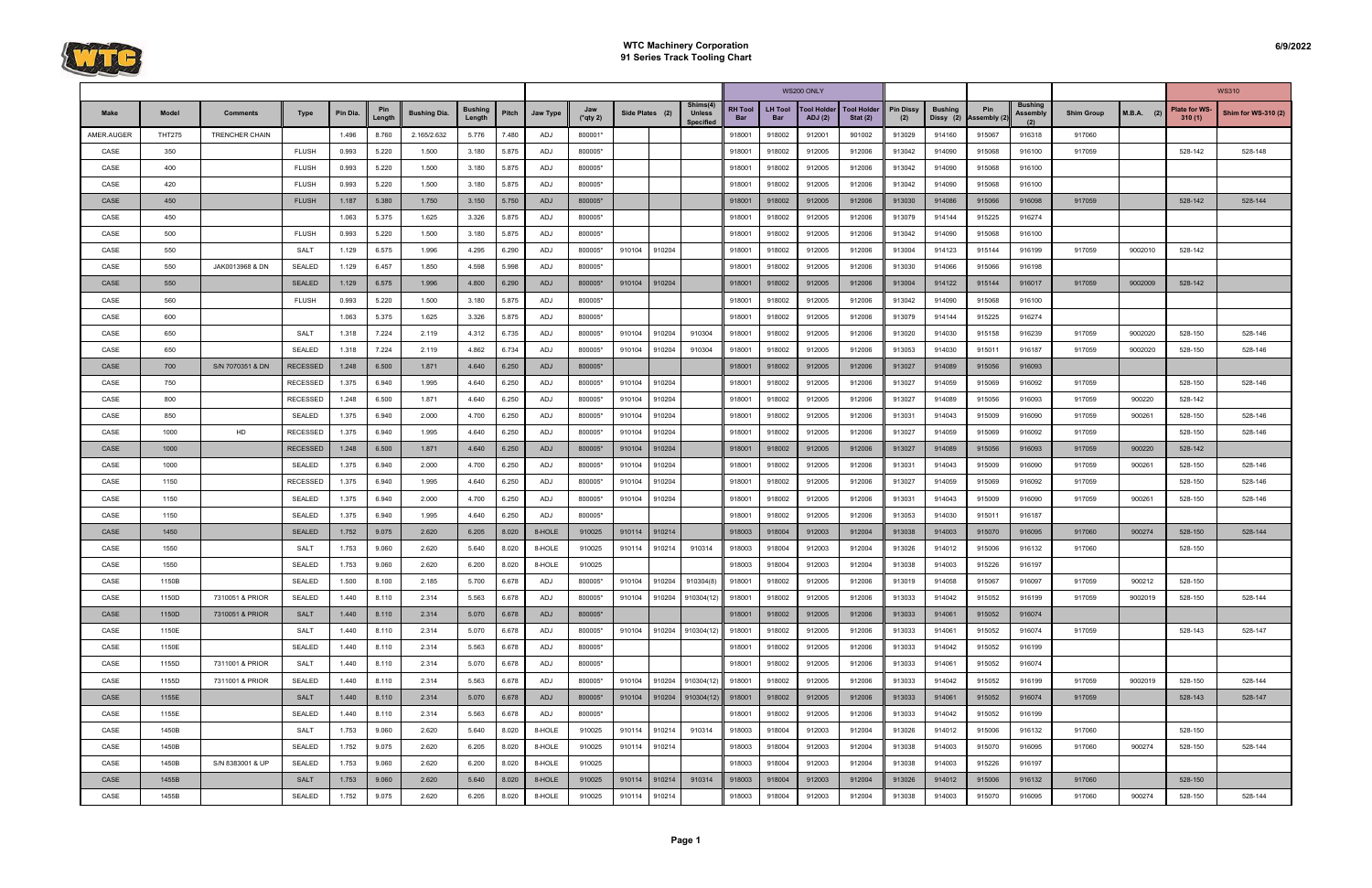

| Make | Model | <b>Comments</b>     | <b>Type</b>   | Pin Dia. | Pin<br>Length | <b>Bushing Dia.</b> | <b>Bushing</b><br>Length | Pitch  | <b>Jaw Type</b> | Jaw<br>$(*$ qty 2) | Side Plates (2) |        | Shims(4)<br><b>Unless</b><br><b>Specified</b> | <b>RH Tool</b><br>Bar | <b>LH Tool</b><br><b>Bar</b> | <b>Tool Holder</b><br><b>ADJ</b> (2) | <b>Tool Holder</b><br>Stat $(2)$ | <b>Pin Dissy</b><br>(2) | <b>Bushing</b><br>Dissy (2) | Pin<br>Assembly (2) | <b>Bushing</b><br>Assembly | <b>Shim Group</b> | <b>M.B.A.</b><br>(2) | Plate for WS-<br>310(1) | Shim for WS-310 (2) |
|------|-------|---------------------|---------------|----------|---------------|---------------------|--------------------------|--------|-----------------|--------------------|-----------------|--------|-----------------------------------------------|-----------------------|------------------------------|--------------------------------------|----------------------------------|-------------------------|-----------------------------|---------------------|----------------------------|-------------------|----------------------|-------------------------|---------------------|
| CASE | 1455B | S/N 8480001 & UP    | <b>SEALED</b> | 1.753    | 9.060         | 2.620               | 6.200                    | 8.020  | 8-HOLE          | 910025             |                 |        |                                               | 918003                | 918004                       | 912003                               | 912004                           | 913038                  | 914003                      | 915226              | 916197                     |                   |                      |                         |                     |
| CASE | 310G  |                     | <b>FLUSH</b>  | 0.993    | 5.220         | 1.500               | 3.180                    | 5.875  | ADJ             | 800005*            |                 |        |                                               | 918001                | 918002                       | 912005                               | 912006                           | 913042                  | 914090                      | 915068              | 916100                     | 917059            |                      | 528-142                 | 528-148             |
| CASE | 350B  |                     | <b>SEALED</b> | 0.994    | 5.219         | 1.500               | 3.359                    | 5.875  | ADJ             | 800005*            |                 |        |                                               | 918001                | 918002                       | 912005                               | 912006                           | 913075                  | 914144                      | 915224              | 916273                     |                   |                      |                         |                     |
| CASE | 450A  | S/N 3030801 & UP    | <b>SEALED</b> | 1.250    | 6.540         | 1.875               | 4.310                    | 6.000  | ADJ             | 800005*            | 910104          | 910204 |                                               | 918001                | 918002                       | 912005                               | 912006                           | 913031                  | 914088                      | 915069              | 916088                     | 917059            | 900260               | 528-142                 |                     |
| CASE | 450B  |                     | <b>SEALED</b> | 1.250    | 6.540         | 1.875               | 4.310                    | 6.000  | ADJ             | 800005*            | 910104          | 910204 |                                               | 918001                | 918002                       | 912005                               | 912006                           | 913031                  | 914088                      | 915069              | 916088                     | 917059            | 900260               | 528-142                 |                     |
| CASE | 450C  |                     | <b>SALT</b>   | 1.129    | 6.460         | 1.850               | 4.090                    | 6.000  | ADJ             | 800005*            | 910104          | 910204 |                                               | 918001                | 918002                       | 912005                               | 912006                           | 913031                  | 914066                      | 915046              | 916034                     | 917059            |                      | 528-142                 |                     |
| CASE | 450C  |                     | <b>SEALED</b> | 1.129    | 6.457         | 1.850               | 4.598                    | 5.998  | ADJ             | 800005*            | 910104          | 910204 |                                               | 918001                | 918002                       | 912005                               | 912006                           | 913030                  | 914066                      | 915066              | 916198                     | 917059            | 9002018              | 528-142                 |                     |
| CASE | 455C  |                     | <b>SALT</b>   | 1.129    | 6.460         | 1.850               | 4.090                    | 6.000  | ADJ             | 800005*            | 910104          | 910204 |                                               | 918001                | 918002                       | 912005                               | 912006                           | 913031                  | 914066                      | 915046              | 916034                     | 917059            |                      | 528-142                 |                     |
| CASE | 550E  |                     | <b>SALT</b>   | 1.129    | 6.575         | 1.996               | 4.295                    | 6.290  | ADJ             | 800005*            | 910104          | 910204 |                                               | 918001                | 918002                       | 912005                               | 912006                           | 913004                  | 914123                      | 915144              | 916199                     | 917059            | 9002010              | 528-142                 |                     |
| CASE | 550E  |                     | <b>SEALED</b> | 1.129    | 6.575         | 1.996               | 4.800                    | 6.290  | ADJ             | 800005*            | 910104          | 910204 |                                               | 918001                | 918002                       | 912005                               | 912006                           | 913004                  | 914122                      | 915144              | 916017                     | 917059            | 9002009              | 528-142                 |                     |
| CASE | 550G  | w/ Floating Bushing | <b>SEALED</b> | 1.129    | 6.575         | 1.996               | 4.795                    | 6.290  | ADJ             | 800005*            | 910128          | 910228 | 910328                                        | 918001                | 918002                       | 912005                               | 912006                           | 913004                  | 914122                      | 915144              | 916017                     | 917059            | 9002009              | 528-142                 |                     |
| CASE | 850B  |                     | <b>SEALED</b> | 1.375    | 6.940         | 2.000               | 4.700                    | 6.250  | ADJ             | 800005*            | 910104          | 910204 |                                               | 918001                | 918002                       | 912005                               | 912006                           | 913031                  | 914043                      | 915009              | 916090                     | 917059            | 900261               | 528-150                 | 528-146             |
| CASE | 850D  |                     | <b>SALT</b>   | 1.318    | 7.220         | 2.119               | 4.220                    | 6.250  | ADJ             | 800005*            | 910104          | 910204 | 910304                                        | 918001                | 918002                       | 912005                               | 912006                           | 913020                  | 914030                      | 915011              | 916164                     | 917059            |                      | 528-150                 | 528-144             |
| CASE | 850D  |                     | <b>SALT</b>   | 1.318    | 7.224         | 2.119               | 4.312                    | 6.735  | ADJ             | 800005*            | 910104          | 910204 | 910304                                        | 918001                | 918002                       | 912005                               | 912006                           | 913020                  | 914030                      | 915158              | 916239                     | 917059            | 9002020              | 528-150                 | 528-146             |
| CASE | 850D  |                     | <b>SEALED</b> | 1.375    | 6.940         | 1.995               | 4.640                    | 6.250  | ADJ             | 800005*            | 910104          | 910204 |                                               | 918001                | 918002                       | 912005                               | 912006                           | 913053                  | 914030                      | 915011              | 916187                     | 917059            | 9002008              | 528-150                 | 528-146             |
| CASE | 850D  |                     | <b>SEALED</b> | 1.318    | 7.224         | 2.119               | 4.862                    | 6.734  | ADJ             | 800005*            | 910104          | 910204 | 910304                                        | 918001                | 918002                       | 912005                               | 912006                           | 913053                  | 914030                      | 915011              | 916187                     | 917059            | 9002020              | 528-150                 | 528-146             |
| CASE | 850E  | AFTER 4-1-89        | <b>SALT</b>   | 1.318    | 7.224         | 2.119               | 4.312                    | 6.735  | ADJ             | 800005*            | 910104          | 910204 | 910304                                        | 918001                | 918002                       | 912005                               | 912006                           | 913020                  | 914030                      | 915158              | 916239                     | 917059            | 9002020              | 528-150                 | 528-146             |
| CASE | 850E  | AFTER 4-1-89        | SEALED        | 1.318    | 7.224         | 2.119               | 4.862                    | 6.734  | ADJ             | 800005*            | 910104          | 910204 | 910304                                        | 918001                | 918002                       | 912005                               | 912006                           | 913053                  | 914030                      | 915011              | 916187                     | 917059            | 9002020              | 528-150                 | 528-146             |
| CASE | 850G  |                     | <b>SALT</b>   | 1.318    | 7.224         | 2.119               | 4.312                    | 6.735  | ADJ             | 800005*            | 910104          | 910204 | 910304                                        | 918001                | 918002                       | 912005                               | 912006                           | 913020                  | 914030                      | 915158              | 916239                     | 917059            | 9002020              | 528-150                 | 528-146             |
| CASE | 850G  |                     | <b>SEALED</b> | 1.318    | 7.224         | 2.119               | 4.862                    | 6.734  | ADJ             | 800005*            | 910104          | 910204 | 910304                                        | 918001                | 918002                       | 912005                               | 912006                           | 913053                  | 914030                      | 915011              | 916187                     | 917059            | 9002020              | 528-150                 | 528-146             |
| CASE | 850H  |                     | <b>SALT</b>   | 1.318    | 7.224         | 2.119               | 4.312                    | 6.735  | ADJ             | 800005*            | 910104          | 910204 | 910304                                        | 918001                | 918002                       | 912005                               | 912006                           | 913020                  | 914030                      | 915158              | 916239                     | 917059            | 9002020              | 528-150                 | 528-146             |
| CASE | 850H  |                     | <b>SEALED</b> | 1.318    | 7.224         | 2.119               | 4.862                    | 6.734  | ADJ             | 800005*            | 910104          | 910204 | 910304                                        | 918001                | 918002                       | 912005                               | 912006                           | 913053                  | 914030                      | 915011              | 916187                     | 917059            | 9002020              | 528-150                 | 528-146             |
| CASE | 850K  |                     | <b>SALT</b>   | 1.318    | 7.224         | 2.119               | 4.312                    | 6.735  | ADJ             | 800005*            | 910104          | 910204 | 910304                                        | 918001                | 918002                       | 912005                               | 912006                           | 913020                  | 914030                      | 915158              | 916239                     | 917059            | 9002020              | 528-150                 | 528-146             |
| CASE | 850K  |                     | <b>SEALED</b> | 1.318    | 7.224         | 2.119               | 4.862                    | 6.734  | ADJ             | 800005*            | 910104          | 910204 | 910304                                        | 918001                | 918002                       | 912005                               | 912006                           | 913053                  | 914030                      | 915011              | 916187                     | 917059            | 9002020              | 528-150                 | 528-146             |
| CASE | 855D  |                     | SALT          | 1.318    | 7.220         | 2.119               | 4.220                    | 6.250  | ADJ             | 800005*            | 910104          | 910204 | 910304                                        | 918001                | 918002                       | 912005                               | 912006                           | 913020                  | 914030                      | 915011              | 916164                     | 917059            |                      | 528-150                 | 528-144             |
| CASE | 855D  | AFTER 4-1-89        | <b>SALT</b>   | 1.318    | 7.224         | 2.119               | 4.312                    | 6.735  | ADJ             | 800005*            | 910104          | 910204 | 910304                                        | 918001                | 918002                       | 912005                               | 912006                           | 913020                  | 914030                      | 915158              | 916239                     | 917059            | 9002020              | 528-150                 | 528-146             |
| CASE | 855D  |                     | <b>SEALED</b> | 1.375    | 6.940         | 1.995               | 4.640                    | 6.250  | ADJ             | 800005*            | 910104          | 910204 |                                               | 918001                | 918002                       | 912005                               | 912006                           | 913053                  | 914030                      | 915011              | 916187                     | 917059            | 9002008              | 528-150                 | 528-146             |
| CASE | 855D  | AFTER 4-1-89        | <b>SEALED</b> | 1.318    | 7.224         | 2.119               | 4.862                    | 6.734  | ADJ             | 800005*            | 910104          | 910204 | 910304                                        | 918001                | 918002                       | 912005                               | 912006                           | 913053                  | 914030                      | 915011              | 916187                     | 917059            | 9002020              | 528-150                 | 528-146             |
| CAT  | 30    |                     | <b>RECESS</b> | 1.314    | 7.000         | 1.993               | 5.000                    | 6.735  | ADJ             | 800005*            |                 |        |                                               | 918001                | 918002                       | 912005                               | 912006                           | 913010                  | 914016                      | 915011              | 916017                     |                   |                      |                         |                     |
| CAT  | 215   | w/ 9/16 BOLT        | <b>SEALED</b> | 1.315    | 6.370         | 2.120               | 4.170                    | 6.735  | ADJ             | 800005*            |                 |        |                                               | 918001                | 918002                       | 912005                               | 912006                           | 913030                  | 914002                      | 915089              | 916127                     | 917059            | 900223               | 528-150                 | 528-144             |
| CAT  | 215   | w/ 5/8 BOLT         | <b>SEALED</b> | 1.314    | 7.220         | 2.118               | 4.990                    | 6.735  | ADJ             | 800005*            | 910104          | 910204 |                                               | 918001                | 918002                       | 912005                               | 912006                           | 913010                  | 914011                      | 915011              | 916011                     | 917059            | 900272               | 528-150                 | 528-144             |
| CAT  | 219   |                     | <b>SEALED</b> | 1.442    | 8.120         | 2.312               | 5.700                    | 7.480  | ADJ             | 800001*            |                 |        |                                               | 918001                | 918002                       | 912005                               | 912006                           | 913033                  | 914113                      | 915052              | 916094                     |                   |                      |                         |                     |
| CAT  | 225   | EXC                 | SEALED        | 1.314    | 7.220         | 2.118               | 4.990                    | 6.735  | ADJ             | 800005*            | 910104          | 910204 |                                               | 918001                | 918002                       | 912005                               | 912006                           | 913010                  | 914011                      | 915011              | 916011                     | 917059            | 900272               | 528-150                 | 528-144             |
| CAT  | 225   |                     | <b>SEALED</b> | 1.752    | 9.060         | 2.621               | 6.356                    | 7.984  | 8-HOLE          | 910025             | 910114 910214   |        | 910314                                        | 918003                | 918004                       | 912003                               | 912004                           | 913003                  | 914003                      | 915003              | 916003                     | 917060            | 900234               | 528-150                 | 528-144             |
| CAT  | 227   |                     | <b>SEALED</b> | 1.752    | 9.060         | 2.621               | 6.356                    | 7.984  | 8-HOLE          | 910025             | 910114          | 910214 | 910314                                        | 918003                | 918004                       | 912003                               | 912004                           | 913003                  | 914003                      | 915003              | 916003                     | 917060            | 900234               | 528-150                 | 528-144             |
| CAT  | 229   |                     | <b>SEALED</b> | 1.752    | 9.060         | 2.621               | 6.356                    | 7.984  | 8-HOLE          | 910025             | 910114          | 910214 | 910314                                        | 918003                | 918004                       | 912003                               | 912004                           | 913003                  | 914003                      | 915003              | 916003                     | 917060            | 900234               | 528-150                 | 528-144             |
| CAT  | 235   | <b>EXC</b>          | <b>SEALED</b> | 1.752    | 9.060         | 2.621               | 6.356                    | 7.984  | 8-HOLE          | 910025             | 910114          | 910214 | 910314                                        | 918003                | 918004                       | 912003                               | 912004                           | 913003                  | 914003                      | 915003              | 916003                     | 917060            | 900234               | 528-150                 | 528-144             |
| CAT  | 235   |                     | <b>SEALED</b> | 1.877    | 9.880         | 2.812               | 6.963                    | 8.500  | 8-HOLE          | 910024             | 910108          | 910208 | 910308                                        | 918003                | 918004                       | 912003                               | 912004                           | 913005                  | 914013                      | 915012              | 916013                     | 917060            | 900227               | 528-143                 | 528-147             |
| CAT  | 245   | <b>EXC</b>          | <b>SEALED</b> | 2.253    | 11.259        | 3.371               | 7.866                    | 10.250 | 8-HOLE          | 910042             |                 |        |                                               | 918003                | 918004                       | 912003                               | 912004                           | 913007                  | 914005                      | 915005              | 916005                     | 917060            | 900238               | 528-150                 | 528-147             |
| CAT  | 311   | EXC                 | <b>SEALED</b> | 1.321    | 7.010         | 1.992               | 4.660                    | 6.750  | ADJ             | 800005*            | 910116          | 910216 |                                               | 918001                | 918002                       | 912005                               | 912006                           | 913053                  | 914002                      | 915059              | 916200                     | 917059            |                      | 528-150                 | 528-146             |
| CAT  | 312   | EXC                 | <b>SEALED</b> | 1.321    | 7.010         | 1.992               | 4.660                    | 6.750  | ADJ             | 800005*            | 910116          | 910216 |                                               | 918001                | 918002                       | 912005                               | 912006                           | 913053                  | 914002                      | 915059              | 916200                     | 917059            |                      | 528-150                 | 528-146             |
| CAT  | 315   | EXC                 | SEALED        | 1.442    | 8.150         | 2.312               | 5.700                    | 7.480  | ADJ             | 800001*            |                 |        |                                               | 918001                | 918002                       | 912005                               | 912006                           | 913033                  | 914113                      | 915140              | 916094                     | 917059            | 900209               | 528-142                 |                     |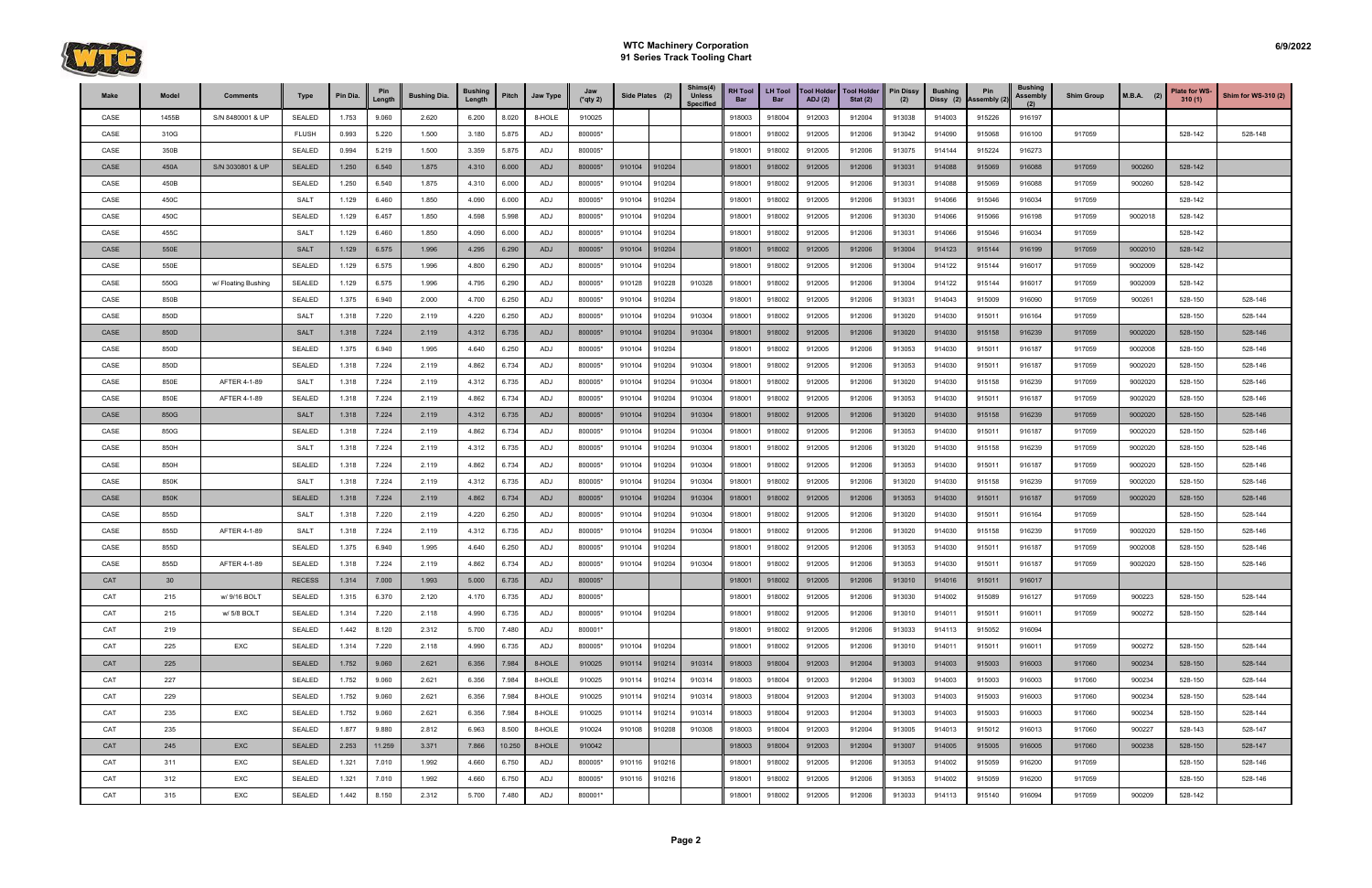

| Make | Model | <b>Comments</b> | Type          | Pin Dia. | Pin<br>Lenath | <b>Bushing Dia.</b> | <b>Bushing</b><br>Length | Pitch  | Jaw Type | Jaw<br>(*qty 2) | Side Plates (2) |        | Shims(4)<br><b>Unless</b><br><b>Specified</b> | <b>RH Tool</b><br><b>Bar</b> | <b>LH Tool</b><br><b>Bar</b> | <b>Tool Holder</b><br>ADJ(2) | <b>Tool Holder</b><br>Stat $(2)$ | <b>Pin Dissy</b><br>(2) | <b>Bushing</b><br>Dissy (2) | Pin<br>Assembly (2) | <b>Bushing</b><br>Assembly<br>(2) | <b>Shim Group</b> | $M.B.A.$ (2) | Plate for WS-<br>310(1) | Shim for WS-310 (2) |
|------|-------|-----------------|---------------|----------|---------------|---------------------|--------------------------|--------|----------|-----------------|-----------------|--------|-----------------------------------------------|------------------------------|------------------------------|------------------------------|----------------------------------|-------------------------|-----------------------------|---------------------|-----------------------------------|-------------------|--------------|-------------------------|---------------------|
| CAT  | 317   | EXC             | SEALED        | 1.442    | 8.150         | 2.312               | 5.700                    | 7.480  | ADJ      | 800001*         |                 |        |                                               | 918001                       | 918002                       | 912005                       | 912006                           | 913033                  | 914113                      | 915140              | 916094                            | 917059            | 900209       | 528-142                 |                     |
| CAT  | 320   | <b>EXC</b>      | <b>SEALED</b> | 1.442    | 8.150         | 2.312               | 5.700                    | 7.480  | ADJ      | 800001*         |                 |        |                                               | 918001                       | 918002                       | 912005                       | 912006                           | 913033                  | 914113                      | 915140              | 916094                            | 917059            | 900209       | 528-142                 |                     |
| CAT  | 322   | EXC             | <b>SEALED</b> | 1.442    | 8.150         | 2.312               | 5.700                    | 7.480  | ADJ      | 800001*         |                 |        |                                               | 918001                       | 918002                       | 912005                       | 912006                           | 913033                  | 914113                      | 915140              | 916094                            | 917059            | 900209       | 528-142                 |                     |
| CAT  | 325   | EXC             | <b>SEALED</b> | 1.654    | 9.055         | 2.519               | 6.319                    | 8.000  | 8-HOLE   | 910025          | 910114          | 910214 |                                               | 918003                       | 918004                       | 912003                       | 912004                           | 913012                  | 914120                      | 915141              | 916196                            | 917060            | 9002015      | 528-150                 | 528-146             |
| CAT  | 330   | EXC             | <b>SEALED</b> | 1.811    | 9.665         | 2.677               | 6.785                    | 8.500  | 8-HOLE   | 910024          | 910108          | 910208 |                                               | 918003                       | 918004                       | 912003                       | 912004                           | 913005                  | 914121                      | 915015              | 916197                            | 917060            | 9002016      | 528-143                 |                     |
| CAT  | 345   | EXC             | <b>SEALED</b> | 2.003    | 11.438        | 2.996               | 7.941                    | 8.500  | 8-HOLE   | 910024          | 910108          | 910208 | 910308                                        | 918003                       | 918004                       | 912003                       | 91204                            | 913001                  | 914001                      | 915142              | 916001                            | 917060            | 9002017      | 528-143                 | 528-147             |
| CAT  | 350   |                 | <b>SEALED</b> | 2.003    | 11.438        | 2.996               | 7.941                    | 9.000  | 8-HOLE   | 910016          | 910108          | 910208 | 910308                                        | 918003                       | 918004                       | 912003                       | 912004                           | 913001                  | 914001                      | 915001              | 916001                            | 917060            | 900236       | 528-143                 | 528-147             |
| CAT  | 365   | EXC             | <b>SEALED</b> | 2.253    | 12.244        | 3.710               | 8.854                    | 10.250 | 8-HOLE   | 910042          | 910120          | 910220 |                                               | 918003                       | 918004                       | 912003                       | 912004                           | 913007                  | 914005                      | 915139              | 916005                            | 917060            | 900238       | 528-150                 | 528-147             |
| CAT  | 375   | EXC             | <b>SEALED</b> | 2.253    | 12.244        | 3.710               | 8.854                    | 10.250 | 8-HOLE   | 910042          | 910120          | 910220 |                                               | 918003                       | 918004                       | 912003                       | 912004                           | 913007                  | 914005                      | 915139              | 916005                            | 917060            | 900238       | 528-150                 | 528-147             |
| CAT  | 561   | PIPELAYER       | <b>SEALED</b> | 1.442    | 8.125         | 2.312               | 5.704                    | 6.906  | ADJ      | 800001*         | 910103          | 910203 |                                               | 918001                       | 918002                       | 912005                       | 912006                           | 913008                  | 914009                      | 915009              | 916009                            | 917059            | 900248       | 528-142                 |                     |
| CAT  | 571   |                 | <b>SEALED</b> | 1.752    | 9.875         | 2.621               | 6.865                    | 7.984  | 8-HOLE   | 910025          | 910114          | 910214 | 910314(16)                                    | 918003                       | 918004                       | 912003                       | 912004                           | 913012                  | 914012                      | 915012              | 916015                            | 917060            | 900234       | 528-150                 | 528-144             |
| CAT  | 572   |                 | <b>SEALED</b> | 1.752    | 9.875         | 2.621               | 6.865                    | 7.984  | 8-HOLE   | 910025          | 910114          | 910214 | 910314(16)                                    | 918003                       | 918004                       | 912003                       | 912004                           | 913012                  | 914012                      | 915012              | 916015                            | 917060            | 900234       | 528-150                 | 528-144             |
| CAT  | 572   |                 | <b>SEALED</b> | 1.877    | 9.880         | 2.812               | 6.963                    | 8.500  | 8-HOLE   | 910024          | 910108          | 910208 | 910308                                        | 918003                       | 918004                       | 912003                       | 912004                           | 913005                  | 914013                      | 915012              | 916013                            | 917060            | 900227       | 528-143                 | 528-147             |
| CAT  | 578   |                 | <b>PPR</b>    | 1.878    | 9.650         | 2.937               | 6.405                    | 8.500  | 8-HOLE   | 910024          | 910112          | 910212 | 910312                                        | 918003                       | 918004                       | 912003                       | 912004                           | 913006                  | 914010                      | 915207              | 916303                            | 917060            |              | 528-143                 |                     |
| CAT  | 578   | PIPELAYER       | <b>SALT</b>   | 1.880    | 9.880         | 2.940               | 6.410                    | 8.500  | 8-HOLE   | 910024          | 910112          | 910212 | 910312                                        | 918003                       | 918004                       | 912003                       | 912004                           | 913005                  | 914006                      | 915006              | 916132                            | 917060            |              | 528-143                 |                     |
| CAT  | 583   |                 | <b>SEALED</b> | 1.752    | 11.438        | 2.621               | 7.928                    | 7.985  | 8-HOLE   | 910025          | 910114          | 910214 | 910314(16                                     | 918003                       | 918004                       | 912003                       | 912004                           | 913011                  | 914011                      | 915013              | 916014                            | 917060            | 900203       | 528-150                 | 528-144             |
| CAT  | 589   |                 | <b>PPR</b>    | 2.000    | 10.770        | 3.230               | 7.350                    | 9.000  | 8-HOLE   | 910016          | 910110          | 910210 |                                               | 918003                       | 918004                       | 912003                       | 912004                           | 913006                  | 914010                      | 915064              | 916131                            | 917060            |              | 528-143                 |                     |
| CAT  | 589   | PIPELAYER       | <b>SALT</b>   | 2.000    | 11.437        | 3.220               | 7.355                    | 9.000  | 8-HOLE   | 910016          | 910110          | 910210 |                                               | 918003                       | 918004                       | 912003                       | 912004                           | 913006                  | 914007                      | 915093              | 916131                            | 917060            |              | 528-143                 |                     |
| CAT  | 931   |                 | <b>SALT</b>   | 1.126    | 6.161         | 1.850               | 3.706                    | 6.125  | ADJ      | 800005*         |                 |        |                                               | 918001                       | 918002                       | 912005                       | 912006                           | 913034                  | 914069                      | 915082              | 916115                            | 917059            |              | 528-142                 |                     |
| CAT  | 931   |                 | <b>SEALED</b> | 1.129    | 6.156         | 1.850               | 4.222                    | 6.125  | ADJ      | 800005*         |                 |        |                                               | 918001                       | 918002                       | 912005                       | 912006                           | 913004                  | 914004                      | 915004              | 916004                            | 917059            | 900200       | 528-142                 |                     |
| CAT  | 933   |                 | <b>SEALED</b> | 1.129    | 6.156         | 1.850               | 4.222                    | 6.125  | ADJ      | 800005*         |                 |        |                                               | 918001                       | 918002                       | 912005                       | 912006                           | 913004                  | 914004                      | 915004              | 916004                            | 917059            | 900200       | 528-142                 |                     |
| CAT  | 939   |                 | <b>SALT</b>   | 1.318    | 7.535         | 2.228               | 4.437                    | 6.735  | ADJ      | 800005*         | 910116          | 910216 | 910304                                        | 918001                       | 918002                       | 912005                       | 912006                           | 913054                  | 914062                      | 915149              | 916203                            | 917059            |              | 528-150                 | 528-146             |
| CAT  | 941   |                 | <b>SALT</b>   | 1.314    | 7.220         | 2.119               | 4.437                    | 6.735  | ADJ      | 800005*         |                 |        |                                               | 918001                       | 918002                       | 912005                       | 912006                           | 913027                  | 914062                      | 915052              | 916156                            |                   |              |                         |                     |
| CAT  | 941   | w/ 5/8 BOLT     | <b>SEALED</b> | 1.314    | 7.220         | 2.118               | 4.990                    | 6.735  | ADJ      | 800005*         | 910104          | 910204 |                                               | 918001                       | 918002                       | 912005                       | 912006                           | 913010                  | 914011                      | 915011              | 916011                            | 917059            | 900272       | 528-150                 | 528-144             |
| CAT  | 941   | w/ 9/16 BOLT    | SEALED        | 1.314    | 7.000         | 1.993               | 4.834                    | 6.735  | ADJ      | 800001*         |                 |        |                                               | 918001                       | 918002                       | 912005                       | 912006                           | 913002                  | 914002                      | 915002              | 916002                            | 917059            | 900200       | 528-142                 | 528-148             |
| CAT  | 943   | HI RAIL         | <b>SALT</b>   | 1.315    | 7.220         | 2.119               | 4.437                    | 6.735  | ADJ      | 800005*         |                 |        |                                               | 918001                       | 918002                       | 912005                       | 912006                           | 913031                  | 914002                      | 915002              | 916251                            |                   |              |                         |                     |
| CAT  | 943   | <b>HI RAIL</b>  | <b>SALT</b>   | 1.314    | 7.220         | 2.119               | 4.437                    | 6.735  | ADJ      | 800005*         |                 |        |                                               | 918001                       | 918002                       | 912005                       | 912006                           | 913027                  | 914062                      | 915052              | 916156                            |                   |              |                         |                     |
| CAT  | 951   |                 | <b>SALT</b>   | 1.442    | 8.120         | 2.312               | 5.210                    | 6.906  | ADJ      | 800001*         | 910103          | 910203 |                                               | 918001                       | 918002                       | 912005                       | 912006                           | 913008                  | 914070                      | 915052              | 916074                            | 917059            |              | 528-142                 |                     |
| CAT  | 951   |                 | <b>SEALED</b> | 1.442    | 8.125         | 2.118               | 5.704                    | 6.735  | ADJ      | 800001*         |                 |        |                                               | 918001                       | 918002                       | 912005                       | 912006                           | 913008                  | 914009                      | 915009              | 916009                            | 917059            | 900237       | 528-142                 | 528-146             |
| CAT  | 953   | HI RAIL         | <b>SALT</b>   | 1.442    | 8.120         | 2.312               | 5.214                    | 6.906  | ADJ      | 800001*         | 910119          | 910219 |                                               | 918001                       | 918002                       | 912005                       | 912006                           | 913008                  | 914070                      | 915052              | 916074                            | 917059            |              | 528-142                 | 528-147             |
| CAT  | 953   |                 | <b>SALT</b>   | 1.442    | 8.120         | 2.312               | 5.210                    | 6.906  | ADJ      | 800001*         | 910103          | 910203 |                                               | 918001                       | 918002                       | 912005                       | 912006                           | 913008                  | 914070                      | 915052              | 916074                            | 917059            |              | 528-142                 |                     |
| CAT  | 953   | LGP             | <b>SALT</b>   | 1.442    | 8.120         | 2.312               | 5.210                    | 6.906  | ADJ      | 800001*         | 910103          | 910203 |                                               | 918001                       | 918002                       | 912005                       | 912006                           | 913008                  | 914070                      | 915052              | 916074                            | 917059            |              | 528-142                 |                     |
| CAT  | 955   |                 | <b>SALT</b>   | 1.753    | 9.060         | 2.621               | 5.783                    | 7.980  | 8-HOLE   | 910025          | 910114 910214   |        | 910314                                        | 918003                       | 918004                       | 912003                       | 912004                           | 913013                  | 914015                      | 915003              | 916016                            | 917060            |              | 528-150                 |                     |
| CAT  | 955   | HD              | <b>SEALED</b> | 1.442    | 8.125         | 2.118               | 5.704                    | 6.735  | ADJ      | 800001*         |                 |        |                                               | 918001                       | 918002                       | 912005                       | 912006                           | 913008                  | 914009                      | 915009              | 916009                            | 917059            | 900237       | 528-142                 | 528-146             |
| CAT  | 955   |                 | <b>SEALED</b> | 1.752    | 9.060         | 2.621               | 6.356                    | 7.984  | 8-HOLE   | 910025          | 910114          | 910214 | 910314                                        | 918003                       | 918004                       | 912003                       | 912004                           | 913003                  | 914003                      | 915003              | 916003                            | 917060            | 900234       | 528-150                 | 528-144             |
| CAT  | 963   |                 | <b>SALT</b>   | 1.753    | 9.060         | 2.621               | 5.783                    | 7.980  | 8-HOLE   | 910025          | 910114          | 910214 | 910314                                        | 918003                       | 918004                       | 912003                       | 912004                           | 913013                  | 914015                      | 915003              | 916016                            | 917060            |              | 528-150                 |                     |
| CAT  | 963   | <b>HI RAIL</b>  | <b>SALT</b>   | 1.753    | 9.060         | 2.621               | 5.783                    | 7.980  | 8-HOLE   | 910025          | 910114          | 910214 | 910314                                        | 918003                       | 918004                       | 912003                       | 912004                           | 913013                  | 914015                      | 915003              | 916016                            | 917060            |              | 528-150                 |                     |
| CAT  | 963   | Berco           | <b>SALT</b>   | 1.753    | 9.060         | 2.621               | 5.783                    | 7.980  | 8-HOLE   | 910025          | 910114          | 910214 | 910314                                        | 918003                       | 918004                       | 912003                       | 912004                           | 913013                  | 914015                      | 915003              | 916289                            | 917060            |              | 528-150                 |                     |
| CAT  | 973   | HI RAIL         | <b>SALT</b>   | 1.878    | 9.880         | 2.812               | 6.409                    | 8.500  | 8-HOLE   | 910024          |                 |        |                                               | 918003                       | 918004                       | 912003                       | 912004                           | 913064                  | 914022                      | 915201              | 916152                            |                   |              |                         |                     |
| CAT  | 973   |                 | SALT          | 1.877    | 9.880         | 2.812               | 6.409                    | 8.500  | 8-HOLE   | 910024          | 910108          | 910208 | 910308                                        | 918003                       | 918004                       | 912003                       | 912004                           | 913005                  | 914006                      | 915006              | 916006                            | 917060            |              | 528-143                 | 528-144             |
| CAT  | 973   | HI RAIL         | <b>SALT</b>   | 1.877    | 9.880         | 2.812               | 6.409                    | 8.500  | 8-HOLE   | 910024          | 910108          | 910208 | 910308                                        | 918003                       | 918004                       | 912003                       | 912004                           | 913005                  | 914006                      | 915006              | 916006                            | 917060            |              | 528-143                 | 528-144             |
| CAT  | 973   | LGP             | <b>SALT</b>   | 1.877    | 9.880         | 2.812               | 6.409                    | 8.500  | 8-HOLE   | 910024          | 910108          | 910208 | 910308                                        | 918003                       | 918004                       | 912003                       | 912004                           | 913005                  | 914006                      | 915006              | 916006                            | 917060            |              | 528-143                 | 528-144             |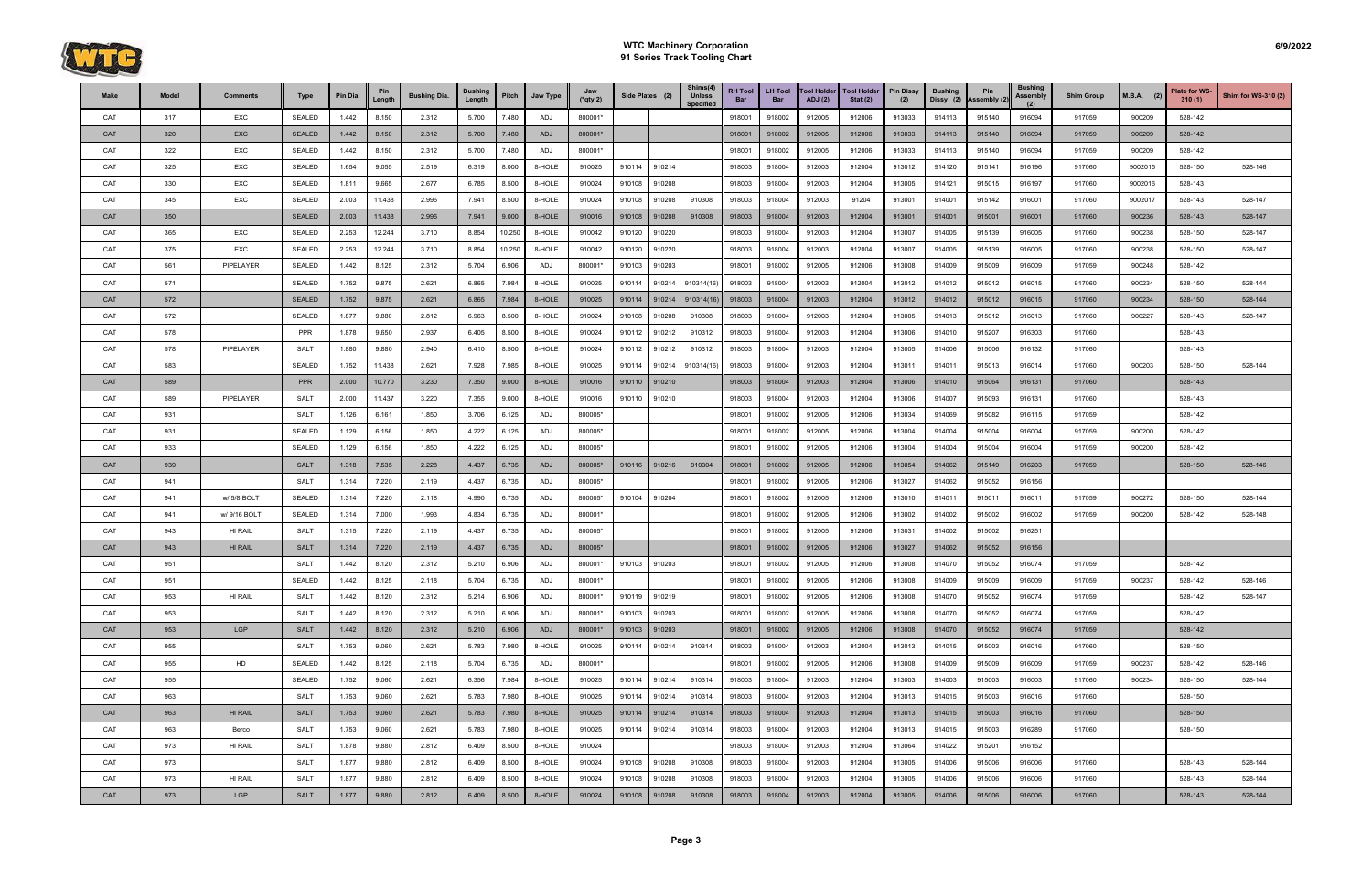

| <b>Make</b> | Model  | <b>Comments</b> | <b>Type</b>   | Pin Dia. | Pin<br>Lenath | <b>Bushing Dia.</b> | <b>Bushing</b><br>Length | Pitch  | Jaw Type | Jaw<br>$(*$ qty 2) |        | Side Plates (2) | Shims(4)<br><b>Unless</b><br><b>Specified</b> | <b>RH Tool</b><br>Bar | LH Tool<br><b>Bar</b> | <b>Tool Holder</b><br>ADJ(2) | Tool Holder<br>Stat $(2)$ | <b>Pin Dissy</b><br>(2) | <b>Bushing</b><br>Dissy (2) | Pin<br>Assembly (2) | <b>Bushing</b><br>Assembly<br>(2) | <b>Shim Group</b> | $M.B.A.$ (2) | Plate for WS-<br>310(1) | Shim for WS-310 (2) |
|-------------|--------|-----------------|---------------|----------|---------------|---------------------|--------------------------|--------|----------|--------------------|--------|-----------------|-----------------------------------------------|-----------------------|-----------------------|------------------------------|---------------------------|-------------------------|-----------------------------|---------------------|-----------------------------------|-------------------|--------------|-------------------------|---------------------|
| CAT         | 973    |                 | SEALED        | 1.877    | 9.880         | 2.812               | 6.963                    | 8.500  | 8-HOLE   | 910024             | 910108 | 910208          | 910308                                        | 918003                | 918004                | 912003                       | 912004                    | 913005                  | 914013                      | 915012              | 916013                            | 917060            | 900227       | 528-143                 | 528-147             |
| CAT         | 977    |                 | <b>SALT</b>   | 1.877    | 9.880         | 2.812               | 6.409                    | 8.500  | 8-HOLE   | 910024             | 910108 | 910208          | 910308                                        | 918003                | 918004                | 912003                       | 912004                    | 913005                  | 914006                      | 915006              | 916006                            | 917060            |              | 528-143                 | 528-144             |
| CAT         | 977    | OPT FORMER      | <b>SEALED</b> | 1.442    | 8.125         | 2.312               | 5.704                    | 6.906  | ADJ      | 800001*            | 910103 | 910203          |                                               | 918001                | 918002                | 912005                       | 912006                    | 913008                  | 914009                      | 915009              | 916009                            | 917059            | 900248       | 528-142                 |                     |
| CAT         | 977    |                 | SEALED        | 1.442    | 8.125         | 2.118               | 5.704                    | 6.735  | ADJ      | 800001*            |        |                 |                                               | 918001                | 918002                | 912005                       | 912006                    | 913008                  | 914009                      | 915009              | 916009                            | 917059            | 900237       | 528-142                 | 528-146             |
| CAT         | 977    |                 | <b>SEALED</b> | 1.877    | 9.880         | 2.812               | 6.963                    | 8.500  | 8-HOLE   | 910024             | 910108 | 910208          | 910308                                        | 918003                | 918004                | 912003                       | 912004                    | 913005                  | 914013                      | 915012              | 916013                            | 917060            | 900227       | 528-143                 | 528-147             |
| CAT         | 983    |                 | <b>SEALED</b> | 2.003    | 11.438        | 2.996               | 7.941                    | 9.000  | 8-HOLE   | 910016             | 910108 | 910208          | 910308                                        | 918003                | 918004                | 912003                       | 912004                    | 913001                  | 914001                      | 915001              | 916001                            | 917060            | 900236       | 528-143                 | 528-147             |
| CAT         | 5080   |                 | <b>SEALED</b> | 2.253    | 12.244        | 3.710               | 8.854                    | 10.250 | 8-HOLE   | 910042             | 910120 | 910220          |                                               | 918003                | 918004                | 912003                       | 912004                    | 913007                  | 914005                      | 915139              | 916005                            | 917060            | 900238       | 528-150                 | 528-147             |
| CAT         | 5130   |                 | <b>SALT</b>   | 2.626    | 14.173        | 4.330               | 9.343                    | 12.500 | 8-HOLE   | 910005             |        |                 |                                               |                       |                       |                              |                           | A2800-274<br>ws200      |                             | A2392-274           |                                   |                   |              |                         |                     |
| CAT         |        |                 | SEALED        | 1.488    | 8.582         | 2.325               | 5.984                    | 7.480  | ADJ      | 800001*            |        |                 |                                               | 918001                | 918002                | 912005                       | 912006                    | 913033                  | 914042                      | 915127              | 916040                            | 917059            | 900202       | 528-142                 |                     |
| CAT         | E70B   |                 | <b>SEALED</b> | 0.945    | 5.512         | 1.614               | 3.638                    | 5.315  | ADJ      | 910013*            |        |                 |                                               | 918001                | 918002                | 912005                       | 912006                    | 913037                  | 914084                      | 915129              | 916182                            |                   |              |                         |                     |
| CAT         | 14A    |                 | <b>SEALED</b> | 1.752    | 11.438        | 2.621               | 7.928                    | 7.985  | 8-HOLE   | 910025             | 910114 | 910214          | 910314(16)                                    | 918003                | 918004                | 912003                       | 912004                    | 913011                  | 914011                      | 915013              | 916014                            | 917060            | 900203       | 528-150                 | 528-144             |
| CAT         | 17A    |                 | <b>SEALED</b> | 1.752    | 9.875         | 2.621               | 6.865                    | 7.984  | 8-HOLE   | 910025             | 910114 | 910214          | 910314(16)                                    | 918003                | 918004                | 912003                       | 912004                    | 913012                  | 914012                      | 915012              | 916015                            | 917060            | 900234       | 528-150                 | 528-144             |
| CAT         | 215A   |                 | <b>SEALED</b> | 1.442    | 8.120         | 2.312               | 5.700                    | 7.480  | ADJ      | 800001*            |        |                 |                                               | 918001                | 918002                | 912005                       | 912006                    | 913033                  | 914113                      | 915052              | 916094                            | 917059            | 900209       | 528-142                 |                     |
| CAT         | 225B   | EXC             | SEALED        | 1.442    | 8.120         | 2.312               | 5.700                    | 7.480  | ADJ      | 800001*            |        |                 |                                               | 918001                | 918002                | 912005                       | 912006                    | 913033                  | 914113                      | 915052              | 916094                            |                   |              |                         |                     |
| CAT         | 225C   | <b>EXC</b>      | <b>SEALED</b> | 1.442    | 8.120         | 2.312               | 5.700                    | 7.480  | ADJ      | 800001*            |        |                 |                                               | 918001                | 918002                | 912005                       | 912006                    | 913033                  | 914113                      | 915052              | 916094                            |                   |              |                         |                     |
| CAT         | 231D   |                 | <b>SEALED</b> | 1.752    | 9.060         | 2.621               | 6.356                    | 7.984  | 8-HOLE   | 910025             | 910114 | 910214          | 910314                                        | 918003                | 918004                | 912003                       | 912004                    | 913003                  | 914003                      | 915003              | 916003                            | 917060            | 900234       | 528-150                 | 528-144             |
| CAT         | 235-6  | EXC             | <b>SEALED</b> | 1.750    | 9.062         | 2.625               | 5.609                    | 8.000  | 8-HOLE   | 910025             | 910114 | 910214          | 910314                                        | 918003                | 918004                | 912003                       | 912004                    | 913091                  | 914014                      | 915237              | 916297                            |                   |              |                         |                     |
| CAT         | 235D   |                 | <b>SEALED</b> | 2.003    | 11.438        | 2.996               | 7.941                    | 9.000  | 8-HOLE   | 910016             | 910108 | 910208          | 910308                                        | 918003                | 918004                | 912003                       | 912004                    | 913001                  | 914001                      | 915001              | 916001                            | 917060            | 900236       | 528-143                 | 528-147             |
| CAT         | 245S   |                 | <b>SEALED</b> | 2.003    | 11.438        | 2.996               | 7.941                    | 9.000  | 8-HOLE   | 910016             | 910108 | 910208          | 910308                                        | 918003                | 918004                | 912003                       | 912004                    | 913001                  | 914001                      | 915001              | 916001                            | 917060            | 900236       | 528-143                 | 528-147             |
| CAT         | 299D   | Berco BC2428    | <b>SALT</b>   | 1.036    | 5.795         | 1.650               | 3.678                    | 5.510  | ADJ      | 800005*            |        |                 |                                               | 918001                | 918002                | 912005                       | 912006                    | 913079                  | 914157                      | 915044              | 916313                            | 917059            |              | 528-150                 | 528-144             |
| CAT         | 307C   |                 | <b>GREASE</b> | 0.940    | 5.150         | 1.620               | 3.180                    | 6.060  | ADJ      | 800005*            |        |                 |                                               | 918001                | 918002                | 912005                       | 912006                    | 913037                  | 914084                      | 915169              | 916230                            | 917059            | 9002033      | 528-142                 |                     |
| CAT         | 308    | Mini EXC        |               | 0.945    | 5.157         | 1.624               | 2.933                    | 6.100  | ADJ      | 800005*            |        |                 |                                               | 918001                | 918002                | 912005                       | 912006                    | 913034                  | 914084                      | 915281              | 916230                            | 917059            |              | 528-142                 |                     |
| CAT         | 312C   | EXC             | <b>GREASE</b> | 1.320    | 7.000         | 1.990               | 4.490                    | 6.750  | ADJ      | 800005*            | 910116 | 910216          |                                               | 918001                | 918002                | 912005                       | 912006                    | 913053                  | 914002                      | 915059              | 916231                            | 917059            |              | 528-150                 | 528-146             |
| CAT         | 313B   | EXC             | <b>SEALED</b> | 1.321    | 7.010         | 1.992               | 4.660                    | 6.750  | ADJ      | 800005*            | 910116 | 910216          |                                               | 918001                | 918002                | 912005                       | 912006                    | 913053                  | 914002                      | 915059              | 916200                            | 917059            |              | 528-150                 | 528-146             |
| CAT         | 314B   | EXC             | <b>SEALED</b> | 1.321    | 7.010         | 1.992               | 4.660                    | 6.750  | ADJ      | 800005*            |        |                 |                                               | 918001                | 918002                | 912005                       | 912006                    | 913053                  | 914002                      | 915059              | 916200                            |                   |              |                         |                     |
| CAT         | 315B   | EXC             | <b>GREASE</b> | 1.442    | 8.150         | 3.120               | 5.320                    | 7.480  | ADJ      | 800001*            |        |                 |                                               | 918001                | 918002                | 912001                       | 912002                    | 913054                  | 914113                      | 915236              | 916232                            |                   |              |                         |                     |
| CAT         | 315C   | EXC             | <b>GREASE</b> | 1.442    | 8.150         | 3.120               | 5.320                    | 7.480  | ADJ      | 800001*            | 910119 | 910219          |                                               | 918001                | 918002                | 912001                       | 912002                    | 913054                  | 914113                      | 915170              | 916232                            | 917059            | 9002023      | 528-150                 | 528-147             |
| CAT         | 318C   | EXC             | GREASE        | 1.442    | 8.150         | 3.120               | 5.320                    | 7.480  | ADJ      | 800001*            | 910119 | 910219          |                                               | 918001                | 918002                | 912001                       | 912002                    | 913054                  | 914113                      | 915170              | 916232                            | 917059            | 9002023      | 528-150                 | 528-147             |
| CAT         | 320B   | EXC             | SEALED        | 1.442    | 8.150         | 2.312               | 5.700                    | 7.480  | ADJ      | 800001*            |        |                 |                                               | 918001                | 918002                | 912005                       | 912006                    | 913033                  | 914113                      | 915140              | 916094                            |                   |              |                         |                     |
| CAT         | 320C   | <b>EXC</b>      | <b>GREASE</b> | 1.442    | 8.150         | 2.312               | 5.320                    | 7.480  | ADJ      | 800001*            |        | 910119 910219   |                                               | 918001                | 918002                | 912001                       | 912002                    | 913054                  | 914113                      | 915170              | 916232                            | 917059            | 9002023      | 528-150                 | 528-147             |
| CAT         | 320D   | EXC             | GREASE        | 1.442    | 8.150         | 2.312               | 5.320                    | 7.480  | ADJ      | 800001*            | 910119 | 910219          |                                               | 918001                | 918002                | 912001                       | 912002                    | 913054                  | 914113                      | 915170              | 916232                            | 917059            | 9002023      | 528-150                 | 528-147             |
| CAT         | 320EL  | EXC             | <b>GREASE</b> | 1.442    | 8.150         | 2.312               | 5.320                    | 7.480  | ADJ      | 800001*            | 910119 | 910219          |                                               | 918001                | 918002                | 912001                       | 912002                    | 913054                  | 914113                      | 915170              | 916232                            | 917059            | 9002023      | 528-150                 | 528-147             |
| CAT         | 322B   | EXC             | GREASE        | 1.442    | 8.150         | 2.312               | 5.320                    | 7.480  | ADJ      | 800001*            |        |                 |                                               | 918001                | 918002                | 912001                       | 912002                    | 913054                  | 914113                      | 915236              | 916232                            |                   |              |                         |                     |
| CAT         | 322C   | EXC             | GREASE        | 1.442    | 8.150         | 2.312               | 5.320                    | 7.480  | ADJ      | 800001*            |        | 910119 910219   |                                               | 918001                | 918002                | 912001                       | 912002                    | 913054                  | 914113                      | 915170              | 916232                            | 917059            | 9002023      | 528-150                 | 528-147             |
| CAT         | 325BL  | EXC             | <b>SEALED</b> | 1.654    | 9.055         | 2.519               | 6.319                    | 8.000  | 8-HOLE   | 910025             |        |                 |                                               | 918003                | 918004                | 912003                       | 912004                    | 913012                  | 914120                      | 915141              | 916196                            |                   |              |                         |                     |
| CAT         | 325C   | EXC             | GREASE        | 1.650    | 9.050         | 2.520               | 5.960                    | 7.985  | 8-HOLE   | 910025             | 910114 | 910214          |                                               | 918003                | 918004                | 912003                       | 912004                    | 913059                  | 914120                      | 915141              | 916233                            | 917060            | 9002024      | 528-150                 | 528-146             |
| CAT         | 329    | EXC             |               | 1.650    | 9.000         | 2.519               | 6.000                    | 8.000  | 8-HOLE   | 910025             | 910114 | 910214          |                                               | 918003                | 918004                | 912003                       | 912004                    | 913059                  | 914120                      | 915275              | 916233                            | 917060            | 9002024      |                         |                     |
| CAT         | 330B   | EXC             | GREASE        | 1.811    | 9.665         | 2.677               | 6.480                    | 8.500  | 8-HOLE   | 910024             |        |                 |                                               | 918003                | 918004                | 912003                       | 912004                    | 913006                  | 914010                      | 915185              | 916357                            |                   |              |                         |                     |
| CAT         | 330B   | EXC             | SEALED        | 1.811    | 9.665         | 2.677               | 6.785                    | 8.500  | 8-HOLE   | 910024             |        |                 |                                               | 918003                | 918004                | 912003                       | 912004                    | 913005                  | 914121                      | 915015              | 916197                            |                   |              |                         |                     |
| CAT         | 330C   | EXC             | <b>SEALED</b> | 1.811    | 9.665         | 2.677               | 6.456                    | 8.500  | 8-HOLE   | 910024             |        | 910108 910208   |                                               | 918003                | 918004                | 912003                       | 912004                    | 913006                  | 914010                      | 915015              | 916357                            | 917060            | 9002021      | 528-143                 |                     |
| CAT         | 336EL  | EXC             | <b>GREASE</b> | 1.811    | 9.665         | 2.677               | 6.456                    | 8.500  | 8-HOLE   | 910024             | 910108 | 910208          |                                               | 918003                | 918004                | 912003                       | 912004                    | 913006                  | 914010                      | 915015              | 916357                            | 917060            | 9002021      | 528-143                 |                     |
| CAT         | 336NGH | EXC             | SEALED        | 1.807    | 8.246         | 2.677               | 4.181                    | 8.500  | 8-HOLE   | 910024             | 910108 | 910208          |                                               | 918003                | 918004                | 912003                       | 912004                    | 913026                  | 914189                      | 915336              | 916518                            | 917060            |              |                         |                     |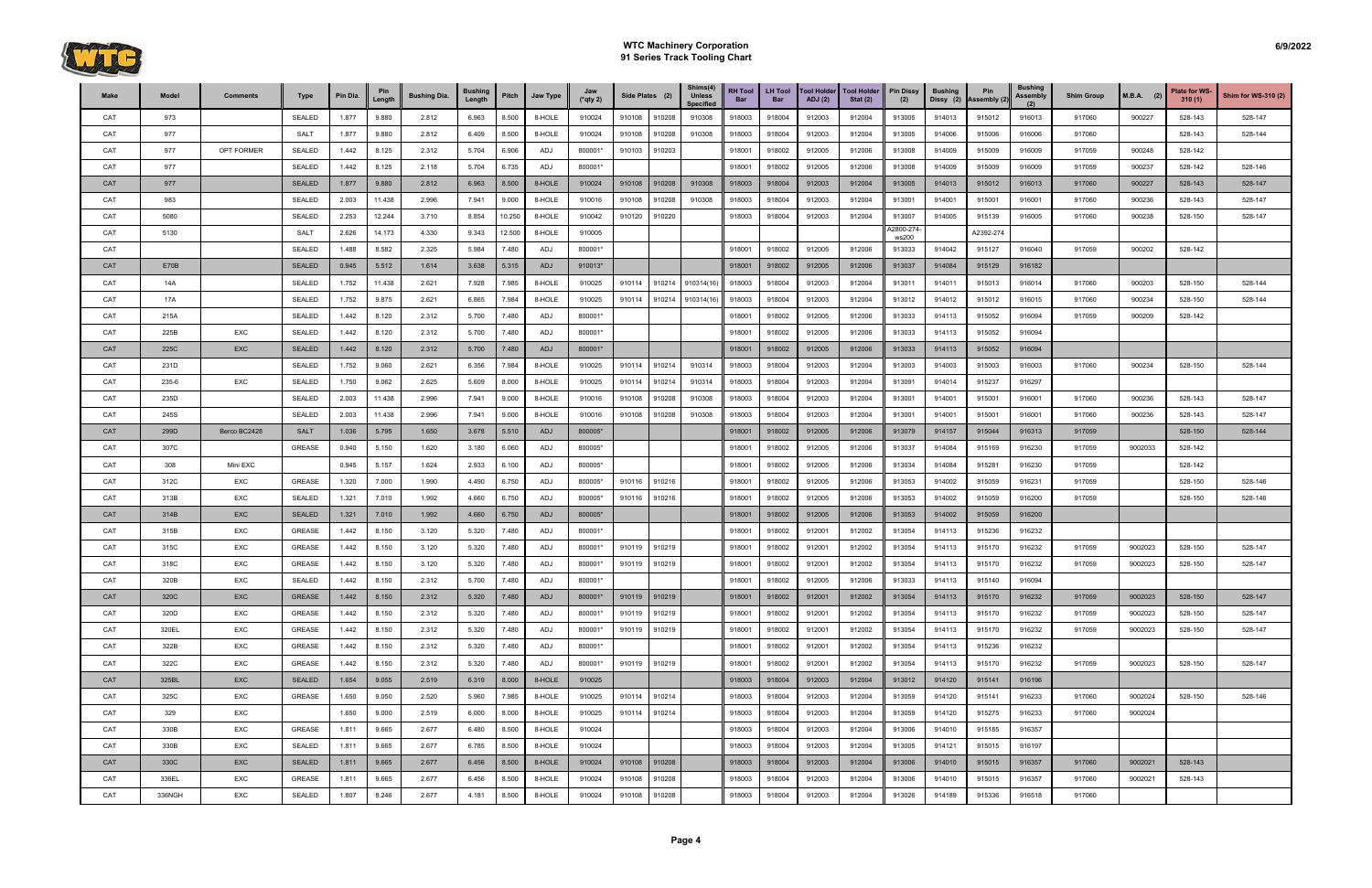

| Make       | Model             | <b>Comments</b>           | Type             | Pin Dia. | Pin<br>Length | <b>Bushing Dia.</b> | <b>Bushing</b><br>Length | Pitch  | Jaw Type   | Jaw<br>$(*$ qty 2) | Side Plates (2)  | Shims(4)<br><b>Unless</b><br><b>Specified</b> | <b>RH Tool</b><br>Bar | <b>LH Tool</b><br><b>Bar</b> | <b>Tool Holder</b><br>ADJ(2) | <b>Tool Holder</b><br>Stat $(2)$ | <b>Pin Dissy</b><br>(2) | <b>Bushing</b><br>Dissy (2) | Pin<br><b>Assembly (2)</b> | <b>Bushing</b><br>Assembly<br>(2) | <b>Shim Group</b> | $M.B.A.$ (2) | Plate for WS-<br>310(1) | Shim for WS-310 (2)  |
|------------|-------------------|---------------------------|------------------|----------|---------------|---------------------|--------------------------|--------|------------|--------------------|------------------|-----------------------------------------------|-----------------------|------------------------------|------------------------------|----------------------------------|-------------------------|-----------------------------|----------------------------|-----------------------------------|-------------------|--------------|-------------------------|----------------------|
| CAT        | 345B              | <b>EXC</b>                | <b>SALT</b>      | 1.877    | 9.882         | 2.812               | 6.410                    | 8.500  | 8-HOLE     | 910024             |                  |                                               | 918003                | 918004                       | 912003                       | 912004                           | 913017                  | 914022                      | 915200                     | 916260                            |                   |              |                         |                      |
| CAT        | 345B              |                           | SEALED           | 1.877    | 9.880         | 2.812               | 6.963                    | 8.500  | 8-HOLE     | 910024             | 910108<br>910208 | 910308                                        | 918003                | 918004                       | 912003                       | 912004                           | 913005                  | 914013                      | 915012                     | 916013                            | 917060            | 900227       | 528-143                 | 528-147              |
| CAT        | 345BL             | <b>EXC</b>                | <b>SALT</b>      | 1.877    | 9.882         | 2.812               | 6.410                    | 8.500  | 8-HOLE     | 910024             |                  |                                               | 918003                | 918004                       | 912003                       | 912004                           | 913064                  | 914022                      | 915200                     | 916260                            |                   |              |                         |                      |
| CAT        | 345CL             |                           |                  | 1.811    | 9.843         | 2.717               | 6.299                    | 7.850  | ADJ        | 800001*            |                  |                                               | 918003                | 918004                       | 912003                       | 912004                           | 913056                  | 914014                      | 915263                     | 916295                            |                   |              |                         |                      |
| CAT        | 349E              |                           | <b>SALT</b>      | 1.877    | 9.880         | 2.812               | 6.409                    | 8.500  | 8-HOLE     | 910024             |                  |                                               | 918003                | 918004                       | 912003                       | 912004                           | 913005                  | 914006                      | 915055                     | 916312                            | 917060            |              | 528-143                 | 528-144              |
| CAT        | 349F              | EXC                       | PPR <sub>2</sub> | 1.877    | 9.805         | 2.891               | 6.409                    | 8.500  | 8-HOLE     | 910024             |                  |                                               | 918003                | 918004                       | 912003                       | 912004                           | 913005                  | 914006                      | 915017                     | 916364                            | 917060            |              | 528-143                 | 528-144              |
| CAT        | 365BL             | EXC                       | SEALED           | 2.253    | 12.244        | 3.710               | 8.854                    | 10.250 | 8-HOLE     | 910028             |                  |                                               | 918003                | 918004                       | 912003                       | 912004                           | 913007                  | 914005                      | 915139                     | 916005                            |                   |              |                         |                      |
| CAT        | 385B              | EXC                       | <b>SEALED</b>    | 2.253    | 13.188        | 3.371               | 8.854                    | 10.250 | 8-HOLE     | 910042             | 910120<br>910220 |                                               | 918003                | 918004                       | 912003                       | 912004                           | 913058                  | 914005                      | 915168                     | 916005                            | 917060            | 900238       | 528-150                 | 528-147              |
| CAT        | 390               | EXC                       | SEALED           | 2.165    | 12.402        | 3.346               | 8.268                    | 10.250 | 8-HOLE     | 910042             | 910238<br>910138 |                                               | 918003                | 918004                       | 912003                       | 912004                           | 913035                  | 914159                      | 915284                     | 916317                            | 917060            |              | 528-150                 | 528-147              |
| CAT        | 561H              | HD                        | SALT             | 1.418    | 8.445         | 2.366               | 4.670                    | 6.735  | ADJ        | 800005*            | 910216<br>910116 | 910304                                        | 918001                | 918002                       | 912005                       | 912006                           | 913054                  | 914126                      | 915145                     | 916205                            | 917059            | 9002011      | 528-150                 |                      |
| CAT        | 561H              |                           | <b>SALT</b>      | 1.318    | 7.535         | 2.228               | 4.437                    | 6.735  | ADJ        | 800005*            | 910216<br>910116 | 910304                                        | 918001                | 918002                       | 912005                       | 912006                           | 913054                  | 914062                      | 915149                     | 916203                            | 917059            |              | 528-150                 | 528-146              |
| CAT        | 571A              |                           | SALT             | 1.877    | 9.880         | 2.812               | 6.409                    | 8.500  | 8-HOLE     | 910024             | 910108<br>910208 | 910308                                        | 918003                | 918004                       | 912003                       | 912004                           | 913005                  | 914006                      | 915006                     | 916006                            | 917060            |              | 528-143                 | 528-144              |
| <b>CAT</b> | 571A              |                           | <b>SEALED</b>    | 1.877    | 9.880         | 2.812               | 6.963                    | 8.500  | 8-HOLE     | 910024             | 910208<br>910108 | 910308                                        | 918003                | 918004                       | 912003                       | 912004                           | 913005                  | 914013                      | 915012                     | 916013                            | 917060            | 900227       | 528-143                 | 528-147              |
| CAT        | 583R              | PIPELAYER                 | <b>SALT</b>      | 1.880    | 9.880         | 2.940               | 6.410                    | 8.500  | 8-HOLE     | 910024             | 910212<br>910112 | 910312                                        | 918003                | 918004                       | 912003                       | 912004                           | 913005                  | 914006                      | 915006                     | 916132                            | 917060            |              | 528-143                 |                      |
| CAT        | 594               |                           | SEALED           | 2.252    | 12.250        | 3.371               | 8.856                    | 10.250 | 8-HOLE     | 910042             | 910220<br>910120 |                                               | 918003                | 918004                       | 912003                       | 91204                            | 913007                  | 914005                      | 915005                     | 916005                            | 917060            | 900238       | 528-150                 | 528-147              |
| CAT        | 933               | <b>CURRENT</b>            | <b>SALT</b>      | 1.126    | 6.161         | 1.850               | 3.706                    | 6.125  | ADJ        | 800005*            |                  |                                               | 918001                | 918002                       | 912005                       | 912006                           | 913034                  | 914069                      | 915082                     | 916115                            | 917059            |              | 528-142                 |                      |
| CAT        | 935B              |                           | <b>SALT</b>      | 1.126    | 6.161         | 1.850               | 3.706                    | 6.125  | ADJ        | 800005*            |                  |                                               | 918001                | 918002                       | 912005                       | 912006                           | 913034                  | 914069                      | 915082                     | 916115                            | 917059            |              | 528-142                 |                      |
| CAT        | 935B              |                           | <b>SEALED</b>    | 1.129    | 6.156         | 1.850               | 4.222                    | 6.125  | <b>ADJ</b> | 800005*            |                  |                                               | 918001                | 918002                       | 912005                       | 912006                           | 913004                  | 914004                      | 915004                     | 916004                            | 917059            | 900200       | 528-142                 |                      |
| CAT        | 935C              |                           | <b>SALT</b>      | 1.126    | 6.161         | 1.850               | 3.706                    | 6.125  | ADJ        | 800005*            |                  |                                               | 918001                | 918002                       | 912005                       | 912006                           | 913034                  | 914069                      | 915082                     | 916115                            | 917059            |              | 528-142                 | 528-142              |
| CAT        | 951B              |                           | SEALED           | 1.442    | 8.125         | 2.312               | 5.704                    | 6.906  | ADJ        | 800001*            | 910103<br>910203 |                                               | 918001                | 918002                       | 912005                       | 912006                           | 913008                  | 914009                      | 915009                     | 916009                            | 917059            | 900248       | 528-142                 |                      |
| CAT        | 951B              |                           | <b>SEALED</b>    | 1.442    | 8.125         | 2.118               | 5.704                    | 6.735  | ADJ        | 800001*            |                  |                                               | 918001                | 918002                       | 912005                       | 912006                           | 913008                  | 914009                      | 915009                     | 916009                            | 917059            | 900237       | 528-142                 | 528-146              |
| CAT        | 951C              |                           | SEALED           | 1.442    | 8.125         | 2.312               | 5.704                    | 6.906  | ADJ        | 800001*            | 910103<br>910203 |                                               | 918001                | 918002                       | 912005                       | 912006                           | 913008                  | 914009                      | 915009                     | 916009                            | 917059            | 900248       | 528-142                 |                      |
| CAT        | 953               | <b>HYBRID</b>             | <b>SALT</b>      | 1.442    | 8.100         | 2.530               | 5.120                    | 7.480  | ADJ        | 800001*            |                  |                                               | 918001                | 918002                       | 912001                       | 912002                           | 913019                  | 914113                      | 915278                     | 916310                            | 917059            |              | 528-142                 |                      |
| CAT        | 953C              |                           | <b>SALT</b>      | 1.442    | 8.120         | 2.312               | 5.210                    | 6.906  | ADJ        | 800001*            | 910103<br>910203 |                                               | 918001                | 918002                       | 912005                       | 912006                           | 913008                  | 914070                      | 915242                     | 916074                            | 917059            |              | 528-142                 |                      |
| CAT        | 953K              | <b>Conventional Track</b> | <b>SALT</b>      | 1.442    | 8.120         | 2.312               | 5.210                    | 6.906  | ADJ        | 800001*            | 910103<br>910203 |                                               | 918001                | 918002                       | 912005                       | 912006                           | 913008                  | 914070                      | 915242                     | 916074                            | 917059            |              | 528-142                 |                      |
| <b>CAT</b> | 955K              |                           | SEALED           | 1.442    | 8.125         | 2.312               | 5.704                    | 6.906  | ADJ        | 800001*            | 910203<br>910103 |                                               | 918001                | 918002                       | 912005                       | 912006                           | 913008                  | 914009                      | 915009                     | 916009                            | 917059            | 900248       | 528-142                 |                      |
| CAT        | 977K              |                           | <b>SEALED</b>    | 1.752    | 9.875         | 2.621               | 6.865                    | 7.984  | 8-HOLE     | 910025             | 910214<br>910114 | 910314(16                                     | 918003                | 918004                       | 912003                       | 912004                           | 913012                  | 914012                      | 915012                     | 916015                            | 917060            | 900234       | 528-150                 | 528-144              |
| CAT        | 983               |                           | <b>SALT</b>      | 2.002    | 11.438        | 2.996               | 7.355                    | 9.000  | 8-HOLE     | 910016             | 910208<br>910108 | 910308(8)                                     | 918003                | 918004                       | 912003                       | 912004                           | 913006                  | 914007                      | 915007                     | 916007                            | 917060            |              | 528-143                 | 528-145              |
| CAT        | AP1050            |                           | SEALED           | 1.129    | 6.156         | 1.850               | 4.222                    | 6.125  | <b>ADJ</b> | 800005*            |                  |                                               | 918001                | 918002                       | 912005                       | 912006                           | 913004                  | 914004                      | 915004                     | 916004                            | 917059            | 900200       | 528-142                 |                      |
| CAT        | D <sub>1</sub> 1R | ITR Snap Ring (D01110R)   | <b>IPR</b>       | 2.626    | 13.812        | 4.330               | 9.343                    | 12.500 | 8-HOLE     | 910033             |                  |                                               | 918006                | 918006                       | Not Req                      | Not Req                          | 9130092                 | 914114                      | 915203ITM                  | 916298                            |                   |              |                         |                      |
| CAT        | D <sub>1</sub> 1R |                           | PPR              | 2.626    | 13.812        | 4.330               | 9.343                    | 12.500 | 8-HOLE     | 910033             |                  |                                               | 918006                | 918006                       | Not Req                      | Not Req                          | 913092                  | 914114                      | 915203                     | 916298                            |                   |              | FINNING<br>(CANADA)     | SEE IF 9500 TOOLING! |
| CAT        | D <sub>2</sub>    |                           | <b>RECESS</b>    | 1.127    | 6.156         | 1.687               | 4.250                    | 6.125  | ADJ        | 800005*            |                  |                                               | 918001                | 918002                       | 912005                       | 912006                           | 913067                  | 914143                      | 916040                     | 916067                            |                   |              |                         |                      |
| CAT        | D <sub>2</sub>    |                           | <b>SEALED</b>    | 1.125    | 6.180         | 1.690               | 4.255                    | 6.125  | <b>ADJ</b> | 800005*            |                  |                                               | 918001                | 918002                       | 912005                       | 912006                           | 913066                  | 914142                      | 915040                     | 916068                            |                   |              |                         |                      |
| CAT        | D <sub>3</sub>    |                           | <b>SALT</b>      | 1.126    | 6.161         | 1.850               | 3.706                    | 6.125  | ADJ        | 800005*            |                  |                                               | 918001                | 918002                       | 912005                       | 912006                           | 913034                  | 914069                      | 915082                     | 916115                            | 917059            |              | 528-142                 |                      |
| CAT        | D <sub>3</sub>    | <b>EARLY</b>              | <b>SALT</b>      | 1.126    | 6.161         | 1.850               | 3.706                    | 6.125  | ADJ        | 800005*            |                  |                                               | 918001                | 918002                       | 912005                       | 912006                           | 913034                  | 914069                      | 915082                     | 916115                            | 917059            |              | 528-142                 |                      |
| CAT        | D <sub>3</sub>    |                           | SALT             | 1.126    | 6.161         | 1.850               | 3.706                    | 6.125  | ADJ        | 800005*            |                  |                                               | 918001                | 918002                       | 912005                       | 912006                           | 913034                  | 914069                      | 915082                     | 916115                            | 917059            |              | 528-142                 | 528-142              |
| CAT        | D <sub>3</sub>    | <b>FORMER</b>             | <b>SALT</b>      | 1.126    | 6.161         | 1.850               | 3.706                    | 6.125  | ADJ        | 800005*            |                  |                                               | 918001                | 918002                       | 912005                       | 912006                           | 913034                  | 914069                      | 915082                     | 916115                            | 917059            |              | 528-142                 | 528-142              |
| CAT        | D <sub>3</sub>    |                           | <b>SEALED</b>    | 1.129    | 6.156         | 1.850               | 4.222                    | 6.125  | ADJ        | 800005*            |                  |                                               | 918001                | 918002                       | 912005                       | 912006                           | 913004                  | 914004                      | 915004                     | 916004                            | 917059            | 900200       | 528-142                 |                      |
| CAT        | D3B               |                           | <b>SALT</b>      | 1.126    | 6.161         | 1.850               | 3.706                    | 6.125  | ADJ        | 800005*            |                  |                                               | 918001                | 918002                       | 912005                       | 912006                           | 913034                  | 914069                      | 915082                     | 916115                            | 917059            |              | 528-142                 |                      |
| CAT        | D3B               |                           | SEALED           | 1.129    | 6.156         | 1.850               | 4.222                    | 6.125  | ADJ        | 800005*            |                  |                                               | 918001                | 918002                       | 912005                       | 912006                           | 913004                  | 914004                      | 915004                     | 916004                            | 917059            | 900200       | 528-142                 |                      |
| CAT        | D <sub>3</sub> C  |                           | SALT             | 1.126    | 6.161         | 1.850               | 3.706                    | 6.125  | ADJ        | 800005*            |                  |                                               | 918001                | 918002                       | 912005                       | 912006                           | 913034                  | 914069                      | 915082                     | 916115                            | 917059            |              | 528-142                 |                      |
| CAT        | D <sub>3</sub> G  |                           | <b>SALT</b>      | 1.126    | 6.161         | 1.850               | 3.706                    | 6.125  | ADJ        | 800005*            |                  |                                               | 918001                | 918002                       | 912005                       | 912006                           | 913034                  | 914069                      | 915082                     | 916115                            | 917059            |              | 528-142                 |                      |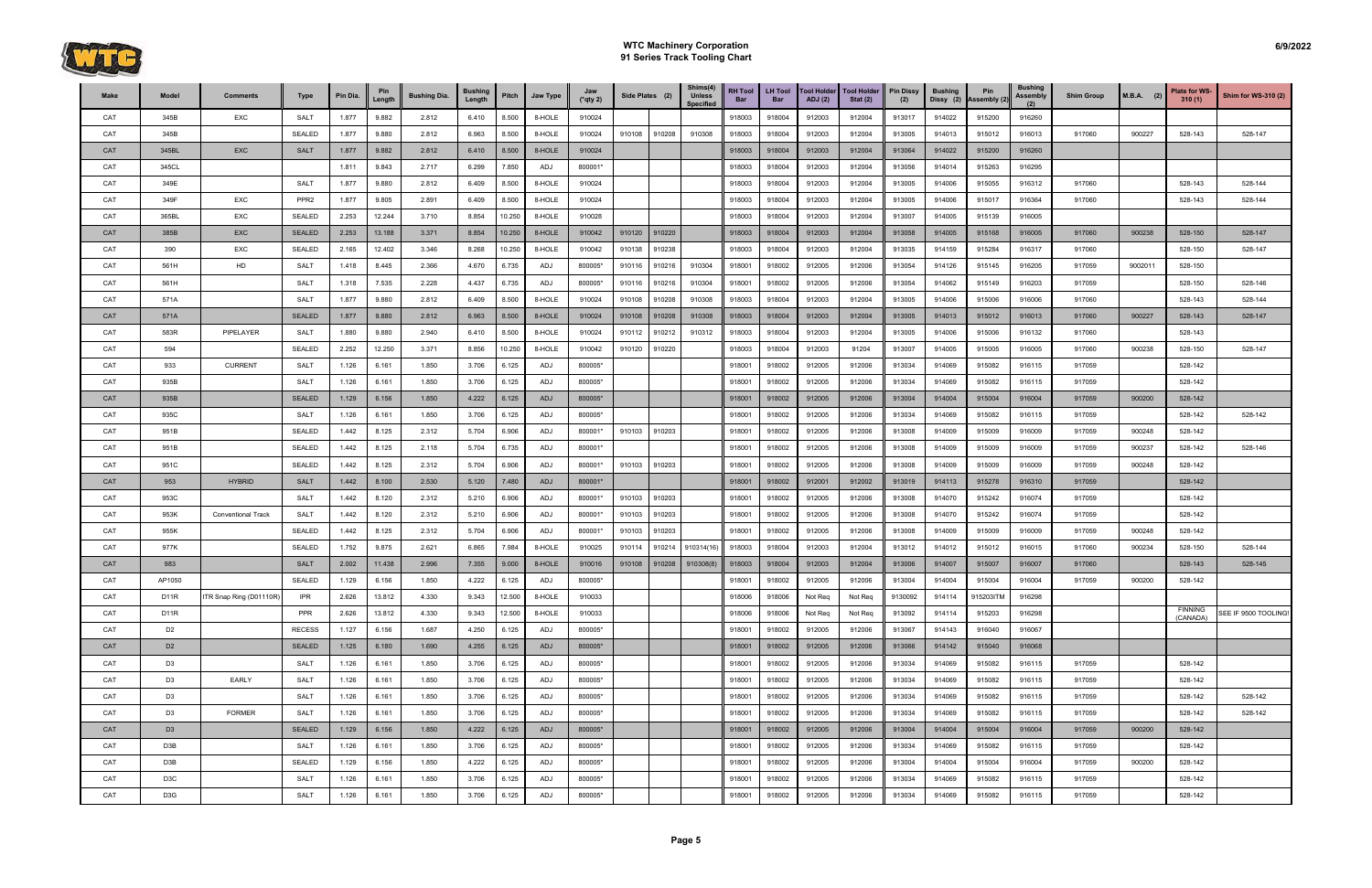

| Make | Model            | <b>Comments</b>    | <b>Type</b>   | Pin Dia. | Pin<br>Length | <b>Bushing Dia.</b> | <b>Bushing</b><br>Length | Pitch | Jaw Type | Jaw<br>$(*$ qty 2) | Side Plates (2) |        | Shims(4)<br><b>Unless</b><br><b>Specified</b> | <b>RH Tool</b><br>Bar | <b>LH Tool</b><br><b>Bar</b> | <b>Tool Holder</b><br><b>ADJ</b> (2) | <b>Tool Holder</b><br>Stat $(2)$ | <b>Pin Dissy</b><br>(2) | <b>Bushing</b><br>Dissy (2) | Pin<br>Assembly (2) | <b>Bushing</b><br><b>Assembly</b> | <b>Shim Group</b> | $M.B.A.$ (2) | <b>Plate for WS-</b><br>310(1) | <b>Shim for WS-310 (2)</b> |
|------|------------------|--------------------|---------------|----------|---------------|---------------------|--------------------------|-------|----------|--------------------|-----------------|--------|-----------------------------------------------|-----------------------|------------------------------|--------------------------------------|----------------------------------|-------------------------|-----------------------------|---------------------|-----------------------------------|-------------------|--------------|--------------------------------|----------------------------|
| CAT  | D <sub>3</sub> G |                    | <b>SEALED</b> | 1.129    | 6.156         | 1.850               | 4.222                    | 6.125 | ADJ      | 800005*            |                 |        |                                               | 918001                | 918002                       | 912005                               | 912006                           | 913004                  | 914004                      | 915004              | 916004                            | 917059            | 900200       | 528-142                        |                            |
| CAT  | D3K              |                    | <b>SALT</b>   | 1.126    | 6.161         | 1.850               | 3.706                    | 6.125 | ADJ      | 800005*            |                 |        |                                               | 918001                | 918002                       | 912005                               | 912006                           | 913034                  | 914069                      | 915082              | 916115                            | 917059            |              | 528-142                        |                            |
| CAT  | D4               |                    | <b>RECESS</b> | 1.314    | 7.000         | 1.993               | 5.000                    | 6.735 | ADJ      | 800005*            |                 |        |                                               | 918001                | 918002                       | 912005                               | 912006                           | 913010                  | 914016                      | 915011              | 916017                            |                   |              |                                |                            |
| CAT  | D4               |                    | <b>SEALED</b> | 1.314    | 7.000         | 1.993               | 4.834                    | 6.735 | ADJ      | 800001*            |                 |        |                                               | 918001                | 918002                       | 912005                               | 912006                           | 913002                  | 914002                      | 915002              | 916002                            | 917059            | 900200       | 528-142                        | 528-148                    |
| CAT  | D4               |                    | SALT          | 1.314    | 7.220         | 2.119               | 4.437                    | 6.735 | ADJ      | 800005*            |                 |        |                                               | 918001                | 918002                       | 912005                               | 912006                           | 913027                  | 914062                      | 915052              | 916156                            |                   |              |                                |                            |
| CAT  | D <sub>4</sub>   | w/ 1/2 BOLT        | <b>SEALED</b> | 1.314    | 7.000         | 1.994               | 4.804                    | 6.735 | ADJ      | 800001*            |                 |        |                                               | 918001                | 918002                       | 912005                               | 912006                           | 913002                  | 914002                      | 915137              | 916002                            | 917059            | 9002011      | 528-142                        | 528-148                    |
| CAT  | D4               | w/ 9/16 BOLT       | <b>SEALED</b> | 1.314    | 7.000         | 1.994               | 4.804                    | 6.735 | ADJ      | 800001*            |                 |        |                                               | 918001                | 918002                       | 912005                               | 912006                           | 913002                  | 914002                      | 915137              | 916002                            | 917059            | 9002011      | 528-142                        | 528-148                    |
| CAT  | D4               | w/ 9/16 BOLT       | <b>SEALED</b> | 1.314    | 7.000         | 2.119               | 4.804                    | 6.735 | ADJ      | 800005*            | 910104          | 910204 |                                               | 918001                | 918002                       | 912005                               | 912006                           | 913002                  | 914002                      | 915138              | 916011                            | 917059            | 9002011      | 528-150                        |                            |
| CAT  | D <sub>4</sub> B |                    | <b>SALT</b>   | 1.126    | 6.161         | 1.850               | 3.706                    | 6.125 | ADJ      | 800005*            |                 |        |                                               | 918001                | 918002                       | 912005                               | 912006                           | 913034                  | 914069                      | 915082              | 916115                            | 917059            |              | 528-142                        |                            |
| CAT  | D <sub>4</sub> B |                    | <b>SEALED</b> | 1.129    | 6.156         | 1.850               | 4.222                    | 6.125 | ADJ      | 800005*            |                 |        |                                               | 918001                | 918002                       | 912005                               | 912006                           | 913004                  | 914004                      | 915004              | 916004                            | 917059            | 900200       | 528-142                        |                            |
| CAT  | D <sub>4</sub> C |                    | <b>SALT</b>   | 1.126    | 6.161         | 1.850               | 3.706                    | 6.125 | ADJ      | 800005*            |                 |        |                                               | 918001                | 918002                       | 912005                               | 912006                           | 913034                  | 914069                      | 915082              | 916115                            | 917059            |              | 528-142                        |                            |
| CAT  | D4C              |                    | <b>SEALED</b> | 1.129    | 6.156         | 1.850               | 4.222                    | 6.125 | ADJ      | 800005*            |                 |        |                                               | 918001                | 918002                       | 912005                               | 912006                           | 913004                  | 914004                      | 915004              | 916004                            | 917059            | 900200       | 528-142                        |                            |
| CAT  | D <sub>4</sub> C | w/ 1/2 BOLT        | <b>SEALED</b> | 1.314    | 7.000         | 1.994               | 4.804                    | 6.735 | ADJ      | 800001*            |                 |        |                                               | 918001                | 918002                       | 912005                               | 912006                           | 913002                  | 914002                      | 915137              | 916002                            | 917059            | 9002011      | 528-142                        | 528-148                    |
| CAT  | D4C              | w/ 9/16 BOLT       | <b>SEALED</b> | 1.314    | 7.000         | 1.994               | 4.804                    | 6.735 | ADJ      | 800001*            |                 |        |                                               | 918001                | 918002                       | 912005                               | 912006                           | 913002                  | 914002                      | 915137              | 916002                            | 917059            | 9002011      | 528-142                        | 528-148                    |
| CAT  | D4C              | w/ 9/16 BOLT       | <b>SEALED</b> | 1.314    | 7.000         | 2.119               | 4.804                    | 6.735 | ADJ      | 800005*            | 910104          | 910204 |                                               | 918001                | 918002                       | 912005                               | 912006                           | 913002                  | 914002                      | 915138              | 916011                            | 917059            | 9002011      | 528-150                        |                            |
| CAT  | D <sub>4</sub> D |                    | <b>SALT</b>   | 1.314    | 7.220         | 2.119               | 4.437                    | 6.735 | ADJ      | 800005*            |                 |        |                                               | 918001                | 918002                       | 912005                               | 912006                           | 913027                  | 914062                      | 915052              | 916156                            |                   |              |                                |                            |
| CAT  | D4D              |                    | <b>SEALED</b> | 1.314    | 7.220         | 2.118               | 4.990                    | 6.735 | ADJ      | 800005*            | 910104          | 910204 |                                               | 918001                | 918002                       | 912005                               | 912006                           | 913010                  | 914011                      | 915011              | 916011                            | 917059            | 900272       | 528-150                        | 528-144                    |
| CAT  | D4D              |                    | <b>SEALED</b> | 1.314    | 7.000         | 1.993               | 4.834                    | 6.735 | ADJ      | 800001*            |                 |        |                                               | 918001                | 918002                       | 912005                               | 912006                           | 913002                  | 914002                      | 915002              | 916002                            | 917059            | 900200       | 528-142                        | 528-148                    |
| CAT  | D4D              | w/ 1/2 BOLT        | <b>SEALED</b> | 1.314    | 7.000         | 1.994               | 4.804                    | 6.735 | ADJ      | 800001*            |                 |        |                                               | 918001                | 918002                       | 912005                               | 912006                           | 913002                  | 914002                      | 915137              | 916002                            | 917059            | 9002011      | 528-142                        | 528-148                    |
| CAT  | D4D              | w/ 9/16 BOLT       | SEALED        | 1.314    | 7.000         | 1.994               | 4.804                    | 6.735 | ADJ      | 800005*            | 910104          | 910204 |                                               | 918001                | 918002                       | 912005                               | 912006                           | 913002                  | 914002                      | 915137              | 916002                            | 917059            | 9002011      | 528-150                        |                            |
| CAT  | D <sub>4</sub> D | w/ 9/16 BOLT       | <b>SEALED</b> | 1.314    | 7.000         | 2.119               | 4.804                    | 6.735 | ADJ      | 800005*            | 910104          | 910204 |                                               | 918001                | 918002                       | 912005                               | 912006                           | 913002                  | 914002                      | 915138              | 916011                            | 917059            | 9002011      | 528-150                        |                            |
| CAT  | D <sub>4E</sub>  |                    | <b>SALT</b>   | 1.314    | 7.220         | 2.119               | 4.437                    | 6.735 | ADJ      | 800005*            | 910116          | 910216 | 910304                                        | 918001                | 918002                       | 912005                               | 912006                           | 913027                  | 914062                      | 915052              | 916156                            | 917059            |              | 528-150                        |                            |
| CAT  | D4G              |                    | <b>SALT</b>   | 1.126    | 6.161         | 1.850               | 3.706                    | 6.125 | ADJ      | 800005*            |                 |        |                                               | 918001                | 918002                       | 912005                               | 912006                           | 913034                  | 914069                      | 915082              | 916115                            | 917059            |              | 528-142                        |                            |
| CAT  | D4G              |                    | <b>SEALED</b> | 1.129    | 6.156         | 1.850               | 4.222                    | 6.125 | ADJ      | 800005*            |                 |        |                                               | 918001                | 918002                       | 912005                               | 912006                           | 913004                  | 914004                      | 915004              | 916004                            | 917059            | 900200       | 528-142                        |                            |
| CAT  | D4H              | LGP                | <b>PPR</b>    | 1.315    | 7.287         | 2.205               | 4.437                    | 6.735 | ADJ      | 800005*            |                 |        |                                               | 918001                | 918002                       | 912005                               | 912006                           | 913020                  | 914064                      | 915247              | 916156                            |                   |              |                                |                            |
| CAT  | D <sub>4</sub> H |                    | <b>SALT</b>   | 1.315    | 7.220         | 2.205               | 4.437                    | 6.735 | ADJ      | 800005*            |                 |        |                                               | 918001                | 918002                       | 912005                               | 912006                           | 913031                  | 914002                      | 915124              | 916137                            |                   |              |                                |                            |
| CAT  | D <sub>4</sub> H | H <sub>D</sub>     | <b>SALT</b>   | 1.418    | 8.445         | 2.366               | 4.670                    | 6.735 | ADJ      | 800005*            | 910116          | 910216 | 910304                                        | 918001                | 918002                       | 912005                               | 912006                           | 913054                  | 914126                      | 915145              | 916205                            | 917059            | 9002011      | 528-150                        |                            |
| CAT  | D4H              |                    | <b>SALT</b>   | 1.318    | 7.535         | 2.228               | 4.437                    | 6.735 | ADJ      | 800005*            | 910116          | 910216 | 910304                                        | 918001                | 918002                       | 912005                               | 912006                           | 913054                  | 914062                      | 915149              | 916203                            | 917059            |              | 528-150                        | 528-146                    |
| CAT  | D <sub>4</sub> H | <b>TSK CUS SKD</b> | <b>SALT</b>   | 1.318    | 7.535         | 2.228               | 4.437                    | 6.735 | ADJ      | 800005*            | 910116          | 910216 | 910304                                        | 918001                | 918002                       | 912005                               | 912006                           | 913054                  | 914062                      | 915149              | 916203                            | 917059            |              | 528-150                        | 528-146                    |
| CAT  | D4K              |                    | SALT          | 1.126    | 6.161         | 1.850               | 3.706                    | 6.125 | ADJ      | 800005*            |                 |        |                                               | 918001                | 918002                       | 912005                               | 912006                           | 913034                  | 914069                      | 915082              | 916115                            | 917059            |              | 528-142                        |                            |
| CAT  | D4K2             |                    | SALT          | 1.130    | 6.144         | 1.847               | 3.705                    | 6.250 | ADJ      | 800005*            |                 |        |                                               | 918001                | 918002                       | 912005                               | 912006                           | 913034                  | 914069                      | 915065              | 916355                            | 917059            |              | 528-142                        |                            |
| CAT  | D <sub>5</sub>   | <b>PRO</b>         | <b>SALT</b>   | 1.442    | 8.120         | 2.312               | 5.214                    | 6.906 | ADJ      | 800001*            | 910119 910219   |        |                                               | 918001                | 918002                       | 912005                               | 912006                           | 913008                  | 914070                      | 915052              | 916074                            | 917059            |              | 528-142                        | 528-147                    |
| CAT  | D <sub>5</sub>   |                    | <b>SALT</b>   | 1.442    | 8.120         | 2.312               | 5.210                    | 6.906 | ADJ      | 800001*            | 910103          | 910203 |                                               | 918001                | 918002                       | 912005                               | 912006                           | 913008                  | 914070                      | 915052              | 916074                            | 917059            |              | 528-142                        |                            |
| CAT  | D <sub>5</sub>   |                    | <b>SEALED</b> | 1.442    | 8.125         | 2.312               | 5.704                    | 6.906 | ADJ      | 800001*            | 910103          | 910203 |                                               | 918001                | 918002                       | 912005                               | 912006                           | 913008                  | 914009                      | 915009              | 916009                            | 917059            | 900248       | 528-142                        |                            |
| CAT  | D5B              |                    | <b>SALT</b>   | 1.442    | 8.120         | 2.312               | 5.210                    | 6.906 | ADJ      | 800001*            | 910103          | 910203 |                                               | 918001                | 918002                       | 912005                               | 912006                           | 913008                  | 914070                      | 915052              | 916074                            | 917059            |              | 528-142                        |                            |
| CAT  | D5B              |                    | <b>SEALED</b> | 1.442    | 8.125         | 2.312               | 5.704                    | 6.906 | ADJ      | 800001*            | 910103          | 910203 |                                               | 918001                | 918002                       | 912005                               | 912006                           | 913008                  | 914009                      | 915009              | 916009                            | 917059            | 900248       | 528-142                        |                            |
| CAT  | D <sub>5</sub> C |                    | <b>SALT</b>   | 1.318    | 7.535         | 2.228               | 4.437                    | 6.735 | ADJ      | 800005*            | 910116 910216   |        | 910304                                        | 918001                | 918002                       | 912005                               | 912006                           | 913054                  | 914062                      | 915149              | 916203                            | 917059            |              | 528-150                        | 528-146                    |
| CAT  | D5G              |                    | SALT          | 1.318    | 7.535         | 2.228               | 4.437                    | 6.735 | ADJ      | 800005*            | 910116 910216   |        | 910304                                        | 918001                | 918002                       | 912005                               | 912006                           | 913054                  | 914062                      | 915149              | 916203                            | 917059            |              | 528-150                        | 528-146                    |
| CAT  | D5G              | XL                 | <b>SALT</b>   | 1.318    | 7.535         | 2.228               | 4.437                    | 6.735 | ADJ      | 800005*            | 910116          | 910216 | 910304                                        | 918001                | 918002                       | 912005                               | 912006                           | 913054                  | 914062                      | 915149              | 916203                            | 917059            |              | 528-150                        | 528-146                    |
| CAT  | D <sub>5</sub> H |                    | SALT          | 1.443    | 8.122         | 2.413               | 5.214                    | 7.480 | ADJ      | 800001*            | 910119          | 910219 |                                               | 918001                | 918002                       | 912005                               | 912006                           | 913008                  | 914070                      | 915052              | 916074                            | 917059            |              | 528-150                        | 528-147                    |
| CAT  | D5H              | <b>TSK CUS SKD</b> | <b>SALT</b>   | 1.443    | 8.183         | 2.413               | 5.214                    | 7.480 | ADJ      | 800001*            | 910119          | 910219 |                                               | 918001                | 918002                       | 912005                               | 912006                           | 913008                  | 914070                      | 915052              | 916074                            | 917059            |              | 528-150                        | 528-147                    |
| CAT  | D <sub>5</sub> H | HD                 | SALT          | 1.495    | 9.392         | 2.495               | 5.684                    | 7.480 | ADJ      | 800001*            |                 |        |                                               | 918001                | 918002                       | 912001                               | 912002                           | 913019                  | 914124                      | 915145              | 916201                            |                   |              |                                |                            |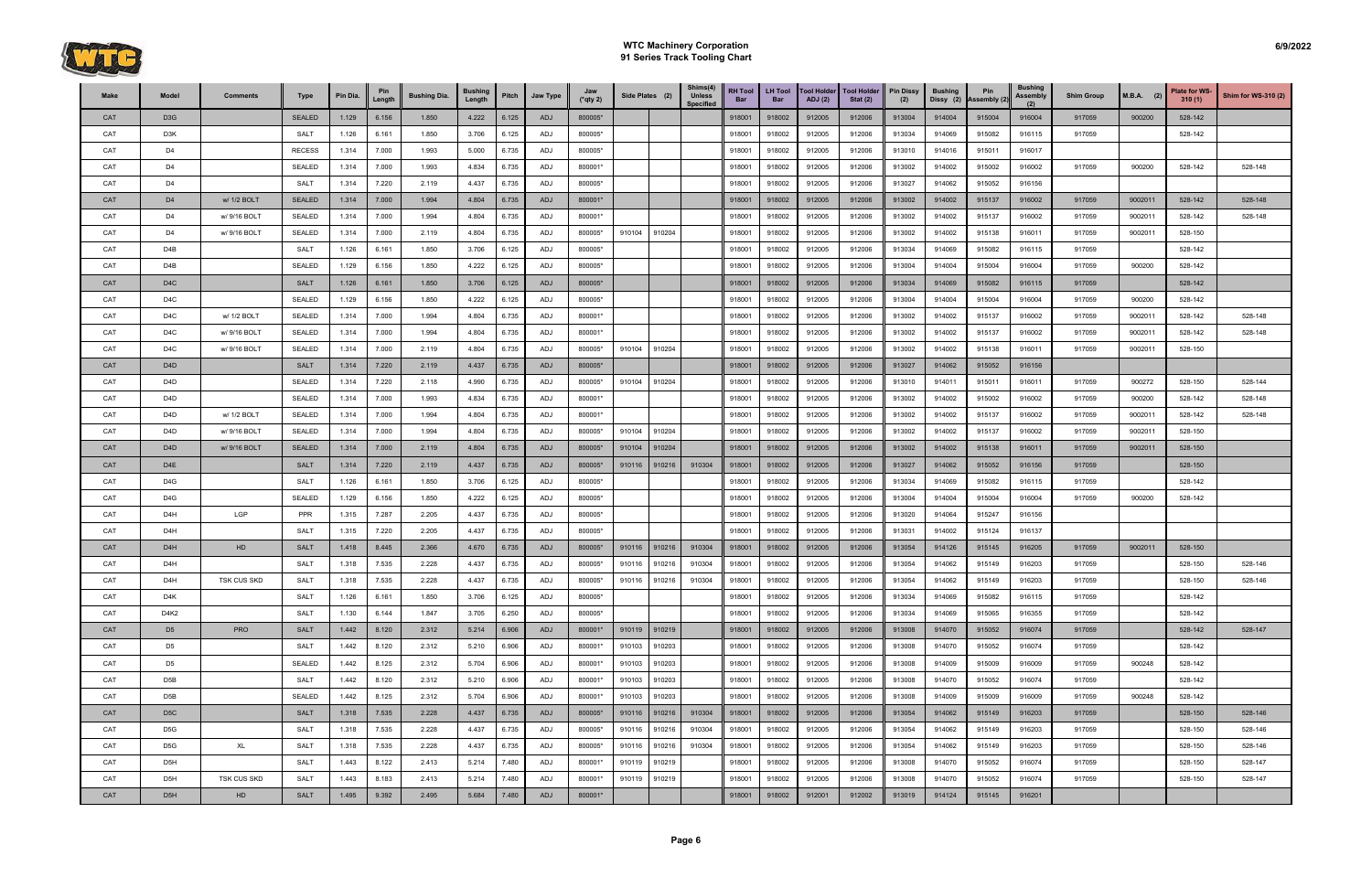

| Make       | Model            | Comments                              | Type             | Pin Dia. | Pin<br>Lenath | <b>Bushing Dia.</b> | <b>Bushing</b><br>Length | Pitch | Jaw Type | Jaw<br>$(*$ qty 2) | Side Plates (2)  | Shims(4)<br><b>Unless</b><br>Specified | <b>RH Tool</b><br>Bar | <b>LH Tool</b><br><b>Bar</b> | <b>Tool Holder</b><br><b>ADJ</b> (2) | <b>Tool Holder</b><br>Stat $(2)$ | <b>Pin Dissy</b><br>(2) | <b>Bushing</b><br>Dissy (2) | <b>Pin</b><br>Assembly (2 | <b>Bushing</b><br><b>Assembly</b><br>(2) | <b>Shim Group</b> | $M.B.A.$ (2) | Plate for WS-<br>310(1) | <b>Shim for WS-310 (2)</b> |
|------------|------------------|---------------------------------------|------------------|----------|---------------|---------------------|--------------------------|-------|----------|--------------------|------------------|----------------------------------------|-----------------------|------------------------------|--------------------------------------|----------------------------------|-------------------------|-----------------------------|---------------------------|------------------------------------------|-------------------|--------------|-------------------------|----------------------------|
| CAT        | D5K              |                                       | <b>SALT</b>      | 1.318    | 7.535         | 2.228               | 4.437                    | 6.735 | ADJ      | 800005*            | 910116 910216    | 910304                                 | 918001                | 918002                       | 912005                               | 912006                           | 913054                  | 914062                      | 915149                    | 916203                                   | 917059            |              | 528-150                 | 528-146                    |
| CAT        | D5M              |                                       | <b>SALT</b>      | 1.418    | 8.445         | 2.366               | 4.670                    | 6.735 | ADJ      | 800005*            |                  |                                        | 918001                | 918002                       | 912005                               | 912006                           | 913054                  | 914126                      | 915145                    | 916205                                   |                   |              |                         |                            |
| CAT        | D <sub>5</sub> N |                                       | <b>SALT</b>      | 1.418    | 8.445         | 2.366               | 4.670                    | 6.735 | ADJ      | 800005*            |                  |                                        | 918001                | 918002                       | 912005                               | 912006                           | 913054                  | 914126                      | 915145                    | 916205                                   |                   |              |                         |                            |
| CAT        | D6               |                                       | <b>RECESS</b>    | 1.442    | 8.125         | 2.118               | 5.935                    | 6.735 | ADJ      | 800005*            |                  |                                        | 918003                | 918004                       | 912003                               | 912004                           | 913032                  | 914097                      | 915014                    | 916018                                   |                   |              |                         |                            |
| CAT        | D <sub>6</sub>   |                                       | <b>SALT</b>      | 1.752    | 9.060         | 2.621               | 5.783                    | 7.985 | 8-HOLE   | 910025             |                  |                                        | 918003                | 918004                       | 912003                               | 912004                           | 913063                  | 914012                      | 915205                    | 916006                                   |                   |              |                         |                            |
| CAT        | D <sub>6</sub>   |                                       | <b>SALT</b>      | 1.753    | 9.060         | 2.750               | 5.780                    | 7.985 | 8-HOLE   | 910025             | 910114<br>910214 | 910314                                 | 918003                | 918004                       | 912003                               | 912004                           | 913013                  | 914015                      | 915081                    | 916155                                   | 917060            |              | 528-150                 |                            |
| CAT        | D6               |                                       | <b>SEALED</b>    | 1.442    | 8.125         | 2.118               | 5.704                    | 6.735 | ADJ      | 800001*            |                  |                                        | 918001                | 918002                       | 912005                               | 912006                           | 913008                  | 914009                      | 915009                    | 916009                                   | 917059            | 900237       | 528-142                 | 528-146                    |
| CAT        | D6B              |                                       | <b>SEALED</b>    | 1.442    | 8.125         | 2.118               | 5.704                    | 6.735 | ADJ      | 800001*            |                  |                                        | 918001                | 918002                       | 912005                               | 912006                           | 913008                  | 914009                      | 915009                    | 916009                                   | 917059            | 900237       | 528-142                 | 528-146                    |
| CAT        | D <sub>6</sub> C |                                       | <b>SALT</b>      | 1.753    | 9.060         | 2.621               | 5.783                    | 7.980 | 8-HOLE   | 910025             | 910114<br>910214 | 910314                                 | 918003                | 918004                       | 912003                               | 912004                           | 913013                  | 914015                      | 915003                    | 916016                                   | 917060            |              | 528-150                 |                            |
| CAT        | D <sub>6</sub> C |                                       | <b>SEALED</b>    | 1.752    | 9.060         | 2.621               | 6.356                    | 7.984 | 8-HOLE   | 910025             | 910114<br>910214 | 910314                                 | 918003                | 918004                       | 912003                               | 912004                           | 913003                  | 914003                      | 915003                    | 916003                                   | 917060            | 900234       | 528-150                 | 528-144                    |
| CAT        | D6D              |                                       | <b>SALT</b>      | 1.753    | 9.060         | 2.621               | 5.783                    | 7.980 | 8-HOLE   | 910025             | 910214<br>910114 | 910314                                 | 918003                | 918004                       | 912003                               | 912004                           | 913013                  | 914015                      | 915003                    | 916016                                   | 917060            |              | 528-150                 |                            |
| CAT        | D6D              |                                       | <b>SEALED</b>    | 1.752    | 9.060         | 2.621               | 6.356                    | 7.984 | 8-HOLE   | 910025             | 910114<br>910214 | 910314                                 | 918003                | 918004                       | 912003                               | 912004                           | 913003                  | 914003                      | 915003                    | 916003                                   | 917060            | 900234       | 528-150                 | 528-144                    |
| CAT        | D6E              |                                       | <b>SALT</b>      | 1.753    | 9.060         | 2.621               | 5.783                    | 7.980 | 8-HOLE   | 910025             | 910214<br>910114 | 910314                                 | 918003                | 918004                       | 912003                               | 912004                           | 913013                  | 914015                      | 915003                    | 916016                                   | 917060            |              | 528-150                 |                            |
| CAT        | D6H              | LGP                                   | PPR              | 1.753    | 9.150         | 2.746               | 5.783                    | 7.985 | 8-HOLE   | 910025             | 910114<br>910214 | 910314                                 | 918003                | 918004                       | 912003                               | 912004                           | 913005                  | 914015                      | 915143                    | 916155                                   | 917060            |              | 528-150                 |                            |
| CAT        | D6H              | <b>LGP</b>                            | <b>SALT</b>      | 1.753    | 9.060         | 2.750               | 5.780                    | 7.985 | 8-HOLE   | 910025             | 910214<br>910114 | 910314                                 | 918003                | 918004                       | 912003                               | 912004                           | 913013                  | 914015                      | 915081                    | 916155                                   | 917060            |              | 528-150                 |                            |
| CAT        | D6H              |                                       | <b>SALT</b>      | 1.753    | 9.060         | 2.750               | 5.780                    | 7.985 | 8-HOLE   | 910025             | 910214<br>910114 | 910314                                 | 918003                | 918004                       | 912003                               | 912004                           | 913013                  | 914015                      | 915081                    | 916155                                   | 917060            |              | 528-150                 |                            |
| CAT        | D6H              | HD                                    | <b>SALT</b>      | 1.753    | 10.315        | 2.864               | 6.334                    | 8.000 | 8-HOLE   | 910025             | 910214<br>910114 |                                        | 918003                | 918004                       | 912003                               | 912004                           | 913005                  | 914015                      | 915143                    | 916155                                   | 917060            |              | 528-150                 |                            |
| CAT        | D6K2             |                                       | <b>SALT</b>      | 1.495    | 9.392         | 2.495               | 5.684                    | 7.480 | ADJ      | 800001*            | 910119<br>910219 |                                        | 918001                | 918002                       | 912001                               | 912002                           | 913019                  | 914124                      | 915145                    | 916201                                   | 917059            |              | 528-150                 | 528-147                    |
| CAT        | D6M              |                                       | <b>SALT</b>      | 1.495    | 9.392         | 2.495               | 5.684                    | 7.480 | ADJ      | 800001*            | 910119<br>910219 |                                        | 918001                | 918002                       | 912001                               | 912002                           | 913019                  | 914124                      | 915145                    | 916201                                   | 917059            |              | 528-150                 | 528-147                    |
| <b>CAT</b> | D <sub>6</sub> N |                                       | <b>SALT</b>      | 1.495    | 9.392         | 2.495               | 5.684                    | 7.480 | ADJ      | 800001*            |                  |                                        | 918001                | 918002                       | 912001                               | 912002                           | 913019                  | 914124                      | 915145                    | 916201                                   | 917059            |              | 528-150                 | 528-147                    |
| CAT        | D6M              | PPR <sub>2</sub>                      | <b>SALT</b>      | 1.496    | 8.946         | 2.496               | 5.685                    | 7.480 | ADJ      | 800001*            |                  |                                        | 918001                | 918002                       | 912001                               | 912002                           | 913019                  | 914042                      | 915335                    | 916359                                   | 917059            |              | 528-150                 | 528-147                    |
| CAT        | D6N              | PPR <sub>2</sub>                      | <b>SALT</b>      | 1.496    | 8.946         | 2.496               | 5.685                    | 7.480 | ADJ      | 800001*            |                  |                                        | 918001                | 918002                       | 912001                               | 912002                           | 913019                  | 914042                      | 915335                    | 916359                                   | 917059            |              | 528-150                 | 528-147                    |
| CAT        | D6R              |                                       | <b>SALT</b>      | 1.753    | 10.315        | 2.864               | 6.334                    | 8.000 | 8-HOLE   | 910025             | 910114<br>910214 | 910314                                 | 918003                | 918004                       | 912003                               | 912004                           | 913013                  | 914015                      | 915143                    | 916155                                   | 917060            |              | 528-150                 |                            |
| CAT        | D6T              |                                       | <b>SALT</b>      | 1.753    | 10.315        | 2.864               | 6.334                    | 8.000 | 8-HOLE   | 910025             | 910214<br>910114 | 910314                                 | 918003                | 918004                       | 912003                               | 912004                           | 913013                  | 914015                      | 915143                    | 916155                                   | 917060            |              | 528-150                 |                            |
| CAT        | D6T              | PPR <sub>2</sub>                      | <b>SALT</b>      | 1.753    | 10.315        | 2.770               | 6.334                    | 7.984 | 8-HOLE   | 910025             |                  |                                        | 918003                | 918004                       | 912003                               | 912004                           | 913013                  | 914188                      | 915337                    | 916155                                   | 917060            |              | 528-150                 |                            |
| CAT        | D6 / XE          | <b>HDXL</b>                           | PPR <sub>2</sub> | 1.732    | 9.882         | 2.769               | 6.333                    | 8.000 | 8-HOLE   | 910025             | 910114<br>910214 | 910314                                 | 918003                | 918004                       | 912003                               | 912004                           | 913012                  | 914182                      | 915326                    | 916360                                   | 917060            |              |                         |                            |
| CAT        | D7               |                                       | <b>RECESS</b>    | 1.752    | 9.875         | 2.621               | 7.126                    | 7.985 | 8-HOLE   | 910025             |                  |                                        | 918003                | 918004                       | 912003                               | 912004                           | 913005                  | 914012                      | 915012                    | 916012                                   |                   |              | 528-143                 | 528-144                    |
| CAT        | D7               |                                       | <b>SALT</b>      | 1.877    | 9.880         | 2.812               | 6.409                    | 8.500 | 8-HOLE   | 910024             | 910108<br>910208 | 910308                                 | 918003                | 918004                       | 912003                               | 912004                           | 913005                  | 914006                      | 915006                    | 916006                                   | 917060            | 900234       | 528-150                 | 528-144                    |
| CAT        | D7               |                                       | SEALED           | 1.752    | 9.875         | 2.621               | 6.865                    | 7.984 | 8-HOLE   | 910025             | 910214<br>910114 | 910314(16)                             | 918003                | 918004                       | 912003                               | 912004                           | 913012                  | 914012                      | 915012                    | 916015                                   | 917060            | 900234       | 528-150                 | 528-144                    |
| CAT        | D7C              |                                       | <b>SEALED</b>    | 1.752    | 9.875         | 2.621               | 6.865                    | 7.984 | 8-HOLE   | 910025             | 910114<br>910214 | 910314(16)                             | 918003                | 918004                       | 912003                               | 912004                           | 913012                  | 914012                      | 915012                    | 916015                                   | 917060            |              |                         |                            |
| CAT        | D7D              |                                       | <b>RECESS</b>    | 1.752    | 9.875         | 2.621               | 7.126                    | 7.985 | 8-HOLE   | 910025             |                  |                                        | 918003                | 918004                       | 912003                               | 912004                           | 913005                  | 914012                      | 915012                    | 916012                                   |                   | 900234       | 528-150                 | 528-144                    |
| CAT        | D7D              |                                       | SEALED           | 1.752    | 9.875         | 2.621               | 6.865                    | 7.984 | 8-HOLE   | 910025             | 910114<br>910214 | 910314(16                              | 918003                | 918004                       | 912003                               | 912004                           | 913012                  | 914012                      | 915012                    | 916015                                   | 917060            |              | 528-143                 | 528-144                    |
| CAT        | D7E              | 1970's Non Electric                   | <b>SALT</b>      | 1.877    | 9.880         | 2.812               | 6.409                    | 8.500 | 8-HOLE   | 910024             | 910108<br>910208 | 910308                                 | 918003                | 918004                       | 912003                               | 912004                           | 913005                  | 914006                      | 915006                    | 916006                                   | 917060            |              |                         |                            |
| CAT        | D7E              | <b>Electric Drive</b><br>(After 2006) | <b>SALT</b>      | 1.878    | 10.885        | 3.090               | 6.800                    | 8.500 | 8-HOLE   | 910024             | 910112<br>910212 |                                        | 918003                | 918004                       | 912003                               | 912004                           | 913005                  | 914127                      | 915150                    | 916354                                   | 917060            | 900227       | 528-143                 | 528-147                    |
| CAT        | D7E              |                                       | <b>SEALED</b>    | 1.877    | 9.880         | 2.812               | 6.963                    | 8.500 | 8-HOLE   | 910024             | 910108<br>910208 | 910308                                 | 918003                | 918004                       | 912003                               | 912004                           | 913005                  | 914013                      | 915012                    | 916013                                   | 917060            |              | 528-143                 | 528-144                    |
| CAT        | D7F              |                                       | <b>SALT</b>      | 1.877    | 9.880         | 2.812               | 6.409                    | 8.500 | 8-HOLE   | 910024             | 910108<br>910208 | 910308                                 | 918003                | 918004                       | 912003                               | 912004                           | 913005                  | 914006                      | 915006                    | 916006                                   | 917060            | 900227       | 528-143                 | 528-147                    |
| CAT        | D7F              |                                       | <b>SEALED</b>    | 1.877    | 9.880         | 2.812               | 6.963                    | 8.500 | 8-HOLE   | 910024             | 910108<br>910208 | 910308                                 | 918003                | 918004                       | 912003                               | 912004                           | 913005                  | 914013                      | 915012                    | 916013                                   | 917060            |              | 528-143                 | 528-144                    |
| CAT        | D7G              |                                       | <b>SALT</b>      | 1.877    | 9.880         | 2.812               | 6.409                    | 8.500 | 8-HOLE   | 910024             | 910208<br>910108 | 910308                                 | 918003                | 918004                       | 912003                               | 912004                           | 913005                  | 914006                      | 915006                    | 916006                                   | 917060            |              | 528-143                 | 528-144                    |
| CAT        | D7G              | LGP                                   | <b>SALT</b>      | 1.877    | 9.880         | 2.812               | 6.409                    | 8.500 | 8-HOLE   | 910024             | 910108<br>910208 | 910308                                 | 918003                | 918004                       | 912003                               | 912004                           | 913005                  | 914006                      | 915006                    | 916006                                   | 917060            | 900227       | 528-143                 | 528-147                    |
| CAT        | D7G              |                                       | <b>SEALED</b>    | 1.877    | 9.880         | 2.812               | 6.963                    | 8.500 | 8-HOLE   | 910024             | 910208<br>910108 | 910308                                 | 918003                | 918004                       | 912003                               | 912004                           | 913005                  | 914013                      | 915012                    | 916013                                   | 917060            |              |                         |                            |
| CAT        | D7H              | LGP                                   | PPR              | 1.878    | 9.925         | 2.937               | 6.405                    | 8.500 | 8-HOLE   | 910024             |                  |                                        | 918003                | 918004                       | 912003                               | 912004                           | 913011                  | 914001                      | 915007                    | 916206                                   |                   |              | 528-143                 | 528-144                    |
| CAT        | D7H              |                                       | <b>SALT</b>      | 1.878    | 9.880         | 2.937               | 6.405                    | 8.500 | 8-HOLE   | 910024             | 910112<br>910212 | 910312                                 | 918003                | 918004                       | 912003                               | 912004                           | 913005                  | 914006                      | 915103                    | 916132                                   | 917060            |              |                         |                            |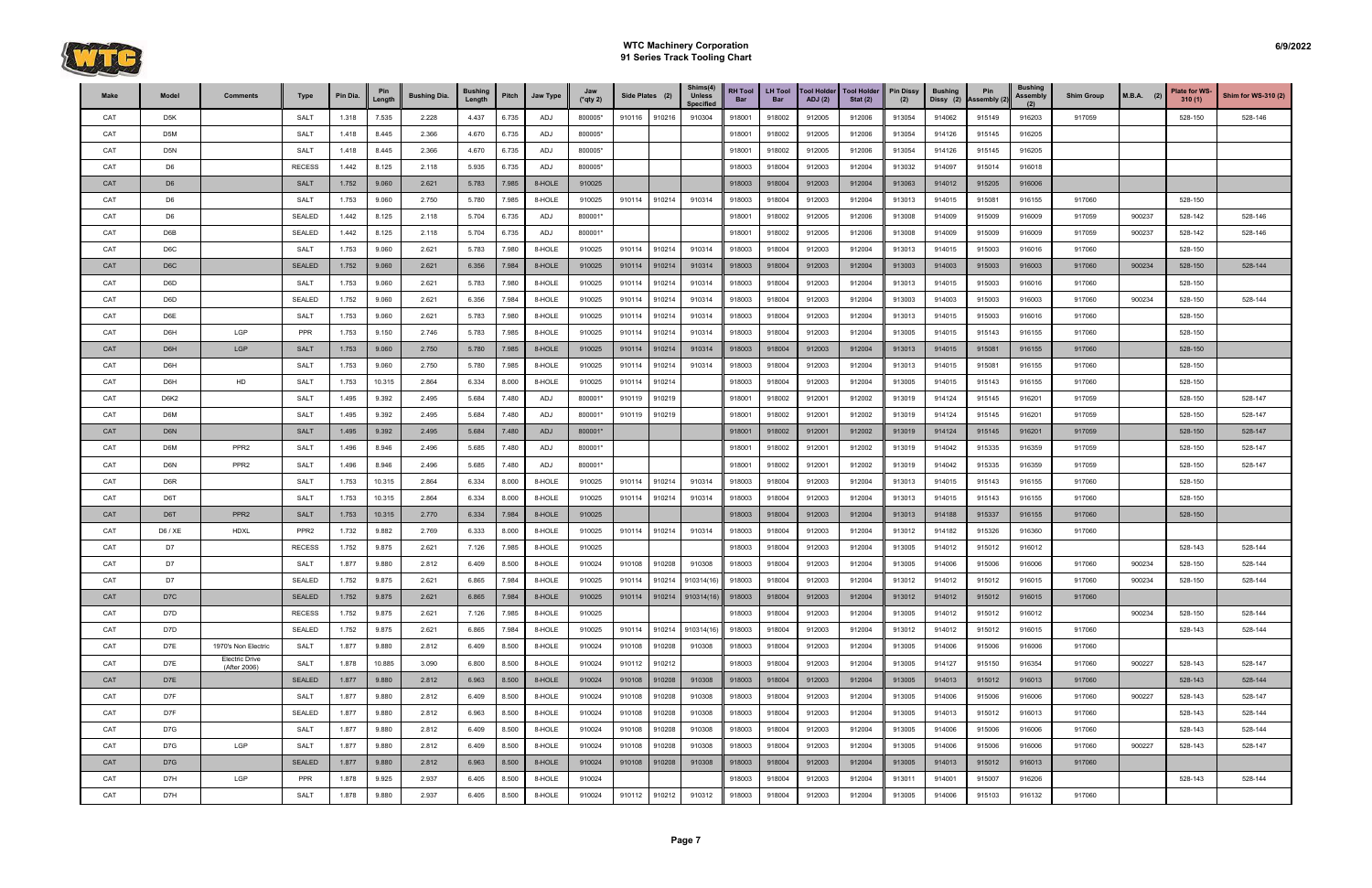

| Make | Model            | <b>Comments</b>       | Type             | Pin Dia. | Pin<br>Length | <b>Bushing Dia.</b> | <b>Bushing</b><br>Length | Pitch  | Jaw Type | Jaw<br>$(*qty 2)$ | Side Plates (2) |               | Shims(4)<br><b>Unless</b><br><b>Specified</b> | <b>RH Tool</b><br>Bar | <b>LH Tool</b><br><b>Bar</b> | <b>Tool Holder</b><br>ADJ(2) | <b>Tool Holder</b><br>Stat $(2)$ | <b>Pin Dissy</b><br>(2) | <b>Bushing</b><br>Dissy (2) | Pin<br>Assembly (2) | <b>Bushing</b><br>Assembly | <b>Shim Group</b> | $M.B.A.$ (2) | <b>Plate for WS-</b><br>310(1) | <b>Shim for WS-310 (2)</b> |
|------|------------------|-----------------------|------------------|----------|---------------|---------------------|--------------------------|--------|----------|-------------------|-----------------|---------------|-----------------------------------------------|-----------------------|------------------------------|------------------------------|----------------------------------|-------------------------|-----------------------------|---------------------|----------------------------|-------------------|--------------|--------------------------------|----------------------------|
| CAT  | D7H              | HD                    | <b>SALT</b>      | 1.878    | 10.875        | 3.085               | 6.813                    | 8.500  | 8-HOLE   | 910024            |                 |               |                                               | 918003                | 918004                       | 912003                       | 912004                           | 913005                  | 914127                      | 915150              | 916206                     |                   |              | 528-143                        | 528-144                    |
| CAT  | D7R              |                       | <b>SALT</b>      | 1.878    | 10.875        | 3.085               | 6.813                    | 8.500  | 8-HOLE   | 910024            | 910112          | 910212        |                                               | 918003                | 918004                       | 912003                       | 912004                           | 913005                  | 914127                      | 915150              | 916206                     | 917060            |              |                                |                            |
| CAT  | D7E/H/R          | <b>HDXL</b>           | PPR <sub>2</sub> | 1.879    | 10.420        | 3.091               | 6.800                    | 8.500  | 8-HOLE   | 910024            |                 | 910112 910212 |                                               | 918003                | 918004                       | 912003                       | 912004                           | 913005                  | 914183                      | 915327              | 916361                     | 917060            |              |                                |                            |
| CAT  | D <sub>8</sub>   |                       | <b>RECESS</b>    | 1.752    | 11.438        | 2.621               | 8.180                    | 7.948  | 8-HOLE   | 910024            |                 |               |                                               | 918003                | 918004                       | 912003                       | 912004                           | 913013                  | 914015                      | 915206              | 916262                     |                   |              |                                |                            |
| CAT  | D <sub>8</sub>   |                       | <b>SALT</b>      | 2.002    | 11.438        | 2.996               | 7.355                    | 9.000  | 8-HOLE   | 910016            |                 |               |                                               | 918003                | 918004                       | 912003                       | 912004                           | 913006                  | 914007                      | 915007              | 916007                     |                   |              |                                |                            |
| CAT  | D <sub>8</sub>   | <b>TREK TRACK</b>     | <b>SALT</b>      | 1.880    | 9.880         | 2.940               | 6.500                    | 8.500  | 8-HOLE   | 910024            |                 |               |                                               | 918003                | 918004                       | 912003                       | 912004                           | 913005                  | 914006                      | 915006              | 916299                     |                   | 900203       | 528-150                        | 528-144                    |
| CAT  | D <sub>8</sub>   |                       | <b>SEALED</b>    | 1.752    | 11.438        | 2.621               | 7.928                    | 7.985  | 8-HOLE   | 910025            | 910114          | 910214        | 910314(16)                                    | 918003                | 918004                       | 912003                       | 912004                           | 913011                  | 914011                      | 915013              | 916014                     | 917060            | 900203       | 528-150                        | 528-144                    |
| CAT  | D <sub>8</sub> D |                       | <b>SEALED</b>    | 1.752    | 11.438        | 2.621               | 7.928                    | 7.985  | 8-HOLE   | 910025            | 910114          | 910214        | 910314(16)                                    | 918003                | 918004                       | 912003                       | 912004                           | 913011                  | 914011                      | 915013              | 916014                     | 917060            | 900203       | 528-150                        | 528-144                    |
| CAT  | D8E              |                       | <b>SEALED</b>    | 1.752    | 11.438        | 2.621               | 7.928                    | 7.985  | 8-HOLE   | 910025            | 910114          | 910214        | 910314(16)                                    | 918003                | 918004                       | 912003                       | 912004                           | 913011                  | 914011                      | 915013              | 916014                     | 917060            | 900203       | 528-150                        | 528-144                    |
| CAT  | D8F              |                       | <b>SEALED</b>    | 1.752    | 11.438        | 2.621               | 7.928                    | 7.985  | 8-HOLE   | 910025            | 910114          | 910214        | 910314(16                                     | 918003                | 918004                       | 912003                       | 912004                           | 913011                  | 914011                      | 915013              | 916014                     | 917060            | 900203       | 528-150                        | 528-144                    |
| CAT  | D8G              |                       | <b>SEALED</b>    | 1.752    | 11.438        | 2.621               | 7.928                    | 7.985  | 8-HOLE   | 910025            | 910114          | 910214        | 910314(16                                     | 918003                | 918004                       | 912003                       | 912004                           | 913011                  | 914011                      | 915013              | 916014                     | 917060            |              | 528-143                        | 528-145                    |
| CAT  | D8H              |                       | <b>SALT</b>      | 2.002    | 11.438        | 2.996               | 7.355                    | 9.000  | 8-HOLE   | 910016            | 910108          | 910208        | 910308(8)                                     | 918003                | 918004                       | 912003                       | 912004                           | 913006                  | 914007                      | 915007              | 916007                     | 917060            | 900236       | 528-143                        | 528-147                    |
| CAT  | D <sub>8</sub> H |                       | <b>SEALED</b>    | 2.003    | 11.438        | 2.996               | 7.941                    | 9.000  | 8-HOLE   | 910016            | 910108          | 910208        | 910308                                        | 918003                | 918004                       | 912003                       | 912004                           | 913001                  | 914001                      | 915001              | 916001                     | 917060            |              | 528-143                        | 528-145                    |
| CAT  | D8K              |                       | <b>SALT</b>      | 2.002    | 11.438        | 2.996               | 7.355                    | 9.000  | 8-HOLE   | 910016            | 910108          | 910208        | 910308(8)                                     | 918003                | 918004                       | 912003                       | 912004                           | 913006                  | 914007                      | 915007              | 916007                     | 917060            | 900236       | 528-143                        | 528-147                    |
| CAT  | D8K              |                       | <b>SEALED</b>    | 2.003    | 11.438        | 2.996               | 7.941                    | 9.000  | 8-HOLE   | 910016            | 910108          | 910208        | 910308                                        | 918003                | 918004                       | 912003                       | 912004                           | 913001                  | 914001                      | 915001              | 916001                     | 917060            |              | 528-143                        |                            |
| CAT  | D8L              |                       | <b>SALT</b>      | 1.880    | 9.880         | 2.940               | 6.410                    | 8.500  | 8-HOLE   | 910024            | 910112          | 910212        | 910312                                        | 918003                | 918004                       | 912003                       | 912004                           | 913005                  | 914006                      | 915006              | 916132                     | 917060            |              | 528-143                        |                            |
| CAT  | D8N              |                       | PPR              | 1.878    | 9.650         | 2.937               | 6.405                    | 8.500  | 8-HOLE   | 910024            | 910112          | 910212        | 910312                                        | 918003                | 918004                       | 912003                       | 912004                           | 913006                  | 914010                      | 915207              | 916303                     | 917060            |              | 528-143                        |                            |
| CAT  | D <sub>8N</sub>  |                       | <b>SALT</b>      | 1.880    | 9.880         | 2.940               | 6.410                    | 8.500  | 8-HOLE   | 910024            | 910112          | 910212        | 910312                                        | 918003                | 918004                       | 912003                       | 912004                           | 913005                  | 914006                      | 915006              | 916132                     | 917060            |              | 528-143                        |                            |
| CAT  | D8R              |                       | PPR              | 1.878    | 9.650         | 2.937               | 6.405                    | 8.500  | 8-HOLE   | 910024            | 910112          | 910212        | 910312                                        | 918003                | 918004                       | 912003                       | 912004                           | 913006                  | 914010                      | 915207              | 916303                     | 917060            |              | 528-143                        |                            |
| CAT  | D8R              |                       | <b>SALT</b>      | 1.880    | 9.880         | 2.940               | 6.410                    | 8.500  | 8-HOLE   | 910024            | 910112          | 910212        | 910312                                        | 918003                | 918004                       | 912003                       | 912004                           | 913005                  | 914006                      | 915006              | 916132                     | 917060            |              | 528-143                        |                            |
| CAT  | D8T              |                       | PPR              | 1.878    | 9.650         | 2.937               | 6.405                    | 8.500  | 8-HOLE   | 910024            | 910112          | 910212        | 910312                                        | 918003                | 918004                       | 912003                       | 912004                           | 913006                  | 914010                      | 915207              | 916303                     | 917060            |              |                                |                            |
| CAT  | D8T              |                       | <b>SALT</b>      | 1.880    | 9.880         | 2.940               | 6.410                    | 8.500  | 8-HOLE   | 910024            |                 |               |                                               | 918003                | 918004                       | 912003                       | 912004                           | 913005                  | 914006                      | 915006              | 916132                     |                   |              | 528-150                        |                            |
| CAT  | D8XL             |                       |                  | 1.878    | 9.650         | 2.937               | 6.405                    | 8.500  | 8-HOLE   | 910065            |                 |               |                                               | 918003                | 918004                       | 912003                       | 912004                           | 913006                  | 914010                      | 915207              | 916303                     | 917060            |              | 528-143                        |                            |
| CAT  | D8 HD XL         | Links 502-6149 / 6150 |                  | 1.878    | 9.650         | 3.307               | 6.405                    | 8.592  | 8-HOLE   | 910069            |                 |               |                                               | 918003                | 918004                       | 912003                       | 912004                           | 913006                  | 914010                      | 915207              | 916303                     | 917060            |              | 528-150                        | 528-145                    |
| CAT  | D <sub>9</sub>   |                       | <b>SALT</b>      | 2.252    | 12.250        | 3.371               | 8.270                    | 10.250 | 8-HOLE   | 910042            | 910120          | 910220        |                                               | 918003                | 918004                       | 912003                       | 912004                           | 913007                  | 914008                      | 915008              | 916008                     | 917060            |              |                                |                            |
| CAT  | D <sub>9</sub>   |                       | <b>SEALED</b>    | 2.002    | 12.000        | 2.869               | 8.442                    | 9.000  | 8-HOLE   | 910016            |                 |               |                                               | 918003                | 918004                       | 912003                       | 912004                           | 913064                  | 914103                      | 915208              | 916264                     |                   | 900238       | 528-150                        | 528-147                    |
| CAT  | D <sub>9</sub> D |                       | <b>SEALED</b>    | 2.252    | 12.250        | 3.371               | 8.856                    | 10.250 | 8-HOLE   | 910042            | 910120          | 910220        |                                               | 918003                | 918004                       | 912003                       | 91204                            | 913007                  | 914005                      | 915005              | 916005                     | 917060            | 900238       | 528-150                        | 528-147                    |
| CAT  | D9E              |                       | <b>SEALED</b>    | 2.252    | 12.250        | 3.371               | 8.856                    | 10.250 | 8-HOLE   | 910042            | 910120          | 910220        |                                               | 918003                | 918004                       | 912003                       | 91204                            | 913007                  | 914005                      | 915005              | 916005                     | 917060            |              | 528-150                        | 528-145                    |
| CAT  | D <sub>9</sub> G |                       | <b>SALT</b>      | 2.252    | 12.250        | 3.371               | 8.270                    | 10.250 | 8-HOLE   | 910042            | 910120          | 910220        |                                               | 918003                | 918004                       | 912003                       | 912004                           | 913007                  | 914008                      | 915008              | 916008                     | 917060            | 900238       | 528-150                        | 528-147                    |
| CAT  | D <sub>9</sub> G |                       | SEALED           | 2.252    | 12.250        | 3.371               | 8.856                    | 10.250 | 8-HOLE   | 910042            | 910120          | 910220        |                                               | 918003                | 918004                       | 912003                       | 91204                            | 913007                  | 914005                      | 915005              | 916005                     | 917060            |              | 528-150                        | 528-145                    |
| CAT  | D9H              |                       | <b>SALT</b>      | 2.252    | 12.250        | 3.371               | 8.270                    | 10.250 | 8-HOLE   | 910042            | 910120          | 910220        |                                               | 918003                | 918004                       | 912003                       | 912004                           | 913007                  | 914008                      | 915008              | 916008                     | 917060            | 900238       | 528-150                        | 528-147                    |
| CAT  | D9H              |                       | SEALED           | 2.252    | 12.250        | 3.371               | 8.856                    | 10.250 | 8-HOLE   | 910042            | 910120          | 910220        |                                               | 918003                | 918004                       | 912003                       | 91204                            | 913007                  | 914005                      | 915005              | 916005                     | 917060            |              | 528-143                        |                            |
| CAT  | D <sub>9</sub> L |                       | <b>PPR</b>       | 2.000    | 10.770        | 3.230               | 7.350                    | 9.000  | 8-HOLE   | 910016            |                 | 910110 910210 |                                               | 918003                | 918004                       | 912003                       | 912004                           | 913006                  | 914010                      | 915064              | 916131                     | 917060            |              | 528-143                        |                            |
| CAT  | D9L              |                       | <b>SALT</b>      | 2.000    | 11.437        | 3.220               | 7.355                    | 9.000  | 8-HOLE   | 910016            | 910110 910210   |               |                                               | 918003                | 918004                       | 912003                       | 912004                           | 913006                  | 914007                      | 915093              | 916131                     | 917060            |              | 528-143                        |                            |
| CAT  | D9N              |                       | <b>PPR</b>       | 2.000    | 10.440        | 3.136               | 7.260                    | 9.449  | 8-HOLE   | 910014            |                 |               |                                               | 918003                | 918004                       | 912003                       | 912004                           | 913006                  | 914048                      | 915253              | 916154                     | 917060            |              | 528-143                        | 528-146                    |
| CAT  | D9N              |                       | <b>SALT</b>      | 2.003    | 10.980        | 3.163               | 7.260                    | 9.450  | 8-HOLE   | 910014            |                 |               |                                               | 918003                | 918004                       | 912003                       | 912004                           | 913006                  | 914001                      | 915092              | 916154                     | 917060            |              | 528-143                        |                            |
| CAT  | D9R              |                       | PPR              | 2.000    | 10.440        | 3.136               | 7.260                    | 9.449  | 8-HOLE   | 910014            |                 |               |                                               | 918003                | 918004                       | 912003                       | 912004                           | 913006                  | 914048                      | 915253              | 916154                     | 917060            |              | 528-143                        | 528-146                    |
| CAT  | D9R              |                       | <b>SALT</b>      | 2.003    | 10.980        | 3.163               | 7.260                    | 9.450  | 8-HOLE   | 910014            |                 |               |                                               | 918003                | 918004                       | 912003                       | 912004                           | 913006                  | 914001                      | 915092              | 916154                     | 917060            |              | 528-143                        |                            |
| CAT  | D9T              |                       | PPR              | 2.000    | 10.440        | 3.136               | 7.260                    | 9.449  | 8-HOLE   | 910014            |                 |               |                                               | 918003                | 918004                       | 912003                       | 912004                           | 913006                  | 914048                      | 915253              | 916154                     | 917060            |              | 528-143                        | 528-146                    |
| CAT  | D9T              |                       | <b>SALT</b>      | 2.003    | 10.980        | 3.163               | 7.260                    | 9.450  | 8-HOLE   | 910014            |                 |               |                                               | 918003                | 918004                       | 912003                       | 912004                           | 913006                  | 914001                      | 915092              | 916154                     | 917060            |              | 528-143                        |                            |
| CAT  | D9T              | Berco BPR2 (CR7611)   | <b>SALT</b>      | 2.000    | 11.260        | 3.150               | 7.256                    | 9.449  | 8-HOLE   | 910014            |                 |               |                                               | 918003                | 918004                       | 912003                       | 912004                           | 913006                  | 914177                      | 915253              | 916353                     | 917060            |              | 528-150                        |                            |
| CAT  | D <sub>10</sub>  |                       | PPR              | 2.252    | 11.974        | 3.809               | 8.270                    | 10.250 | 8-HOLE   | 910042            | 910120 910220   |               |                                               | 918003                | 918004                       | 912003                       | 912004                           | 913007                  | 914093                      | 915240              | 916283                     | 917060            |              | 528-150                        |                            |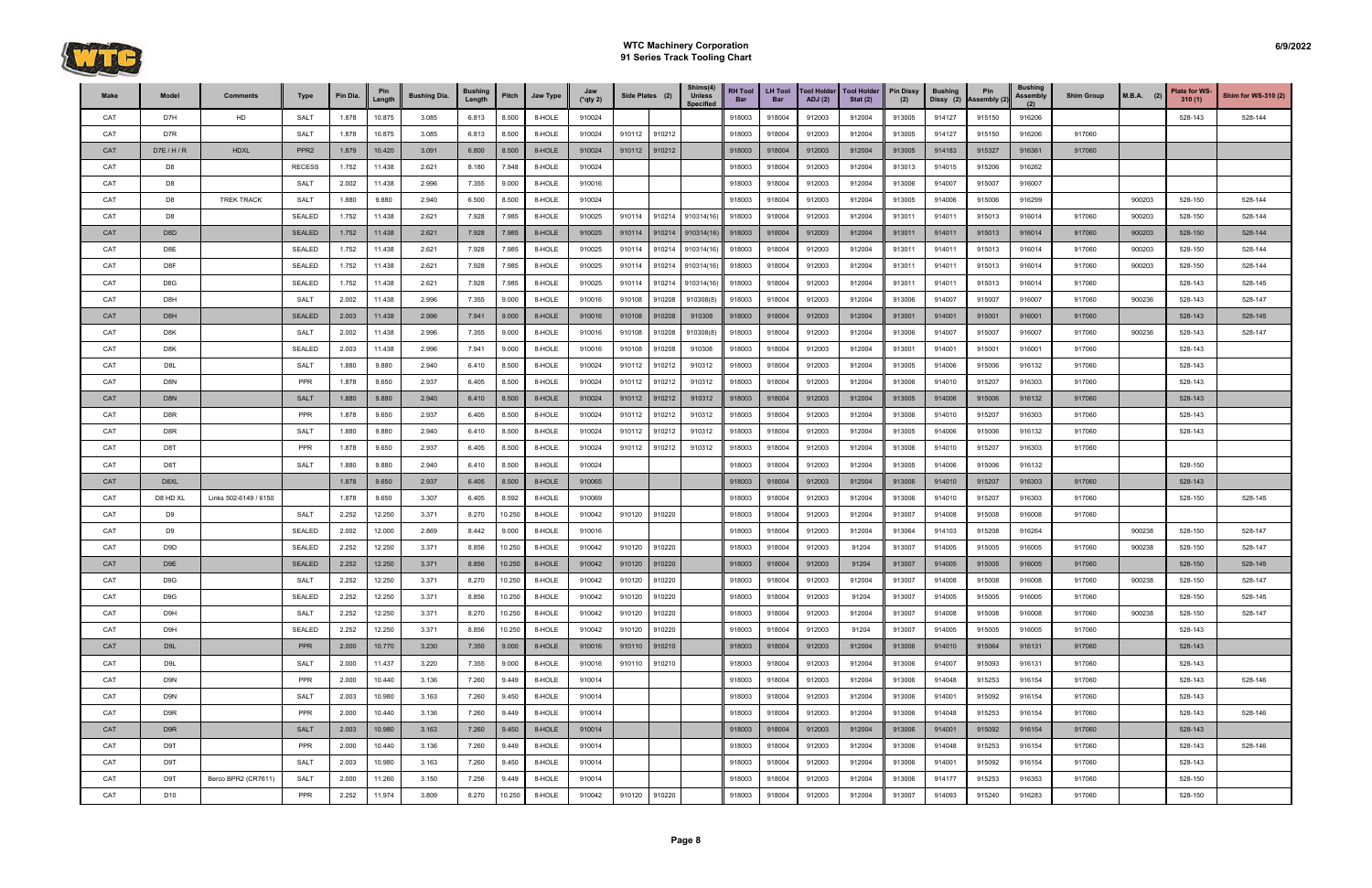

| Make         | Model             | <b>Comments</b> | Type            | Pin Dia. | Pin<br>Length | <b>Bushing Dia.</b> | <b>Bushing</b><br>Length | Pitch  | Jaw Type | Jaw<br>$(*$ qty 2) | Side Plates (2) |        | Shims(4)<br><b>Unless</b><br><b>Specified</b> | <b>RH Tool</b><br>Bar | <b>LH Tool</b><br><b>Bar</b> | <b>Tool Holder</b><br>ADJ(2) | <b>Tool Holder</b><br>Stat $(2)$ | <b>Pin Dissy</b><br>(2) | <b>Bushing</b><br>Dissy (2) | Pin<br>Assembly (2) | <b>Bushing</b><br>Assembly | <b>Shim Group</b> | $M.B.A.$ (2) | <b>Plate for WS-</b><br>310(1) | <b>Shim for WS-310 (2)</b> |
|--------------|-------------------|-----------------|-----------------|----------|---------------|---------------------|--------------------------|--------|----------|--------------------|-----------------|--------|-----------------------------------------------|-----------------------|------------------------------|------------------------------|----------------------------------|-------------------------|-----------------------------|---------------------|----------------------------|-------------------|--------------|--------------------------------|----------------------------|
| CAT          | D <sub>10</sub>   |                 | <b>SALT</b>     | 2.253    | 12.250        | 3.809               | 8.270                    | 10.250 | 8-HOLE   | 910042             | 910120 910220   |        |                                               | 918003                | 918004                       | 912003                       | 912004                           | 913048                  | 914109                      | 915063              | 916157                     | 917060            |              | 528-150                        |                            |
| CAT          | D <sub>10</sub> N |                 | PPR             | 2.253    | 11.970        | 3.557               | 8.280                    | 10.250 | 8-HOLE   | 910042             | 910120          | 910220 |                                               | 918003                | 918004                       | 912003                       | 912004                           | 913007                  | 914093                      | 915246              | 916157                     | 917060            |              | 528-150                        |                            |
| CAT          | D <sub>10</sub> N |                 | <b>SALT</b>     | 2.253    | 12.250        | 3.557               | 8.280                    | 10.250 | 8-HOLE   | 910042             | 910120          | 910220 |                                               | 918003                | 918004                       | 912003                       | 912004                           | 913048                  | 914109                      | 915104              | 916158                     | 917060            |              | 528-150                        |                            |
| CAT          | D <sub>10R</sub>  |                 | PPR             | 2.253    | 11.970        | 3.557               | 8.280                    | 10.250 | 8-HOLE   | 910042             | 910120          | 910220 |                                               | 918003                | 918004                       | 912003                       | 912004                           | 913007                  | 914093                      | 915246              | 916157                     | 917060            |              | 528-150                        |                            |
| CAT          | D <sub>10R</sub>  |                 | <b>SALT</b>     | 2.253    | 12.250        | 3.557               | 8.280                    | 10.250 | 8-HOLE   | 910042             | 910120          | 910220 |                                               | 918003                | 918004                       | 912003                       | 912004                           | 913048                  | 914109                      | 915104              | 916158                     | 917060            |              |                                |                            |
| CAT          | <b>D10T</b>       |                 | <b>SALT</b>     | 2.253    | 12.250        | 3.557               | 8.280                    | 10.250 | 8-HOLE   | 910042             |                 |        |                                               | 918003                | 918004                       | 912003                       | 912004                           | 913048                  | 914109                      | 915104              | 916158                     |                   |              | <b>FINNING</b><br>(CANADA)     | SEE IF 9500 TOOLING!       |
| CAT          | D11               |                 | <b>SALT</b>     | 2.626    | 13.810        | 4.633               | 9.340                    | 12.500 | 8-HOLE   | 910033             |                 |        |                                               | 918006                | 918006                       | Not Req                      | Not Req                          | 913065                  | 914141                      | 915202              | 916261                     |                   |              | <b>FINNING</b><br>(CANADA)     | EE IF 9500 TOOLING!        |
| CAT          | <b>D11N</b>       |                 | PPR             | 2.626    | 13.812        | 4.330               | 9.343                    | 12.500 | 8-HOLE   | 910033             |                 |        |                                               | 918006                | 918006                       | Not Req                      | Not Req                          | 9130092                 | 914114                      | 915203              | 916298                     |                   | 9002004      | 528-142                        | 528-148                    |
| CAT          | E110B             |                 | <b>SEALED</b>   | 1.319    | 7.008         | 1.984               | 4.750                    | 6.750  | ADJ      | 800001*            |                 |        |                                               | 918001                | 918002                       | 912005                       | 912006                           | 913002                  | 914002                      | 915059              | 916181                     | 917059            | 9002004      | 528-142                        | 528-148                    |
| CAT          | E120B             |                 | <b>SEALED</b>   | 1.319    | 7.008         | 1.984               | 4.750                    | 6.750  | ADJ      | 800001*            |                 |        |                                               | 918001                | 918002                       | 912005                       | 912006                           | 913002                  | 914002                      | 915059              | 916181                     | 917059            |              | 528-142                        |                            |
| CAT          | E180              |                 | <b>SEALED</b>   | 1.439    | 8.126         | 2.310               | 5.996                    | 6.906  | ADJ      | 800001*            | 910119          | 910219 |                                               | 918001                | 918002                       | 912005                       | 912006                           | 913019                  | 914029                      | 915128              | 9160040                    | 917059            |              | 528-142                        |                            |
| CAT          | E200B             |                 | <b>SEALED</b>   | 1.445    | 8.150         | 2.311               | 5.704                    | 7.500  | ADJ      | 800001*            |                 |        |                                               | 918001                | 918002                       | 912005                       | 912006                           | 913033                  | 914113                      | 915133              | 916191                     | 917059            |              | 528-142                        |                            |
| CAT          | E240              |                 | <b>SEALED</b>   | 1.445    | 8.150         | 2.311               | 5.704                    | 7.500  | ADJ      | 800001*            |                 |        |                                               | 918001                | 918002                       | 912005                       | 912006                           | 913033                  | 914113                      | 915133              | 916191                     | 917059            | 9002022      | 528-150                        | 528-144                    |
| CAT          | E300B             |                 | <b>SEALED</b>   | 1.750    | 9.646         | 2.624               | 6.680                    | 8.000  | 8-HOLE   | 910025             | 910114          | 910214 | 910314                                        | 918003                | 918004                       | 912003                       | 912004                           | 913017                  | 914014                      | 915121              | 916179                     | 917060            | 9002003      | 528-143                        | 528-147                    |
| CAT          | E450              |                 | UNSEALED        | 1.873    | 10.000        | 2.809               | 7.280                    | 8.500  | 8-HOLE   | 910024             | 910108          | 910208 | 910308                                        | 918003                | 918004                       | 912003                       | 91204                            | 913024                  | 914013                      | 915038              | 916180                     | 917060            | 9002005      | 528-142                        | 528-146                    |
| CAT          | E70               |                 | <b>SEALED</b>   | 0.945    | 5.512         | 1.614               | 3.638                    | 5.315  | ADJ      | 910013*            |                 |        |                                               | 918001                | 918002                       | 912005                       | 912006                           | 913037                  | 914084                      | 915129              | 916182                     | 917059            |              | 528-142                        |                            |
| CAT          | EL180             |                 | <b>SEALED</b>   | 1.439    | 8.126         | 2.310               | 5.996                    | 6.906  | ADJ      | 800001*            | 910119          | 910219 |                                               | 918001                | 918002                       | 912005                       | 912006                           | 913019                  | 914029                      | 915128              | 9160040                    | 917059            |              | 528-142                        |                            |
| CAT          | <b>EL200B</b>     |                 | <b>SEALED</b>   | 1.445    | 8.150         | 2.311               | 5.704                    | 7.500  | ADJ      | 800001*            |                 |        |                                               | 918001                | 918002                       | 912005                       | 912006                           | 913033                  | 914113                      | 915133              | 916191                     | 917059            |              | 528-142                        |                            |
| CAT          | EL240             |                 | <b>SEALED</b>   | 1.445    | 8.150         | 2.311               | 5.704                    | 7.500  | ADJ      | 800001*            |                 |        |                                               | 918001                | 918002                       | 912005                       | 912006                           | 913033                  | 914113                      | 915133              | 916191                     | 917059            |              | 528-150                        | 528-144                    |
| CAT          | <b>EL300A</b>     |                 | <b>SEALED</b>   | 1.750    | 9.646         | 2.624               | 6.882                    | 8.000  | 8-HOLE   | 910025             | 910114          | 910214 | 910314                                        | 918003                | 918004                       | 912003                       | 912004                           | 913017                  | 914018                      | 915121              | 916178                     | 917060            | 9002022      | 528-150                        | 528-144                    |
| CAT          | <b>EL300B</b>     |                 | <b>SEALED</b>   | 1.750    | 9.646         | 2.624               | 6.680                    | 8.000  | 8-HOLE   | 910025             | 910114          | 910214 | 910314                                        | 918003                | 918004                       | 912003                       | 912004                           | 913017                  | 914014                      | 915121              | 916179                     | 917060            |              |                                |                            |
| CAT          | <b>EL300B</b>     |                 | <b>SEALED</b>   | 1.750    | 9.646         | 2.624               | 6.882                    | 8.000  | 8-HOLE   | 910025             |                 |        |                                               | 918003                | 918004                       | 912003                       | 912004                           | 913005                  | 914012                      | 915038              | 916072                     |                   | 900234       | 528-150                        | 528-144                    |
| CAT          | FB227             |                 | <b>SEALED</b>   | 1.752    | 9.060         | 2.621               | 6.356                    | 7.984  | 8-HOLE   | 910025             | 910114          | 910214 | 910314                                        | 918003                | 918004                       | 912003                       | 912004                           | 913003                  | 914003                      | 915003              | 916003                     | 917060            |              | 528-142                        |                            |
| CAT          | MHI 180-8         |                 | <b>SEALED</b>   | 1.439    | 8.126         | 2.310               | 5.996                    | 6.906  | ADJ      | 800001*            | 910119          | 910219 |                                               | 918001                | 918002                       | 912005                       | 912006                           | 913019                  | 914029                      | 915128              | 9160040                    | 917059            |              | 528-142                        |                            |
| CAT          | MHI 180-8LC       |                 | <b>SEALED</b>   | 1.439    | 8.126         | 2.310               | 5.996                    | 6.906  | ADJ      | 800001*            | 910119          | 910219 |                                               | 918001                | 918002                       | 912005                       | 912006                           | 913019                  | 914029                      | 915128              | 9160040                    | 917059            |              | 528-150                        | 528-144                    |
| CAT          | MHI 300LC-8       |                 | <b>SEALED</b>   | 1.750    | 9.646         | 2.624               | 6.882                    | 8.000  | 8-HOLE   | 910025             | 910114          | 910214 | 910314                                        | 918003                | 918004                       | 912003                       | 912004                           | 913017                  | 914018                      | 915121              | 916178                     | 917060            | 900200       | 528-142                        |                            |
| CAT          | PR450             |                 | <b>SEALED</b>   | 1.129    | 6.156         | 1.850               | 4.222                    | 6.125  | ADJ      | 800005*            |                 |        |                                               | 918001                | 918002                       | 912005                       | 912006                           | 913004                  | 914004                      | 915004              | 916004                     | 917059            |              |                                |                            |
| CAT          | R2-15-22          |                 | <b>RECESS</b>   | 1.127    | 6.156         | 1.687               | 4.250                    | 6.125  | ADJ      | 800005*            |                 |        |                                               | 918001                | 918002                       | 912005                       | 912006                           | 913067                  | 914143                      | 916040              | 916067                     |                   |              |                                |                            |
| CAT          | R4                |                 | <b>RECESS</b>   | 1.314    | 7.000         | 1.993               | 5.000                    | 6.735  | ADJ      | 800005*            |                 |        |                                               | 918001                | 918002                       | 912005                       | 912006                           | 913010                  | 914016                      | 915011              | 916017                     |                   | 900200       | 528-142                        |                            |
| CAT          | SF350             |                 | <b>SEALED</b>   | 1.129    | 6.156         | 1.850               | 4.222                    | 6.125  | ADJ      | 800005*            |                 |        |                                               | 918001                | 918002                       | 912005                       | 912006                           | 913004                  | 914004                      | 915004              | 916004                     | 917059            | 900200       | 528-142                        |                            |
| CAT          | <b>TR225</b>      |                 | <b>SEALED</b>   | 1.129    | 6.156         | 1.850               | 4.222                    | 6.125  | ADJ      | 800005*            |                 |        |                                               | 918001                | 918002                       | 912005                       | 912006                           | 913004                  | 914004                      | 915004              | 916004                     | 917059            | 900216       | 528-150                        | 528-145                    |
| <b>DRESR</b> | 150               |                 | SEALED          | 1.375    | 6.690         | 2.053               | 4.908                    | 6.490  | ADJ      | 800005*            | 910104          | 910204 |                                               | 918001                | 918002                       | 912005                       | 912006                           | 913029                  | 914059                      | 915048              | 916146                     | 917059            | 900212       | 528-142                        |                            |
| <b>DRESR</b> | 175               |                 | SEALED          | 1.625    | 7.870         | 2.364               | 5.780                    | 6.992  | ADJ      | 800001*            | 910103          | 910203 |                                               | 918001                | 918002                       | 912005                       | 912006                           | 913028                  | 914054                      | 915041              | 916059                     | 917059            |              | 528-142                        | 528-148                    |
| DRESR        | 500               |                 | <b>RECESSED</b> | 1.125    | 5.360         | 1.656               | 3.800                    | 6.000  | ADJ      | 800005*            |                 |        |                                               | 918001                | 918002                       | 912005                       | 912006                           | 913031                  | 914067                      | 915044              | 916060                     | 917059            | 900217       | 528-142                        |                            |
| DRESR        | 100B              |                 | <b>SEALED</b>   | 1.250    | 5.970         | 1.800               | 3.970                    | 6.000  | ADJ      | 800005*            | 910104          | 910204 |                                               | 918001                | 918002                       | 912005                       | 912006                           | 913027                  | 914068                      | 915034              | 916066                     | 917059            | 900217       | 528-142                        |                            |
| <b>DRESR</b> | 100C              |                 | <b>SEALED</b>   | 1.250    | 6.500         | 1.806               | 4.535                    | 5.998  | ADJ      | 800005*            | 910104          | 910204 |                                               | 918001                | 918002                       | 912005                       | 912006                           | 913002                  | 914069                      | 915040              | 916067                     | 917059            | 900217       | 528-142                        |                            |
| <b>DRESR</b> | 100E              |                 | <b>SEALED</b>   | 1.250    | 6.500         | 1.800               | 4.533                    | 5.990  | ADJ      | 800005*            | 910104          | 910204 |                                               | 918001                | 918002                       | 912005                       | 912006                           | 913002                  | 914069                      | 915100              | 916067                     | 917059            |              | 528-150                        | 528-144                    |
| <b>DRESR</b> | 100G              |                 | <b>SALT</b>     | 1.312    | 6.690         | 2.115               | 4.187                    | 6.490  | ADJ      | 800005*            | 910104          | 910204 |                                               | 918001                | 918002                       | 912005                       | 912006                           | 913020                  | 914034                      | 915133              | 916101                     | 917059            | 900216       | 528-150                        | 528-145                    |
| <b>DRESR</b> | 125C              |                 | <b>SEALED</b>   | 1.375    | 6.690         | 2.053               | 4.908                    | 6.490  | ADJ      | 800005*            | 910104          | 910204 |                                               | 918001                | 918002                       | 912005                       | 912006                           | 913029                  | 914059                      | 915048              | 916146                     | 917059            | 900216       | 528-150                        | 528-145                    |
| <b>DRESR</b> | 125E              |                 | <b>SEALED</b>   | 1.375    | 6.690         | 2.053               | 4.908                    | 6.490  | ADJ      | 800005*            | 910104          | 910204 |                                               | 918001                | 918002                       | 912005                       | 912006                           | 913029                  | 914059                      | 915048              | 916146                     | 917059            |              |                                |                            |
| <b>DRESR</b> | 125G              |                 | <b>DRY</b>      | 1.312    | 6.690         | 2.115               | 4.760                    | 6.490  | ADJ      | 800005*            |                 |        |                                               | 918001                | 918002                       | 912005                       | 912006                           | 913030                  | 914064                      | 915213              | 916194                     |                   |              | 528-150                        | 528-144                    |
| DRESR        | 125G              |                 | <b>SALT</b>     | 1.312    | 6.690         | 2.115               | 4.187                    | 6.490  | ADJ      | 800005*            | 910104          | 910204 |                                               | 918001                | 918002                       | 912005                       | 912006                           | 913020                  | 914034                      | 915133              | 916101                     | 917059            |              | 528-150                        | 528-144                    |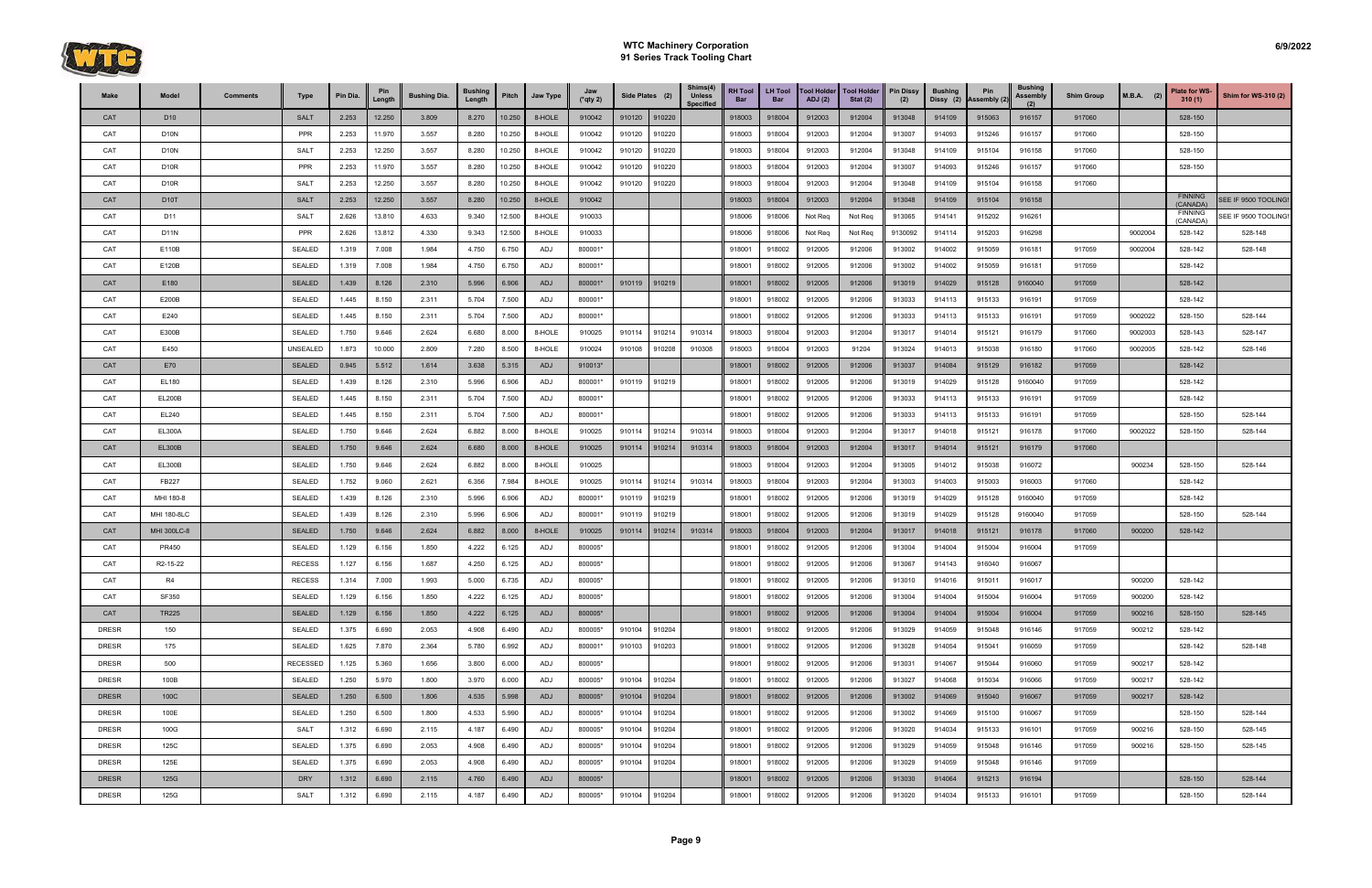

| <b>Make</b>  | Model              | <b>Comments</b> | <b>Type</b>   | Pin Dia. | Length | <b>Bushing Dia.</b> | <b>Bushing</b><br>Length | Pitch | Jaw Type   | Jaw<br>$(*$ qty 2) |        | Side Plates (2) | Shims(4)<br><b>Unless</b><br><b>Specified</b> | <b>RH Tool</b><br>Bar | <b>LH Tool</b><br><b>Bar</b> | <b>Tool Holder</b><br>ADJ(2) | <b>Tool Holder</b><br>Stat $(2)$ | <b>Pin Dissy</b><br>(2) | <b>Bushing</b><br>Dissy (2) | Pin<br>Assembly (2) | <b>Bushing</b><br><b>Assembly</b><br>(2) | <b>Shim Group</b> | $M.B.A.$ (2) | <b>Plate for WS-</b><br>310(1) | Shim for WS-310 (2) |
|--------------|--------------------|-----------------|---------------|----------|--------|---------------------|--------------------------|-------|------------|--------------------|--------|-----------------|-----------------------------------------------|-----------------------|------------------------------|------------------------------|----------------------------------|-------------------------|-----------------------------|---------------------|------------------------------------------|-------------------|--------------|--------------------------------|---------------------|
| <b>DRESR</b> | 125G               |                 | <b>SEALED</b> | 1.312    | 6.690  | 2.115               | 4.760                    | 6.490 | ADJ        | 800005*            | 910104 | 910204          |                                               | 918001                | 918002                       | 912005                       | 912006                           | 913020                  | 914097                      | 915040              | 916068                                   | 917059            | 900212       | 528-142                        |                     |
| <b>DRESR</b> | 175B               |                 | <b>SEALED</b> | 1.625    | 7.870  | 2.364               | 5.780                    | 6.992 | ADJ        | 800001*            | 910103 | 910203          |                                               | 918001                | 918002                       | 912005                       | 912006                           | 913028                  | 914054                      | 915041              | 916059                                   | 917059            | 900240       | 528-150                        | 528-144             |
| <b>DRESR</b> | 175B               |                 | <b>SEALED</b> | 1.750    | 8.810  | 2.614               | 6.410                    | 7.500 | ADJ        | 800001*            | 910103 | 910203          |                                               | 918001                | 918002                       | 912001                       | 912002                           | 913011                  | 914053                      | 915036              | 916069                                   | 917059            | 900240       | 528-150                        | 528-144             |
| <b>DRESR</b> | 175C               |                 | <b>SEALED</b> | 1.750    | 8.810  | 2.614               | 6.410                    | 7.500 | ADJ        | 800001*            | 910103 | 910203          |                                               | 918001                | 918002                       | 912001                       | 912002                           | 913011                  | 914053                      | 915036              | 916069                                   | 917059            | 900240       | 528-150                        | 528-144             |
| DRESR        | 250B               |                 | SEALED        | 1.750    | 9.310  | 2.614               | 6.100                    | 7.500 | ADJ        | 800001*            | 910103 | 910203          | 910303                                        | 918001                | 918002                       | 912001                       | 912002                           | 913028                  | 914051                      | 915036              | 916069                                   | 917059            | 900240       | 528-150                        | 528-144             |
| <b>DRESR</b> | 250C               |                 | SEALED        | 1.750    | 9.310  | 2.614               | 6.100                    | 7.500 | ADJ        | 800001*            | 910103 | 910203          | 910303                                        | 918001                | 918002                       | 912001                       | 912002                           | 913028                  | 914051                      | 915036              | 916069                                   | 917059            |              |                                |                     |
| <b>DRESR</b> | 500E               |                 | <b>DRY</b>    | 1.125    | 5.300  | 1.675               | 3.730                    | 5.990 | ADJ        | 800005*            |        |                 |                                               | 918001                | 918002                       | 912005                       | 912006                           | 913070                  | 914143                      | 915209              | 916265                                   |                   |              | 528-150                        | 528-144             |
| <b>DRESR</b> | D32                |                 | <b>SALT</b>   | 1.312    | 6.690  | 2.115               | 4.187                    | 6.490 | ADJ        | 800005*            | 910104 | 910204          |                                               | 918001                | 918002                       | 912005                       | 912006                           | 913020                  | 914034                      | 915133              | 916101                                   | 917059            |              | 528-150                        | 528-144             |
| <b>DRESR</b> | D32E               |                 | <b>SALT</b>   | 1.312    | 6.690  | 2.115               | 4.187                    | 6.490 | <b>ADJ</b> | 800005*            | 910104 | 910204          |                                               | 918001                | 918002                       | 912005                       | 912006                           | 913020                  | 914034                      | 915133              | 916101                                   | 917059            | 900217       | 528-142                        |                     |
| <b>DRESR</b> | D32E               |                 | <b>SEALED</b> | 1.250    | 6.500  | 1.806               | 4.535                    | 5.998 | ADJ        | 800005*            | 910104 | 910204          |                                               | 918001                | 918002                       | 912005                       | 912006                           | 913002                  | 914069                      | 915040              | 916067                                   | 917059            | 900217       | 528-142                        |                     |
| <b>DRESR</b> | D32P               |                 | <b>SEALED</b> | 1.250    | 6.500  | 1.806               | 4.535                    | 5.998 | ADJ        | 800005*            | 910104 | 910204          |                                               | 918001                | 918002                       | 912005                       | 912006                           | 913002                  | 914069                      | 915040              | 916067                                   | 917059            |              | 528-150                        | 528-144             |
| DRESR        | D32-P1             |                 | SALT          | 1.312    | 6.690  | 2.115               | 4.187                    | 6.490 | ADJ        | 800005*            | 910104 | 910204          |                                               | 918001                | 918002                       | 912005                       | 912006                           | 913020                  | 914034                      | 915133              | 916101                                   | 917059            |              | 528-150                        | 528-144             |
| <b>DRESR</b> | D38E               |                 | <b>SALT</b>   | 1.312    | 6.690  | 2.115               | 4.187                    | 6.490 | ADJ        | 800005*            | 910104 | 910204          |                                               | 918001                | 918002                       | 912005                       | 912006                           | 913020                  | 914034                      | 915133              | 916101                                   | 917059            |              | 528-150                        | 528-144             |
| <b>DRESR</b> | D38P-1             |                 | <b>SALT</b>   | 1.312    | 6.690  | 2.115               | 4.187                    | 6.490 | ADJ        | 800005*            | 910104 | 910204          |                                               | 918001                | 918002                       | 912005                       | 912006                           | 913020                  | 914034                      | 915133              | 916101                                   | 917059            |              | 528-150                        | 528-144             |
| <b>DRESR</b> | D38P-1             |                 | <b>SALT</b>   | 1.312    | 6.690  | 2.115               | 4.187                    | 6.490 | ADJ        | 800005*            | 910104 | 910204          |                                               | 918001                | 918002                       | 912005                       | 912006                           | 913020                  | 914034                      | 915133              | 916101                                   | 917059            |              | 528-150                        | 528-144             |
| <b>DRESR</b> | D39                |                 | SALT          | 1.312    | 6.690  | 2.115               | 4.187                    | 6.490 | ADJ        | 800005*            | 910104 | 910204          |                                               | 918001                | 918002                       | 912005                       | 912006                           | 913020                  | 914034                      | 915133              | 916101                                   | 917059            |              | 528-150                        | 528-144             |
| <b>DRESR</b> | D39E               |                 | <b>SALT</b>   | 1.312    | 6.690  | 2.115               | 4.187                    | 6.490 | ADJ        | 800005*            | 910104 | 910204          |                                               | 918001                | 918002                       | 912005                       | 912006                           | 913020                  | 914034                      | 915133              | 916101                                   | 917059            |              | 528-143                        | 528-146             |
| <b>DRESR</b> | D87E-2             |                 | SALT          | 1.874    | 10.430 | 2.866               | 6.704                    | 8.500 | 8-HOLE     | 910024             | 910108 | 910208          | 910308(8)                                     | 918003                | 918004                       | 912003                       | 912004                           | 913022                  | 914050                      | 915077              | 916152                                   | 917060            |              | 528-143                        | 528-146             |
| <b>DRESR</b> | D87P               |                 | <b>SALT</b>   | 1.874    | 10.430 | 2.866               | 6.704                    | 8.500 | 8-HOLE     | 910024             | 910108 | 910208          | 910308(8)                                     | 918003                | 918004                       | 912003                       | 912004                           | 913022                  | 914050                      | 915077              | 916152                                   | 917060            |              | 528-142                        | 528-148             |
| <b>DRESR</b> | T340               |                 | <b>FLUSH</b>  | 1.010    | 4.750  | 1.470               | 3.220                    | 6.000 | ADJ        | 800005*            |        |                 |                                               | 918001                | 918002                       | 912005                       | 912006                           | 913030                  | 914065                      | 915028              | 916058                                   | 917059            |              | 528-142                        | 528-148             |
| <b>DRESR</b> | T <sub>5</sub>     |                 | <b>FLUSH</b>  | 1.010    | 4.750  | 1.470               | 3.220                    | 6.000 | ADJ        | 800005*            |        |                 |                                               | 918001                | 918002                       | 912005                       | 912006                           | 913030                  | 914065                      | 915028              | 916058                                   | 917059            | 900217       | 528-142                        |                     |
| <b>DRESR</b> | T <sub>6</sub>     |                 | <b>SEALED</b> | 1.250    | 5.970  | 1.800               | 3.970                    | 6.000 | ADJ        | 800005*            | 910104 | 910204          |                                               | 918001                | 918002                       | 912005                       | 912006                           | 913027                  | 914068                      | 915034              | 916066                                   | 917059            | 900217       | 528-142                        |                     |
| DRESR        | <b>T7</b>          |                 | SEALED        | 1.250    | 6.500  | 1.806               | 4.535                    | 5.998 | ADJ        | 800005*            | 910104 | 910204          |                                               | 918001                | 918002                       | 912005                       | 912006                           | 913002                  | 914069                      | 915040              | 916067                                   | 917059            |              | 528-142                        |                     |
| <b>DRESR</b> | <b>TD12</b>        |                 | <b>SALT</b>   | 1.500    | 8.030  | 2.366               | 5.073                    | 7.490 | ADJ        | 800001*            | 910103 | 910203          | 910303                                        | 918001                | 918002                       | 912001                       | 912002                           | 913019                  | 914113                      | 915095              | 916137                                   | 917059            |              | 528-142                        |                     |
| DRESR        | <b>TD12</b>        |                 | <b>SEALED</b> | 1.750    | 8.030  | 2.366               | 5.710                    | 7.490 | ADJ        | 800001*            | 910103 | 910203          | 910303                                        | 918001                | 918002                       | 912001                       | 912002                           | 913019                  | 914112                      | 915095              | 916136                                   | 917059            |              |                                |                     |
| <b>DRESR</b> | TD <sub>12</sub> A |                 | <b>DRY</b>    | 1.500    | 8.030  | 2.366               | 5.706                    | 7.490 | ADJ        | 800001*            |        |                 |                                               | 918001                | 918002                       | 912005                       | 912006                           | 913002                  | 914009                      | 915210              | 916150                                   |                   |              |                                |                     |
| <b>DRESR</b> | TD12B              |                 | <b>DRY</b>    | 1.500    | 8.030  | 2.366               | 5.706                    | 7.490 | ADJ        | 800001*            |        |                 |                                               | 918001                | 918002                       | 912005                       | 912006                           | 913002                  | 914009                      | 915210              | 916150                                   |                   |              |                                |                     |
| <b>DRESR</b> | TD <sub>12</sub> C |                 | <b>DRY</b>    | 1.625    | 8.810  | 2.614               | 6.485                    | 7.490 | ADJ        | 800001*            |        |                 |                                               | 918001                | 918002                       | 912005                       | 912006                           | 913071                  | 914052                      | 915211              | 916044                                   |                   |              |                                |                     |
| <b>DRESR</b> | TD12C-XP           |                 | <b>SEALED</b> | 1.629    | 8.820  | 2.614               | 5.573                    | 7.490 | ADJ        | 800001*            |        |                 |                                               | 918001                | 918002                       | 912005                       | 912006                           | 913033                  | 914018                      | 915083              | 916132                                   |                   | 900212       | 528-142                        |                     |
| <b>DRESR</b> | <b>TD14</b>        |                 | SEALED        | 1.625    | 7.870  | 2.364               | 5.780                    | 6.992 | ADJ        | 800001*            | 910103 | 910203          |                                               | 918001                | 918002                       | 912005                       | 912006                           | 913028                  | 914054                      | 915041              | 916059                                   | 917059            | 900212       | 528-142                        |                     |
| <b>DRESR</b> | <b>TD15</b>        |                 | SEALED        | 1.625    | 7.870  | 2.364               | 5.780                    | 6.992 | ADJ        | 800001*            | 910103 | 910203          |                                               | 918001                | 918002                       | 912005                       | 912006                           | 913028                  | 914054                      | 915041              | 916059                                   | 917059            | 900212       | 528-142                        |                     |
| DRESR        | TD15B              |                 | SEALED        | 1.625    | 7.870  | 2.364               | 5.780                    | 6.992 | ADJ        | 800001*            | 910103 | 910203          |                                               | 918001                | 918002                       | 912005                       | 912006                           | 913028                  | 914054                      | 915041              | 916059                                   | 917059            | 900240       | 528-150                        | 528-144             |
| <b>DRESR</b> | TD15B              |                 | SEALED        | 1.750    | 8.810  | 2.614               | 6.410                    | 7.500 | ADJ        | 800001*            | 910103 | 910203          |                                               | 918001                | 918002                       | 912001                       | 912002                           | 913011                  | 914053                      | 915036              | 916069                                   | 917059            |              |                                |                     |
| <b>DRESR</b> | TD <sub>15C</sub>  | <b>SPLIT</b>    | <b>DRY</b>    | 1.625    | 8.810  | 2.614               | 6.485                    | 7.490 | ADJ        | 800001*            |        |                 |                                               | 918001                | 918002                       | 912005                       | 912006                           | 913071                  | 914052                      | 915211              | 916044                                   |                   |              | 528-150                        | 528-144             |
| DRESR        | TD <sub>15</sub> C |                 | <b>SALT</b>   | 1.625    | 8.810  | 2.614               | 5.570                    | 7.490 | ADJ        | 800001*            | 910103 | 910203          |                                               | 918001                | 918002                       | 912001                       | 912002                           | 913011                  | 914018                      | 915021              | 916150                                   | 917059            |              | 528-150                        | 528-144             |
| DRESR        | TD15C              | LGP             | <b>SALT</b>   | 1.625    | 8.810  | 2.614               | 5.570                    | 7.490 | ADJ        | 800001*            | 910103 | 910203          |                                               | 918001                | 918002                       | 912001                       | 912002                           | 913011                  | 914018                      | 915021              | 916150                                   | 917059            | 900240       | 528-150                        | 528-144             |
| <b>DRESR</b> | TD15C              |                 | SEALED        | 1.750    | 8.810  | 2.614               | 6.410                    | 7.500 | ADJ        | 800001*            | 910103 | 910203          |                                               | 918001                | 918002                       | 912001                       | 912002                           | 913011                  | 914053                      | 915036              | 916069                                   | 917059            |              | 528-150                        | 528-144             |
| DRESR        | TD15C              | <b>SPLIT</b>    | SEALED        | 1.625    | 8.810  | 2.614               | 6.485                    | 7.490 | ADJ        | 800001*            | 910103 | 910203          |                                               | 918001                | 918002                       | 912005                       | 912006                           | 913011                  | 914053                      | 915021              | 916149                                   | 917056            |              | 528-143                        | 528-146             |
| <b>DRESR</b> | TD15E              |                 | <b>SALT</b>   | 1.750    | 8.810  | 2.754               | 5.310                    | 7.980 | 8-HOLE     | 910025             |        |                 |                                               | 918003                | 918004                       | 912003                       | 912004                           | 913032                  | 914094                      | 915109              | 916152                                   | 917060            |              | 528-143                        | 528-146             |
| <b>DRESR</b> | TD15E              | LGP             | SALT          | 1.750    | 8.810  | 2.754               | 5.310                    | 7.980 | 8-HOLE     | 910025             |        |                 |                                               | 918003                | 918004                       | 912003                       | 912004                           | 913032                  | 914094                      | 915109              | 916152                                   | 917060            |              | 528-143                        | 528-146             |
| <b>DRESR</b> | TD15E              |                 | SEALED        | 1.750    | 8.810  | 2.756               | 5.900                    | 7.980 | 8-HOLE     | 910025             |        |                 |                                               | 918003                | 918004                       | 912003                       | 912004                           | 913017                  | 914094                      | 915108              | 916117                                   | 917060            | 900240       | 528-150                        | 528-144             |
| DRESR        | TD <sub>20</sub> B |                 | SEALED        | 1.750    | 9.310  | 2.614               | 6.100                    | 7.500 | ADJ        | 800001*            | 910103 | 910203          | 910303                                        | 918001                | 918002                       | 912001                       | 912002                           | 913028                  | 914051                      | 915036              | 916069                                   | 917059            | 900240       | 528-150                        | 528-144             |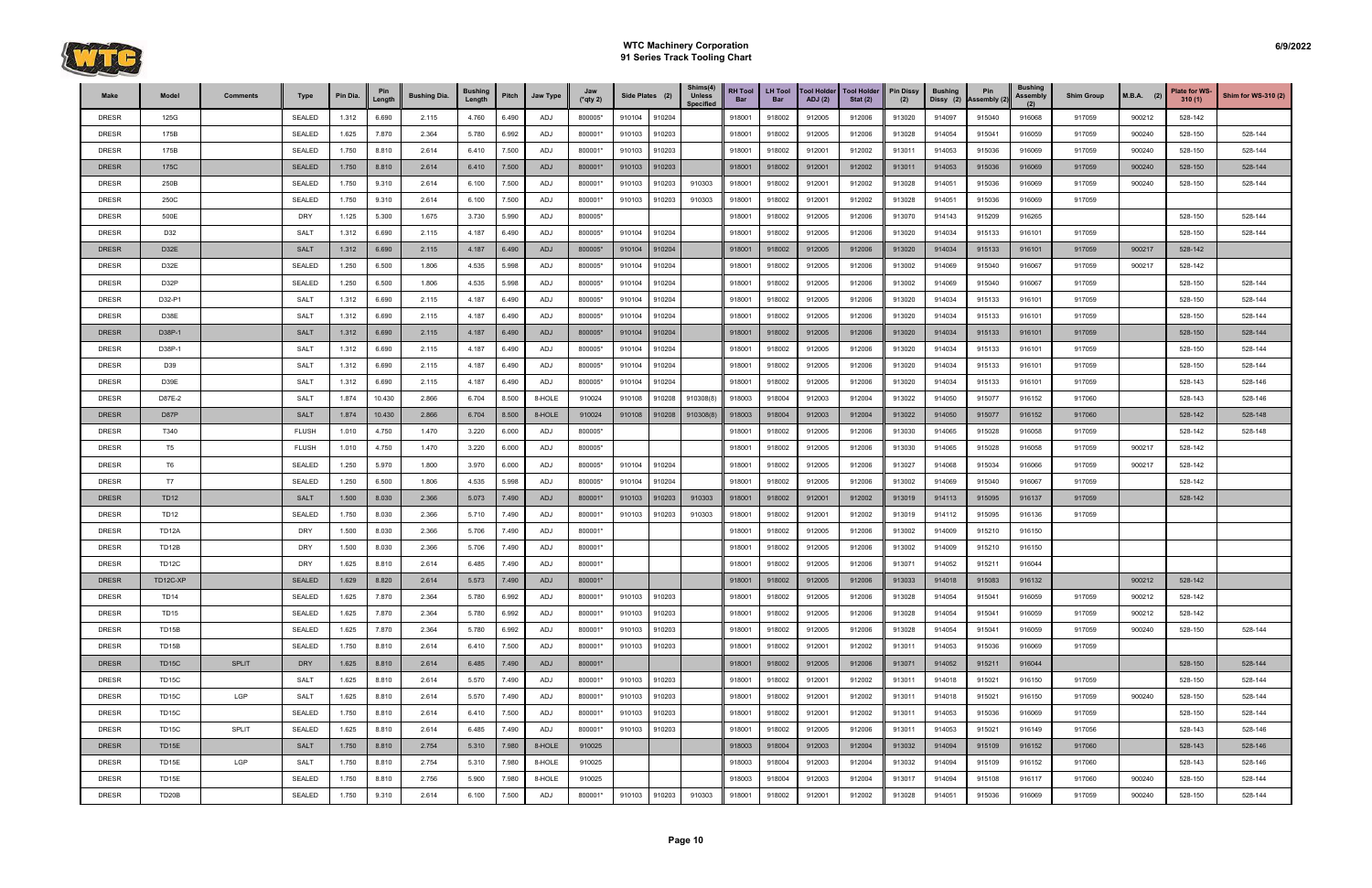

| Make         | Model              | <b>Comments</b> | <b>Type</b>     | Pin Dia. | Pin<br>Length | <b>Bushing Dia.</b> | <b>Bushing</b><br>Length | Pitch  | Jaw Type | Jaw<br>$(*$ qty 2) | Side Plates (2) |        | Shims(4)<br><b>Unless</b><br><b>Specified</b> | <b>RH Tool</b><br>Bar | <b>LH Tool</b><br><b>Bar</b> | <b>Tool Holder</b><br><b>ADJ</b> (2) | <b>Tool Holder</b><br>Stat $(2)$ | <b>Pin Dissy</b><br>(2) | <b>Bushing</b><br>Dissy (2) | Pin<br>Assembly (2) | <b>Bushing</b><br><b>Assembly</b><br>(2) | <b>Shim Group</b> | $M.B.A.$ (2) | <b>Plate for WS-</b><br>310(1) | Shim for WS-310 (2) |
|--------------|--------------------|-----------------|-----------------|----------|---------------|---------------------|--------------------------|--------|----------|--------------------|-----------------|--------|-----------------------------------------------|-----------------------|------------------------------|--------------------------------------|----------------------------------|-------------------------|-----------------------------|---------------------|------------------------------------------|-------------------|--------------|--------------------------------|---------------------|
| <b>DRESR</b> | TD <sub>20</sub> C |                 | <b>SEALED</b>   | 1.750    | 9.310         | 2.614               | 6.100                    | 7.500  | ADJ      | 800001*            | 910103          | 910203 | 910303                                        | 918001                | 918002                       | 912001                               | 912002                           | 913028                  | 914051                      | 915036              | 916069                                   | 917059            | 900211       | 528-143                        | 528-146             |
| <b>DRESR</b> | <b>TD20C</b>       |                 | <b>SEALED</b>   | 1.875    | 9.310         | 2.862               | 6.625                    | 8.500  | 8-HOLE   | 910024             | 910108          | 910208 |                                               | 918003                | 918004                       | 912003                               | 912004                           | 913024                  | 914031                      | 915035              | 916070                                   | 917060            |              |                                |                     |
| <b>DRESR</b> | TD20E              |                 | <b>DRY</b>      | 1.874    | 10.430        | 2.866               | 7.266                    | 8.500  | 8-HOLE   | 910024             |                 |        |                                               | 918003                | 918004                       | 912003                               | 912004                           | 913026                  | 914103                      | 915212              | 916264                                   |                   |              | 528-143                        | 528-146             |
| <b>DRESR</b> | TD20E              |                 | <b>SALT</b>     | 1.874    | 10.430        | 2.866               | 6.704                    | 8.500  | 8-HOLE   | 910024             | 910108          | 910208 | 910308(8)                                     | 918003                | 918004                       | 912003                               | 912004                           | 913022                  | 914050                      | 915077              | 916152                                   | 917060            | 900245       | 528-143                        | 528-146             |
| <b>DRESR</b> | TD20E              |                 | <b>SEALED</b>   | 1.875    | 10.440        | 2.864               | 7.250                    | 8.500  | 8-HOLE   | 910024             | 910108          | 910208 | 910308(8)                                     | 918003                | 918004                       | 912003                               | 912004                           | 913023                  | 914050                      | 915038              | 916071                                   | 917060            |              | 528-143                        | 528-146             |
| <b>DRESR</b> | TD20E              | <b>SPLIT</b>    | <b>SEALED</b>   | 1.875    | 10.430        | 2.864               | 7.270                    | 8.500  | 8-HOLE   | 910024             | 910108          | 910208 | 910308(8                                      | 918003                | 918004                       | 912003                               | 912004                           | 913023                  | 914050                      | 915077              | 916151                                   | 917060            |              |                                |                     |
| <b>DRESR</b> | <b>TD20G</b>       |                 | <b>DRY</b>      | 1.874    | 10.430        | 2.866               | 7.266                    | 8.500  | 8-HOLE   | 910024             |                 |        |                                               | 918003                | 918004                       | 912003                               | 912004                           | 913026                  | 914103                      | 915212              | 916264                                   |                   |              | 528-143                        | 528-146             |
| <b>DRESR</b> | <b>TD20G</b>       |                 | <b>SALT</b>     | 1.874    | 10.430        | 2.866               | 6.704                    | 8.500  | 8-HOLE   | 910024             | 910108          | 910208 | 910308(8)                                     | 918003                | 918004                       | 912003                               | 912004                           | 913022                  | 914050                      | 915077              | 916152                                   | 917060            |              | 528-143                        | 528-146             |
| <b>DRESR</b> | <b>TD20G</b>       | LGP             | <b>SALT</b>     | 1.874    | 10.430        | 2.866               | 6.704                    | 8.500  | 8-HOLE   | 910024             | 910108          | 910208 | 910308(8)                                     | 918003                | 918004                       | 912003                               | 912004                           | 913022                  | 914050                      | 915077              | 916152                                   | 917060            | 900211       | 528-143                        | 528-146             |
| <b>DRESR</b> | <b>TD24</b>        |                 | <b>SEALED</b>   | 1.875    | 11.000        | 2.864               | 8.280                    | 8.500  | 8-HOLE   | 910024             | 910108          | 910208 | 910308(12)                                    | 918003                | 918004                       | 912003                               | 912004                           | 913022                  | 914049                      | 915037              | 916072                                   | 917060            | 900211       | 528-143                        | 528-146             |
| <b>DRESR</b> | TD25B              |                 | <b>SEALED</b>   | 1.875    | 11.000        | 2.864               | 8.280                    | 8.500  | 8-HOLE   | 910024             | 910108          | 910208 | 910308(12)                                    | 918003                | 918004                       | 912003                               | 912004                           | 913022                  | 914049                      | 915037              | 916072                                   | 917060            |              | 528-150                        |                     |
| <b>DRESR</b> | <b>TD25C</b>       |                 | <b>SALT</b>     | 2.125    | 11.000        | 3.239               | 7.329                    | 9.870  | 8-HOLE   | 800007             |                 |        |                                               | 918003                | 918004                       | 912003                               | 912004                           | 913047                  | 914048                      | 915102              | 916154                                   | 917060            | 900226       | 528-143                        | 528-147             |
| <b>DRESR</b> | TD <sub>25</sub> C |                 | <b>SALT</b>     | 2.125    | 11.000        | 3.241               | 7.329                    | 9.860  | 8-HOLE   | 800007             |                 |        |                                               | 918003                | 918004                       | 912003                               | 912004                           | 913022                  | 914048                      | 915102              | 916153                                   | 917060            | 900226       | 528-143                        | 528-147             |
| <b>DRESR</b> | TD <sub>25</sub> C |                 | <b>SEALED</b>   | 2.125    | 11.000        | 3.239               | 8.280                    | 9.870  | 8-HOLE   | 800007             |                 |        |                                               | 918003                | 918004                       | 912003                               | 912004                           | 913022                  | 914048                      | 915102              | 916156                                   | 917060            |              | 528-150                        |                     |
| <b>DRESR</b> | TD25E              |                 | <b>SALT</b>     | 2.125    | 11.000        | 3.239               | 7.329                    | 9.870  | 8-HOLE   | 800007             |                 |        |                                               | 918003                | 918004                       | 912003                               | 912004                           | 913047                  | 914048                      | 915102              | 916154                                   | 917060            | 900226       | 528-143                        | 528-147             |
| <b>DRESR</b> | TD25E              |                 | SALT            | 2.125    | 11.000        | 3.241               | 7.329                    | 9.860  | 8-HOLE   | 800007             |                 |        |                                               | 918003                | 918004                       | 912003                               | 912004                           | 913022                  | 914048                      | 915102              | 916153                                   | 917060            | 900226       | 528-143                        | 528-147             |
| <b>DRESR</b> | TD25E              |                 | <b>SEALED</b>   | 2.125    | 11.000        | 3.239               | 8.280                    | 9.870  | 8-HOLE   | 800007             |                 |        |                                               | 918003                | 918004                       | 912003                               | 912004                           | 913022                  | 914048                      | 915102              | 916156                                   | 917060            |              | 528-150                        |                     |
| <b>DRESR</b> | TD25E              | <b>SPLIT</b>    | <b>SEALED</b>   | 2.125    | 11.000        | 3.239               | 8.280                    | 9.870  | 8-HOLE   | 800007             |                 |        |                                               | 918003                | 918004                       | 912003                               | 912004                           | 913022                  | 914048                      | 915102              | 916153                                   |                   |              |                                |                     |
| <b>DRESR</b> | <b>TD25G</b>       |                 | <b>DRY</b>      | 2.125    | 11.000        | 3.241               | 8.282                    | 9.860  | 8-HOLE   | 800007             |                 |        |                                               | 918003                | 918004                       | 912003                               | 912004                           | 913072                  | 914075                      | 915102              | 916266                                   |                   |              | 528-150                        |                     |
| <b>DRESR</b> | TD25G              |                 | <b>SALT</b>     | 2.125    | 11.000        | 3.239               | 7.329                    | 9.870  | 8-HOLE   | 800007             |                 |        |                                               | 918003                | 918004                       | 912003                               | 912004                           | 913047                  | 914048                      | 915102              | 916154                                   | 917060            | 900226       | 528-143                        | 528-147             |
| <b>DRESR</b> | <b>TD30</b>        |                 | <b>SALT</b>     | 2.125    | 11.000        | 3.241               | 7.329                    | 9.860  | 8-HOLE   | 800007             |                 |        |                                               | 918003                | 918004                       | 912003                               | 912004                           | 913022                  | 914048                      | 915102              | 916153                                   | 917060            | 900226       | 528-143                        | 528-147             |
| <b>DRESR</b> | <b>TD30</b>        |                 | <b>SEALED</b>   | 2.125    | 11.000        | 3.239               | 8.280                    | 9.870  | 8-HOLE   | 800007             |                 |        |                                               | 918003                | 918004                       | 912003                               | 912004                           | 913022                  | 914048                      | 915102              | 916156                                   | 917060            |              | 528-142                        | 528-148             |
| <b>DRESR</b> | TD4                |                 | <b>FLUSH</b>    | 1.010    | 4.750         | 1.470               | 3.220                    | 6.000  | ADJ      | 800005*            |                 |        |                                               | 918001                | 918002                       | 912005                               | 912006                           | 913030                  | 914065                      | 915028              | 916058                                   | 917059            |              | 528-150                        | 528-147             |
| <b>DRESR</b> | <b>TD40</b>        | <b>SPLIT</b>    | <b>SALT</b>     | 2.456    | 12.600        | 3.722               | 9.173                    | 11.020 | 8-HOLE   | 910028             |                 |        |                                               | 918003                | 918004                       | 912003                               | 912004                           | 913048                  | 914115                      | 915101              | 916147                                   | 917060            |              | 528-150                        | 528-147             |
| <b>DRESR</b> | <b>TD40</b>        | <b>SPLIT</b>    | <b>SEALED</b>   | 2.456    | 12.600        | 3.722               | 8.322                    | 11.020 | 8-HOLE   | 910028             |                 |        |                                               | 918003                | 918004                       | 912003                               | 912004                           | 913051                  | 916148                      | 915101              | 916148                                   | 917060            |              | 528-142                        | 528-148             |
| <b>DRESR</b> | TD <sub>5</sub>    |                 | <b>FLUSH</b>    | 1.010    | 4.750         | 1.470               | 3.220                    | 6.000  | ADJ      | 800005*            |                 |        |                                               | 918001                | 918002                       | 912005                               | 912006                           | 913030                  | 914065                      | 915028              | 916058                                   | 917059            | 900217       | 528-142                        |                     |
| <b>DRESR</b> | TD <sub>6</sub>    |                 | <b>SEALED</b>   | 1.250    | 5.970         | 1.800               | 3.970                    | 6.000  | ADJ      | 800005*            | 910104          | 910204 |                                               | 918001                | 918002                       | 912005                               | 912006                           | 913027                  | 914068                      | 915034              | 916066                                   | 917059            |              |                                |                     |
| <b>DRESR</b> | TD7                |                 | <b>SEALED</b>   | 1.250    | 6.500         | 1.806               | 4.535                    | 5.998  | ADJ      | 800005*            |                 |        |                                               | 918001                | 918002                       | 912005                               | 912006                           | 913002                  | 914069                      | 915040              | 916067                                   |                   | 900217       | 528-142                        |                     |
| <b>DRESR</b> | TD7C               |                 | <b>SEALED</b>   | 1.250    | 6.500         | 1.806               | 4.535                    | 5.998  | ADJ      | 800005*            | 910104          | 910204 |                                               | 918001                | 918002                       | 912005                               | 912006                           | 913002                  | 914069                      | 915040              | 916067                                   | 917059            | 900217       | 528-142                        |                     |
| <b>DRESR</b> | TD7E               |                 | <b>SEALED</b>   | 1.250    | 6.500         | 1.800               | 4.533                    | 5.990  | ADJ      | 800005*            | 910104          | 910204 |                                               | 918001                | 918002                       | 912005                               | 912006                           | 913002                  | 914069                      | 915100              | 916067                                   | 917059            |              | 528-150                        | 528-144             |
| <b>DRESR</b> | TD7G               |                 | SALT            | 1.312    | 6.690         | 2.115               | 4.187                    | 6.490  | ADJ      | 800005*            | 910104          | 910204 |                                               | 918001                | 918002                       | 912005                               | 912006                           | 913020                  | 914034                      | 915133              | 916101                                   | 917059            |              |                                |                     |
| <b>DRESR</b> | TD7H               |                 | <b>DRY</b>      | 1.312    | 6.690         | 2.115               | 4.760                    | 6.490  | ADJ      | 800005*            |                 |        |                                               | 918001                | 918002                       | 912005                               | 912006                           | 913030                  | 914064                      | 915213              | 916194                                   |                   | 900216       | 528-150                        | 528-145             |
| <b>DRESR</b> | TD8C               |                 | SEALED          | 1.375    | 6.690         | 2.053               | 4.908                    | 6.490  | ADJ      | 800005*            | 910104          | 910204 |                                               | 918001                | 918002                       | 912005                               | 912006                           | 913029                  | 914059                      | 915048              | 916146                                   | 917059            | 900216       | 528-150                        | 528-145             |
| <b>DRESR</b> | TD8E               |                 | <b>SEALED</b>   | 1.375    | 6.690         | 2.053               | 4.908                    | 6.490  | ADJ      | 800005*            | 910104          | 910204 |                                               | 918001                | 918002                       | 912005                               | 912006                           | 913029                  | 914059                      | 915048              | 916146                                   | 917059            |              | 528-150                        | 528-144             |
| <b>DRESR</b> | TD8G               |                 | <b>SALT</b>     | 1.312    | 6.690         | 2.115               | 4.187                    | 6.490  | ADJ      | 800005*            | 910104          | 910204 |                                               | 918001                | 918002                       | 912005                               | 912006                           | 913020                  | 914034                      | 915133              | 916101                                   | 917059            |              | 528-150                        | 528-144             |
| <b>DRESR</b> | TD8G               |                 | <b>SEALED</b>   | 1.312    | 6.690         | 2.115               | 4.760                    | 6.490  | ADJ      | 800005*            | 910104          | 910204 |                                               | 918001                | 918002                       | 912005                               | 912006                           | 913020                  | 914097                      | 915040              | 916068                                   | 917059            |              |                                |                     |
| <b>DRESR</b> | TD-8G              |                 | <b>DRY</b>      | 1.312    | 6.690         | 2.115               | 4.760                    | 6.490  | ADJ      | 800005*            |                 |        |                                               | 918001                | 918002                       | 912005                               | 912006                           | 913030                  | 914064                      | 915213              | 916194                                   |                   | 900216       | 528-150                        | 528-145             |
| <b>DRESR</b> | TD9B               |                 | <b>SEALED</b>   | 1.375    | 6.690         | 2.053               | 4.908                    | 6.490  | ADJ      | 800005*            | 910104          | 910204 |                                               | 918001                | 918002                       | 912005                               | 912006                           | 913029                  | 914059                      | 915048              | 916146                                   | 917059            |              | 528-150                        | 528-144             |
| <b>DRESR</b> | TD9H               |                 | <b>SALT</b>     | 1.312    | 6.690         | 2.115               | 4.187                    | 6.490  | ADJ      | 800005*            | 910104          | 910204 |                                               | 918001                | 918002                       | 912005                               | 912006                           | 913020                  | 914034                      | 915133              | 916101                                   | 917059            |              |                                |                     |
| <b>FIAT</b>  | 31                 |                 | <b>DRY</b>      | 2.374    | 12.953        | 3.876               | 10.195                   | 11.281 | 8-HOLE   | 800004             |                 |        |                                               | 918003                | 918004                       | 912003                               | 912004                           | 913076                  | 914038                      | 915142              | 916271                                   |                   |              |                                |                     |
| <b>FIAT</b>  | 31                 |                 | <b>SALT</b>     | 2.374    | 12.953        | 3.876               | 9.748                    | 11.281 | 8-HOLE   | 800004             |                 |        |                                               | 918003                | 918004                       | 912003                               | 912004                           | 913011                  | 914010                      | 915221              | 916049                                   |                   | 900219       | 528-142                        |                     |
| <b>FIAT</b>  | 652                |                 | <b>UNSEALED</b> | 1.250    | 6.240         | 1.875               | 4.525                    | 6.000  | ADJ      | 800005*            |                 |        |                                               | 918001                | 918002                       | 912005                               | 912006                           | 913002                  | 914036                      | 915004              | 916163                                   | 917059            | 900219       | 528-142                        |                     |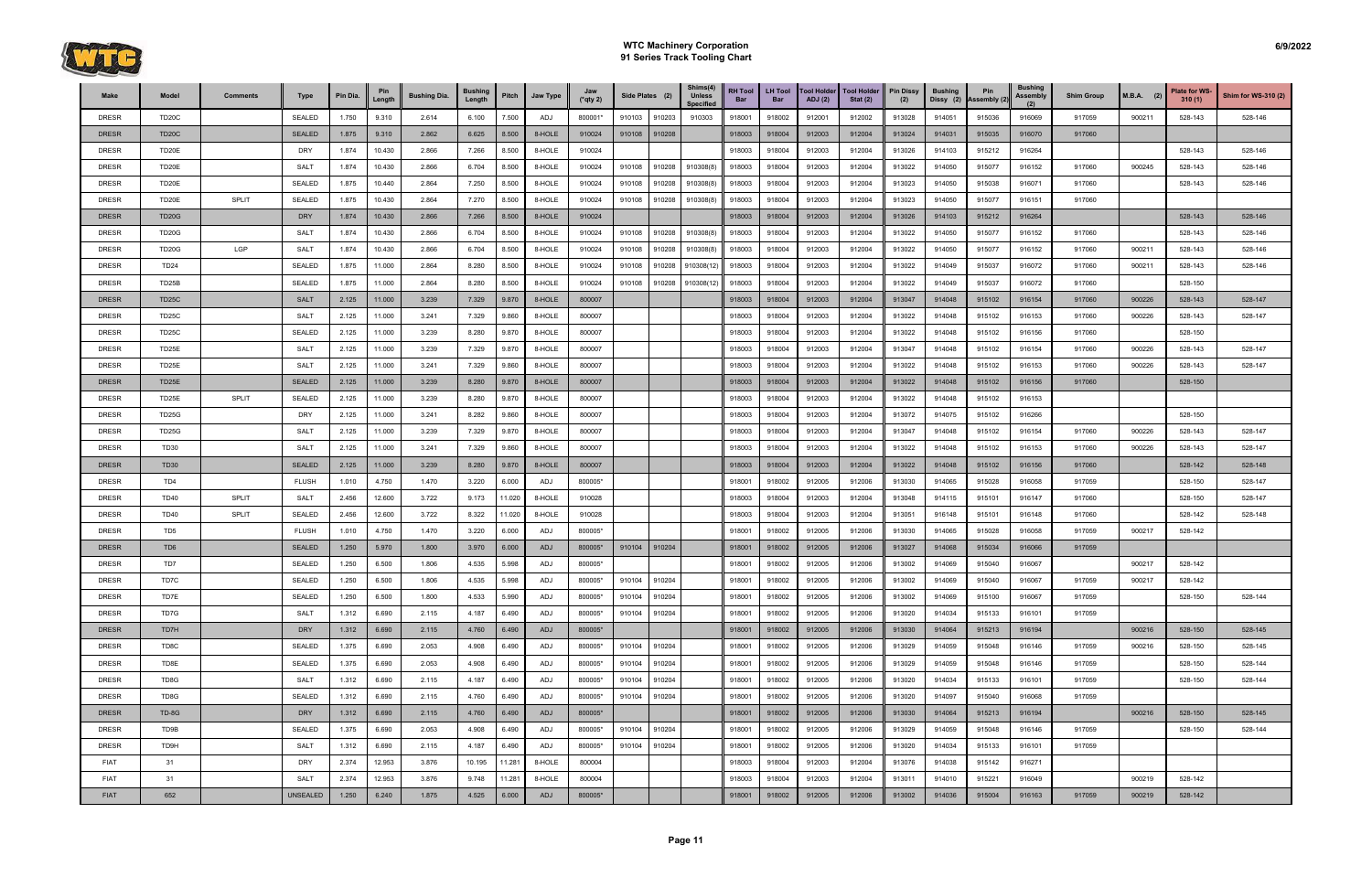

| Make        | Model            | <b>Comments</b> | <b>Type</b>     | Pin Dia. | Pin<br>Length | <b>Bushing Dia.</b> | <b>Bushing</b><br>Length | Pitch  | Jaw Type | Jaw<br>$(*$ qty 2) | Side Plates (2) |        | Shims(4)<br><b>Unless</b><br><b>Specified</b> | <b>RH Tool</b><br>Bar | <b>LH Tool</b><br><b>Bar</b> | <b>Tool Holder</b><br>ADJ(2) | <b>Tool Holder</b><br>Stat $(2)$ | <b>Pin Dissy</b><br>(2) | <b>Bushing</b><br>Dissy (2) | Pin<br>Assembly (2) | <b>Bushing</b><br>Assembly | <b>Shim Group</b> | $M.B.A.$ (2) | Plate for WS-<br>310(1) | <b>Shim for WS-310 (2)</b> |
|-------------|------------------|-----------------|-----------------|----------|---------------|---------------------|--------------------------|--------|----------|--------------------|-----------------|--------|-----------------------------------------------|-----------------------|------------------------------|------------------------------|----------------------------------|-------------------------|-----------------------------|---------------------|----------------------------|-------------------|--------------|-------------------------|----------------------------|
| <b>FIAT</b> | 653              |                 | UNSEALED        | 1.250    | 6.240         | 1.875               | 4.525                    | 6.000  | ADJ      | 800005*            |                 |        |                                               | 918001                | 918002                       | 912005                       | 912006                           | 913002                  | 914036                      | 915004              | 916163                     | 917059            | 900219       | 528-142                 |                            |
| <b>FIAT</b> | 655              |                 | UNSEALED        | 1.250    | 6.240         | 1.875               | 4.525                    | 6.000  | ADJ      | 800005*            |                 |        |                                               | 918001                | 918002                       | 912005                       | 912006                           | 913002                  | 914036                      | 915004              | 916163                     | 917059            |              | 528-143                 | 528-145                    |
| <b>FIAT</b> | 12G              |                 | <b>SEALED</b>   | 1.876    | 10.270        | 2.879               | 6.930                    | 7.850  | ADJ      | 800001*            | 910103          | 910203 | 910303(16                                     | 918001                | 918002                       | 912001                       | 912002                           | 913015                  | 914021                      | 915020              | 916027                     | 917059            | 900211       | 528-143                 | 528-145                    |
| <b>FIAT</b> | 12G              |                 | UNSEALED        | 1.874    | 10.270        | 2.875               | 7.732                    | 7.858  | ADJ      | 800001*            | 910103          | 910203 | 910303                                        | 918001                | 918002                       | 912001                       | 912002                           | 913015                  | 914023                      | 915020              | 916046                     | 917059            |              | 528-143                 | 528-145                    |
| <b>FIAT</b> | 12GB             |                 | <b>SEALED</b>   | 1.878    | 10.270        | 2.875               | 6.927                    | 7.858  | ADJ      | 800001*            | 910103          | 910203 | 910303(16)                                    | 918001                | 918002                       | 912001                       | 912002                           | 913015                  | 914021                      | 915030              | 916028                     | 917059            | 900271       | 528-142                 |                            |
| <b>FIAT</b> | 14B              |                 | UNSEALED        | 1.578    | 8.661         | 2.366               | 6.290                    | 7.480  | ADJ      | 800001*            | 910103          | 910203 |                                               | 918001                | 918002                       | 912002                       | 912002                           | 913020                  | 914026                      | 915022              | 916043                     | 917059            |              |                         |                            |
| <b>FIAT</b> | 41B              |                 | <b>DRY</b>      | 2.622    | 14.000        | 4.122               | 10.197                   | 11.281 | 8-HOLE   | 800004             |                 |        |                                               | 918003                | 918004                       | 912003                       | 912004                           | 913077                  | 914110                      | 915218              | 916272                     |                   |              |                         |                            |
| <b>FIAT</b> | 41B              |                 | <b>SALT</b>     | 2.622    | 14.000        | 4.122               | 9.354                    | 11.281 | 8-HOLE   | 800004             |                 |        |                                               | 918003                | 918004                       | 912003                       | 912004                           | 913073                  | 914125                      | 915218              | 916269                     |                   | 900202       | 528-142                 |                            |
| <b>FIAT</b> | AD <sub>10</sub> |                 | UNSEALED        | 1.459    | 7.874         | 2.287               | 5.740                    | 6.929  | ADJ      | 800001*            |                 |        |                                               | 918001                | 918002                       | 912005                       | 912006                           | 913019                  | 914029                      | 915022              | 916040                     | 917059            | 900202       | 528-142                 |                            |
| <b>FIAT</b> | AD10B            |                 | <b>UNSEALED</b> | 1.459    | 7.874         | 2.287               | 5.740                    | 6.929  | ADJ      | 800001*            |                 |        |                                               | 918001                | 918002                       | 912005                       | 912006                           | 913019                  | 914029                      | 915022              | 916040                     | 917059            |              | 528-143                 | 528-145                    |
| <b>FIAT</b> | AD <sub>12</sub> |                 | <b>SALT</b>     | 1.577    | 8.660         | 2.364               | 6.290                    | 6.000  | ADJ      | 800001*            | 910103          | 910203 | 910303                                        | 918001                | 918002                       | 912001                       | 912002                           | 913020                  | 914118                      | 915022              | 916188                     | 917059            | 900271       | 528-142                 |                            |
| <b>FIAT</b> | AD <sub>12</sub> |                 | UNSEALED        | 1.578    | 8.661         | 2.366               | 6.290                    | 7.480  | ADJ      | 800001*            | 910103          | 910203 |                                               | 918001                | 918002                       | 912002                       | 912002                           | 913020                  | 914026                      | 915022              | 916043                     | 917059            |              | 528-143                 | 528-145                    |
| <b>FIAT</b> | AD <sub>14</sub> |                 | <b>SALT</b>     | 1.577    | 8.660         | 2.364               | 6.290                    | 6.000  | ADJ      | 800001*            | 910103          | 910203 | 910303                                        | 918001                | 918002                       | 912001                       | 912002                           | 913020                  | 914118                      | 915022              | 916188                     | 917059            | 900271       | 528-142                 |                            |
| <b>FIAT</b> | AD14             |                 | UNSEALED        | 1.578    | 8.661         | 2.366               | 6.290                    | 7.480  | ADJ      | 800001*            | 910103          | 910203 |                                               | 918001                | 918002                       | 912002                       | 912002                           | 913020                  | 914026                      | 915022              | 916043                     | 917059            |              | 528-143                 | 528-144                    |
| <b>FIAT</b> | AD <sub>18</sub> |                 | <b>UNSEALED</b> | 1.870    | 9.840         | 2.815               | 7.240                    | 8.503  | 8-HOLE   | 910024             | 910108          | 910208 | 910308                                        | 918003                | 918004                       | 912003                       | 912004                           | 913012                  | 914022                      | 915019              | 916047                     | 917060            |              | 528-143                 | 528-144                    |
| <b>FIAT</b> | AD <sub>20</sub> |                 | UNSEALED        | 1.870    | 9.840         | 2.815               | 7.240                    | 8.503  | 8-HOLE   | 910024             | 910108          | 910208 | 910308                                        | 918003                | 918004                       | 912003                       | 912004                           | 913012                  | 914022                      | 915019              | 916047                     | 917060            |              | 528-142                 | 528-148                    |
| <b>FIAT</b> | AD4              |                 | UNSEALED        | 0.984    | 5.280         | 1.452               | 3.810                    | 5.512  | ADJ      | 800005*            |                 |        |                                               | 918001                | 918002                       | 912005                       | 912006                           | 913018                  | 914037                      | 915028              | 916033                     | 917059            |              | 528-142                 | 528-144                    |
| <b>FIAT</b> | AD <sub>5</sub>  |                 | UNSEALED        | 1.181    | 6.100         | 1.767               | 4.490                    | 6.299  | ADJ      | 800005*            | 910104          | 910204 |                                               | 918001                | 918002                       | 912005                       | 912006                           | 913002                  | 914035                      | 915027              | 916035                     | 917059            |              | 528-150                 | 528-145                    |
| <b>FIAT</b> | AD <sub>6</sub>  |                 | UNSEALED        | 1.377    | 7.010         | 2.043               | 5.190                    | 6.692  | ADJ      | 800005*            | 910104          | 910204 |                                               | 918001                | 918002                       | 912005                       | 912006                           | 913002                  | 914031                      | 915025              | 916038                     | 917059            |              | 528-150                 | 528-145                    |
| <b>FIAT</b> | AD7              |                 | <b>UNSEALED</b> | 1.377    | 7.010         | 2.043               | 5.190                    | 6.692  | ADJ      | 800005*            | 910104          | 910204 |                                               | 918001                | 918002                       | 912005                       | 912006                           | 913002                  | 914031                      | 915025              | 916038                     | 917059            |              | 528-150                 | 528-145                    |
| <b>FIAT</b> | AD7C             |                 | UNSEALED        | 1.377    | 7.010         | 2.043               | 5.190                    | 6.692  | ADJ      | 800005*            | 910104          | 910204 |                                               | 918001                | 918002                       | 912005                       | 912006                           | 913002                  | 914031                      | 915025              | 916038                     | 917059            | 900216       | 528-150                 | 528-145                    |
| <b>FIAT</b> | AD <sub>8</sub>  |                 | UNSEALED        | 1.380    | 7.126         | 2.050               | 5.110                    | 6.693  | ADJ      | 800005*            | 910104          | 910204 |                                               | 918001                | 918002                       | 912005                       | 912006                           | 913002                  | 914030                      | 915025              | 916039                     | 917059            |              | 528-150                 | 528-145                    |
| <b>FIAT</b> | AD <sub>9</sub>  |                 | UNSEALED        | 1.377    | 7.010         | 2.043               | 5.190                    | 6.692  | ADJ      | 800005*            | 910104          | 910204 |                                               | 918001                | 918002                       | 912005                       | 912006                           | 913002                  | 914031                      | 915025              | 916038                     | 917059            |              | 528-142                 | 528-148                    |
| <b>FIAT</b> | <b>B1</b>        |                 | UNSEALED        | 0.984    | 5.280         | 1.452               | 3.810                    | 5.512  | ADJ      | 800005*            |                 |        |                                               | 918001                | 918002                       | 912005                       | 912006                           | 913018                  | 914037                      | 915028              | 916033                     | 917059            | 900202       | 528-142                 |                            |
| <b>FIAT</b> | <b>BD10</b>      |                 | <b>UNSEALED</b> | 1.459    | 7.874         | 2.287               | 5.740                    | 6.929  | ADJ      | 800001*            |                 |        |                                               | 918001                | 918002                       | 912005                       | 912006                           | 913019                  | 914029                      | 915022              | 916040                     | 917059            | 900202       | 528-142                 |                            |
| <b>FIAT</b> | BD10B            |                 | UNSEALED        | 1.459    | 7.874         | 2.287               | 5.740                    | 6.929  | ADJ      | 800001*            |                 |        |                                               | 918001                | 918002                       | 912005                       | 912006                           | 913019                  | 914029                      | 915022              | 916040                     | 917059            |              | 528-143                 | 528-145                    |
| <b>FIAT</b> | <b>BD12</b>      |                 | <b>SALT</b>     | 1.577    | 8.660         | 2.364               | 6.290                    | 6.000  | ADJ      | 800001*            | 910103          | 910203 | 910303                                        | 918001                | 918002                       | 912001                       | 912002                           | 913020                  | 914118                      | 915022              | 916188                     | 917059            | 900271       | 528-142                 |                            |
| <b>FIAT</b> | BD <sub>12</sub> |                 | UNSEALED        | 1.578    | 8.661         | 2.366               | 6.290                    | 7.480  | ADJ      | 800001*            | 910103          | 910203 |                                               | 918001                | 918002                       | 912002                       | 912002                           | 913020                  | 914026                      | 915022              | 916043                     | 917059            |              | 528-143                 | 528-145                    |
| <b>FIAT</b> | <b>BD14</b>      |                 | <b>SALT</b>     | 1.577    | 8.660         | 2.364               | 6.290                    | 6.000  | ADJ      | 800001*            | 910103          | 910203 | 910303                                        | 918001                | 918002                       | 912001                       | 912002                           | 913020                  | 914118                      | 915022              | 916188                     | 917059            | 900271       | 528-142                 |                            |
| <b>FIAT</b> | <b>BD14</b>      |                 | <b>UNSEALED</b> | 1.578    | 8.661         | 2.366               | 6.290                    | 7.480  | ADJ      | 800001*            | 910103 910203   |        |                                               | 918001                | 918002                       | 912002                       | 912002                           | 913020                  | 914026                      | 915022              | 916043                     | 917059            |              | 528-143                 | 528-144                    |
| <b>FIAT</b> | BD <sub>18</sub> |                 | UNSEALED        | 1.870    | 9.840         | 2.815               | 7.240                    | 8.503  | 8-HOLE   | 910024             | 910108          | 910208 | 910308                                        | 918003                | 918004                       | 912003                       | 912004                           | 913012                  | 914022                      | 915019              | 916047                     | 917060            |              | 528-143                 | 528-144                    |
| <b>FIAT</b> | <b>BD20</b>      |                 | UNSEALED        | 1.870    | 9.840         | 2.815               | 7.240                    | 8.503  | 8-HOLE   | 910024             | 910108          | 910208 | 910308                                        | 918003                | 918004                       | 912003                       | 912004                           | 913012                  | 914022                      | 915019              | 916047                     | 917060            |              | 528-150                 | 528-145                    |
| <b>FIAT</b> | BD7              |                 | UNSEALED        | 1.377    | 7.010         | 2.043               | 5.190                    | 6.692  | ADJ      | 800005*            | 910104          | 910204 |                                               | 918001                | 918002                       | 912005                       | 912006                           | 913002                  | 914031                      | 915025              | 916038                     | 917059            |              | 528-150                 | 528-145                    |
| <b>FIAT</b> | BD7C             |                 | UNSEALED        | 1.377    | 7.010         | 2.043               | 5.190                    | 6.692  | ADJ      | 800005*            | 910104          | 910204 |                                               | 918001                | 918002                       | 912005                       | 912006                           | 913002                  | 914031                      | 915025              | 916038                     | 917059            | 900216       | 528-150                 | 528-145                    |
| <b>FIAT</b> | BD <sub>8</sub>  |                 | <b>UNSEALED</b> | 1.380    | 7.126         | 2.050               | 5.110                    | 6.693  | ADJ      | 800005*            | 910104          | 910204 |                                               | 918001                | 918002                       | 912005                       | 912006                           | 913002                  | 914030                      | 915025              | 916039                     | 917059            |              | 528-150                 | 528-145                    |
| <b>FIAT</b> | BD9              |                 | UNSEALED        | 1.377    | 7.010         | 2.043               | 5.190                    | 6.692  | ADJ      | 800005*            | 910104          | 910204 |                                               | 918001                | 918002                       | 912005                       | 912006                           | 913002                  | 914031                      | 915025              | 916038                     | 917059            | 900216       | 528-150                 | 528-145                    |
| <b>FIAT</b> | F318             |                 | SEALED          | 1.377    | 7.165         | 2.047               | 4.921                    | 6.692  | ADJ      | 800005*            | 910104          | 910204 | 910304                                        | 918001                | 918002                       | 912005                       | 912006                           | 913002                  | 914002                      | 915154              | 916212                     | 917059            |              | 528-143                 | 528-145                    |
| <b>FIAT</b> | FA200            |                 | <b>SALT</b>     | 1.577    | 8.660         | 2.364               | 6.290                    | 6.000  | ADJ      | 800001*            | 910103          | 910203 | 910303                                        | 918001                | 918002                       | 912001                       | 912002                           | 913020                  | 914118                      | 915022              | 916188                     | 917059            |              | 528-143                 | 528-145                    |
| <b>FIAT</b> | FD14             |                 | <b>SALT</b>     | 1.577    | 8.660         | 2.364               | 6.290                    | 6.000  | ADJ      | 800001*            | 910103          | 910203 | 910303                                        | 918001                | 918002                       | 912001                       | 912002                           | 913020                  | 914118                      | 915022              | 916188                     | 917059            |              | 528-150                 | 528-147                    |
| <b>FIAT</b> | <b>FD20</b>      |                 | <b>SALT</b>     | 1.880    | 9.900         | 2.811               | 6.410                    | 8.503  | 8-HOLE   | 910024             | 910108          | 910208 | 910308                                        | 918003                | 918004                       | 912003                       | 912004                           | 913012                  | 914081                      | 915006              | 916185                     | 917060            |              | 528-150                 |                            |
| <b>FIAT</b> | FD20             |                 | UNSEALED        | 1.873    | 9.843         | 2.819               | 7.236                    | 8.504  | 8-HOLE   | 910024             | 910108          | 910208 | 910308                                        | 918003                | 918004                       | 912003                       | 912004                           | 913012                  | 914022                      | 915019              | 916072                     | 917060            |              | 528-143                 | 528-144                    |
| <b>FIAT</b> | FD30             |                 | <b>SALT</b>     | 2.036    | 11.650        | 3.194               | 8.030                    | 9.035  | 8-HOLE   | 910016             | 910108          | 910208 | 910308(8)                                     | 918003                | 918004                       | 912003                       | 912004                           | 913006                  | 914019                      | 915105              | 916159                     | 917060            | 900206       | 528-143                 | 528-144                    |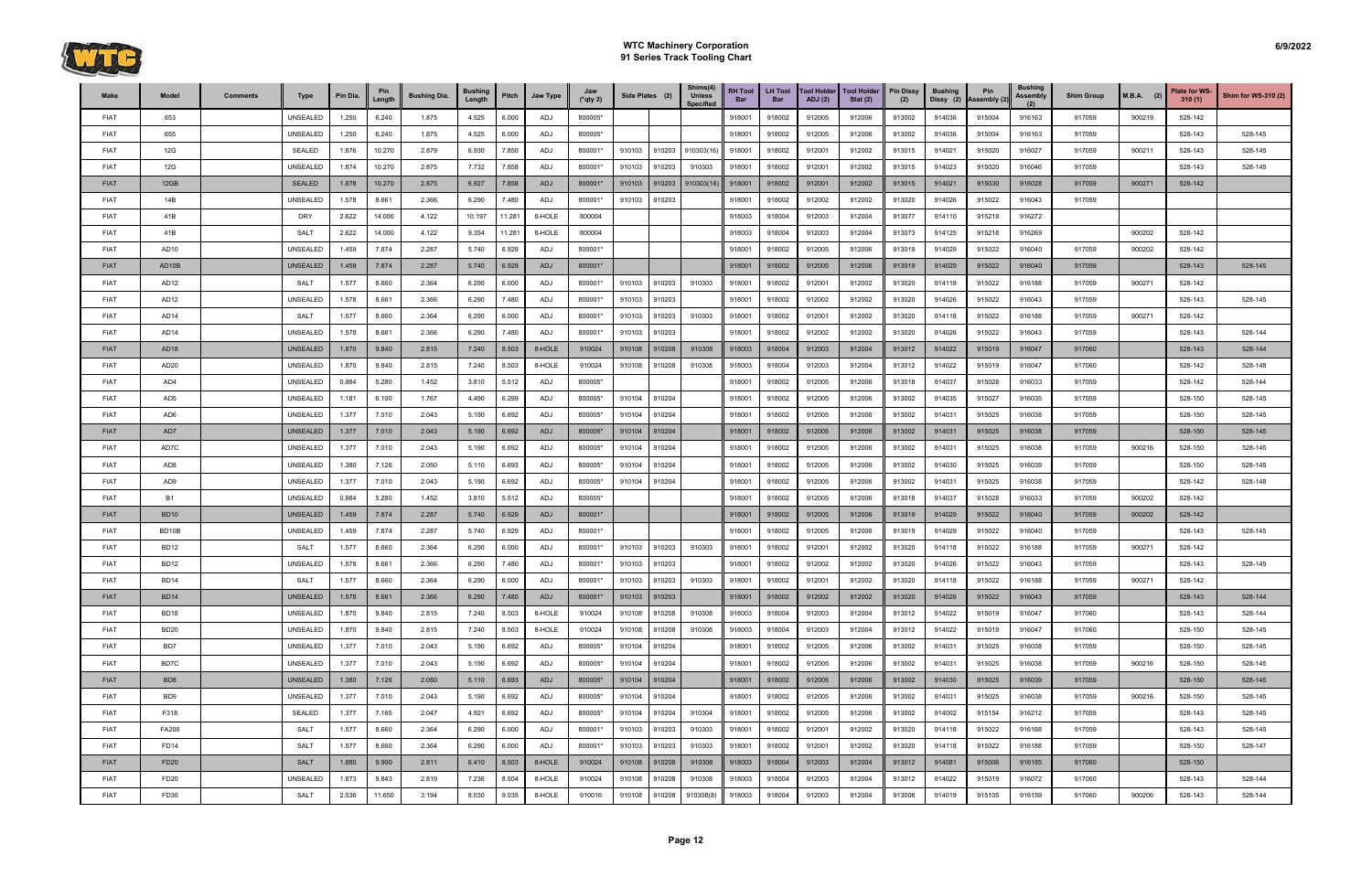

| Make        | Model              | <b>Comments</b> | Type            | Pin Dia. | Pin<br>Length | <b>Bushing Dia.</b> | <b>Bushing</b><br>Length | Pitch  | Jaw Type | Jaw<br>$(*$ qty 2) | Side Plates (2)    | Shims(4)<br><b>Unless</b><br><b>Specified</b> | <b>RH Tool</b><br>Bar | <b>LH Tool</b><br><b>Bar</b> | <b>Tool Holder</b><br>ADJ(2) | <b>Tool Holder</b><br>Stat $(2)$ | <b>Pin Dissy</b><br>(2) | <b>Bushing</b> | Pin<br>Dissy (2) Assembly (2 | <b>Bushing</b><br>Assembly | <b>Shim Group</b> | $M.B.A.$ (2) | Plate for WS-<br>310(1) | <b>Shim for WS-310 (2)</b> |
|-------------|--------------------|-----------------|-----------------|----------|---------------|---------------------|--------------------------|--------|----------|--------------------|--------------------|-----------------------------------------------|-----------------------|------------------------------|------------------------------|----------------------------------|-------------------------|----------------|------------------------------|----------------------------|-------------------|--------------|-------------------------|----------------------------|
| <b>FIAT</b> | FD30               |                 | UNSEALED        | 2.036    | 11.660        | 3.194               | 8.580                    | 9.042  | 8-HOLE   | 910016             | 910108<br>910208   | 910308                                        | 918003                | 918004                       | 912003                       | 912004                           | 913011                  | 914019         | 915016                       | 916020                     | 917060            |              |                         |                            |
| <b>FIAT</b> | FD31               |                 | <b>SALT</b>     | 2.373    | 12.950        | 3.876               | 9.350                    | 11.281 | 8-HOLE   | 800004             |                    |                                               | 918003                | 918004                       | 912003                       | 912004                           | 913021                  | 914111         | 915094                       | 916133                     |                   |              | 528-143                 | 528-146                    |
| <b>FIAT</b> | FD31               |                 | <b>SEALED</b>   | 2.373    | 12.950        | 3.876               | 9.120                    | 11.250 | 8-HOLE   | 800004             |                    |                                               | 918003                | 918004                       | 912003                       | 912004                           | 913007                  | 914038         | 915029                       | 916032                     | 917060            | 900276       | 528-143                 | 528-145                    |
| <b>FIAT</b> | FD31               |                 | <b>UNSEALED</b> | 2.375    | 12.950        | 3.880               | 9.946                    | 11.250 | 8-HOLE   | 800004             |                    |                                               | 918003                | 918004                       | 912003                       | 912004                           | 913021                  | 914092         | 915073                       | 916050                     | 917060            |              |                         |                            |
| <b>FIAT</b> | FD40               |                 | <b>DRY</b>      | 2.374    | 12.953        | 3.876               | 10.195                   | 11.281 | 8-HOLE   | 800004             |                    |                                               | 918003                | 918004                       | 912003                       | 912004                           | 913076                  | 914038         | 915142                       | 916271                     |                   |              |                         |                            |
| <b>FIAT</b> | FD40               |                 | <b>SALT</b>     | 2.373    | 12.950        | 3.876               | 9.350                    | 11.281 | 8-HOLE   | 800004             |                    |                                               | 918003                | 918004                       | 912003                       | 912004                           | 913021                  | 914111         | 915094                       | 916133                     |                   |              |                         |                            |
| <b>FIAT</b> | FD40               |                 | <b>SALT</b>     | 2.374    | 12.953        | 3.876               | 9.748                    | 11.281 | 8-HOLE   | 800004             |                    |                                               | 918003                | 918004                       | 912003                       | 912004                           | 913011                  | 914010         | 915221                       | 916049                     |                   | 900276       | 528-143                 | 528-145                    |
| <b>FIAT</b> | FD40               |                 | <b>UNSEALED</b> | 2.375    | 12.950        | 3.880               | 9.946                    | 11.250 | 8-HOLE   | 800004             |                    |                                               | 918003                | 918004                       | 912003                       | 912004                           | 913021                  | 914092         | 915073                       | 916050                     | 917060            |              |                         |                            |
| <b>FIAT</b> | FD40B              |                 | <b>DRY</b>      | 2.374    | 12.953        | 3.876               | 10.195                   | 11.281 | 8-HOLE   | 800004             |                    |                                               | 918003                | 918004                       | 912003                       | 912004                           | 913076                  | 914038         | 915142                       | 916271                     |                   |              |                         |                            |
| <b>FIAT</b> | FD40B              |                 | <b>SALT</b>     | 2.374    | 12.953        | 3.876               | 9.748                    | 11.281 | 8-HOLE   | 800004             |                    |                                               | 918003                | 918004                       | 912003                       | 912004                           | 913011                  | 914010         | 915221                       | 916049                     |                   |              | 528-150                 | 528-144                    |
| <b>FIAT</b> | FD <sub>5</sub>    |                 | <b>SALT</b>     | 1.260    | 6.420         | 2.010               | 4.070                    | 6.299  | ADJ      | 800005*            | 910104<br>910204   |                                               | 918001                | 918002                       | 912005                       | 912006                           | 913031                  | 914043         | 915130                       | 916101                     | 917059            |              | 528-150                 | 528-145                    |
| <b>FIAT</b> | FD <sub>5</sub>    |                 | <b>UNSEALED</b> | 1.143    | 6.457         | 1.772               | 4.488                    | 6.299  | ADJ      | 800005*            | 910204<br>910104   |                                               | 918001                | 918002                       | 912005                       | 912006                           | 913010                  | 914068         | 915120                       | 916166                     | 917059            |              |                         |                            |
| <b>FIAT</b> | FD50               |                 | <b>DRY</b>      | 2.622    | 14.000        | 4.122               | 10.197                   | 11.281 | 8-HOLE   | 800004             |                    |                                               | 918003                | 918004                       | 912003                       | 912004                           | 913077                  | 914110         | 915218                       | 916272                     |                   |              |                         |                            |
| <b>FIAT</b> | <b>FD50</b>        |                 | SALT            | 2.622    | 14.000        | 4.122               | 9.354                    | 11.281 | 8-HOLE   | 800004             |                    |                                               | 918003                | 918004                       | 912003                       | 912004                           | 913073                  | 914125         | 915218                       | 916269                     |                   |              | 528-150                 | 528-144                    |
| <b>FIAT</b> | FD7                |                 | <b>SALT</b>     | 1.260    | 6.420         | 2.010               | 4.070                    | 6.299  | ADJ      | 800005*            | 910104<br>910204   |                                               | 918001                | 918002                       | 912005                       | 912006                           | 913031                  | 914043         | 915130                       | 916101                     | 917059            |              | 528-150                 | 528-145                    |
| <b>FIAT</b> | FD7                |                 | <b>UNSEALED</b> | 1.143    | 6.457         | 1.772               | 4.488                    | 6.299  | ADJ      | 800005*            | 910104<br>910204   |                                               | 918001                | 918002                       | 912005                       | 912006                           | 913010                  | 914068         | 915120                       | 916166                     | 917059            |              | 528-150                 |                            |
| <b>FIAT</b> | FD <sub>9</sub>    |                 | <b>SALT</b>     | 1.382    | 7.170         | 2.085               | 4.510                    | 6.692  | ADJ      | 800005*            | 910204<br>910104   | 910304                                        | 918001                | 918002                       | 912005                       | 912006                           | 913032                  | 914099         | 915014                       | 916168                     | 917059            |              | 528-150                 |                            |
| <b>FIAT</b> | FD <sub>9</sub>    |                 | <b>UNSEALED</b> | 1.382    | 7.170         | 2.085               | 5.280                    | 6.692  | ADJ      | 800005*            | 910104<br>910204   | 910304                                        | 918001                | 918002                       | 912005                       | 912006                           | 913029                  | 914099         | 915014                       | 916167                     | 917059            | 900216       | 528-150                 | 528-145                    |
| <b>FIAT</b> | <b>FE16</b>        |                 | SEALED          | 1.377    | 7.165         | 2.047               | 4.921                    | 6.692  | ADJ      | 800005*            | 910104<br>910204   | 910304                                        | 918001                | 918002                       | 912005                       | 912006                           | 913002                  | 914002         | 915154                       | 916212                     | 917059            | 900216       | 528-150                 | 528-145                    |
| <b>FIAT</b> | <b>FE20</b>        |                 | SEALED          | 1.377    | 7.165         | 2.047               | 4.921                    | 6.692  | ADJ      | 800005*            | 910204<br>910104   | 910304                                        | 918001                | 918002                       | 912005                       | 912006                           | 913002                  | 914002         | 915154                       | 916212                     | 917059            | 900216       | 528-150                 | 528-145                    |
| <b>FIAT</b> | FE20LC             |                 | <b>SEALED</b>   | 1.377    | 7.165         | 2.047               | 4.921                    | 6.692  | ADJ      | 800005*            | 910104<br>910204   | 910304                                        | 918001                | 918002                       | 912005                       | 912006                           | 913002                  | 914002         | 915154                       | 916212                     | 917059            | 900216       | 528-150                 | 528-145                    |
| <b>FIAT</b> | FE8LC              |                 | SEALED          | 1.377    | 7.165         | 2.047               | 4.921                    | 6.692  | ADJ      | 800005*            | 910104<br>910204   | 910304                                        | 918001                | 918002                       | 912005                       | 912006                           | 913002                  | 914002         | 915154                       | 916212                     | 917059            | 900216       | 528-150                 | 528-145                    |
| <b>FIAT</b> | <b>FH120</b>       |                 | <b>SEALED</b>   | 1.377    | 7.165         | 2.047               | 4.921                    | 6.692  | ADJ      | 800005*            | 910104<br>910204   | 910304                                        | 918001                | 918002                       | 912005                       | 912006                           | 913002                  | 914002         | 915154                       | 916212                     | 917059            | 900216       | 528-150                 | 528-145                    |
| <b>FIAT</b> | FH150              |                 | SEALED          | 1.377    | 7.165         | 2.047               | 4.921                    | 6.692  | ADJ      | 800005*            | 910204<br>910104   | 910304                                        | 918001                | 918002                       | 912005                       | 912006                           | 913002                  | 914002         | 915154                       | 916212                     | 917059            | 900216       | 528-150                 | 528-145                    |
| <b>FIAT</b> | <b>FH150LC</b>     |                 | SEALED          | 1.377    | 7.165         | 2.047               | 4.921                    | 6.692  | ADJ      | 800005*            | 910204<br>910104   | 910304                                        | 918001                | 918002                       | 912005                       | 912006                           | 913002                  | 914002         | 915154                       | 916212                     | 917059            | 900202       | 528-142                 |                            |
| <b>FIAT</b> | FH200              |                 | SEALED          | 1.458    | 8.031         | 2.284               | 5.787                    | 6.929  | ADJ      | 800001*            |                    |                                               | 918001                | 918002                       | 912005                       | 912006                           | 913019                  | 914029         | 915118                       | 916211                     | 917059            | 900202       | 528-142                 |                            |
| <b>FIAT</b> | <b>FH200LC</b>     |                 | SEALED          | 1.458    | 8.031         | 2.284               | 5.787                    | 6.929  | ADJ      | 800001*            |                    |                                               | 918001                | 918002                       | 912005                       | 912006                           | 913019                  | 914029         | 915118                       | 916211                     | 917059            | 900202       | 528-142                 |                            |
| <b>FIAT</b> | <b>FL10</b>        |                 | <b>UNSEALED</b> | 1.459    | 7.874         | 2.287               | 5.740                    | 6.929  | ADJ      | 800001*            |                    |                                               | 918001                | 918002                       | 912005                       | 912006                           | 913019                  | 914029         | 915022                       | 916040                     | 917059            | 900202       | 528-142                 |                            |
| <b>FIAT</b> | FL <sub>10</sub> B |                 | UNSEALED        | 1.459    | 7.874         | 2.287               | 5.740                    | 6.929  | ADJ      | 800001*            |                    |                                               | 918001                | 918002                       | 912005                       | 912006                           | 913019                  | 914029         | 915022                       | 916040                     | 917059            | 900271       | 528-142                 |                            |
| <b>FIAT</b> | <b>FL12</b>        |                 | <b>UNSEALED</b> | 1.578    | 8.661         | 2.366               | 6.290                    | 7.480  | ADJ      | 800001*            | 910103<br>910203   |                                               | 918001                | 918002                       | 912002                       | 912002                           | 913020                  | 914026         | 915022                       | 916043                     | 917059            |              | 528-143                 | 528-145                    |
| <b>FIAT</b> | <b>FL14</b>        |                 | SALT            | 1.577    | 8.660         | 2.364               | 6.290                    | 6.000  | ADJ      | 800001*            | 910103<br>910203   | 910303                                        | 918001                | 918002                       | 912001                       | 912002                           | 913020                  | 914118         | 915022                       | 916188                     | 917059            | 900271       | 528-142                 |                            |
| <b>FIAT</b> | <b>FL14</b>        |                 | UNSEALED        | 1.578    | 8.661         | 2.366               | 6.290                    | 7.480  | ADJ      | 800001*            | 910103<br>910203   |                                               | 918001                | 918002                       | 912002                       | 912002                           | 913020                  | 914026         | 915022                       | 916043                     | 917059            | 900271       | 528-142                 |                            |
| <b>FIAT</b> | FL <sub>14</sub> B |                 | <b>UNSEALED</b> | 1.578    | 8.661         | 2.366               | 6.290                    | 7.480  | ADJ      | 800001*            | 910103<br>910203   |                                               | 918001                | 918002                       | 912002                       | 912002                           | 913020                  | 914026         | 915022                       | 916043                     | 917059            | 900271       | 528-142                 |                            |
| <b>FIAT</b> | FL <sub>14</sub> C |                 | UNSEALED        | 1.578    | 8.661         | 2.366               | 6.290                    | 7.480  | ADJ      | 800001*            | 910103<br>910203   |                                               | 918001                | 918002                       | 912002                       | 912002                           | 913020                  | 914026         | 915022                       | 916043                     | 917059            |              | 528-143                 | 528-145                    |
| <b>FIAT</b> | FL <sub>14</sub> D |                 | SALT            | 1.577    | 8.660         | 2.364               | 6.290                    | 6.000  | ADJ      | 800001*            | 910103<br>910203   | 910303                                        | 918001                | 918002                       | 912001                       | 912002                           | 913020                  | 914118         | 915022                       | 916188                     | 917059            |              | 528-143                 | 528-145                    |
| <b>FIAT</b> | FL <sub>14E</sub>  |                 | <b>SALT</b>     | 1.577    | 8.660         | 2.364               | 6.290                    | 6.000  | ADJ      | 800001*            | 910203<br>910103   | 910303                                        | 918001                | 918002                       | 912001                       | 912002                           | 913020                  | 914118         | 915022                       | 916188                     | 917059            |              | 528-150                 |                            |
| <b>FIAT</b> | <b>FL20</b>        | S/N 7607 & DN   | UNSEALED        | 1.873    | 9.843         | 2.819               | 7.236                    | 8.504  | 8-HOLE   | 910024             | 910108<br>910208   | 910308                                        | 918003                | 918004                       | 912003                       | 912004                           | 913012                  | 914022         | 915019                       | 916072                     | 917060            |              | 528-150                 | 528-147                    |
| <b>FIAT</b> | <b>FL20</b>        | 7608 & UP       | <b>SALT</b>     | 1.880    | 9.900         | 2.811               | 6.410                    | 8.503  | 8-HOLE   | 910024             | 910108<br>910208   | 910308                                        | 918003                | 918004                       | 912003                       | 912004                           | 913012                  | 914081         | 915006                       | 916185                     | 917060            |              | 528-142                 | 528-148                    |
| <b>FIAT</b> | FL <sub>4</sub>    |                 | UNSEALED        | 0.868    | 5.118         | 1.262               | 3.575                    | 4.921  | ADJ      | 910013S*           | 910204S<br>910104S |                                               | 918001                | 918002                       | 912005                       | 912006                           | 913037                  | 914176         | 915316                       | 916350                     | 917059            |              | 528-142                 | 528-148                    |
| <b>FIAT</b> | FL4AC              |                 | UNSEALED        | 0.984    | 5.280         | 1.452               | 3.810                    | 5.512  | ADJ      | 800005*            |                    |                                               | 918001                | 918002                       | 912005                       | 912006                           | 913018                  | 914037         | 915028                       | 916033                     | 917059            |              | 528-142                 | 528-148                    |
| <b>FIAT</b> | FL4AD              |                 | UNSEALED        | 0.984    | 5.280         | 1.452               | 3.810                    | 5.512  | ADJ      | 800005*            |                    |                                               | 918001                | 918002                       | 912005                       | 912006                           | 913018                  | 914037         | 915028                       | 916033                     | 917059            |              | 528-142                 | 528-148                    |
| <b>FIAT</b> | FL4L               |                 | UNSEALED        | 0.984    | 5.280         | 1.452               | 3.810                    | 5.512  | ADJ      | 800005*            |                    |                                               | 918001                | 918002                       | 912005                       | 912006                           | 913018                  | 914037         | 915028                       | 916033                     | 917059            |              | 528-150                 | 528-144                    |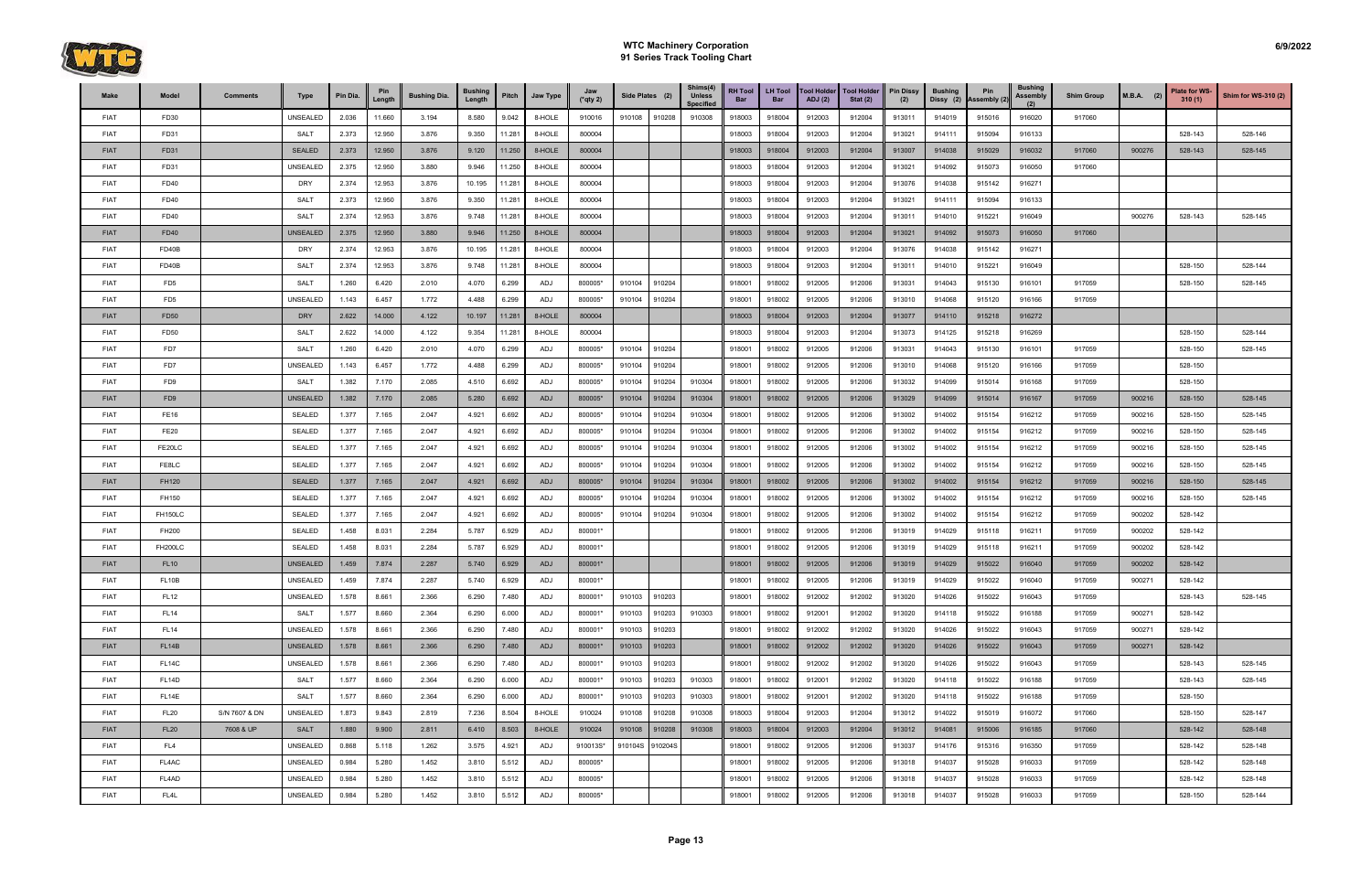

| Make        | Model           | <b>Comments</b> | Type            | Pin Dia. | Pin<br>Length | <b>Bushing Dia.</b> | <b>Bushing</b><br>Length | Pitch  | Jaw Type   | Jaw<br>$(*$ qty 2) | Side Plates (2)  | Shims(4)<br><b>Unless</b><br><b>Specified</b> | <b>RH Tool</b><br>Bar | <b>LH Tool</b><br>Bar | <b>Tool Holder</b><br>ADJ(2) | <b>Tool Holder</b><br>Stat $(2)$ | <b>Pin Dissy</b><br>(2) | <b>Bushing</b><br>Dissy (2) | Pin<br>Assembly (2) | <b>Bushing</b><br>Assembly | <b>Shim Group</b> | $M.B.A.$ (2) | Plate for WS<br>310(1) | <b>Shim for WS-310 (2)</b> |
|-------------|-----------------|-----------------|-----------------|----------|---------------|---------------------|--------------------------|--------|------------|--------------------|------------------|-----------------------------------------------|-----------------------|-----------------------|------------------------------|----------------------------------|-------------------------|-----------------------------|---------------------|----------------------------|-------------------|--------------|------------------------|----------------------------|
| <b>FIAT</b> | FL <sub>5</sub> |                 | <b>SALT</b>     | 1.260    | 6.420         | 2.010               | 4.070                    | 6.299  | <b>ADJ</b> | 800005*            | 910104<br>910204 |                                               | 918001                | 918002                | 912005                       | 912006                           | 913031                  | 914043                      | 915130              | 916101                     | 917059            |              | 528-150                | 528-145                    |
| <b>FIAT</b> | FL <sub>5</sub> |                 | UNSEALED        | 1.143    | 6.457         | 1.772               | 4.488                    | 6.299  | ADJ        | 800005*            | 910204<br>910104 |                                               | 918001                | 918002                | 912005                       | 912006                           | 913010                  | 914068                      | 915120              | 916166                     | 917059            |              | 528-150                | 528-144                    |
| <b>FIAT</b> | FL5B            |                 | <b>SALT</b>     | 1.260    | 6.420         | 2.010               | 4.070                    | 6.299  | ADJ        | 800005*            | 910104<br>910204 |                                               | 918001                | 918002                | 912005                       | 912006                           | 913031                  | 914043                      | 915130              | 916101                     | 917059            |              | 528-142                | 528-144                    |
| <b>FIAT</b> | FL6             |                 | <b>UNSEALED</b> | 1.181    | 6.100         | 1.767               | 4.490                    | 6.299  | ADJ        | 800005*            | 910104<br>910204 |                                               | 918001                | 918002                | 912005                       | 912006                           | 913002                  | 914035                      | 915027              | 916035                     | 917059            |              | 528-150                | 528-144                    |
| <b>FIAT</b> | FL7             |                 | <b>SALT</b>     | 1.260    | 6.420         | 2.010               | 4.070                    | 6.299  | ADJ        | 800005*            | 910104<br>910204 |                                               | 918001                | 918002                | 912005                       | 912006                           | 913031                  | 914043                      | 915130              | 916101                     | 917059            |              | 528-150                | 528-145                    |
| <b>FIAT</b> | FL7             |                 | <b>UNSEALED</b> | 1.143    | 6.457         | 1.772               | 4.488                    | 6.299  | ADJ        | 800005*            | 910204<br>910104 |                                               | 918001                | 918002                | 912005                       | 912006                           | 913010                  | 914068                      | 915120              | 916166                     | 917059            |              | 528-150                | 528-145                    |
| <b>FIAT</b> | FL7             |                 | UNSEALED        | 1.377    | 7.010         | 2.043               | 5.190                    | 6.692  | ADJ        | 800005*            | 910204<br>910104 |                                               | 918001                | 918002                | 912005                       | 912006                           | 913002                  | 914031                      | 915025              | 916038                     | 917059            |              | 528-150                | 528-144                    |
| <b>FIAT</b> | FL7B            |                 | SALT            | 1.260    | 6.420         | 2.010               | 4.070                    | 6.299  | ADJ        | 800005*            | 910204<br>910104 |                                               | 918001                | 918002                | 912005                       | 912006                           | 913031                  | 914043                      | 915130              | 916101                     | 917059            |              | 528-150                | 528-145                    |
| <b>FIAT</b> | FL8             |                 | UNSEALED        | 1.377    | 7.010         | 2.043               | 5.190                    | 6.692  | ADJ        | 800005*            | 910104<br>910204 |                                               | 918001                | 918002                | 912005                       | 912006                           | 913002                  | 914031                      | 915025              | 916038                     | 917059            |              | 528-150                | 528-145                    |
| <b>FIAT</b> | FL8C            |                 | UNSEALED        | 1.377    | 7.010         | 2.043               | 5.190                    | 6.692  | ADJ        | 800005*            | 910204<br>910104 |                                               | 918001                | 918002                | 912005                       | 912006                           | 913002                  | 914031                      | 915025              | 916038                     | 917059            | 900216       | 528-150                | 528-145                    |
| <b>FIAT</b> | FL <sub>9</sub> |                 | <b>UNSEALED</b> | 1.380    | 7.126         | 2.050               | 5.110                    | 6.693  | <b>ADJ</b> | 800005*            | 910104<br>910204 |                                               | 918001                | 918002                | 912005                       | 912006                           | 913002                  | 914030                      | 915025              | 916039                     | 917059            |              |                        |                            |
| <b>FIAT</b> | FP120           | S/N 41-3000     | <b>DRY</b>      | 2.374    | 12.953        | 3.876               | 10.195                   | 11.281 | 8-HOLE     | 800004             |                  |                                               | 918003                | 918004                | 912003                       | 912004                           | 913076                  | 914038                      | 915142              | 916271                     |                   |              |                        |                            |
| <b>FIAT</b> | FP120           | S/N 41-3000     | <b>SALT</b>     | 2.374    | 12.953        | 3.876               | 9.748                    | 11.281 | 8-HOLE     | 800004             |                  |                                               | 918003                | 918004                | 912003                       | 912004                           | 913011                  | 914010                      | 915221              | 916049                     |                   |              |                        |                            |
| <b>FIAT</b> | GH11E           | S/N 10000 & DN  | UNSEALED        | 1.565    | 8.140         | 2.315               | 5.755                    | 7.000  | ADJ        | 800001*            |                  |                                               | 918001                | 918002                | 912005                       | 912006                           | 913033                  | 914026                      | 915214              | 916267                     |                   |              |                        |                            |
| <b>FIAT</b> | H3              |                 |                 | 1.253    | 5.840         | 1.750               | 3.603                    | 6.000  | ADJ        | 800005*            |                  |                                               | 918001                | 918002                | 912005                       | 912006                           | 913074                  | 914143                      | 915219              | 916021                     |                   |              |                        |                            |
| <b>FIAT</b> | H4              |                 | <b>UNSEALED</b> | 1.250    | 6.240         | 1.875               | 4.525                    | 6.000  | <b>ADJ</b> | 800005*            |                  |                                               | 918001                | 918002                | 912005                       | 912006                           | 913002                  | 914036                      | 915004              | 916163                     |                   |              |                        |                            |
| <b>FIAT</b> | H4              |                 |                 | 1.253    | 5.840         | 1.750               | 3.603                    | 6.000  | ADJ        | 800005*            |                  |                                               | 918001                | 918002                | 912005                       | 912006                           | 913074                  | 914143                      | 915219              | 916021                     |                   |              |                        |                            |
| <b>FIAT</b> | HD10            |                 |                 | 1.753    | 8.370         | 2.500               | 5.853                    | 7.850  | ADJ        | 800001*            |                  |                                               | 918001                | 918002                | 912001                       | 912002                           | 913075                  | 914044                      | 915220              | 916270                     |                   |              | 528-142                |                            |
| <b>FIAT</b> | HD11            | S/N 7538-10000  | SEALED          | 1.562    | 8.140         | 2.315               | 4.930                    | 7.000  | ADJ        | 800001*            |                  |                                               | 918001                | 918002                | 912005                       | 912006                           | 913008                  | 914041                      | 915031              | 916025                     | 917059            |              | 528-142                | 528-146                    |
| <b>FIAT</b> | <b>HD11</b>     | SN 5901 & UP    | SEALED          | 1.620    | 8.400         | 2.500               | 5.002                    | 7.006  | ADJ        | 800001*            |                  |                                               | 918001                | 918002                | 912005                       | 912006                           | 913008                  | 914026                      | 915024              | 916026                     | 917059            | 900240       | 528-150                | 528-146                    |
| <b>FIAT</b> | <b>HD11</b>     | S/N 10001 & UP  | <b>UNSEALED</b> | 1.620    | 8.400         | 2.500               | 5.815                    | 7.006  | ADJ        | 800001*            |                  |                                               | 918001                | 918002                | 912005                       | 912006                           | 913008                  | 914028                      | 915024              | 916041                     | 917059            | 900213       | 528-142                |                            |
| <b>FIAT</b> | <b>HD11</b>     | S/N 1000 & DN   | <b>UNSEALED</b> | 1.565    | 8.140         | 2.315               | 5.755                    | 7.006  | ADJ        | 800001*            |                  |                                               | 918001                | 918002                | 912005                       | 912006                           | 913008                  | 914027                      | 915023              | 916042                     | 917059            |              | 528-142                | 528-146                    |
| <b>FIAT</b> | HD11B           |                 | <b>SEALED</b>   | 1.620    | 8.400         | 2.500               | 5.002                    | 7.006  | ADJ        | 800001*            |                  |                                               | 918001                | 918002                | 912005                       | 912006                           | 913008                  | 914026                      | 915024              | 916026                     | 917059            | 900240       | 528-150                | 528-146                    |
| <b>FIAT</b> | HD11B           | S/N 10001-19484 | <b>UNSEALED</b> | 1.620    | 8.400         | 2.500               | 5.815                    | 7.006  | ADJ        | 800001*            |                  |                                               | 918001                | 918002                | 912005                       | 912006                           | 913008                  | 914028                      | 915024              | 916041                     | 917059            |              |                        |                            |
| <b>FIAT</b> | HD11B           | S/N 19485 & UP  | UNSEALED        | 1.620    | 8.600         | 2.500               | 6.094                    | 7.006  | ADJ        | 800001*            |                  |                                               | 918001                | 918002                | 912005                       | 912006                           | 913057                  | 914032                      | 915215              | 916268                     |                   | 900241       | 528-142                |                            |
| <b>FIAT</b> | HD11E           | S/N 10000 & DN  | <b>SEALED</b>   | 1.565    | 8.140         | 2.311               | 4.924                    | 7.006  | <b>ADJ</b> | 800001*            |                  |                                               | 918001                | 918002                | 912005                       | 912006                           | 913019                  | 914042                      | 915023              | 916024                     | 917059            | 900241       | 528-142                |                            |
| <b>FIAT</b> | HD11G           | S/N 8940 & DN   | SEALED          | 1.565    | 8.140         | 2.311               | 4.924                    | 7.006  | ADJ        | 800001*            |                  |                                               | 918001                | 918002                | 912005                       | 912006                           | 913019                  | 914042                      | 915023              | 916024                     | 917059            |              |                        |                            |
| <b>FIAT</b> | HD11G           | S/N 8940 & DN   | <b>UNSEALED</b> | 1.565    | 8.140         | 2.315               | 5.755                    | 7.000  | ADJ        | 800001*            |                  |                                               | 918001                | 918002                | 912005                       | 912006                           | 913033                  | 914026                      | 915214              | 916267                     |                   | 900213       | 528-142                |                            |
| <b>FIAT</b> | HD11G           | S/N 8940 & UP   | UNSEALED        | 1.565    | 8.140         | 2.315               | 5.755                    | 7.006  | ADJ        | 800001*            |                  |                                               | 918001                | 918002                | 912005                       | 912006                           | 913008                  | 914027                      | 915023              | 916042                     | 917059            |              |                        |                            |
| <b>FIAT</b> | HD14            |                 |                 | 1.878    | 9.670         | 2.750               | 7.320                    | 7.850  | ADJ        | 800001*            |                  |                                               | 918003                | 918004                | 912003                       | 912004                           | 913005                  | 914022                      | 915216              | 916045                     |                   |              |                        |                            |
| <b>FIAT</b> | <b>HD14</b>     |                 |                 | 1.875    | 9.670         | 2.750               | 7.280                    | 7.850  | ADJ        | 800001*            |                  |                                               | 918003                | 918004                | 912003                       | 912004                           | 913005                  | 914022                      | 915020              | 916045                     |                   | 900214       | 528-150                | 528-144                    |
| <b>FIAT</b> | HD15            |                 | UNSEALED        | 1.753    | 9.330         | 2.623               | 6.817                    | 7.858  | ADJ        | 800001*            | 910103<br>910203 |                                               | 918001                | 918002                | 912001                       | 912002                           | 913015                  | 914025                      | 915021              | 916044                     | 917059            |              | 528-143                | 528-145                    |
| <b>FIAT</b> | HD16            | S/N 5901 & UP   | SEALED          | 1.876    | 10.270        | 2.879               | 6.930                    | 7.850  | ADJ        | 800001*            | 910203<br>910103 | 910303(16)                                    | 918001                | 918002                | 912001                       | 912002                           | 913015                  | 914021                      | 915020              | 916027                     | 917059            | 900214       | 528-150                | 528-144                    |
| <b>FIAT</b> | HD16            | S/N 5900 & DN   | UNSEALED        | 1.753    | 9.330         | 2.623               | 6.817                    | 7.858  | ADJ        | 800001*            | 910103<br>910203 |                                               | 918001                | 918002                | 912001                       | 912002                           | 913015                  | 914025                      | 915021              | 916044                     | 917059            | 900211       | 528-143                | 528-145                    |
| <b>FIAT</b> | HD16            | S/N 5901 & UP   | UNSEALED        | 1.874    | 10.270        | 2.875               | 7.732                    | 7.858  | ADJ        | 800001*            | 910103<br>910203 | 910303                                        | 918001                | 918002                | 912001                       | 912002                           | 913015                  | 914023                      | 915020              | 916046                     | 917059            |              | 528-143                | 528-145                    |
| <b>FIAT</b> | HD16B           |                 | <b>SEALED</b>   | 1.878    | 10.270        | 2.875               | 6.927                    | 7.858  | ADJ        | 800001*            | 910103<br>910203 | 910303(16)                                    | 918001                | 918002                | 912001                       | 912002                           | 913015                  | 914021                      | 915030              | 916028                     | 917059            | 900245       | 528-150                | 528-144                    |
| <b>FIAT</b> | HD19            |                 | SEALED          | 1.878    | 11.660        | 2.879               | 8.307                    | 9.008  | 8-HOLE     | 910016             | 910108<br>910208 | 910308                                        | 918003                | 918004                | 912003                       | 912004                           | 913017                  | 914040                      | 915017              | 916029                     | 917060            | 900206       | 528-150                | 528-144                    |
| <b>FIAT</b> | <b>HD19</b>     |                 | SEALED          | 1.876    | 11.660        | 2.879               | 9.120                    | 9.000  | 8-HOLE     | 910016             | 910108<br>910208 | 910308                                        | 918003                | 918004                | 912003                       | 912004                           | 913006                  | 914021                      | 915017              | 916048                     | 917060            |              |                        |                            |
| <b>FIAT</b> | <b>HD19</b>     |                 | UNSEALED        | 1.876    | 11.660        | 2.879               | 9.120                    | 9.000  | 8-HOLE     | 910016             |                  |                                               | 918003                | 918004                | 912003                       | 912004                           | 913059                  | 914077                      | 915217              | 916048                     |                   | 900245       | 528-150                | 528-144                    |
| <b>FIAT</b> | HD20            |                 | SEALED          | 1.878    | 11.660        | 2.879               | 8.307                    | 9.008  | 8-HOLE     | 910016             | 910108<br>910208 | 910308                                        | 918003                | 918004                | 912003                       | 912004                           | 913017                  | 914040                      | 915017              | 916029                     | 917060            | 900206       | 528-150                | 528-144                    |
| <b>FIAT</b> | <b>HD20</b>     |                 | <b>SEALED</b>   | 1.876    | 11.660        | 2.879               | 9.120                    | 9.000  | 8-HOLE     | 910016             | 910108<br>910208 | 910308                                        | 918003                | 918004                | 912003                       | 912004                           | 913006                  | 914021                      | 915017              | 916048                     | 917060            |              |                        |                            |
| <b>FIAT</b> | HD20            |                 | UNSEALED        | 1.876    | 11.660        | 2.879               | 9.120                    | 9.000  | 8-HOLE     | 910016             |                  |                                               | 918003                | 918004                | 912003                       | 912004                           | 913059                  | 914077                      | 915217              | 916048                     |                   | 900245       | 528-150                | 528-144                    |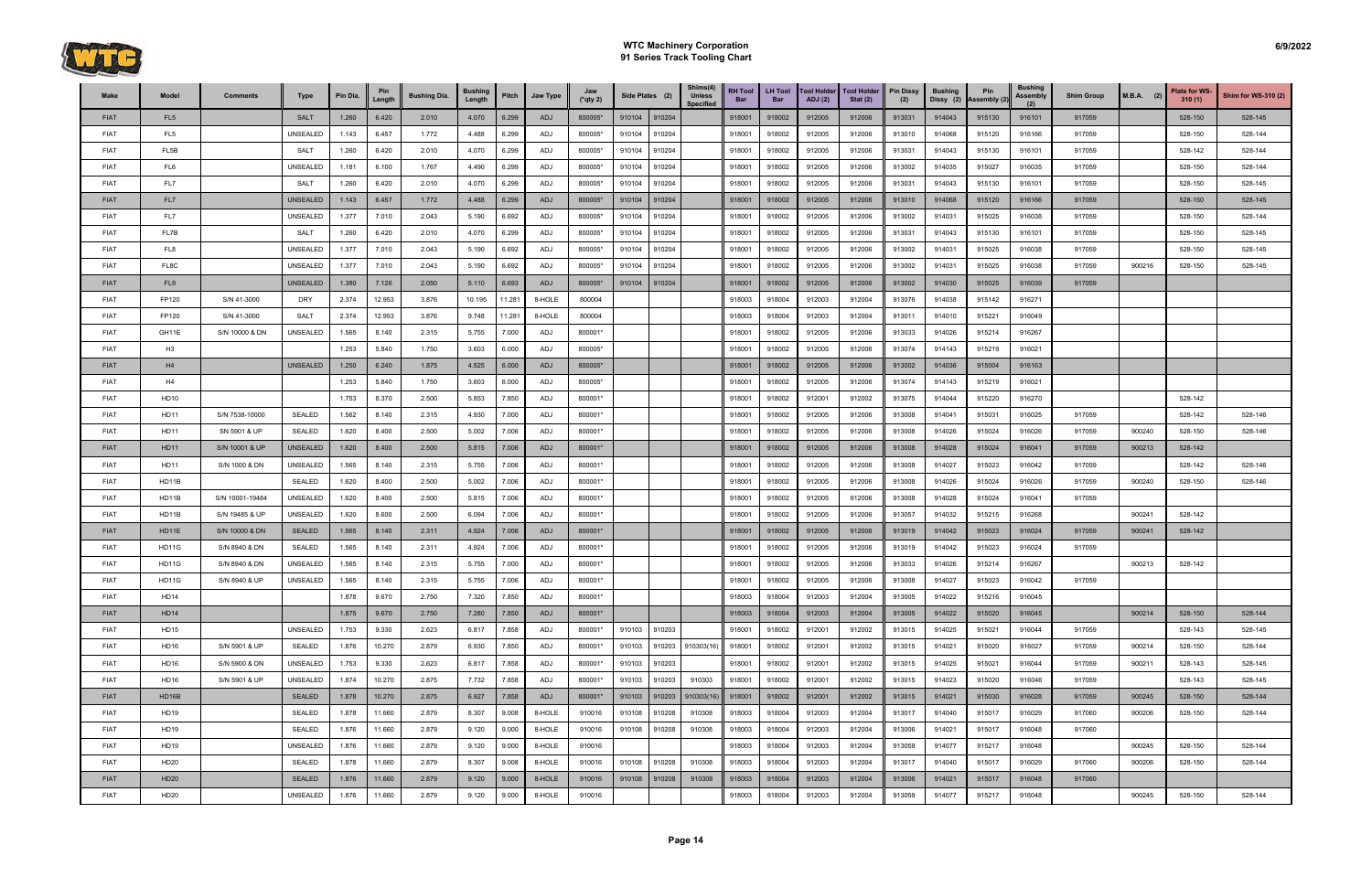

| Make        | Model           | <b>Comments</b> | Type            | Pin Dia. | Pin<br>Length | <b>Bushing Dia.</b> | <b>Bushing</b><br>Length | Pitch  | Jaw Type   | Jaw<br>(*qty 2) | Side Plates (2)  | Shims(4)<br><b>Unless</b><br><b>Specified</b> | <b>RH Tool</b><br>Bar | <b>LH Tool</b><br><b>Bar</b> | <b>Tool Holder</b><br>ADJ(2) | <b>Tool Holder</b><br>Stat $(2)$ | <b>Pin Dissy</b><br>(2) | <b>Bushing</b><br>Dissy (2) | Pin<br>Assembly (2) | <b>Bushing</b><br>Assembly<br>(2) | <b>Shim Group</b> | $M.B.A.$ (2) | Plate for WS-<br>310(1) | Shim for WS-310 (2) |
|-------------|-----------------|-----------------|-----------------|----------|---------------|---------------------|--------------------------|--------|------------|-----------------|------------------|-----------------------------------------------|-----------------------|------------------------------|------------------------------|----------------------------------|-------------------------|-----------------------------|---------------------|-----------------------------------|-------------------|--------------|-------------------------|---------------------|
| <b>FIAT</b> | HD21            | S/N 13871-14942 | SEALED          | 1.878    | 11.660        | 2.879               | 8.307                    | 9.008  | 8-HOLE     | 910016          | 910108<br>910208 | 910308                                        | 918003                | 918004                       | 912003                       | 912004                           | 913017                  | 914040                      | 915017              | 916029                            | 917060            | 900206       | 528-143                 | 528-147             |
| <b>FIAT</b> | HD21            |                 | UNSEALED        | 1.878    | 11.660        | 2.875               | 9.110                    | 9.008  | 8-HOLE     | 910016          | 910108<br>910208 |                                               | 918003                | 918004                       | 912003                       | 912004                           | 913006                  | 914020                      | 915017              | 916049                            | 917060            |              | 528-143                 | 528-147             |
| <b>FIAT</b> | HD21            | S/N14943 & UP   | <b>SEALED</b>   | 1.878    | 11.660        | 3.048               | 7.775                    | 9.008  | 8-HOLE     | 910016          | 910108<br>910208 |                                               | 918003                | 918004                       | 912003                       | 912004                           | 913011                  | 914040                      | 915017              | 916030                            | 917060            |              |                         |                     |
| <b>FIAT</b> | HD21            | S/N 14942 & DN  | UNSEALED        | 1.878    | 11.660        | 3.040               | 8.584                    | 9.008  | 8-HOLE     | 910016          |                  |                                               | 918003                | 918004                       | 912003                       | 912004                           | 913011                  | 914010                      | 915221              | 916049                            |                   |              | 528-143                 | 528-147             |
| <b>FIAT</b> | HD21B           |                 | SEALED          | 1.876    | 11.660        | 3.044               | 7.770                    | 9.000  | 8-HOLE     | 910016          | 910108<br>910208 |                                               | 918003                | 918004                       | 912003                       | 912004                           | 913006                  | 914039                      | 915016              | 916031                            | 917060            | 900206       | 528-143                 | 528-147             |
| <b>FIAT</b> | HD21B           |                 | <b>UNSEALED</b> | 1.876    | 11.660        | 3.044               | 8.580                    | 9.000  | 8-HOLE     | 910016          | 910108<br>910208 |                                               | 918003                | 918004                       | 912003                       | 912004                           | 913006                  | 914020                      | 915018              | 916020                            | 917060            | 900206       | 528-143                 | 528-144             |
| <b>FIAT</b> | HD21C           |                 | UNSEALED        | 2.036    | 11.660        | 3.194               | 8.580                    | 9.042  | 8-HOLE     | 910016          | 910108<br>910208 | 910308                                        | 918003                | 918004                       | 912003                       | 912004                           | 913011                  | 914019                      | 915016              | 916020                            | 917060            | 900206       | 528-150                 | 528-144             |
| <b>FIAT</b> | HD21P           | S/N 14942 & DN  | SEALED          | 1.876    | 11.660        | 2.879               | 9.120                    | 9.000  | 8-HOLE     | 910016          | 910108<br>910208 | 910308                                        | 918003                | 918004                       | 912003                       | 912004                           | 913006                  | 914021                      | 915017              | 916048                            | 917060            |              |                         |                     |
| <b>FIAT</b> | HD21P           | S/N 14942 & DN  | <b>UNSEALED</b> | 1.876    | 11.660        | 2.879               | 9.120                    | 9.000  | 8-HOLE     | 910016          |                  |                                               | 918003                | 918004                       | 912003                       | 912004                           | 913059                  | 914077                      | 915217              | 916048                            |                   | 900206       | 528-143                 | 528-147             |
| <b>FIAT</b> | HD21P           | S/N 14943 & UP  | <b>UNSEALED</b> | 1.878    | 11.660        | 2.875               | 9.110                    | 9.008  | 8-HOLE     | 910016          | 910108<br>910208 |                                               | 918003                | 918004                       | 912003                       | 912004                           | 913006                  | 914020                      | 915017              | 916049                            | 917060            |              |                         |                     |
| <b>FIAT</b> | HD <sub>3</sub> |                 |                 | 1.253    | 5.840         | 1.750               | 3.603                    | 6.000  | ADJ        | 800005*         |                  |                                               | 918001                | 918002                       | 912005                       | 912006                           | 913074                  | 914143                      | 915219              | 916021                            |                   |              | 528-143                 | 528-145             |
| <b>FIAT</b> | HD31            |                 | <b>SALT</b>     | 2.373    | 12.950        | 3.876               | 9.350                    | 11.281 | 8-HOLE     | 800004          |                  |                                               | 918003                | 918004                       | 912003                       | 912004                           | 913021                  | 914111                      | 915094              | 916133                            | 917060            | 900276       | 528-143                 | 528-145             |
| <b>FIAT</b> | HD31            |                 | UNSEALED        | 2.375    | 12.950        | 3.880               | 9.946                    | 11.250 | 8-HOLE     | 800004          |                  |                                               | 918003                | 918004                       | 912003                       | 912004                           | 913021                  | 914092                      | 915073              | 916050                            | 917060            | 900219       | 528-142                 |                     |
| <b>FIAT</b> | HD4             | S/N 3001 & UP   | <b>UNSEALED</b> | 1.250    | 6.240         | 1.875               | 4.525                    | 6.000  | ADJ        | 800005*         |                  |                                               | 918001                | 918002                       | 912005                       | 912006                           | 913002                  | 914036                      | 915004              | 916163                            | 917059            |              |                         |                     |
| <b>FIAT</b> | HD4             |                 |                 | 1.253    | 5.840         | 1.750               | 3.603                    | 6.000  | ADJ        | 800005*         |                  |                                               | 91800 <sup>-</sup>    | 918002                       | 912005                       | 912006                           | 913074                  | 914143                      | 915219              | 916021                            |                   |              |                         |                     |
| <b>FIAT</b> | HD41            |                 | SALT            | 2.373    | 12.950        | 3.876               | 9.350                    | 11.281 | 8-HOLE     | 800004          |                  |                                               | 918003                | 918004                       | 912003                       | 912004                           | 913021                  | 914111                      | 915094              | 916133                            |                   |              | 528-143                 | 528-146             |
| <b>FIAT</b> | HD41            |                 | SEALED          | 2.373    | 12.950        | 3.876               | 9.120                    | 11.250 | 8-HOLE     | 800004          |                  |                                               | 918003                | 918004                       | 912003                       | 912004                           | 913007                  | 914038                      | 915029              | 916032                            | 917060            | 900276       | 528-143                 | 528-145             |
| <b>FIAT</b> | HD41            |                 | <b>UNSEALED</b> | 2.375    | 12.950        | 3.880               | 9.946                    | 11.250 | 8-HOLE     | 800004          |                  |                                               | 918003                | 918004                       | 912003                       | 912004                           | 913021                  | 914092                      | 915073              | 916050                            | 917060            |              |                         |                     |
| <b>FIAT</b> | HD41B           |                 | <b>SALT</b>     | 2.622    | 14.000        | 4.112               | 9.354                    | 11.280 | 8-HOLE     | 800004          |                  |                                               | 918003                | 918004                       | 912003                       | 912004                           | 913073                  | 914110                      | 915218              | 916269                            |                   | 900269       | 528-143                 |                     |
| <b>FIAT</b> | HD41B           |                 | <b>UNSEALED</b> | 2.623    | 14.000        | 3.998               | 9.927                    | 11.280 | 8-HOLE     | 800004          |                  |                                               | 918003                | 918004                       | 912003                       | 912004                           | 913039                  | 914047                      | 915033              | 916051                            | 917060            |              | 528-150                 | 528-146             |
| <b>FIAT</b> | HD <sub>5</sub> |                 | SEALED          | 1.375    | 6.910         | 2.005               | 4.030                    | 6.495  | ADJ        | 800005*         | 910104<br>910204 |                                               | 918001                | 918002                       | 912005                       | 912006                           | 913020                  | 914043                      | 915014              | 916023                            | 917059            | 900216       | 528-150                 | 528-146             |
| <b>FIAT</b> | HD <sub>5</sub> |                 | UNSEALED        | 1.375    | 6.910         | 2.005               | 4.733                    | 6.495  | ADJ        | 800005*         | 910204<br>910104 |                                               | 918001                | 918002                       | 912005                       | 912006                           | 913020                  | 914033                      | 915014              | 916036                            | 917059            |              |                         |                     |
| <b>FIAT</b> | HD <sub>5</sub> |                 |                 | 1.753    | 8.370         | 2.500               | 5.853                    | 7.850  | ADJ        | 800001*         |                  |                                               | 918001                | 918002                       | 912001                       | 912002                           | 913075                  | 914044                      | 915220              | 916270                            |                   |              |                         |                     |
| <b>FIAT</b> | <b>HD50</b>     |                 | <b>SALT</b>     | 2.622    | 14.000        | 4.112               | 9.354                    | 11.280 | 8-HOLE     | 800004          |                  |                                               | 918003                | 918004                       | 912003                       | 912004                           | 913073                  | 914110                      | 915218              | 916269                            |                   | 900269       | 528-143                 |                     |
| <b>FIAT</b> | HD50            |                 | <b>UNSEALED</b> | 2.623    | 14.000        | 3.998               | 9.927                    | 11.280 | 8-HOLE     | 800004          |                  |                                               | 918003                | 918004                       | 912003                       | 912004                           | 913039                  | 914047                      | 915033              | 916051                            | 917060            |              |                         |                     |
| <b>FIAT</b> | HD50            |                 |                 | 1.753    | 8.370         | 2.500               | 5.853                    | 7.850  | ADJ        | 800001*         |                  |                                               | 918001                | 918002                       | 912001                       | 912002                           | 913075                  | 914044                      | 915220              | 916270                            |                   |              | 528-150                 | 528-146             |
| <b>FIAT</b> | HD <sub>6</sub> |                 | SEALED          | 1.375    | 6.910         | 2.005               | 4.030                    | 6.495  | ADJ        | 800005*         | 910104<br>910204 |                                               | 918001                | 918002                       | 912005                       | 912006                           | 913020                  | 914043                      | 915014              | 916023                            | 917059            | 900216       | 528-150                 | 528-146             |
| <b>FIAT</b> | HD <sub>6</sub> |                 | UNSEALED        | 1.375    | 6.910         | 2.005               | 4.733                    | 6.495  | ADJ        | 800005*         | 910104<br>910204 |                                               | 918001                | 918002                       | 912005                       | 912006                           | 913020                  | 914033                      | 915014              | 916036                            | 917059            |              | 528-150                 | 528-146             |
| <b>FIAT</b> | HD7             | S/N 1102 & DN   | <b>UNSEALED</b> | 1.738    | 7.510         | 2.000               | 4.510                    | 6.500  | <b>ADJ</b> | 800005*         | 910204<br>910104 |                                               | 918001                | 918002                       | 912005                       | 912006                           | 913019                  | 914034                      | 915026              | 916037                            | 917059            | 900213       | 528-143                 | 528147              |
| <b>FIAT</b> | HD7             | S/N 1103 & UP   | UNSEALED        | 1.565    | 8.140         | 2.315               | 5.755                    | 6.500  | ADJ        | 800005*         | 910204<br>910104 | 910304(8)                                     | 918001                | 918002                       | 912005                       | 912006                           | 913019                  | 914032                      | 915023              | 916042                            | 917059            | 900241       | 528-142                 |                     |
| <b>FIAT</b> | HD7G            |                 | SEALED          | 1.565    | 8.140         | 2.311               | 4.924                    | 7.006  | ADJ        | 800001*         |                  |                                               | 918001                | 918002                       | 912005                       | 912006                           | 913019                  | 914042                      | 915023              | 916024                            | 917059            |              |                         |                     |
| <b>FIAT</b> | HD7G            |                 | UNSEALED        | 1.565    | 8.140         | 2.315               | 5.755                    | 7.000  | ADJ        | 800001*         |                  |                                               | 918001                | 918002                       | 912005                       | 912006                           | 913033                  | 914026                      | 915214              | 916267                            |                   | 900213       | 528-142                 |                     |
| <b>FIAT</b> | HD7G            |                 | UNSEALED        | 1.565    | 8.140         | 2.315               | 5.755                    | 7.006  | ADJ        | 800001*         |                  |                                               | 918001                | 918002                       | 912005                       | 912006                           | 913008                  | 914027                      | 915023              | 916042                            | 917059            |              | 528-142                 |                     |
| <b>FIAT</b> | HD7G-B          |                 | <b>SEALED</b>   | 1.562    | 8.140         | 2.315               | 4.930                    | 7.000  | ADJ        | 800001*         |                  |                                               | 918001                | 918002                       | 912005                       | 912006                           | 913008                  | 914041                      | 915031              | 916025                            | 917059            | 900241       | 528-142                 |                     |
| <b>FIAT</b> | HD <sub>9</sub> |                 | SEALED          | 1.565    | 8.140         | 2.311               | 4.924                    | 7.006  | ADJ        | 800001*         |                  |                                               | 918001                | 918002                       | 912005                       | 912006                           | 913019                  | 914042                      | 915023              | 916024                            | 917059            |              |                         |                     |
| <b>FIAT</b> | HD9             |                 | UNSEALED        | 1.565    | 8.140         | 2.315               | 5.755                    | 7.000  | ADJ        | 800001*         |                  |                                               | 918001                | 918002                       | 912005                       | 912006                           | 913033                  | 914026                      | 915214              | 916267                            |                   | 900213       | 528-142                 |                     |
| <b>FIAT</b> | HD <sub>9</sub> |                 | UNSEALED        | 1.565    | 8.140         | 2.315               | 5.755                    | 7.006  | ADJ        | 800001*         |                  |                                               | 918001                | 918002                       | 912005                       | 912006                           | 913008                  | 914027                      | 915023              | 916042                            | 917059            |              | 528-150                 | 528-146             |
| <b>FIAT</b> | K               |                 | UNSEALED        | 1.738    | 7.510         | 2.000               | 4.510                    | 6.500  | ADJ        | 800005*         | 910104<br>910204 |                                               | 918001                | 918002                       | 912005                       | 912006                           | 913019                  | 914034                      | 915026              | 916037                            | 917059            |              | 528-150                 | 528-146             |
| <b>FIAT</b> | KO              |                 | <b>UNSEALED</b> | 1.738    | 7.510         | 2.000               | 4.510                    | 6.500  | <b>ADJ</b> | 800005*         | 910204<br>910104 |                                               | 918001                | 918002                       | 912005                       | 912006                           | 913019                  | 914034                      | 915026              | 916037                            | 917059            | 900216       | 528-150                 | 528-145             |
| <b>FIAT</b> | PH130           |                 | SEALED          | 1.377    | 7.165         | 2.047               | 4.921                    | 6.692  | ADJ        | 800005*         | 910204<br>910104 | 910304                                        | 918001                | 918002                       | 912005                       | 912006                           | 913002                  | 914002                      | 915154              | 916212                            | 917059            | 900216       | 528-150                 | 528-145             |
| <b>FIAT</b> | S11             |                 | SEALED          | 1.377    | 7.165         | 2.047               | 4.921                    | 6.692  | ADJ        | 800005*         | 910104<br>910204 | 910304                                        | 918001                | 918002                       | 912005                       | 912006                           | 913002                  | 914002                      | 915154              | 916212                            | 917059            | 900216       | 528-150                 | 528-145             |
| <b>FIAT</b> | S9              |                 | SEALED          | 1.377    | 7.165         | 2.047               | 4.921                    | 6.692  | ADJ        | 800005*         | 910204<br>910104 | 910304                                        | 918001                | 918002                       | 912005                       | 912006                           | 913002                  | 914002                      | 915154              | 916212                            | 917059            | 900216       | 528-150                 | 528-145             |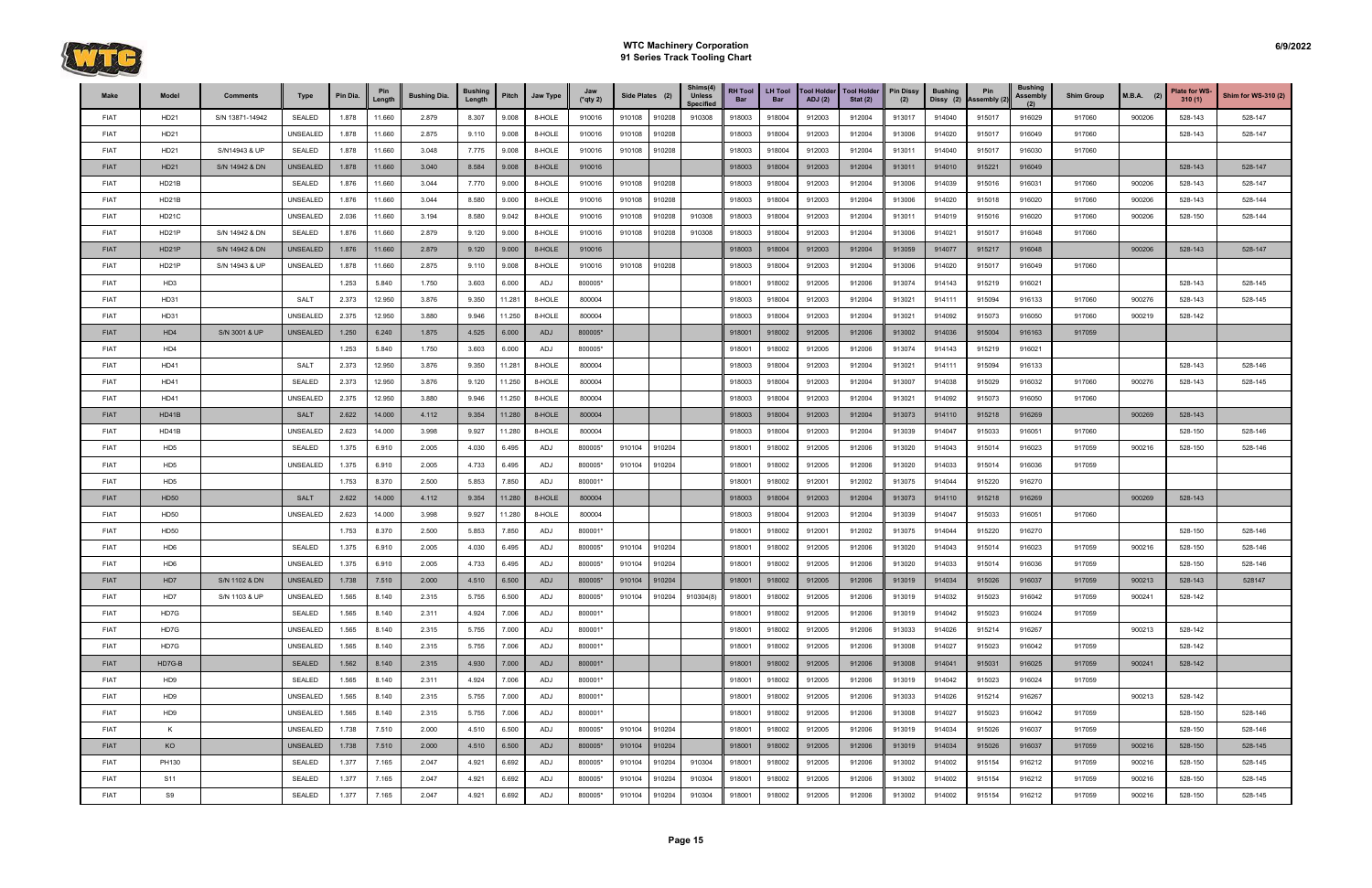

| Make           | Model           | <b>Comments</b> | Type            | Pin Dia. | Pin<br>Length | <b>Bushing Dia.</b> | <b>Bushing</b><br>Length | Pitch  | Jaw Type | Jaw<br>$(*$ qty 2) | Side Plates (2) |        | Shims(4)<br><b>Unless</b><br><b>Specified</b> | <b>RH Tool</b><br>Bar | <b>LH Tool</b><br><b>Bar</b> | <b>Tool Holder</b><br>ADJ(2) | <b>Tool Holder</b><br>Stat $(2)$ | <b>Pin Dissy</b><br>(2) | <b>Bushing</b><br>Dissy (2) | Pin<br>Assembly (2) | <b>Bushing</b><br>Assembly | <b>Shim Group</b> | <b>M.B.A.</b><br>(2) | <b>Plate for WS-</b><br>310(1) | Shim for WS-310 (2) |
|----------------|-----------------|-----------------|-----------------|----------|---------------|---------------------|--------------------------|--------|----------|--------------------|-----------------|--------|-----------------------------------------------|-----------------------|------------------------------|------------------------------|----------------------------------|-------------------------|-----------------------------|---------------------|----------------------------|-------------------|----------------------|--------------------------------|---------------------|
| <b>FIAT</b>    | <b>SL11</b>     | 33/281 & UP     | <b>SEALED</b>   | 1.377    | 7.165         | 2.047               | 4.921                    | 6.692  | ADJ      | 800005*            | 910104          | 910204 | 910304                                        | 918001                | 918002                       | 912005                       | 912006                           | 913002                  | 914002                      | 915154              | 916212                     | 917059            | 900216               | 528-150                        | 528-145             |
| <b>FIAT</b>    | SL <sub>9</sub> | 30/241 & UP     | <b>SEALED</b>   | 1.377    | 7.165         | 2.047               | 4.921                    | 6.692  | ADJ      | 800005*            | 910104          | 910204 | 910304                                        | 918001                | 918002                       | 912005                       | 912006                           | 913002                  | 914002                      | 915154              | 916212                     | 917059            |                      |                                |                     |
| <b>HITACHI</b> | EX100           |                 | UNSEALED        | 1.315    | 7.283         | 1.991               | 4.921                    | 6.736  | ADJ      | 800005*            |                 |        |                                               | 918001                | 918002                       | 912001                       | 912002                           | 913054                  | 914064                      | 915223              | 916068                     |                   |                      | 528-150                        | 528-146             |
| <b>HITACHI</b> | EX1100          |                 | <b>SEALED</b>   | 2.290    | 12.578        | 3.540               | 8.740                    | 10.250 | 8-HOLE   | 910042             | 910120          | 910220 |                                               | 918003                | 918004                       | 912003                       | 912004                           | 913025                  | 914109                      | 915171              | 916234                     | 917060            |                      |                                |                     |
| <b>HITACHI</b> | EX120           |                 | UNSEALED        | 1.315    | 7.283         | 1.991               | 4.921                    | 6.736  | ADJ      | 800005*            |                 |        |                                               | 918001                | 918002                       | 912001                       | 912002                           | 913054                  | 914064                      | 915223              | 916068                     |                   |                      | 528-150                        | 528-146             |
| <b>HITACHI</b> | EX1200-5        |                 | <b>SEALED</b>   | 2.290    | 12.578        | 3.540               | 8.740                    | 10.250 | 8-HOLE   | 910042             | 910120          | 910220 |                                               | 918003                | 918004                       | 912003                       | 912004                           | 913025                  | 914109                      | 915171              | 916234                     | 917060            |                      |                                |                     |
| <b>HITACHI</b> | EX1200-6        | Berco KM2346    | <b>SEALED</b>   | 2.362    | 12.772        | 3.858               | 8.882                    | 11.023 | 8-HOLE   | 910028             |                 |        |                                               | 918003                | 918004                       | 912003                       | 912004                           | 913050                  | 914191                      | 915339              | 916369                     | 917060            | 9002012              | 528-142                        | 528-144             |
| <b>HITACHI</b> | EX150           |                 | <b>SEALED</b>   | 1.378    | 7.598         | 2.116               | 4.819                    | 6.750  | ADJ      | 800001*            | 910103          | 910203 |                                               | 918001                | 918002                       | 912005                       | 912006                           | 913019                  | 914011                      | 915002              | 916192                     | 917059            |                      |                                |                     |
| <b>HITACHI</b> | EX1800          |                 | <b>SEALED</b>   | 2.756    | 14.450        | 4.567               | 9.610                    | 12.500 | 8-HOLE   | 910005             |                 |        |                                               | 918003                | 918004                       | ????                         | ????                             | 913050                  | 914110                      | 915107              | 916183                     | 917060            | 9002007              | 528-142                        |                     |
| <b>HITACHI</b> | EX200           |                 | <b>SEALED</b>   | 1.442    | 8.346         | 2.303               | 5.728                    | 7.484  | ADJ      | 800001*            | 910103          | 910203 |                                               | 918001                | 918002                       | 912005                       | 912006                           | 913008                  | 914029                      | 915134              | 916094                     | 917059            |                      | 528-142                        |                     |
| <b>HITACHI</b> | EX220           |                 | <b>SEALED</b>   | 1.496    | 8.346         | 2.329               | 5.728                    | 7.480  | ADJ      | 800001*            |                 |        |                                               | 918001                | 918002                       | 912001                       | 912002                           | 913028                  | 914042                      | 915042              | 916194                     | 917059            |                      | 528-150                        | 528-144             |
| <b>HITACHI</b> | EX300           |                 | <b>SEALED</b>   | 1.750    | 9.650         | 2.624               | 6.240                    | 8.000  | 8-HOLE   | 910025             | 910114          | 910214 |                                               | 918003                | 918004                       | 912003                       | 912004                           | 913026                  | 914012                      | 915121              | 916169                     | 91060             | 900227               | 528-143                        | 528-147             |
| <b>HITACHI</b> | EX400           |                 | <b>SEALED</b>   | 1.875    | 10.000        | 2.810               | 6.950                    | 8.500  | 8-HOLE   | 910024             | 910108          | 910208 | 910308                                        | 918003                | 918004                       | 912003                       | 912004                           | 913005                  | 914013                      | 915012              | 916013                     | 917060            | 900289               | 528-143                        | 528-146             |
| <b>HITACHI</b> | EX550           |                 | <b>SEALED</b>   | 1.909    | 11.570        | 3.031               | 7.570                    | 9.000  | 8-HOLE   | 910016             | 910108          | 910208 |                                               | 918003                | 918004                       | 912003                       | 912004                           | 913022                  | 914107                      | 915087              | 916124                     | 917060            | 900290               | 528-142                        | 528-144             |
| <b>HITACHI</b> | EX700           |                 | <b>SEALED</b>   | 2.185    | 12.610        | 3.445               | 8.500                    | 10.250 | 8-HOLE   | 910042             | 910120          | 910220 |                                               | 918003                | 918004                       | 912003                       | 912004                           | 913046                  | 914109                      | 915125              | 916126                     | 917060            | 900290               | 528-142                        | 528-144             |
| <b>HITACHI</b> | EX800           |                 | <b>SEALED</b>   | 2.185    | 12.610        | 3.445               | 8.500                    | 10.250 | 8-HOLE   | 910042             | 910120          | 910220 |                                               | 918003                | 918004                       | 912003                       | 912004                           | 913046                  | 914109                      | 915125              | 916126                     | 917060            |                      |                                |                     |
| <b>HITACHI</b> | <b>EX90</b>     |                 | <b>UNSEALED</b> | 1.315    | 7.283         | 1.991               | 4.921                    | 6.736  | ADJ      | 800005*            |                 |        |                                               | 918001                | 918002                       | 912001                       | 912002                           | 913054                  | 914064                      | 915223              | 916068                     |                   | 900248               | 528-142                        |                     |
| <b>HITACHI</b> | <b>UH083</b>    |                 | SALT            | 1.440    | 8.110         | 2.313               | 5.700                    | 6.909  | ADJ      | 800001*            |                 |        |                                               | 918001                | 918002                       | 912005                       | 912006                           | 913019                  | 914032                      | 915042              | 916145                     | 917059            |                      |                                | 528-144             |
| <b>HITACHI</b> | <b>UH801</b>    |                 | <b>SALT</b>     | 2.756    | 14.370        | 4.252               | 9.730                    | 12.500 | 8-HOLE   | 910005             |                 |        |                                               | 918006                | 918006                       | Not Req                      | Not Req                          | 913048                  | 914110                      | 915090              | 916129                     | 617060            |                      | 528-150                        | 528-144             |
| <b>HITACHI</b> | ZX350           |                 | <b>SEALED</b>   | 1.750    | 9.650         | 2.624               | 6.240                    | 8.000  | 8-HOLE   | 910025             | 910114          | 910214 |                                               | 918003                | 918004                       | 912003                       | 912004                           | 913026                  | 914012                      | 915121              | 916169                     | 91060             |                      | 528-142                        | 528-148             |
| J.D.           | 50              |                 | <b>SEALED</b>   | 0.867    | 4.840         | 1.379               | 2.480                    | 5.315  | ADJ      | 910013*            |                 |        |                                               | 918001                | 918002                       | 912005                       | 912006                           | 913037                  | 914116                      | 915027              | 916058                     | 917059            |                      | 528-142                        |                     |
| J.D.           | 70              |                 | <b>SEALED</b>   | 1.190    | 6.102         | 1.820               | 4.071                    | 6.063  | ADJ      | 800005*            |                 |        |                                               | 918001                | 918002                       | 912005                       | 912006                           | 913031                  | 914035                      | 915025              | 916175                     | 917059            |                      |                                |                     |
| J.D.           | 80              |                 | <b>SEALED</b>   | 0.950    | 5.157         | 1.624               | 3.189                    | 6.062  | ADJ      | 800005*            |                 |        |                                               | 918001                | 918002                       | 912005                       | 912006                           | 913080                  | 914144                      | 915074              | 916230                     |                   |                      |                                |                     |
| J.D.           | 110             |                 | <b>SEALED</b>   | 1.319    | 7.008         | 1.984               | 4.540                    | 6.750  | ADJ      | 800001*            |                 |        |                                               | 918001                | 918002                       | 912005                       | 912006                           | 913027                  | 914034                      | 915002              | 916174                     | 917059            |                      |                                |                     |
| J.D.           | 120             |                 | <b>SEALED</b>   | 1.319    | 7.008         | 1.984               | 4.540                    | 6.750  | ADJ      | 800001*            |                 |        |                                               | 918001                | 918002                       | 912005                       | 912006                           | 913027                  | 914034                      | 915002              | 916174                     | 917059            |                      |                                |                     |
| J.D.           | 135             |                 | <b>SEALED</b>   | 1.319    | 7.008         | 1.984               | 4.540                    | 6.750  | ADJ      | 800001*            |                 |        |                                               | 918001                | 918002                       | 912005                       | 912006                           | 913027                  | 914034                      | 915002              | 916174                     | 917059            |                      | 528-142                        |                     |
| J.D.           | 350             |                 | <b>FLUSH</b>    | 1.192    | 5.470         | 1.752               | 3.225                    | 5.749  | ADJ      | 800005*            |                 |        |                                               | 918001                | 918002                       | 912005                       | 912006                           | 913030                  | 914086                      | 915065              | 916057                     | 917059            | 9002014              | 528-143                        | 528-147             |
| J.D.           | 370             |                 | <b>SEALED</b>   | 1.873    | 10.000        | 2.809               | 6.968                    | 8.500  | 8-HOLE   | 910024             | 910108          | 910208 | 910308                                        | 918003                | 918004                       | 912003                       | 912004                           | 913012                  | 914100                      | 915087              | 916195                     | 917060            |                      | 528-142                        |                     |
| J.D.           | 440             |                 | <b>FLUSH</b>    | 1.004    | 5.469         | 1.562               | 3.225                    | 5.749  | ADJ      | 800005*            |                 |        |                                               | 918001                | 918002                       | 912005                       | 912006                           | 913037                  | 914087                      | 915064              | 916100                     | 917059            |                      | 528-150                        | 528-146             |
| J.D.           | 450             |                 | <b>FLUSH</b>    | 1.377    | 6.080         | 2.008               | 3.880                    | 6.290  | ADJ      | 800005*            | 910104          | 910204 |                                               | 918001                | 918002                       | 912005                       | 912006                           | 913031                  | 914091                      | 915056              | 916099                     | 917059            | 900223               | 528-150                        | 528-146             |
| J.D.           | 450             |                 | <b>RECESSED</b> | 1.376    | 6.080         | 2.008               | 4.380                    | 6.290  | ADJ      | 800005*            | 910104 910204   |        |                                               | 918001                | 918002                       | 912005                       | 912006                           | 913031                  | 914033                      | 915056              | 916091                     | 917059            | 900217               | 528-142                        | 528-148             |
| J.D.           | 490             |                 | <b>RECESSED</b> | 1.320    | 6.970         | 1.990               | 5.000                    | 6.750  | ADJ      | 800001*            |                 |        |                                               | 918001                | 918002                       | 912005                       | 912006                           | 913027                  | 914016                      | 915074              | 916096                     | 917059            | 900270               | 528-150                        | 528-144             |
| J.D.           | 550             |                 | SEALED          | 1.376    | 6.200         | 2.128               | 4.240                    | 6.290  | ADJ      | 800005*            |                 |        |                                               | 918001                | 918002                       | 912005                       | 912006                           | 913030                  | 914031                      | 915074              | 916089                     | 917059            | 900270               | 528-150                        | 528-144             |
| J.D.           | 555             |                 | SEALED          | 1.376    | 6.200         | 2.128               | 4.240                    | 6.290  | ADJ      | 800005*            |                 |        |                                               | 918001                | 918002                       | 912005                       | 912006                           | 913030                  | 914031                      | 915074              | 916089                     | 917059            |                      |                                |                     |
| J.D.           | 590             | S/N 001787 & UP |                 | 1.366    | 7.598         | 2.116               | 5.180                    | 6.750  | ADJ      | 800005*            |                 |        |                                               | 918001                | 918002                       | 912005                       | 912006                           | 913053                  | 914064                      | 915228              | 916275                     |                   |                      | 528-142                        |                     |
| J.D.           | 655             |                 | <b>SALT</b>     | 1.440    | 8.110         | 2.310               | 5.218                    | 6.991  | ADJ      | 800001*            | 910119 910219   |        |                                               | 918001                | 918002                       | 912005                       | 912006                           | 913008                  | 914032                      | 915042              | 916162                     | 917059            | 900248               | 528-142                        |                     |
| J.D.           | 655             |                 | <b>SEALED</b>   | 1.440    | 8.110         | 2.314               | 5.700                    | 6.909  | ADJ      | 800001*            |                 |        |                                               | 918001                | 918002                       | 912005                       | 912006                           | 913019                  | 914032                      | 915042              | 916145                     | 917059            |                      | 528-142                        |                     |
| J.D.           | 700             |                 | <b>SALT</b>     | 1.440    | 8.110         | 2.310               | 5.218                    | 6.991  | ADJ      | 800001*            | 910119          | 910219 |                                               | 918001                | 918002                       | 912005                       | 912006                           | 913008                  | 914032                      | 915042              | 916162                     | 917059            |                      | 528-142                        |                     |
| J.D.           | 750             |                 | <b>SALT</b>     | 1.440    | 8.110         | 2.310               | 5.218                    | 6.991  | ADJ      | 800001*            | 910119          | 910219 |                                               | 918001                | 918002                       | 912005                       | 912006                           | 913008                  | 914032                      | 915042              | 916162                     | 917059            | 900248               | 528-142                        |                     |
| J.D.           | 750             |                 | <b>SEALED</b>   | 1.440    | 8.110         | 2.314               | 5.700                    | 6.909  | ADJ      | 800001*            |                 |        |                                               | 918001                | 918002                       | 912005                       | 912006                           | 913019                  | 914032                      | 915042              | 916145                     | 917059            |                      | 528-142                        |                     |
| J.D.           | 755             |                 | <b>SALT</b>     | 1.440    | 8.110         | 2.310               | 5.218                    | 6.991  | ADJ      | 800001*            | 910119 910219   |        |                                               | 918001                | 918002                       | 912005                       | 912006                           | 913008                  | 914032                      | 915042              | 916162                     | 917059            | 900248               | 528-142                        |                     |
| J.D.           | 755             |                 | <b>SEALED</b>   | 1.440    | 8.110         | 2.314               | 5.700                    | 6.909  | ADJ      | 800001*            |                 |        |                                               | 918001                | 918002                       | 912005                       | 912006                           | 913019                  | 914032                      | 915042              | 916145                     | 917059            |                      | 528-142                        |                     |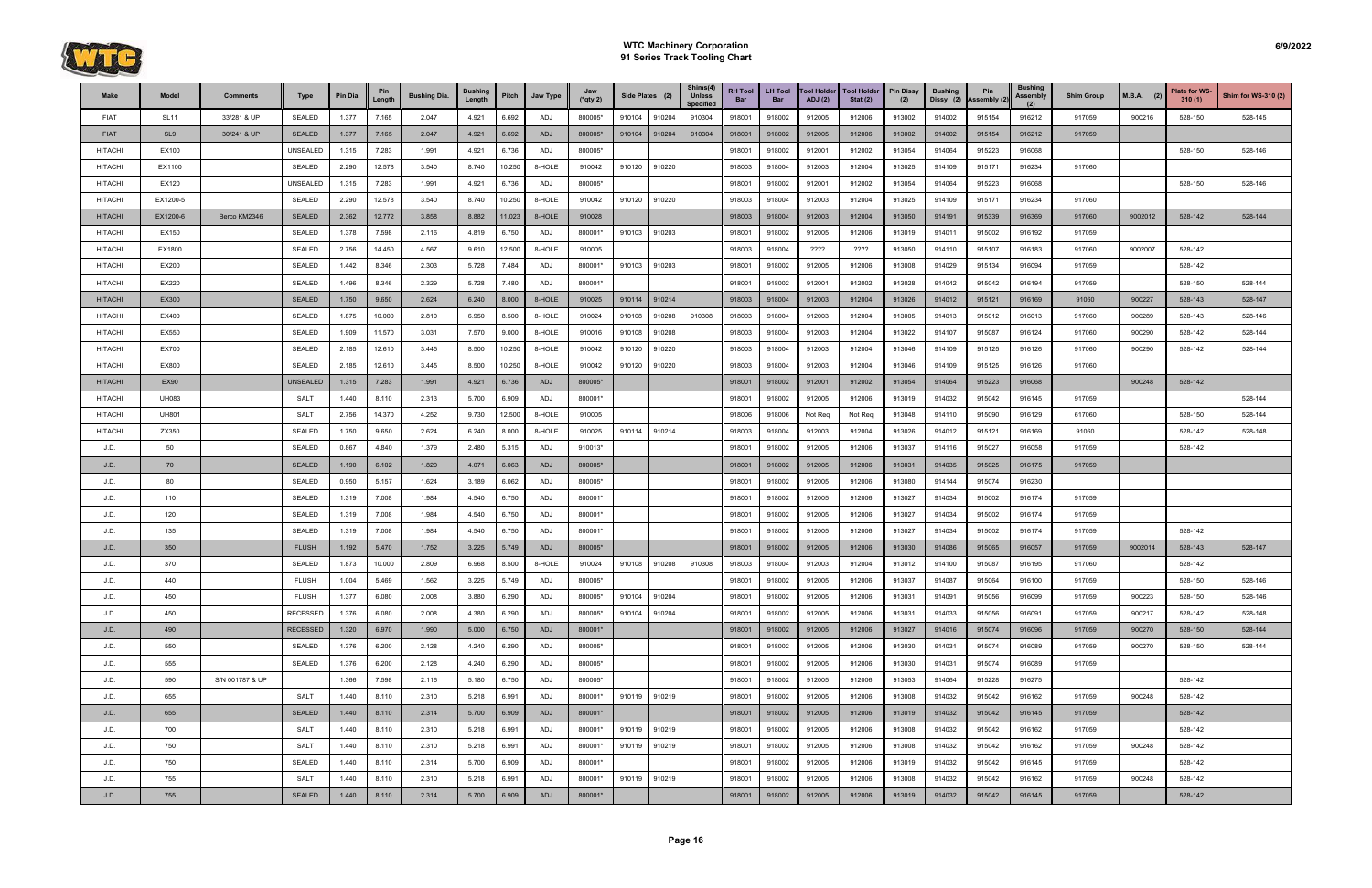

| Make | Model   | <b>Comments</b>    | Type            | Pin Dia. | Pin<br>Length | <b>Bushing Dia.</b> | <b>Bushing</b><br>Length | Pitch | Jaw Type | Jaw<br>$(*$ qty 2) | Side Plates (2) |        | Shims(4)<br><b>Unless</b><br><b>Specified</b> | <b>RH Tool</b><br>Bar | <b>LH Tool</b><br><b>Bar</b> | <b>Tool Holder</b><br>ADJ(2) | <b>Tool Holder</b><br>Stat $(2)$ | <b>Pin Dissy</b><br>(2) | <b>Bushing</b><br>Dissy (2) | Pin<br>Assembly (2) | <b>Bushing</b><br><b>Assembly</b><br>(2) | <b>Shim Group</b> | $M.B.A.$ (2) | <b>Plate for WS-</b><br>310(1) | <b>Shim for WS-310 (2)</b> |
|------|---------|--------------------|-----------------|----------|---------------|---------------------|--------------------------|-------|----------|--------------------|-----------------|--------|-----------------------------------------------|-----------------------|------------------------------|------------------------------|----------------------------------|-------------------------|-----------------------------|---------------------|------------------------------------------|-------------------|--------------|--------------------------------|----------------------------|
| J.D. | 790     |                    | <b>SEALED</b>   | 1.496    | 8.580         | 2.323               | 5.430                    | 7.480 | ADJ      | 800001*            |                 |        |                                               | 918001                | 918002                       | 912001                       | 912002                           | 913028                  | 914042                      | 915022              | 916170                                   | 917059            |              | 528-150                        | 528-144                    |
| J.D. | 792     |                    | <b>SEALED</b>   | 1.750    | 9.646         | 2.618               | 6.236                    | 8.000 | 8-HOLE   | 910025             | 910114          | 910214 |                                               | 918003                | 918004                       | 912003                       | 912004                           | 913026                  | 914012                      | 915121              | 916169                                   | 917060            | 900234       | 528-150                        | 528-144                    |
| J.D. | 850     |                    | <b>SEALED</b>   | 1.750    | 9.060         | 2.625               | 6.378                    | 8.000 | 8-HOLE   | 910025             | 910114          | 910214 | 910314                                        | 918003                | 918004                       | 912003                       | 912004                           | 913041                  | 914015                      | 915013              | 916117                                   | 917060            |              | 528-143                        | 528-144                    |
| J.D. | 855     |                    | <b>SALT</b>     | 1.881    | 9.882         | 2.811               | 9.409                    | 8.500 | 8-HOLE   | 910024             | 910108          | 910208 | 910308                                        | 918003                | 918004                       | 912003                       | 912004                           | 913005                  | 914006                      | 915006              | 916006                                   | 917060            |              |                                |                            |
| J.D. | 855     |                    | <b>SEALED</b>   | 1.878    | 9.902         | 2.811               | 9.968                    | 8.500 | 8-HOLE   | 910024             | 910108          | 910208 | 910308                                        | 918003                | 918004                       | 912003                       | 912004                           | 913012                  | 914100                      | 915083              | 916116                                   | 917060            |              |                                |                            |
| J.D. | 890     |                    | <b>RECESSED</b> | 1.880    | 9.900         | 2.800               | 7.260                    | 8.500 | 8-HOLE   | 910024             |                 |        |                                               | 918003                | 918004                       | 912003                       | 912004                           | 913012                  | 914022                      | 915227              | 916128                                   |                   | 900227       | 528-143                        | 528-147                    |
| J.D. | 890     |                    | <b>SEALED</b>   | 1.878    | 9.902         | 2.811               | 9.968                    | 8.500 | 8-HOLE   | 910024             | 910108          | 910208 | 910308                                        | 918003                | 918004                       | 912003                       | 912004                           | 913012                  | 914100                      | 915083              | 916116                                   | 917060            | 900227       | 528-143                        | 528-147                    |
| J.D. | 990     |                    | <b>SEALED</b>   | 1.878    | 9.902         | 2.811               | 9.968                    | 8.500 | 8-HOLE   | 910024             | 910108          | 910208 | 910308                                        | 918003                | 918004                       | 912003                       | 912004                           | 913012                  | 914100                      | 915083              | 916116                                   | 917060            |              |                                |                            |
| J.D. | 1280    | EXC                |                 | 1.439    | 8.110         | 2.313               | 5.917                    | 6.900 | ADJ      | 800008             |                 |        |                                               | 918001                | 918002                       | 912005                       | 912006                           | 913032                  | 914097                      | 915229              | 916276                                   |                   |              | 528-142                        |                            |
| J.D. | 2010    | S/N 42001 & UP     | <b>FLUSH</b>    | 1.192    | 5.470         | 1.752               | 3.225                    | 5.749 | ADJ      | 800005*            |                 |        |                                               | 918001                | 918002                       | 912005                       | 912006                           | 913030                  | 914086                      | 915065              | 916057                                   | 917059            |              | 528-142                        |                            |
| J.D. | 2010    | S/N 42000 & DN     | <b>FLUSH</b>    | 1.004    | 5.469         | 1.562               | 3.225                    | 5.749 | ADJ      | 800005*            |                 |        |                                               | 918001                | 918002                       | 912005                       | 912006                           | 913037                  | 914087                      | 915064              | 916100                                   | 917059            |              |                                |                            |
| J.D. | 1050C   |                    |                 | 2.000    | 10.310        | 3.000               | 6.380                    | 8.500 | 8-HOLE   | 910024             | 910108          | 910208 |                                               | 918003                | 918004                       | 912003                       | 912004                           | 913045                  | 914108                      | 915172              | 916235                                   | 917060            |              |                                |                            |
| J.D. | 1050J   |                    |                 | 2.000    | 10.310        | 3.000               | 6.380                    | 8.500 | 8-HOLE   | 910024             | 910108          | 910208 |                                               | 918003                | 918004                       | 912003                       | 912004                           | 913045                  | 914108                      | 915172              | 916235                                   | 917060            |              |                                |                            |
| J.D. | 1050K   |                    | <b>SALT</b>     | 1.878    | 9.921         | 2.938               | 6.405                    | 8.500 | 8-HOLE   | 910024             | 910108          | 910208 |                                               | 918003                | 918004                       | 912003                       | 912004                           | 913011                  | 914001                      | 915102              | 916302                                   |                   |              |                                |                            |
| J.D. | 1050K   | Snap Ring AT468536 | <b>SALT</b>     | 1.878    | 9.921         | 2.938               | 6.405                    | 8.500 | 8-HOLE   | 910024             |                 |        |                                               | 918003                | 918004                       | 912003                       | 912004                           | 913005                  | 914006                      | 915324              | 916249                                   | 917060            |              |                                |                            |
| J.D. | 1150D   |                    | <b>SALT</b>     | 1.440    | 8.110         | 2.314               | 5.071                    | 6.678 | ADJ      | 800008             |                 |        |                                               | 918001                | 918002                       | 912005                       | 912006                           | 913068                  | 914072                      | 915215              | 916277                                   |                   |              |                                |                            |
| J.D. | 1155D   |                    | <b>SALT</b>     | 1.440    | 8.110         | 2.314               | 5.071                    | 6.678 | ADJ      | 800008             |                 |        |                                               | 918001                | 918002                       | 912005                       | 912006                           | 913068                  | 914072                      | 915215              | 916277                                   |                   |              | 528-142                        |                            |
| J.D. | 120 EXC |                    | <b>SEALED</b>   | 1.300    | 7.240         | 1.960               | 4.880                    | 6.960 | ADJ      | 800001*            |                 |        |                                               | 918001                | 918002                       | 912001                       | 912002                           | 913002                  | 914002                      | 915059              | 916236                                   | 917059            |              |                                |                            |
| J.D. | 120C    |                    | <b>SEALED</b>   | 1.319    | 7.008         | 1.984               | 4.540                    | 6.750 | ADJ      | 800001*            |                 |        |                                               | 918001                | 918002                       | 912005                       | 912006                           | 913027                  | 914034                      | 915002              | 916174                                   | 917059            |              | 528-142                        |                            |
| J.D. | 160CLC  |                    | <b>SEALED</b>   | 1.493    | 8.340         | 2.320               | 5.400                    | 7.480 | ADJ      | 800001*            |                 |        |                                               | 918001                | 918002                       | 912001                       | 912002                           | 913033                  | 914071                      | 915252              | 916191                                   | 917059            |              | 528-142                        |                            |
| J.D. | 160LC   |                    | <b>SEALED</b>   | 1.493    | 8.366         | 2.322               | 5.728                    | 7.480 | ADJ      | 800001*            |                 |        |                                               | 918001                | 918002                       | 912001                       | 912002                           | 913028                  | 914042                      | 915042              | 916194                                   | 917059            |              | 528-142                        |                            |
| J.D. | 190E    |                    | <b>SEALED</b>   | 1.190    | 6.102         | 1.820               | 4.071                    | 6.063 | ADJ      | 800005*            |                 |        |                                               | 918001                | 918002                       | 912005                       | 912006                           | 913031                  | 914035                      | 915025              | 916175                                   | 917059            |              |                                |                            |
| J.D. | 190E    |                    |                 | 1.190    | 6.102         | 1.820               | 4.071                    | 6.063 | ADJ      | 800005*            |                 |        |                                               | 918001                | 918002                       | 912005                       | 912006                           | 913030                  | 914145                      | 915230              | 916181                                   |                   |              | 528-142                        |                            |
| J.D. | 200LC   |                    | <b>SEALED</b>   | 1.493    | 8.366         | 2.322               | 5.728                    | 7.480 | ADJ      | 800001*            |                 |        |                                               | 918001                | 918002                       | 912001                       | 912002                           | 913028                  | 914042                      | 915042              | 916194                                   | 917059            |              | 528-142                        |                            |
| J.D. | 230     |                    | <b>SEALED</b>   | 1.493    | 8.366         | 2.322               | 5.728                    | 7.480 | ADJ      | 800001*            |                 |        |                                               | 918001                | 918002                       | 912001                       | 912002                           | 913028                  | 914042                      | 915042              | 916194                                   | 917059            |              | 528-142                        |                            |
| J.D. | 230CLC  |                    | <b>SEALED</b>   | 1.496    | 8.583         | 2.323               | 5.728                    | 7.480 | ADJ      | 800001*            |                 |        |                                               | 918001                | 918002                       | 912001                       | 912002                           | 913032                  | 914042                      | 915023              | 916094                                   | 917059            |              | 528-142                        |                            |
| J.D. | 230LC   |                    | <b>SEALED</b>   | 1.496    | 8.583         | 2.323               | 5.728                    | 7.480 | ADJ      | 800001*            |                 |        |                                               | 918001                | 918002                       | 912001                       | 912002                           | 913032                  | 914042                      | 915023              | 916094                                   | 917059            |              | 528-142                        |                            |
| J.D. | 230LC   |                    | <b>SEALED</b>   | 1.493    | 8.366         | 2.322               | 5.728                    | 7.480 | ADJ      | 800001*            |                 |        |                                               | 918001                | 918002                       | 912001                       | 912002                           | 913028                  | 914042                      | 915042              | 916194                                   | 917059            |              | 528-142                        |                            |
| J.D. | 240D    |                    | <b>SEALED</b>   | 1.496    | 8.583         | 2.323               | 5.728                    | 7.480 | ADJ      | 800001*            |                 |        |                                               | 918001                | 918002                       | 912001                       | 912002                           | 913032                  | 914042                      | 915023              | 916094                                   | 917059            |              | 528-142                        |                            |
| J.D. | 250G    | Recessed           | <b>SEALED</b>   | 1.496    | 8.370         | 2.370               | 5.250                    | 7.480 | ADJ      | 800001*            |                 |        |                                               | 918001                | 918002                       | 912001                       | 912002                           | 913019                  | 914042                      | 915279              | 916165                                   | 917059            |              | 528-143                        | 528-147                    |
| J.D. | 270CLC  |                    | SEALED          | 1.760    | 9.520         | 2.630               | 6.250                    | 8.500 | 8-HOLE   | 910024             | 910108          | 910208 | 910308                                        | 918003                | 918004                       | 912003                       | 912004                           | 913013                  | 914015                      | 915162              | 916222                                   | 917060            |              | 528-150                        | 528-144                    |
| J.D. | 270LC   |                    | <b>SEALED</b>   | 1.750    | 9.646         | 2.618               | 6.236                    | 8.000 | 8-HOLE   | 910025             | 910114          | 910214 |                                               | 918003                | 918004                       | 912003                       | 912004                           | 913026                  | 914012                      | 915121              | 916169                                   | 917060            |              | 528-142                        |                            |
| J.D. | 290D    |                    | SEALED          | 1.181    | 6.456         | 1.850               | 4.000                    | 6.125 | ADJ      | 800005*            |                 |        |                                               | 918001                | 918002                       | 912005                       | 912006                           | 913002                  | 914083                      | 915136              | 916189                                   | 917059            |              | 528-142                        |                            |
| J.D. | 291     |                    | SEALED          | 1.181    | 6.456         | 1.850               | 4.000                    | 6.125 | ADJ      | 800005*            |                 |        |                                               | 918001                | 918002                       | 912005                       | 912006                           | 913002                  | 914083                      | 915136              | 916189                                   | 917059            |              | 528-143                        | 528-147                    |
| J.D. | 330CLC  |                    | <b>SEALED</b>   | 1.760    | 9.520         | 2.630               | 6.250                    | 8.500 | 8-HOLE   | 910024             | 910108          | 910208 | 910308                                        | 918003                | 918004                       | 912003                       | 912004                           | 913013                  | 914015                      | 915162              | 916222                                   | 917060            |              | 528-143                        | 528-147                    |
| J.D. | 330LC   | EXC                | <b>SEALED</b>   | 1.760    | 9.520         | 2.630               | 6.250                    | 8.500 | 8-HOLE   | 910024             | 910108          | 910208 | 910308                                        | 918003                | 918004                       | 912003                       | 912004                           | 913013                  | 914015                      | 915162              | 916222                                   | 917060            |              | 528-142                        |                            |
| J.D. | 350B    |                    | <b>FLUSH</b>    | 1.192    | 5.470         | 1.752               | 3.225                    | 5.749 | ADJ      | 800005*            |                 |        |                                               | 918001                | 918002                       | 912005                       | 912006                           | 913030                  | 914086                      | 915065              | 916057                                   | 917059            |              | 528-142                        |                            |
| J.D. | 350C    |                    | <b>FLUSH</b>    | 1.192    | 5.470         | 1.752               | 3.225                    | 5.749 | ADJ      | 800005*            |                 |        |                                               | 918001                | 918002                       | 912005                       | 912006                           | 913030                  | 914086                      | 915065              | 916057                                   | 917059            |              | 528-142                        |                            |
| J.D. | 350D    |                    | <b>SEALED</b>   | 1.192    | 5.380         | 1.752               | 3.225                    | 5.749 | ADJ      | 800005*            |                 |        |                                               | 918001                | 918002                       | 912005                       | 912006                           | 913002                  | 914066                      | 915027              | 916176                                   | 917059            |              | 528-143                        |                            |
| J.D. | 350GLC  | <b>BERCO</b>       | <b>SEALED</b>   | 1.770    | 9.500         | 2.630               | 6.250                    | 8.500 | 8-HOLE   | 910024             |                 |        |                                               | 918003                | 918004                       | 912003                       | 912004                           | 913013                  | 914015                      | 915273              | 916311                                   | 917060            |              | 528-143                        |                            |
| J.D. | 350G    |                    | <b>SEALED</b>   | 1.756    | 9.527         | 2.618               | 6.256                    | 8.500 | 8-HOLE   | 910024             |                 |        |                                               | 918003                | 918004                       | 912003                       | 912004                           | 913013                  | 914015                      | 915323              | 916358                                   | 917060            |              | 528-142                        |                            |
| J.D. | 400G    |                    | SEALED          | 1.192    | 5.380         | 1.752               | 3.225                    | 5.749 | ADJ      | 800005*            |                 |        |                                               | 918001                | 918002                       | 912005                       | 912006                           | 913002                  | 914066                      | 915027              | 916176                                   | 917059            |              | 528-142                        |                            |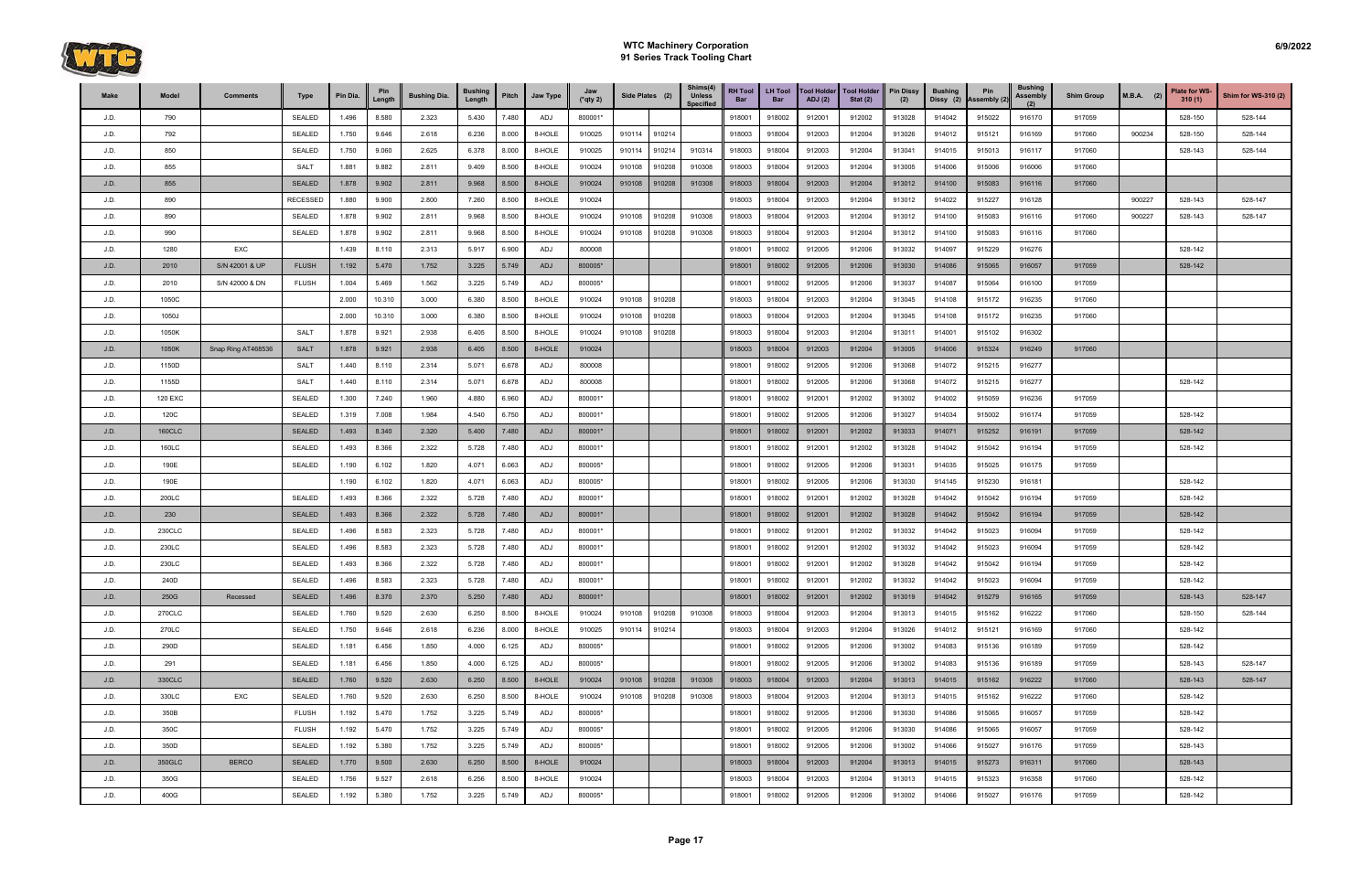

| Make | Model  | <b>Comments</b>        | Type            | Pin Dia. | Pin<br>Length | <b>Bushing Dia.</b> | <b>Bushing</b><br>Length | Pitch | Jaw Type   | Jaw<br>$(*$ qty 2) | Side Plates (2)  | Shims(4)<br><b>Unless</b><br><b>Specified</b> | <b>RH Tool</b><br>Bar | <b>LH Tool</b><br><b>Bar</b> | <b>Tool Holder</b><br><b>ADJ</b> (2) | <b>Tool Holder</b><br>Stat $(2)$ | <b>Pin Dissy</b><br>(2) | <b>Bushing</b><br>Dissy (2) | Pin<br>Assembly (2) | <b>Bushing</b><br><b>Assembly</b><br>(2) | <b>Shim Group</b> | $M.B.A.$ (2) | <b>Plate for WS-</b><br>310(1) | <b>Shim for WS-310 (2)</b> |
|------|--------|------------------------|-----------------|----------|---------------|---------------------|--------------------------|-------|------------|--------------------|------------------|-----------------------------------------------|-----------------------|------------------------------|--------------------------------------|----------------------------------|-------------------------|-----------------------------|---------------------|------------------------------------------|-------------------|--------------|--------------------------------|----------------------------|
| J.D. | 420C   |                        | <b>FLUSH</b>    | 1.004    | 5.469         | 1.562               | 3.225                    | 5.749 | ADJ        | 800005*            |                  |                                               | 918001                | 918002                       | 912005                               | 912006                           | 913037                  | 914087                      | 915064              | 916100                                   | 917059            | 900223       | 528-150                        | 528-146                    |
| J.D. | 450B   |                        | <b>RECESSED</b> | 1.376    | 6.080         | 2.008               | 4.380                    | 6.290 | ADJ        | 800005*            | 910104<br>910204 |                                               | 918001                | 918002                       | 912005                               | 912006                           | 913031                  | 914033                      | 915056              | 916091                                   | 917059            | 900223       | 528-150                        | 528-146                    |
| J.D. | 450C   | S/N 216337 & DN        | <b>RECESSED</b> | 1.376    | 6.080         | 2.008               | 4.380                    | 6.290 | <b>ADJ</b> | 800005*            | 910204<br>910104 |                                               | 918001                | 918002                       | 912005                               | 912006                           | 913031                  | 914033                      | 915056              | 916091                                   | 917059            |              | 528-150                        | 528-146                    |
| J.D. | 450C   |                        | <b>SALT</b>     | 1.256    | 6.378         | 2.008               | 3.952                    | 6.290 | ADJ        | 800005*            |                  |                                               | 918001                | 918002                       | 912005                               | 912006                           | 913031                  | 914064                      | 915014              | 916173                                   | 917059            | 900270       | 528-150                        | 528-144                    |
| J.D. | 450C   | S/N 216338 & UP        | SEALED          | 1.376    | 6.200         | 2.128               | 4.240                    | 6.290 | ADJ        | 800005*            |                  |                                               | 918001                | 918002                       | 912005                               | 912006                           | 913030                  | 914031                      | 915074              | 916089                                   | 917059            | 9002014      | 528-143                        | 528-147                    |
| J.D. | 450CLC |                        | SEALED          | 1.873    | 10.000        | 2.809               | 6.968                    | 8.500 | 8-HOLE     | 910024             | 910108<br>910208 | 910308                                        | 918003                | 918004                       | 912003                               | 912004                           | 913012                  | 914100                      | 915087              | 916195                                   | 917060            |              | 528-150                        | 528-146                    |
| J.D. | 450D   |                        | <b>SALT</b>     | 1.256    | 6.378         | 2.008               | 3.952                    | 6.290 | ADJ        | 800005*            |                  |                                               | 918001                | 918002                       | 912005                               | 912006                           | 913031                  | 914064                      | 915014              | 916173                                   | 917059            | 900254       | 528-150                        | 528-146                    |
| J.D. | 450D   |                        | <b>SEALED</b>   | 1.259    | 6.358         | 2.008               | 4.390                    | 6.290 | <b>ADJ</b> | 800005*            |                  |                                               | 918001                | 918002                       | 912005                               | 912006                           | 913027                  | 914016                      | 915046              | 916144                                   | 917059            | 900254       | 528-150                        | 528-146                    |
| J.D. | 450E   |                        | SEALED          | 1.259    | 6.358         | 2.008               | 4.390                    | 6.290 | ADJ        | 800005*            |                  |                                               | 918001                | 918002                       | 912005                               | 912006                           | 913027                  | 914016                      | 915046              | 916144                                   | 917059            |              | 528-150                        | 528-146                    |
| J.D. | 450G   |                        | SALT            | 1.256    | 6.378         | 2.008               | 3.952                    | 6.290 | ADJ        | 800005*            |                  |                                               | 918001                | 918002                       | 912005                               | 912006                           | 913031                  | 914064                      | 915014              | 916173                                   | 917059            | 900254       | 528-150                        | 528-146                    |
| J.D. | 450G   |                        | SEALED          | 1.259    | 6.358         | 2.008               | 4.390                    | 6.290 | ADJ        | 800005*            |                  |                                               | 918001                | 918002                       | 912005                               | 912006                           | 913027                  | 914016                      | 915046              | 916144                                   | 917059            |              | 528-150                        | 528-146                    |
| J.D. | 450H   |                        | SALT            | 1.256    | 6.378         | 2.008               | 3.952                    | 6.290 | ADJ        | 800005*            |                  |                                               | 918001                | 918002                       | 912005                               | 912006                           | 913031                  | 914064                      | 915014              | 916173                                   | 917059            | 900254       | 528-150                        | 528-146                    |
| J.D. | 450H   |                        | <b>SEALED</b>   | 1.259    | 6.358         | 2.008               | 4.390                    | 6.290 | <b>ADJ</b> | 800005*            |                  |                                               | 918001                | 918002                       | 912005                               | 912006                           | 913027                  | 914016                      | 915046              | 916144                                   | 917059            |              | 528-150                        | 528-146                    |
| J.D. | 450J   |                        | SALT            | 1.256    | 6.378         | 2.008               | 3.952                    | 6.290 | ADJ        | 800005*            |                  |                                               | 918001                | 918002                       | 912005                               | 912006                           | 913031                  | 914064                      | 915014              | 916173                                   | 917059            |              | 528-142                        | 528-146                    |
| J.D. | 450J   | Max Life Undercarriage | <b>SALT</b>     | 1.310    | 7.240         | 2.120               | 4.430                    | 6.734 | ADJ        | 800001*            |                  |                                               | 918001                | 918002                       | 912005                               | 912006                           | 913020                  | 914091                      | 915089              | 916168                                   | 917059            | 900254       | 528-150                        | 528-146                    |
| J.D. | 450J   |                        | <b>SEALED</b>   | 1.259    | 6.358         | 2.008               | 4.390                    | 6.290 | ADJ        | 800005*            |                  |                                               | 918001                | 918002                       | 912005                               | 912006                           | 913027                  | 914016                      | 915046              | 916144                                   | 917059            | 9002014      | 528-143                        | 528-147                    |
| J.D. | 450LC  |                        | SEALED          | 1.873    | 10.000        | 2.809               | 6.968                    | 8.500 | 8-HOLE     | 910024             | 910108<br>910208 | 910308                                        | 918003                | 918004                       | 912003                               | 912004                           | 913012                  | 914100                      | 915087              | 916195                                   | 917060            | 900254       | 528-150                        | 528-146                    |
| J.D. | 455D   |                        | SEALED          | 1.259    | 6.358         | 2.008               | 4.390                    | 6.290 | ADJ        | 800005*            |                  |                                               | 918001                | 918002                       | 912005                               | 912006                           | 913027                  | 914016                      | 915046              | 916144                                   | 917059            |              | 528-150                        | 528-146                    |
| J.D. | 455G   |                        | <b>SALT</b>     | 1.256    | 6.378         | 2.008               | 3.952                    | 6.290 | ADJ        | 800005*            |                  |                                               | 918001                | 918002                       | 912005                               | 912006                           | 913031                  | 914064                      | 915014              | 916173                                   | 917059            | 900254       | 528-150                        | 528-146                    |
| J.D. | 455G   |                        | SEALED          | 1.259    | 6.358         | 2.008               | 4.390                    | 6.290 | ADJ        | 800005*            |                  |                                               | 918001                | 918002                       | 912005                               | 912006                           | 913027                  | 914016                      | 915046              | 916144                                   | 917059            |              | 528-142                        | 528-148                    |
| J.D. | 490D   |                        | SEALED          | 1.319    | 7.008         | 1.984               | 4.540                    | 6.750 | ADJ        | 800001*            |                  |                                               | 918001                | 918002                       | 912005                               | 912006                           | 913027                  | 914034                      | 915002              | 916174                                   | 917059            |              | 528-142                        | 528-146                    |
| J.D. | 490E   |                        | SEALED          | 1.330    | 6.700         | 1.990               | 4.618                    | 6.730 | ADJ        | 800001*            |                  |                                               | 918001                | 918002                       | 912005                               | 912006                           | 913027                  | 914016                      | 915166              | 916226                                   | 917059            |              | 528-150                        | 528-146                    |
| J.D. | 550A   |                        | <b>SALT</b>     | 1.256    | 6.378         | 2.008               | 3.952                    | 6.290 | ADJ        | 800005*            |                  |                                               | 918001                | 918002                       | 912005                               | 912006                           | 913031                  | 914064                      | 915014              | 916173                                   | 917059            | 900254       | 528-150                        | 528-146                    |
| J.D. | 550A   |                        | SEALED          | 1.259    | 6.358         | 2.008               | 4.390                    | 6.290 | ADJ        | 800005*            |                  |                                               | 918001                | 918002                       | 912005                               | 912006                           | 913027                  | 914016                      | 915046              | 916144                                   | 917059            |              | 528-150                        | 528-146                    |
| J.D. | 550B   |                        | SALT            | 1.256    | 6.378         | 2.008               | 3.952                    | 6.290 | ADJ        | 800005*            |                  |                                               | 918001                | 918002                       | 912005                               | 912006                           | 913031                  | 914064                      | 915014              | 916173                                   | 917059            | 900254       | 528-150                        | 528-146                    |
| J.D. | 550B   |                        | SEALED          | 1.259    | 6.358         | 2.008               | 4.390                    | 6.290 | ADJ        | 800005*            |                  |                                               | 91800 <sup>-</sup>    | 918002                       | 912005                               | 912006                           | 913027                  | 914016                      | 915046              | 916144                                   | 917059            |              | 528-150                        | 528-146                    |
| J.D. | 550G   |                        | SALT            | 1.256    | 6.378         | 2.008               | 3.952                    | 6.290 | ADJ        | 800005*            |                  |                                               | 918001                | 918002                       | 912005                               | 912006                           | 913031                  | 914064                      | 915014              | 916173                                   | 917059            | 900254       | 528-150                        | 528-146                    |
| J.D. | 550G   |                        | <b>SEALED</b>   | 1.259    | 6.358         | 2.008               | 4.390                    | 6.290 | <b>ADJ</b> | 800005*            |                  |                                               | 918001                | 918002                       | 912005                               | 912006                           | 913027                  | 914016                      | 915046              | 916144                                   | 917059            |              | 528-150                        | 528-146                    |
| J.D. | 550H   |                        | <b>SALT</b>     | 1.256    | 6.378         | 2.008               | 3.952                    | 6.290 | <b>ADJ</b> | 800005*            |                  |                                               | 918001                | 918002                       | 912005                               | 912006                           | 913031                  | 914064                      | 915014              | 916173                                   | 917059            | 900254       | 528-150                        | 528-146                    |
| J.D. | 550H   |                        | SEALED          | 1.259    | 6.358         | 2.008               | 4.390                    | 6.290 | ADJ        | 800005*            |                  |                                               | 918001                | 918002                       | 912005                               | 912006                           | 913027                  | 914016                      | 915046              | 916144                                   | 917059            |              | 528-150                        | 528-146                    |
| J.D. | 550J   |                        | SALT            | 1.256    | 6.378         | 2.008               | 3.952                    | 6.290 | ADJ        | 800005*            |                  |                                               | 918001                | 918002                       | 912005                               | 912006                           | 913031                  | 914064                      | 915014              | 916173                                   | 917059            |              | 528-142                        | 528-146                    |
| J.D. | 550J   | Max Life Undercarriage | SALT            | 1.310    | 7.240         | 2.120               | 4.430                    | 6.734 | ADJ        | 800001*            |                  |                                               | 918001                | 918002                       | 912005                               | 912006                           | 913020                  | 914091                      | 915089              | 916168                                   | 917059            |              | 528-150                        | 528-146                    |
| J.D. | 550K   |                        | <b>SALT</b>     | 1.256    | 6.378         | 2.008               | 3.952                    | 6.290 | ADJ        | 800005*            |                  |                                               | 918001                | 918002                       | 912005                               | 912006                           | 913031                  | 914064                      | 915014              | 916173                                   | 917059            |              | 528-142                        | 528-146                    |
| J.D. | 550K   | Max Life Undercarriage | SALT            | 1.310    | 7.240         | 2.120               | 4.430                    | 6.734 | ADJ        | 800001*            |                  |                                               | 918001                | 918002                       | 912005                               | 912006                           | 913020                  | 914091                      | 915089              | 916168                                   | 917059            |              | 528-142                        | 528-146                    |
| J.D. | 555G   |                        | <b>SALT</b>     | 1.310    | 7.240         | 2.120               | 4.430                    | 6.734 | ADJ        | 800001*            |                  |                                               | 918001                | 918002                       | 912005                               | 912006                           | 913020                  | 914091                      | 915089              | 916168                                   | 917059            | 900279       | 528-142                        | 528-146                    |
| J.D. | 555G   |                        | SEALED          | 1.318    | 7.224         | 2.119               | 4.944                    | 6.290 | ADJ        | 800001*            |                  |                                               | 918001                | 918002                       | 912005                               | 912006                           | 913020                  | 914011                      | 915089              | 916061                                   | 917059            | 9002012      | 528-142                        | 528-144                    |
| J.D. | 590D   |                        | SEALED          | 1.378    | 7.598         | 2.116               | 4.819                    | 6.750 | ADJ        | 800001*            | 910103<br>910203 |                                               | 918001                | 918002                       | 912005                               | 912006                           | 913019                  | 914011                      | 915002              | 916192                                   | 917059            |              |                                |                            |
| J.D. | 590D   | S/N 1787 & UP          | <b>SEALED</b>   | 1.366    | 7.598         | 2.116               | 5.180                    | 6.750 | ADJ        | 800008             |                  |                                               | 918001                | 918002                       | 912005                               | 912006                           | 913053                  | 914064                      | 915142              | 916275                                   |                   |              | 528-142                        | 528-146                    |
| J.D. | 650G   |                        | <b>SALT</b>     | 1.310    | 7.240         | 2.120               | 4.430                    | 6.734 | ADJ        | 800001*            |                  |                                               | 918001                | 918002                       | 912005                               | 912006                           | 913020                  | 914091                      | 915089              | 916168                                   | 917059            | 900279       | 528-142                        | 528-146                    |
| J.D. | 650G   |                        | <b>SEALED</b>   | 1.318    | 7.224         | 2.119               | 4.944                    | 6.290 | ADJ        | 800001*            |                  |                                               | 918001                | 918002                       | 912005                               | 912006                           | 913020                  | 914011                      | 915089              | 916061                                   | 917059            |              | 528-142                        | 528-146                    |
| J.D. | 650H   |                        | <b>SALT</b>     | 1.310    | 7.240         | 2.120               | 4.430                    | 6.734 | ADJ        | 800001*            |                  |                                               | 918001                | 918002                       | 912005                               | 912006                           | 913020                  | 914091                      | 915089              | 916168                                   | 917059            | 900279       | 528-142                        | 528-146                    |
| J.D. | 650H   |                        | SEALED          | 1.318    | 7.224         | 2.119               | 4.944                    | 6.290 | ADJ        | 800001*            |                  |                                               | 918001                | 918002                       | 912005                               | 912006                           | 913020                  | 914011                      | 915089              | 916061                                   | 917059            |              | 528-142                        | 528-146                    |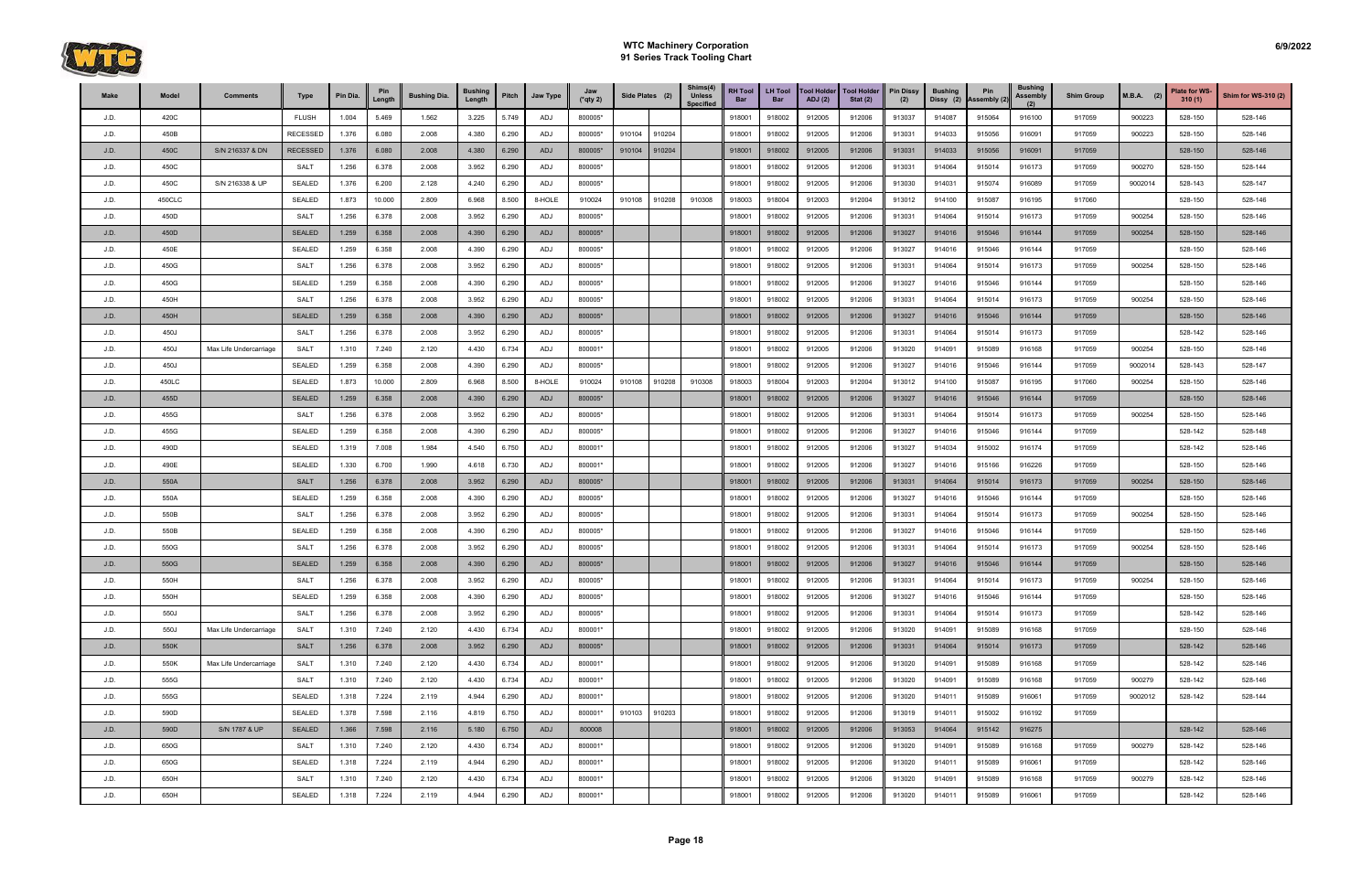

| Make | Model           | <b>Comments</b>         | Type            | Pin Dia. | Pin<br>Length | <b>Bushing Dia.</b> | <b>Bushing</b><br>Length | Pitch | Jaw Type   | Jaw<br>$(*$ qty 2) | Side Plates (2)  | Shims(4)<br><b>Unless</b><br><b>Specified</b> | <b>RH Tool</b><br>Bar | <b>LH Tool</b><br><b>Bar</b> | <b>Tool Holder</b><br>ADJ(2) | <b>Tool Holder</b><br>Stat $(2)$ | <b>Pin Dissy</b><br>(2) | <b>Bushing</b><br>Dissy (2) | Pin<br>Assembly (2) | <b>Bushing</b><br><b>Assembly</b><br>(2) | <b>Shim Group</b> | $M.B.A.$ (2) | <b>Plate for WS-</b><br>310(1) | Shim for WS-310 (2) |
|------|-----------------|-------------------------|-----------------|----------|---------------|---------------------|--------------------------|-------|------------|--------------------|------------------|-----------------------------------------------|-----------------------|------------------------------|------------------------------|----------------------------------|-------------------------|-----------------------------|---------------------|------------------------------------------|-------------------|--------------|--------------------------------|---------------------|
| J.D. | 650J            |                         | <b>SALT</b>     | 1.310    | 7.240         | 2.120               | 4.430                    | 6.734 | <b>ADJ</b> | 800001*            |                  |                                               | 918001                | 918002                       | 912005                       | 912006                           | 913020                  | 914091                      | 915089              | 916168                                   | 917059            | 900279       | 528-142                        | 528-146             |
| J.D. | 650J            |                         | SEALED          | 1.318    | 7.224         | 2.119               | 4.944                    | 6.290 | ADJ        | 800001*            |                  |                                               | 918001                | 918002                       | 912005                       | 912006                           | 913020                  | 914011                      | 915089              | 916061                                   | 917059            |              | 528-142                        | 528-146             |
| J.D. | 650K            |                         | SALT            | 1.310    | 7.240         | 2.120               | 4.430                    | 6.734 | ADJ        | 800001*            |                  |                                               | 918001                | 918002                       | 912005                       | 912006                           | 913020                  | 914091                      | 915089              | 916168                                   | 917059            |              |                                |                     |
| J.D. | 650K            | Max Life Undercarriage  | <b>SALT</b>     | 1.310    | 7.386         | 2.236               | 4.543                    | 6.750 | ADJ        | 800001*            |                  |                                               | 918001                | 918002                       | 912005                       | 912006                           | 913093                  | 914002                      | 915269              | 916304                                   |                   |              | 528-142                        |                     |
| J.D. | 655B            |                         | SALT            | 1.440    | 8.110         | 2.310               | 5.218                    | 6.991 | ADJ        | 800001*            | 910119<br>910219 |                                               | 918001                | 918002                       | 912005                       | 912006                           | 913008                  | 914032                      | 915042              | 916162                                   | 917059            | 900217       | 528-142                        | 528-148             |
| J.D. | 690A            |                         | <b>RECESSED</b> | 1.320    | 6.970         | 1.990               | 5.000                    | 6.750 | <b>ADJ</b> | 800001*            |                  |                                               | 918001                | 918002                       | 912005                       | 912006                           | 913027                  | 914016                      | 915074              | 916096                                   | 917059            | 900217       | 528-142                        | 528-148             |
| J.D. | 690B            |                         | <b>RECESSED</b> | 1.320    | 6.970         | 1.990               | 5.000                    | 6.750 | ADJ        | 800001*            |                  |                                               | 918001                | 918002                       | 912005                       | 912006                           | 913027                  | 914016                      | 915074              | 916096                                   | 917059            | 900217       | 528-142                        | 528-148             |
| J.D. | 690C            |                         | <b>RECESSED</b> | 1.320    | 6.970         | 1.990               | 5.000                    | 6.750 | ADJ        | 800001*            |                  |                                               | 918001                | 918002                       | 912005                       | 912006                           | 913027                  | 914016                      | 915074              | 916096                                   | 917059            | 900217       | 528-142                        | 528-148             |
| J.D. | 690D            |                         | <b>RECESSED</b> | 1.320    | 6.970         | 1.990               | 5.000                    | 6.750 | ADJ        | 800001*            |                  |                                               | 918001                | 918002                       | 912005                       | 912006                           | 913027                  | 914016                      | 915074              | 916096                                   | 917059            | 9002013      | 528-142                        |                     |
| J.D. | 690E            |                         | SEALED          | 1.437    | 8.150         | 2.311               | 5.835                    | 7.480 | ADJ        | 800001*            |                  |                                               | 918001                | 918002                       | 912001                       | 912002                           | 913033                  | 914042                      | 915079              | 916193                                   | 917059            | 9002013      | 528-142                        |                     |
| J.D. | 690ELC          |                         | <b>SEALED</b>   | 1.437    | 8.150         | 2.311               | 5.835                    | 7.480 | ADJ        | 800001*            |                  |                                               | 918001                | 918002                       | 912001                       | 912002                           | 913033                  | 914042                      | 915079              | 916193                                   | 917059            | 900217       | 528-142                        | 528-148             |
| J.D. | 693B            |                         | <b>RECESSED</b> | 1.320    | 6.970         | 1.990               | 5.000                    | 6.750 | ADJ        | 800001*            |                  |                                               | 918001                | 918002                       | 912005                       | 912006                           | 913027                  | 914016                      | 915074              | 916096                                   | 917059            | 900248       | 528-142                        |                     |
| J.D. | 693D            |                         | SEALED          | 1.440    | 8.110         | 2.314               | 5.700                    | 6.909 | ADJ        | 800001*            |                  |                                               | 918001                | 918002                       | 912005                       | 912006                           | 913019                  | 914032                      | 915042              | 916145                                   | 917059            |              | 528-142                        |                     |
| J.D. | 700H            | Link T70316 & T70317    | SALT            | 1.440    | 8.110         | 2.310               | 5.213                    | 6.909 | ADJ        | 800001*            | 910219<br>910119 |                                               | 918001                | 918002                       | 912005                       | 912006                           | 913008                  | 914032                      | 915270              | 916074                                   | 917059            |              | 528-142                        |                     |
| J.D. | 700J            |                         | <b>SALT</b>     | 1.440    | 8.110         | 2.410               | 5.218                    | 6.991 | ADJ        | 800001*            | 910219<br>910119 |                                               | 918001                | 918002                       | 912005                       | 912006                           | 913008                  | 914032                      | 915042              | 916162                                   | 917059            |              |                                |                     |
| J.D. | 700J            | Max Life Undercarriage  | <b>SALT</b>     | 1.440    | 8.620         | 2.410               | 5.610                    | 7.480 | ADJ        | 800001*            | 910119<br>910219 | 910319                                        | 918001                | 918002                       | 912005                       | 912006                           | 913056                  | 914071                      | 915272              | 916305                                   | 917059            |              | 528-142                        |                     |
| J.D. | 700J            | Link T70316 & T70317    | SALT            | 1.440    | 8.110         | 2.310               | 5.213                    | 6.909 | ADJ        | 800001*            | 910119<br>910219 |                                               | 918001                | 918002                       | 912005                       | 912006                           | 913008                  | 914032                      | 915270              | 916074                                   | 917059            |              | 528-142                        |                     |
| J.D. | 700J            | Link T149070 & T149071  | <b>SALT</b>     | 1.440    | 8.110         | 2.415               | 5.213                    | 6.909 | ADJ        | 800001*            | 910119<br>910219 |                                               | 918001                | 918002                       | 912005                       | 912006                           | 913008                  | 914032                      | 915163              | 916137                                   | 917059            |              | 528-142                        |                     |
| J.D. | 700K            |                         | <b>SALT</b>     | 1.440    | 8.110         | 2.410               | 5.218                    | 6.991 | ADJ        | 800001*            | 910119<br>910219 |                                               | 918001                | 918002                       | 912005                       | 912006                           | 913008                  | 914032                      | 915042              | 916162                                   | 917059            |              |                                |                     |
| J.D. | 700K            | Max Life Undercarriage  | <b>SALT</b>     | 1.440    | 8.620         | 2.410               | 5.610                    | 7.480 | ADJ        | 800001*            | 910219<br>910119 | 910319                                        | 918001                | 918002                       | 912005                       | 912006                           | 913056                  | 914071                      | 915272              | 916305                                   | 917059            |              | 528-142                        |                     |
| J.D. | 70 <sub>D</sub> |                         | <b>SEALED</b>   | 1.190    | 6.102         | 1.820               | 4.071                    | 6.063 | <b>ADJ</b> | 800005*            |                  |                                               | 918001                | 918002                       | 912005                       | 912006                           | 913031                  | 914035                      | 915025              | 916175                                   | 917059            |              | 528-142                        |                     |
| J.D. | 750B            |                         | <b>SALT</b>     | 1.440    | 8.110         | 2.310               | 5.218                    | 6.991 | ADJ        | 800001*            | 910219<br>910119 |                                               | 918001                | 918002                       | 912005                       | 912006                           | 913008                  | 914032                      | 915042              | 916162                                   | 917059            | 900248       | 528-142                        |                     |
| J.D. | 750B            |                         | SEALED          | 1.440    | 8.110         | 2.314               | 5.700                    | 6.909 | ADJ        | 800001*            |                  |                                               | 918001                | 918002                       | 912005                       | 912006                           | 913019                  | 914032                      | 915042              | 916145                                   | 917059            |              | 528-150                        | 528-147             |
| J.D. | 750C            |                         | <b>SALT</b>     | 1.437    | 8.125         | 2.402               | 5.213                    | 7.480 | ADJ        | 800001*            | 910119<br>910219 |                                               | 918001                | 918002                       | 912005                       | 912006                           | 913008                  | 914070                      | 915052              | 916074                                   | 917059            |              | 528-142                        |                     |
| J.D. | 750J            |                         | <b>SALT</b>     | 1.496    | 9.390         | 2.480               | 5.300                    | 7.480 | ADJ        | 800001*            |                  |                                               | 918001                | 918002                       | 912001                       | 912002                           | 913019                  | 914133                      | 915080              | 916242                                   | 917059            |              | 528-142                        |                     |
| J.D. | 750J            | Berco Extended Pin Boss | <b>SALT</b>     | 1.496    | 9.390         | 2.496/2.56          | 5.300                    | 7.480 | <b>ADJ</b> | 800001*            | 910103<br>910203 | 910303                                        | 918001                | 918002                       | 912001                       | 912002                           | 913019                  | 914154                      | 915080              | 916307                                   | 917059            |              | 528-142                        |                     |
| J.D. | 750K            |                         | <b>SALT</b>     | 1.496    | 9.390         | 2.480               | 5.300                    | 7.480 | ADJ        | 800001*            |                  |                                               | 918001                | 918002                       | 912001                       | 912002                           | 913019                  | 914133                      | 915080              | 916242                                   | 917059            |              | 528-142                        |                     |
| J.D. | 750K            | Berco Extended Pin Boss | <b>SALT</b>     | 1.496    | 9.390         | 2.496/2.56          | 5.300                    | 7.480 | ADJ        | 800001*            | 910103<br>910203 | 910303                                        | 918001                | 918002                       | 912001                       | 912002                           | 913019                  | 914154                      | 915080              | 916307                                   | 917059            | 900234       | 528-150                        | 528-144             |
| J.D. | 755A            |                         | SEALED          | 1.753    | 9.130         | 2.620               | 6.366                    | 7.984 | 8-HOLE     | 910025             | 910214<br>910114 | 910314                                        | 918003                | 918004                       | 912003                       | 912004                           | 913041                  | 914015                      | 915099              | 916116                                   | 917060            | 900248       | 528-142                        |                     |
| J.D. | 755B            |                         | SEALED          | 1.440    | 8.110         | 2.314               | 5.700                    | 6.909 | ADJ        | 800001*            |                  |                                               | 918001                | 918002                       | 912005                       | 912006                           | 913019                  | 914032                      | 915042              | 916145                                   | 917059            |              | 528-143                        | 528-144             |
| J.D. | 755C            |                         | <b>SALT</b>     | 1.753    | 9.060         | 2.621               | 5.790                    | 7.984 | 8-HOLE     | 910025             | 910114 910214    | 910314                                        | 918003                | 918004                       | 912003                       | 912004                           | 913013                  | 914015                      | 915106              | 916016                                   | 917060            | 900234       | 528-150                        | 528-144             |
| J.D. | 755C            |                         | SEALED          | 1.750    | 9.060         | 2.625               | 6.378                    | 8.000 | 8-HOLE     | 910025             | 910114<br>910214 | 910314                                        | 918003                | 918004                       | 912003                       | 912004                           | 913041                  | 914015                      | 915013              | 916117                                   | 917060            |              | 528-142                        |                     |
| J.D. | 790D            |                         | SEALED          | 1.496    | 8.583         | 2.323               | 5.728                    | 7.480 | ADJ        | 800001*            |                  |                                               | 918001                | 918002                       | 912001                       | 912002                           | 913032                  | 914042                      | 915023              | 916094                                   | 917059            |              | 528-142                        |                     |
| J.D. | 790E            |                         | SEALED          | 1.493    | 8.366         | 2.322               | 5.728                    | 7.480 | ADJ        | 800001*            |                  |                                               | 918001                | 918002                       | 912001                       | 912002                           | 913028                  | 914042                      | 915042              | 916194                                   | 917059            |              | 528-142                        |                     |
| J.D. | 790ELC          |                         | SEALED          | 1.493    | 8.366         | 2.322               | 5.728                    | 7.480 | ADJ        | 800001*            |                  |                                               | 918001                | 918002                       | 912001                       | 912002                           | 913028                  | 914042                      | 915042              | 916194                                   | 917059            |              | 528-150                        | 528-144             |
| J.D. | 792D            |                         | <b>SEALED</b>   | 1.750    | 9.646         | 2.618               | 6.236                    | 8.000 | 8-HOLE     | 910025             | 910114<br>910214 |                                               | 918003                | 918004                       | 912003                       | 912004                           | 913026                  | 914012                      | 915121              | 916169                                   | 917060            |              |                                |                     |
| J.D. | 80C             |                         | SEALED          | 0.950    | 5.157         | 1.624               | 3.189                    | 6.062 | ADJ        | 800005*            |                  |                                               | 918001                | 918002                       | 912005                       | 912006                           | 913080                  | 914144                      | 915074              | 916230                                   |                   |              | 528-143                        | 528-144             |
| J.D. | 850B            |                         | SALT            | 1.753    | 9.060         | 2.621               | 5.790                    | 7.984 | 8-HOLE     | 910025             | 910114<br>910214 | 910314                                        | 918003                | 918004                       | 912003                       | 912004                           | 913013                  | 914015                      | 915106              | 916016                                   | 917060            | 900234       | 528-150                        | 528-144             |
| J.D. | 850B            |                         | SEALED          | 1.753    | 9.130         | 2.620               | 6.366                    | 7.984 | 8-HOLE     | 910025             | 910214<br>910114 | 910314                                        | 918003                | 918004                       | 912003                       | 912004                           | 913041                  | 914015                      | 915099              | 916116                                   | 917060            |              | 528-143                        | 528-144             |
| J.D. | 850C            |                         | SALT            | 1.753    | 9.060         | 2.621               | 5.790                    | 7.984 | 8-HOLE     | 910025             | 910114<br>910214 | 910314                                        | 918003                | 918004                       | 912003                       | 912004                           | 913013                  | 914015                      | 915106              | 916016                                   | 917060            | 900234       | 528-150                        | 528-144             |
| J.D. | 850C            |                         | <b>SEALED</b>   | 1.750    | 9.060         | 2.625               | 6.378                    | 8.000 | 8-HOLE     | 910025             | 910214<br>910114 | 910314                                        | 918003                | 918004                       | 912003                       | 912004                           | 913041                  | 914015                      | 915013              | 916117                                   | 917060            |              |                                |                     |
| J.D. | 850J            |                         | <b>SALT</b>     | 1.750    | 10.315        | 2.756               | 5.882                    | 8.000 | 8-HOLE     | 910025             | 910114<br>910214 | 910314                                        | 918003                | 918004                       | 912003                       | 912004                           | 913063                  | 914015                      | 915175              | 916240                                   | 917060            |              |                                |                     |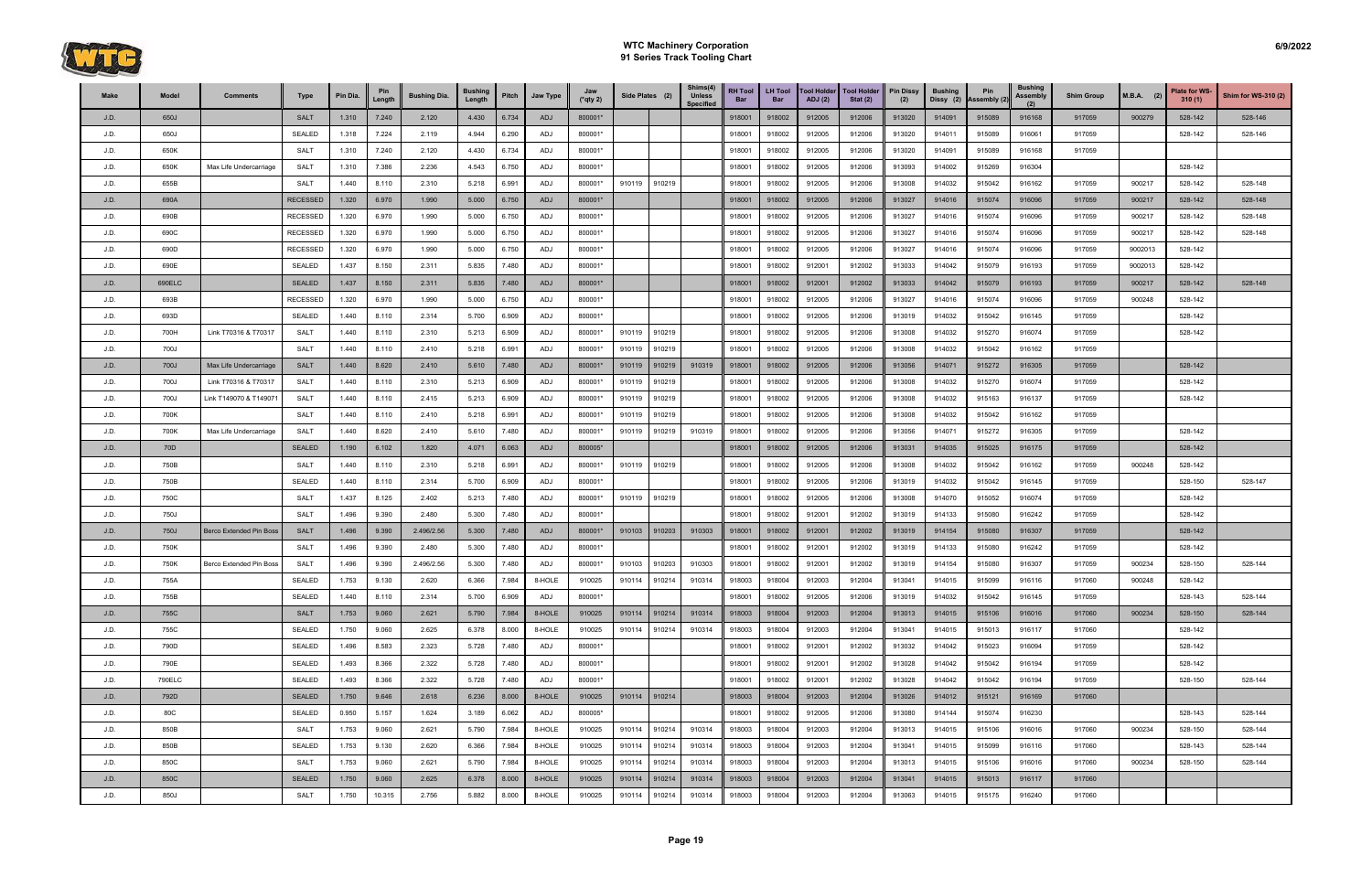

| Make           | Model              | <b>Comments</b>         | <b>Type</b>     | Pin Dia. | Pin<br>Length | <b>Bushing Dia.</b> | <b>Bushing</b><br>Length | Pitch  | Jaw Type | Jaw<br>$(*$ qty 2) | Side Plates (2) |        | Shims(4)<br><b>Unless</b><br><b>Specified</b> | <b>RH Tool</b><br>Bar | <b>LH Tool</b><br><b>Bar</b> | <b>Tool Holder</b><br><b>ADJ</b> (2) | <b>Tool Holder</b><br>Stat $(2)$ | <b>Pin Dissy</b><br>(2) | <b>Bushing</b><br>Dissy (2) | Pin<br>Assembly (2) | <b>Bushing</b><br>Assembly | <b>Shim Group</b> | $M.B.A.$ (2) | Plate for WS-<br>310(1) | <b>Shim for WS-310 (2)</b> |
|----------------|--------------------|-------------------------|-----------------|----------|---------------|---------------------|--------------------------|--------|----------|--------------------|-----------------|--------|-----------------------------------------------|-----------------------|------------------------------|--------------------------------------|----------------------------------|-------------------------|-----------------------------|---------------------|----------------------------|-------------------|--------------|-------------------------|----------------------------|
| J.D.           | 850J               | Berco Extended Pin Boss | <b>SALT</b>     | 1.750    | 10.315        | 2.776/2.87          | 5.882                    | 8.000  | 8-HOLE   | 910025             | 910114          | 910214 | 910314                                        | 918003                | 918004                       | 912003                               | 912004                           | 913063                  | 914155                      | 915280              | 916240                     | 917060            |              |                         |                            |
| J.D.           | 850K               |                         | <b>SALT</b>     | 1.750    | 10.315        | 2.756               | 5.882                    | 8.000  | 8-HOLE   | 910025             | 910114          | 910214 | 910314                                        | 918003                | 918004                       | 912003                               | 912004                           | 913063                  | 914015                      | 915175              | 916240                     | 917060            |              |                         |                            |
| J.D.           | 850K               | Berco Extended Pin Boss | <b>SALT</b>     | 1.750    | 10.315        | 2.776/2.87          | 5.882                    | 8.000  | 8-HOLE   | 910025             | 910114          | 910214 | 910314                                        | 918003                | 918004                       | 912003                               | 912004                           | 913063                  | 914155                      | 915280              | 916240                     | 917060            | 900227       | 528-143                 | 528-147                    |
| J.D.           | 890A               |                         | <b>SEALED</b>   | 1.878    | 9.902         | 2.811               | 9.968                    | 8.500  | 8-HOLE   | 910024             | 910108          | 910208 | 910308                                        | 918003                | 918004                       | 912003                               | 912004                           | 913012                  | 914100                      | 915083              | 916116                     | 917060            |              | 528-150                 | 528-144                    |
| J.D.           | 892D               |                         | <b>SEALED</b>   | 1.750    | 9.646         | 2.618               | 6.236                    | 8.000  | 8-HOLE   | 910025             | 910114          | 910214 |                                               | 918003                | 918004                       | 912003                               | 912004                           | 913026                  | 914012                      | 915121              | 916169                     | 917060            |              | 528-150                 | 528-144                    |
| J.D.           | 892E               |                         | <b>SEALED</b>   | 1.750    | 9.646         | 2.618               | 6.236                    | 8.000  | 8-HOLE   | 910025             | 910114          | 910214 |                                               | 918003                | 918004                       | 912003                               | 912004                           | 913026                  | 914012                      | 915121              | 916169                     | 917060            |              |                         |                            |
| J.D.           | 950J               |                         | SALT            | 1.870    | 10.860        | 3.090               | 6.140                    | 8.500  | 8-HOLE   | 910024             | 910108          | 910208 |                                               | 918003                | 918004                       | 912003                               | 912004                           | 913005                  | 914139                      | 915189              | 916249                     | 917060            |              |                         |                            |
| J.D.           | 950K               | Berco Extended Pin Boss | <b>SALT</b>     | 1.875    | 10.866        | 3.091               | 6.138                    | 8.500  | 8-HOLE   | 910024             | 910108          | 910208 |                                               | 918003                | 918004                       | 912003                               | 912004                           | 913005                  | 914139                      | 915329              | 916249                     | 917060            | 9002014      | 528-143                 | 528-147                    |
| J.D.           | 992D               |                         | <b>SEALED</b>   | 1.873    | 10.000        | 2.809               | 6.968                    | 8.500  | 8-HOLE   | 910024             | 910108          | 910208 | 910308                                        | 918003                | 918004                       | 912003                               | 912004                           | 913012                  | 914100                      | 915087              | 916195                     | 917060            | 9002014      | 528-143                 | 528-147                    |
| J.D.           | 992E               |                         | <b>SEALED</b>   | 1.873    | 10.000        | 2.809               | 6.968                    | 8.500  | 8-HOLE   | 910024             | 910108          | 910208 | 910308                                        | 918003                | 918004                       | 912003                               | 912004                           | 913012                  | 914100                      | 915087              | 916195                     | 917060            |              | 528-142                 | 528-148                    |
| J.D.           | EX120              |                         | <b>SEALED</b>   | 1.319    | 7.008         | 1.984               | 4.540                    | 6.750  | ADJ      | 800001*            |                 |        |                                               | 918001                | 918002                       | 912005                               | 912006                           | 913027                  | 914034                      | 915002              | 916174                     | 917059            |              | 528-142                 | 528-146                    |
| J.D.           | EX120-2            |                         | <b>SEALED</b>   | 1.330    | 6.700         | 1.990               | 4.618                    | 6.730  | ADJ      | 800001*            |                 |        |                                               | 918001                | 918002                       | 912005                               | 912006                           | 913027                  | 914016                      | 915166              | 916226                     | 917059            | 9002012      | 528-142                 | 528-144                    |
| J.D.           | EX150              |                         | <b>SEALED</b>   | 1.378    | 7.598         | 2.116               | 4.819                    | 6.750  | ADJ      | 800001*            | 910103          | 910203 |                                               | 918001                | 918002                       | 912005                               | 912006                           | 913019                  | 914011                      | 915002              | 916192                     | 917059            | 900248       | 528-142                 |                            |
| J.D.           | <b>JD700</b>       |                         | <b>SEALED</b>   | 1.440    | 8.110         | 2.314               | 5.700                    | 6.909  | ADJ      | 800001*            |                 |        |                                               | 918001                | 918002                       | 912005                               | 912006                           | 913019                  | 914032                      | 915042              | 916145                     | 917059            |              | 528-142                 |                            |
| J.D.           | JD700HLGP          |                         | <b>SALT</b>     | 1.440    | 8.110         | 2.440               | 5.218                    | 6.991  | ADJ      | 800001*            | 910119          | 910219 |                                               | 918001                | 918002                       | 912005                               | 912006                           | 913008                  | 914032                      | 915042              | 916162                     | 917059            | 900248       | 528-142                 |                            |
| J.D.           | JD700HLGP          |                         | <b>SEALED</b>   | 1.440    | 8.110         | 2.440               | 5.700                    | 6.909  | ADJ      | 800001*            |                 |        |                                               | 918001                | 918002                       | 912005                               | 912006                           | 913019                  | 914032                      | 915042              | 916145                     | 917059            |              | 528-142                 |                            |
| <b>KOBELCO</b> | K909A              |                         | UNSEALED        | 1.496    | 8.580         | 2.171               | 5.980                    | 7.480  | ADJ      | 800001*            | 910103          | 910203 |                                               | 918001                | 918002                       | 912005                               | 912006                           | 913029                  | 914072                      | 915023              | 916040                     | 917059            |              |                         |                            |
| KOBELCO        | SK135SR-2          | Berco LK 49A            | SEALED          | 1.313    | 7.008         | 2.000               | 4.811                    | 6.750  | ADJ      | 800001*            |                 |        |                                               | 918001                | 918002                       | 912001                               | 912002                           | 913002                  | 914002                      | 915140              | 916367                     | 917059            |              |                         |                            |
| <b>KOM</b>     | D455A-1            | S/N 1090-1333           | <b>SALT</b>     | 2.760    | 14.370        | 4.449               | 9.760                    | 12.500 | 8-HOLE   | 910005             |                 |        |                                               | 918006                | 918006                       | Not Req                              | Not Req                          | 913048                  | 914110                      | 915090              | 916129                     | 917060            |              |                         |                            |
| KOM            | EX1800-PC1800      | 133 mm                  | <b>SALT</b>     | 2.760    | 13.780        | 4.606               | 9.690                    | 12.510 | 8-HOLE   | 910005             |                 |        |                                               | 918006                | 918006                       | Not Req                              | Not Req                          | 913050                  | 914110                      | 915107              | 916183                     | 917060            | 900267       | 528-143                 | 528-147                    |
| KOM            | D120-15            |                         | <b>SEALED</b>   | 1.988    | 11.300        | 2.854               | 8.110                    | 9.000  | 8-HOLE   | 910016             | 910108          | 910208 | 910308                                        | 918003                | 918004                       | 912003                               | 912004                           | 913022                  | 914077                      | 915055              | 916083                     | 917060            | 900267       | 528-143                 | 528-147                    |
| KOM            | D120-18            |                         | <b>SEALED</b>   | 1.988    | 11.300        | 2.854               | 8.110                    | 9.000  | 8-HOLE   | 910016             | 910108          | 910208 | 910308                                        | 918003                | 918004                       | 912003                               | 912004                           | 913022                  | 914077                      | 915055              | 916083                     | 917060            | 900267       | 528-143                 | 528-147                    |
| KOM            | D120-8             |                         | <b>SEALED</b>   | 1.988    | 11.300        | 2.854               | 8.110                    | 9.000  | 8-HOLE   | 910016             | 910108          | 910208 | 910308                                        | 918003                | 918004                       | 912003                               | 912004                           | 913022                  | 914077                      | 915055              | 916083                     | 917060            |              |                         |                            |
| <b>KOM</b>     | D125-18            |                         | <b>RECESSED</b> | 1.988    | 11.300        | 2.854               | 8.110                    | 9.000  | 8-HOLE   | 910016             |                 |        |                                               | 918003                | 918004                       | 912003                               | 912004                           | 913023                  | 914103                      | 915206              | 916280                     |                   |              |                         |                            |
| KOM            | D135A-1            |                         |                 | 1.909    | 11.575        | 3.110               | 7.398                    | 9.000  | 8-HOLE   | 910016             |                 |        |                                               | 918003                | 918004                       | 912003                               | 912004                           | 913011                  | 914103                      |                     | 916130                     |                   | 900289       | 528-143                 | 528-146                    |
| KOM            | D150-1             |                         | <b>SALT</b>     | 1.909    | 11.570        | 3.031               | 7.570                    | 9.000  | 8-HOLE   | 910016             | 910108          | 910208 |                                               | 918003                | 918004                       | 912003                               | 912004                           | 913045                  | 914108                      | 915055              | 916125                     | 917060            | 900284       | 528-143                 | 528-147                    |
| KOM            | D150-1             | S/N 6842 & DN           | SEALED          | 1.988    | 11.300        | 2.854               | 7.540                    | 9.000  | 8-HOLE   | 910016             | 910108          | 910208 | 910308                                        | 918003                | 918004                       | 912003                               | 912004                           | 913023                  | 914102                      | 915055              | 916120                     | 917060            | 900286       | 528-143                 | 528-146                    |
| KOM            | D150-1             | S/N 6843 & UP           | <b>SEALED</b>   | 1.929    | 11.540        | 3.031               | 7.560                    | 9.000  | 8-HOLE   | 910016             | 910108          | 910208 |                                               | 915003                | 918004                       | 912003                               | 912004                           | 913044                  | 914104                      | 915086              | 916121                     | 917060            | 900285       | 528-143                 | 528-146                    |
| <b>KOM</b>     | D150-1             | S/N 6842 & DN           | <b>UNSEALED</b> | 1.988    | 11.299        | 2.854               | 8.110                    | 9.000  | 8-HOLE   | 910016             | 910108          | 910208 | 910308                                        | 918003                | 918004                       | 912003                               | 912004                           | 913023                  | 914103                      | 915055              | 916083                     | 917060            | 900287       | 528-143                 | 528-146                    |
| KOM            | D150-1             | S/N 6843 & UP           | <b>UNSEALED</b> | 1.929    | 11.535        | 3.031               | 8.267                    | 9.000  | 8-HOLE   | 910016             | 910108          | 910208 |                                               | 918003                | 918004                       | 912003                               | 912004                           | 913045                  | 914105                      | 915086              | 916122                     | 917060            | 900289       | 528-143                 | 528-146                    |
| KOM            | D155               |                         | <b>SALT</b>     | 1.909    | 11.570        | 3.031               | 7.570                    | 9.000  | 8-HOLE   | 910016             | 910108          | 910208 |                                               | 918003                | 918004                       | 912003                               | 912004                           | 913045                  | 914108                      | 915055              | 916125                     | 917060            | 900267       | 528-143                 | 528-147                    |
| KOM            | D155               |                         | <b>SEALED</b>   | 1.988    | 11.300        | 2.854               | 8.110                    | 9.000  | 8-HOLE   | 910016             | 910108          | 910208 | 910308                                        | 918003                | 918004                       | 912003                               | 912004                           | 913022                  | 914077                      | 915055              | 916083                     | 917060            | 900289       | 528-143                 | 528-146                    |
| KOM            | D155-1             |                         | <b>SALT</b>     | 1.909    | 11.570        | 3.031               | 7.570                    | 9.000  | 8-HOLE   | 910016             | 910108          | 910208 |                                               | 918003                | 918004                       | 912003                               | 912004                           | 913045                  | 914108                      | 915055              | 916125                     | 917060            | 900284       | 528-143                 | 528-147                    |
| <b>KOM</b>     | D <sub>155-1</sub> | S/N 6842 & DN           | <b>SEALED</b>   | 1.988    | 11.300        | 2.854               | 7.540                    | 9.000  | 8-HOLE   | 910016             | 910108          | 910208 | 910308                                        | 918003                | 918004                       | 912003                               | 912004                           | 913023                  | 914102                      | 915055              | 916120                     | 917060            | 900286       | 528-143                 | 528-146                    |
| KOM            | D155-1             | S/N 6843 & UP           | <b>SEALED</b>   | 1.929    | 11.540        | 3.031               | 7.560                    | 9.000  | 8-HOLE   | 910016             | 910108          | 910208 |                                               | 918003                | 918004                       | 912003                               | 912004                           | 913044                  | 914104                      | 915086              | 916121                     | 917060            | 900287       | 528-143                 | 528-146                    |
| KOM            | D155-1             | S/N 6843 & UP           | UNSEALED        | 1.929    | 11.535        | 3.031               | 8.267                    | 9.000  | 8-HOLE   | 910016             | 910108          | 910208 |                                               | 918003                | 918004                       | 912003                               | 912004                           | 913045                  | 914105                      | 915086              | 916122                     | 917060            |              | 528-143                 | 528-146                    |
| KOM            | D155-1             | S/N 19065 & UP          | <b>SALT</b>     | 1.909    | 11.574        | 3.110               | 7.398                    | 9.000  | 8-HOLE   | 910016             | 910108          | 910208 |                                               | 918003                | 918004                       | 912003                               | 912004                           | 913049                  | 914107                      | 915087              | 916139                     | 917060            | 900289       | 528-143                 | 528-146                    |
| KOM            | D155-1             | S/N 10263-19064         | SEALED          | 1.907    | 11.575        | 3.110               | 7.571                    | 9.000  | 8-HOLE   | 910016             | 910108          | 910208 |                                               | 918003                | 918004                       | 912003                               | 912004                           | 913022                  | 914107                      | 915087              | 916124                     | 917060            | 900285       | 528-143                 | 528-146                    |
| <b>KOM</b>     | D <sub>155-1</sub> | S/N 6842 & DN           | <b>UNSEALED</b> | 1.988    | 11.299        | 2.854               | 8.110                    | 9.000  | 8-HOLE   | 910016             | 910108          | 910208 | 910308                                        | 918003                | 918004                       | 912003                               | 912004                           | 913023                  | 914103                      | 915055              | 916083                     | 917060            | 900289       | 528-143                 | 528-146                    |
| KOM            | D155A              |                         | SALT            | 1.909    | 11.570        | 3.031               | 7.570                    | 9.000  | 8-HOLE   | 910016             | 910108          | 910208 |                                               | 918003                | 918004                       | 912003                               | 912004                           | 913045                  | 914108                      | 915055              | 916125                     | 917060            | 900288       | 528-143                 | 528-146                    |
| KOM            | D155A-1            | S/N 2540-10262          | <b>SEALED</b>   | 1.909    | 11.300        | 3.011               | 7.540                    | 9.000  | 8-HOLE   | 910016             | 910108          | 910208 |                                               | 918003                | 918004                       | 912003                               | 912004                           | 913023                  | 914102                      | 915055              | 916123                     | 917060            |              | 528-143                 | 528-146                    |
| KOM            | D155A-2            |                         | SALT            | 1.909    | 11.574        | 3.110               | 7.398                    | 9.000  | 8-HOLE   | 910016             | 910108          | 910208 |                                               | 918003                | 918004                       | 912003                               | 912004                           | 913049                  | 914107                      | 915087              | 916139                     | 917060            |              | 528-143                 | 528-146                    |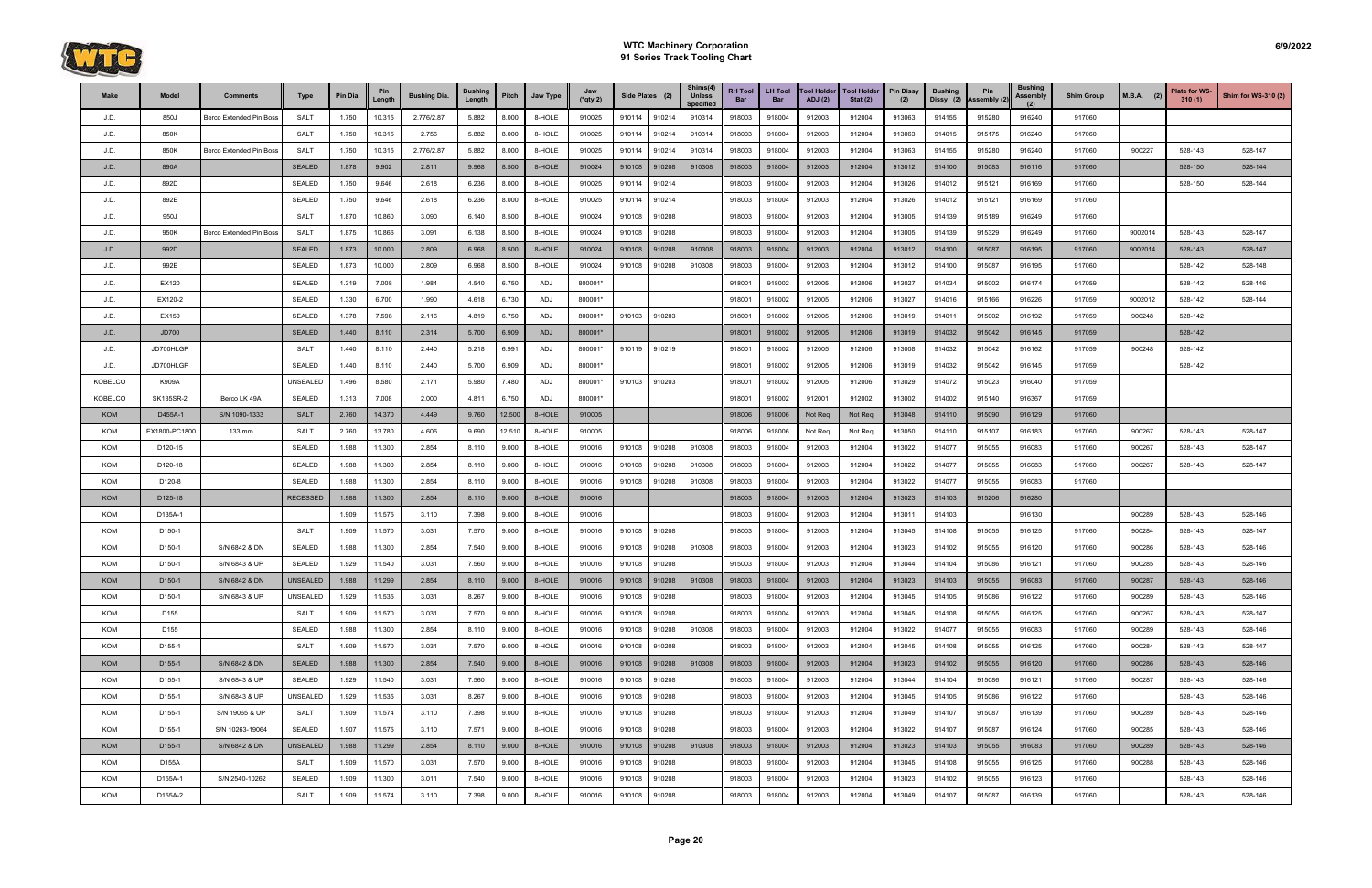

| Make       | Model           | <b>Comments</b> | Type            | Pin Dia. | Pin<br>Length | <b>Bushing Dia.</b> | <b>Bushing</b><br>Length | Pitch  | Jaw Type   | Jaw<br>$(*$ qty 2) | Side Plates (2)  | Shims(4)<br><b>Unless</b><br><b>Specified</b> | <b>RH Tool</b><br>Bar | <b>LH Tool</b><br><b>Bar</b> | <b>Tool Holder</b><br>ADJ(2) | <b>Tool Holder</b><br>Stat $(2)$ | <b>Pin Dissy</b><br>(2) | <b>Bushing</b><br>Dissy (2) | Pin<br>Assembly (2) | <b>Bushing</b><br>Assembly | <b>Shim Group</b> | $M.B.A.$ (2) | <b>Plate for WS-</b><br>310(1) | <b>Shim for WS-310 (2)</b> |
|------------|-----------------|-----------------|-----------------|----------|---------------|---------------------|--------------------------|--------|------------|--------------------|------------------|-----------------------------------------------|-----------------------|------------------------------|------------------------------|----------------------------------|-------------------------|-----------------------------|---------------------|----------------------------|-------------------|--------------|--------------------------------|----------------------------|
| KOM        | D155A-2         |                 | SEALED          | 1.909    | 11.480        | 3.030               | 7.140                    | 9.000  | 8-HOLE     | 910016             | 910108<br>910208 |                                               | 918003                | 918004                       | 912003                       | 912004                           | 913049                  | 914134                      | 915087              | 916218                     | 917060            |              | 528-143                        | 528-146                    |
| <b>KOM</b> | D155A-5         |                 | <b>SEALED</b>   | 1.909    | 11.480        | 3.030               | 7.390                    | 9.000  | 8-HOLE     | 910016             | 910108<br>910208 |                                               | 918003                | 918004                       | 912003                       | 912004                           | 913022                  | 914107                      | 915167              | 916229                     | 917060            |              | 528-143                        | 528-146                    |
| KOM        | D155AX-3        |                 | SEALED          | 1.909    | 11.480        | 3.030               | 7.390                    | 9.000  | 8-HOLE     | 910016             | 910108<br>910208 |                                               | 918003                | 918004                       | 912003                       | 912004                           | 913022                  | 914107                      | 915167              | 916229                     | 917060            |              | 528-143                        | 528-146                    |
| KOM        | D155AX-5        |                 | SEALED          | 1.909    | 11.480        | 3.030               | 7.390                    | 9.000  | 8-HOLE     | 910016             | 910108<br>910208 |                                               | 918003                | 918004                       | 912003                       | 912004                           | 913022                  | 914107                      | 915167              | 916229                     | 917060            |              | 528-143                        | 528-146                    |
| KOM        | D155AX-6        |                 | <b>SALT</b>     | 1.933    | 11.417        | 3.051               | 7.402                    | 9.055  | 8-HOLE     | 910016             | 910239<br>910139 |                                               | 918003                | 918004                       | 912003                       | 912004                           | 913045                  | 914186                      | 915330              | 916363                     | 917060            |              | 528-143                        | 528-146                    |
| KOM        | D155AX-7        |                 | <b>SALT</b>     | 1.933    | 11.417        | 3.051               | 7.402                    | 9.055  | 8-HOLE     | 910016             | 910139<br>910239 |                                               | 918003                | 918004                       | 912003                       | 912004                           | 913045                  | 914186                      | 915330              | 916363                     | 917060            |              | 528-150                        | 528-147                    |
| <b>KOM</b> | D <sub>20</sub> |                 | <b>SALT</b>     | 0.945    | 5.550         | 1.600               | 3.020                    | 5.310  | <b>ADJ</b> | 910013*            |                  |                                               | 918001                | 918002                       | 912005                       | 912006                           | 913052                  | 914065                      | 915123              | 916115                     | 917059            | 900298       | 528-150                        | 528-147                    |
| KOM        | D <sub>20</sub> |                 | SEALED          | 0.945    | 5.630         | 1.614               | 3.185                    | 5.310  | ADJ        | 910013*            |                  |                                               | 918001                | 918002                       | 912005                       | 912006                           | 913052                  | 914065                      | 915124              | 916172                     | 917059            |              | 528-150                        | 528-147                    |
| KOM        | D <sub>21</sub> |                 | <b>SALT</b>     | 0.945    | 5.550         | 1.600               | 3.020                    | 5.310  | ADJ        | 910013*            |                  |                                               | 918001                | 918002                       | 912005                       | 912006                           | 913052                  | 914065                      | 915123              | 916115                     | 917059            | 900298       | 528-150                        | 528-147                    |
| KOM        | D <sub>21</sub> |                 | SEALED          | 0.945    | 5.630         | 1.614               | 3.185                    | 5.310  | ADJ        | 910013*            |                  |                                               | 918001                | 918002                       | 912005                       | 912006                           | 913052                  | 914065                      | 915124              | 916172                     | 917059            | 900268       | 528-142                        | 528-144                    |
| KOM        | D250            |                 | <b>RECESSED</b> | 2.165    | 12.323        | 3.110               | 9.016                    | 10.250 | 8-HOLE     | 910042             | 910120<br>910220 |                                               | 918003                | 918004                       | 912003                       | 912004                           | 913025                  | 914075                      | 915054              | 916075                     | 917060            |              | 528-143                        | 528-145                    |
| <b>KOM</b> | D275A-2         |                 | <b>SALT</b>     | 2.240    | 12.610        | 3.648               | 8.195                    | 10.250 | 8-HOLE     | 910042             | 910120<br>910220 |                                               | 918003                | 918004                       | 912003                       | 912004                           | 913035                  | 914109                      | 915063              | 916160                     | 917060            |              |                                |                            |
| KOM        | D275A-5         |                 | <b>SALT</b>     | 2.185    | 11.400        | 3.543               | 7.738                    | 10.250 | 8-HOLE     |                    |                  |                                               | 918003                | 918004                       | 912003                       | 912004                           | 913035                  | 914019                      | 915063              | 916160                     |                   | 900277       | 528-142                        | 528-144                    |
| KOM        | D30-15          |                 | SEALED          | 1.102    | 6.594         | 1.772               | 3.716                    | 6.063  | ADJ        | 800005*            |                  |                                               | 918001                | 918002                       | 912005                       | 912006                           | 913034                  | 914082                      | 915057              | 916078                     | 917059            | 900277       | 528-142                        | 528-144                    |
| KOM        | D30A            |                 | SEALED          | 1.102    | 6.594         | 1.772               | 3.716                    | 6.063  | ADJ        | 800005*            |                  |                                               | 918001                | 918002                       | 912005                       | 912006                           | 913034                  | 914082                      | 915057              | 916078                     | 917059            | 900263       | 528-142                        | 528-144                    |
| KOM        | D30S-1          |                 | SEALED          | 1.094    | 6.590         | 1.772               | 3.720                    | 6.060  | ADJ        | 800005*            |                  |                                               | 918001                | 918002                       | 912005                       | 912006                           | 913034                  | 914083                      | 915058              | 916082                     | 917059            | 900277       | 528-142                        | 528-144                    |
| KOM        | D30S-15         | S/N 5016 & UP   | <b>SEALED</b>   | 1.102    | 6.594         | 1.772               | 3.716                    | 6.063  | <b>ADJ</b> | 800005*            |                  |                                               | 918001                | 918002                       | 912005                       | 912006                           | 913034                  | 914082                      | 915057              | 916078                     | 917059            | 900202       | 528-142                        |                            |
| KOM        | D31             |                 | UNSEALED        | 1.180    | 6.690         | 1.820               | 4.290                    | 6.060  | ADJ        | 800005*            |                  |                                               | 918001                | 918002                       | 912005                       | 912006                           | 913031                  | 914069                      | 915069              | 916018                     | 917059            | 900277       | 528-142                        | 528-144                    |
| KOM        | D31-15          |                 | SEALED          | 1.102    | 6.594         | 1.772               | 3.716                    | 6.063  | ADJ        | 800005*            |                  |                                               | 918001                | 918002                       | 912005                       | 912006                           | 913034                  | 914082                      | 915057              | 916078                     | 917059            |              | 528-142                        |                            |
| KOM        | D31-16          |                 | <b>SALT</b>     | 1.102    | 6.693         | 1.850               | 3.634                    | 6.063  | ADJ        | 800005*            |                  |                                               | 918001                | 918002                       | 912005                       | 912006                           | 913034                  | 914083                      | 915058              | 916143                     | 917059            | 900277       | 528-142                        | 528-144                    |
| KOM        | D31-16          |                 | SEALED          | 1.102    | 6.693         | 1.772               | 3.716                    | 6.063  | ADJ        | 800005*            |                  |                                               | 918001                | 918002                       | 912005                       | 912006                           | 913034                  | 914083                      | 915058              | 916078                     | 917059            |              | 528-142                        |                            |
| <b>KOM</b> | D31E            |                 | <b>SALT</b>     | 1.102    | 6.693         | 1.850               | 3.634                    | 6.063  | <b>ADJ</b> | 800005*            |                  |                                               | 918001                | 918002                       | 912005                       | 912006                           | 913034                  | 914083                      | 915058              | 916143                     | 917059            | 900277       | 528-142                        | 528-144                    |
| KOM        | D31E-12         |                 | SEALED          | 1.102    | 6.594         | 1.772               | 3.716                    | 6.063  | ADJ        | 800005*            |                  |                                               | 918001                | 918002                       | 912005                       | 912006                           | 913034                  | 914082                      | 915057              | 916078                     | 917059            |              | 528-142                        |                            |
| KOM        | D31P            |                 | <b>SALT</b>     | 1.102    | 6.693         | 1.850               | 3.634                    | 6.063  | ADJ        | 800005*            |                  |                                               | 918001                | 918002                       | 912005                       | 912006                           | 913034                  | 914083                      | 915058              | 916143                     | 917059            | 900202       | 528-142                        |                            |
| KOM        | D31P            |                 | <b>UNSEALED</b> | 1.180    | 6.690         | 1.820               | 4.290                    | 6.060  | ADJ        | 800005*            |                  |                                               | 918001                | 918002                       | 912005                       | 912006                           | 913031                  | 914069                      | 915069              | 916018                     | 917059            |              | 528-142                        |                            |
| KOM        | D31P-20         |                 | <b>SALT</b>     | 1.102    | 6.693         | 1.850               | 3.634                    | 6.063  | ADJ        | 800005*            |                  |                                               | 918001                | 918002                       | 912005                       | 912006                           | 913034                  | 914083                      | 915058              | 916143                     | 917059            |              | 528-142                        |                            |
| <b>KOM</b> | D31PL           |                 | <b>SALT</b>     | 1.102    | 6.693         | 1.850               | 3.634                    | 6.063  | ADJ        | 800005*            |                  |                                               | 918001                | 918002                       | 912005                       | 912006                           | 913034                  | 914083                      | 915058              | 916143                     | 917059            |              | 528-142                        |                            |
| KOM        | D31PLL          | S/N 29001 & UP  | <b>SALT</b>     | 1.102    | 6.693         | 1.850               | 3.634                    | 6.063  | ADJ        | 800005*            |                  |                                               | 918001                | 918002                       | 912005                       | 912006                           | 913034                  | 914083                      | 915058              | 916143                     | 917059            |              | 528-142                        |                            |
| KOM        | D31PX           |                 | <b>SALT</b>     | 1.102    | 6.693         | 1.850               | 3.634                    | 6.063  | ADJ        | 800005*            |                  |                                               | 918001                | 918002                       | 912005                       | 912006                           | 913034                  | 914083                      | 915058              | 916143                     | 917059            |              | 528-142                        |                            |
| KOM        | D31S            |                 | <b>SALT</b>     | 1.102    | 6.693         | 1.850               | 3.634                    | 6.063  | ADJ        | 800005*            |                  |                                               | 918001                | 918002                       | 912005                       | 912006                           | 913034                  | 914083                      | 915058              | 916143                     | 917059            |              | 528-142                        | 528-144                    |
| KOM        | D355            |                 | <b>FLUSH</b>    | 2.244    | 12.579        | 3.346               | 8.031                    | 10.250 | 8-HOLE     | 910042             | 910220<br>910120 |                                               | 918003                | 918004                       | 912003                       | 912004                           | 913025                  | 914078                      | 915053              | 916076                     | 917060            |              | 528-143                        |                            |
| <b>KOM</b> | D355            |                 | <b>SALT</b>     | 2.185    | 12.736        | 3.445               | 8.333                    | 10.250 | 8-HOLE     | 910042             | 910120<br>910220 |                                               | 918003                | 918004                       | 912003                       | 912004                           | 913047                  | 914109                      | 915091              | 916135                     | 917060            | 900290       | 528-142                        | 528-144                    |
| KOM        | D355A-1         | S/N 1010-1631   | SEALED          | 2.244    | 12.578        | 3.346               | 8.496                    | 10.250 | 8-HOLE     | 910042             | 910120<br>910220 |                                               | 918003                | 918004                       | 912003                       | 912004                           | 913046                  | 914109                      | 915088              | 916126                     | 917060            |              | 528-143                        |                            |
| KOM        | D355A-3         | S/N 4234 & UP   | SALT            | 2.185    | 12.736        | 3.445               | 8.333                    | 10.250 | 8-HOLE     | 910042             | 910120<br>910220 |                                               | 918003                | 918004                       | 912003                       | 912004                           | 913047                  | 914109                      | 915091              | 916135                     | 917060            | 900290       | 528-143                        | 528-145                    |
| KOM        | D355A-3         | S/N 1632-4233   | SEALED          | 2.185    | 12.736        | 3.346               | 8.503                    | 10.250 | 8-HOLE     | 910042             | 910120<br>910220 |                                               | 918003                | 918004                       | 912003                       | 912004                           | 913047                  | 914109                      | 915091              | 916134                     | 917060            |              | 528-143                        |                            |
| KOM        | D355A-5         | S/N 4234 & UP   | SALT            | 2.185    | 12.736        | 3.445               | 8.333                    | 10.250 | 8-HOLE     | 910042             | 910120<br>910220 |                                               | 918003                | 918004                       | 912003                       | 912004                           | 913047                  | 914109                      | 915091              | 916135                     | 917060            |              | 528-142                        |                            |
| <b>KOM</b> | D37             |                 | <b>SALT</b>     | 1.102    | 6.693         | 1.850               | 3.634                    | 6.063  | <b>ADJ</b> | 800005*            |                  |                                               | 918001                | 918002                       | 912005                       | 912006                           | 913034                  | 914083                      | 915058              | 916143                     | 917059            |              | 528-143                        | 528-145                    |
| KOM        | D375            |                 | SALT            | 2.240    | 12.610        | 3.648               | 8.195                    | 10.250 | 8-HOLE     | 910042             | 910220<br>910120 |                                               | 918003                | 918004                       | 912003                       | 912004                           | 913035                  | 914109                      | 915063              | 916160                     | 917060            |              | 528-143                        | 528-145                    |
| KOM        | D375A-1         |                 | <b>SALT</b>     | 2.240    | 12.610        | 3.648               | 8.195                    | 10.250 | 8-HOLE     | 910042             | 910220<br>910120 |                                               | 918003                | 918004                       | 912003                       | 912004                           | 913035                  | 914109                      | 915063              | 916160                     | 917060            |              | 528-150                        | 528-145                    |
| KOM        | D375A-2         |                 | SALT            | 2.360    | 12.770        | 3.860               | 8.350                    | 11.040 | 8-HOLE     | 910028             |                  |                                               | 918003                | 918004                       | 912003                       | 912004                           | 913050                  | 914115                      | 915131              | 916184                     | 917060            |              | 528-150                        | 528-145                    |
| KOM        | D375A-3         |                 | <b>SALT</b>     | 2.360    | 12.770        | 3.860               | 8.350                    | 11.040 | 8-HOLE     | 910028             |                  |                                               | 918003                | 918004                       | 912003                       | 912004                           | 913050                  | 914115                      | 915131              | 916184                     | 917060            |              | 528-150                        | 528-145                    |
| KOM        | D375A-5         |                 | <b>SALT</b>     | 2.362    | 12.770        | 3.878               | 8.350                    | 11.040 | 8-HOLE     | 910028             |                  |                                               | 918003                | 918004                       | 912003                       | 912004                           | 913050                  | 914115                      | 915165              | 916225                     | 917060            |              | 528-150                        | 528-145                    |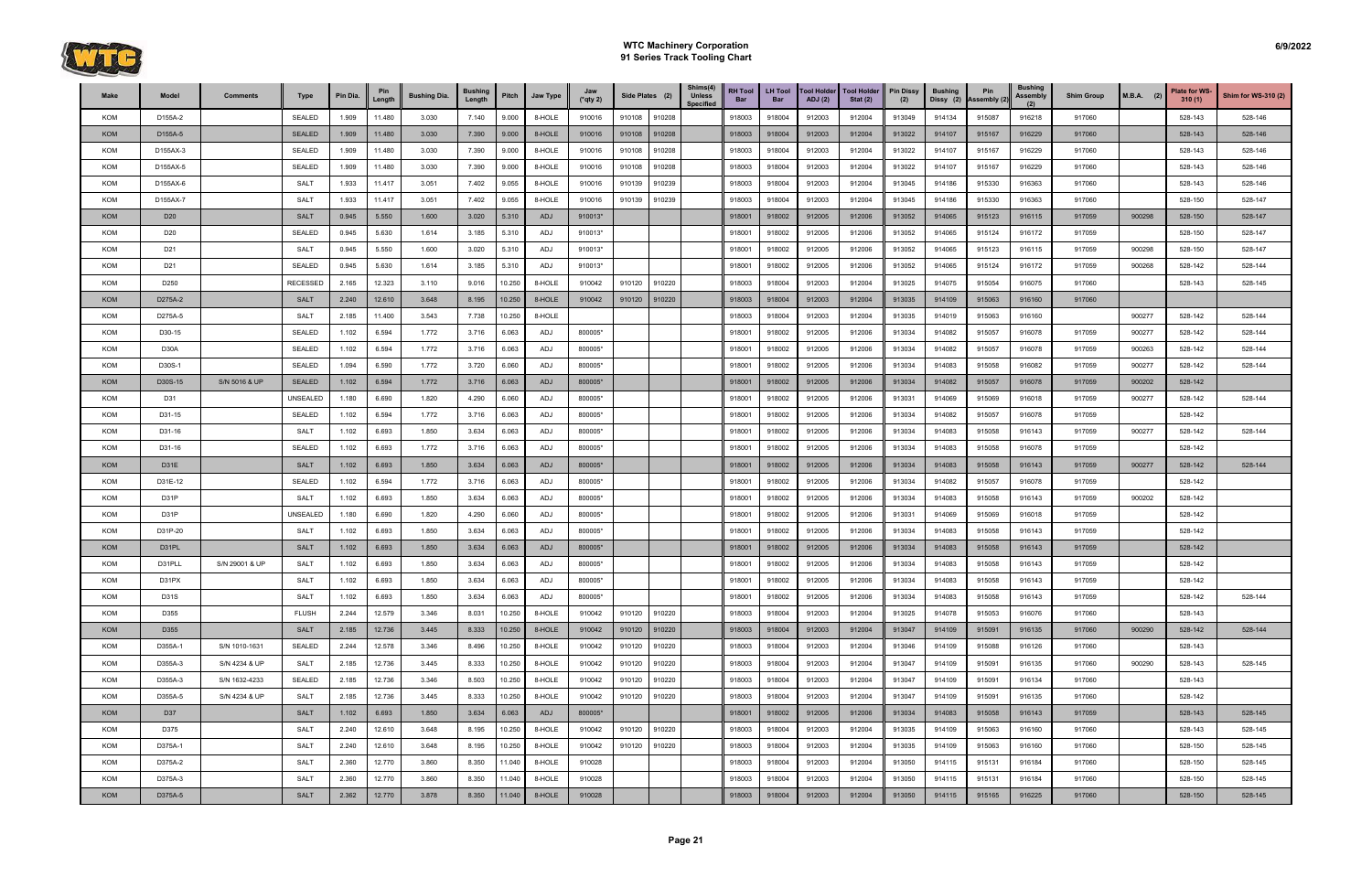

| Make       | Model       | <b>Comments</b>      | <b>Type</b>     | Pin Dia. | Pin<br>Length | <b>Bushing Dia.</b> | <b>Bushing</b><br>Length | Pitch  | Jaw Type | Jaw<br>$(*$ qty 2) | Side Plates (2) |        | Shims(4)<br><b>Unless</b><br><b>Specified</b> | <b>RH Tool</b><br>Bar | <b>LH Tool</b><br><b>Bar</b> | <b>Tool Holder</b><br><b>ADJ</b> (2) | <b>Tool Holder</b><br>Stat $(2)$ | <b>Pin Dissy</b><br>(2) | <b>Bushing</b><br>Dissy (2) | Pin<br>Assembly (2) | <b>Bushing</b><br>Assembly<br>(2) | <b>Shim Group</b> | $M.B.A.$ (2) | Plate for WS-<br>310(1) | <b>Shim for WS-310 (2)</b> |
|------------|-------------|----------------------|-----------------|----------|---------------|---------------------|--------------------------|--------|----------|--------------------|-----------------|--------|-----------------------------------------------|-----------------------|------------------------------|--------------------------------------|----------------------------------|-------------------------|-----------------------------|---------------------|-----------------------------------|-------------------|--------------|-------------------------|----------------------------|
| KOM        | D375A-6     |                      | <b>SALT</b>     | 2.362    | 12.634        | 3.858               | 8.354                    | 11.040 | 8-HOLE   | 910028             |                 |        |                                               | 918003                | 918004                       | 912003                               | 912004                           | 913050                  | 914151                      | 915276              | 916184                            | 917060            |              | 528-142                 |                            |
| KOM        | D37P        |                      | <b>SALT</b>     | 1.102    | 6.693         | 1.850               | 3.634                    | 6.063  | ADJ      | 800005*            |                 |        |                                               | 918001                | 918002                       | 912005                               | 912006                           | 913034                  | 914083                      | 915058              | 916143                            | 917059            |              |                         |                            |
| KOM        | D39E        |                      | SALT            | 1.307    | 7.244         | 2.283               | 4.437                    | 6.750  | ADJ      | 800005*            | 910116          | 910216 | 910304                                        | 918001                | 918002                       | 912005                               | 912006                           | 913027                  | 914062                      | 915052              | 916207                            | 917059            |              |                         |                            |
| KOM        | D39EX       |                      | <b>SALT</b>     | 1.307    | 7.244         | 2.283               | 4.437                    | 6.750  | ADJ      | 800005*            | 910116          | 910216 | 910304                                        | 918001                | 918002                       | 912005                               | 912006                           | 913027                  | 914062                      | 915052              | 916207                            | 917059            |              |                         |                            |
| <b>KOM</b> | D39P        |                      | <b>SALT</b>     | 1.307    | 7.244         | 2.283               | 4.437                    | 6.750  | ADJ      | 800005*            | 910116          | 910216 | 910304                                        | 918001                | 918002                       | 912005                               | 912006                           | 913027                  | 914062                      | 915052              | 916207                            | 917059            |              |                         |                            |
| KOM        | D39PX       |                      | <b>SALT</b>     | 1.307    | 7.244         | 2.283               | 4.437                    | 6.750  | ADJ      | 800005*            | 910116          | 910216 | 910304                                        | 918001                | 918002                       | 912005                               | 912006                           | 913027                  | 914062                      | 915052              | 916207                            | 917059            | 900222       | 528-142                 | 528-145                    |
| KOM        | D40         |                      | <b>RECESSED</b> | 1.488    | 8.583         | 2.165               | 5.984                    | 6.890  | ADJ      | 800001*            |                 |        |                                               | 918001                | 918002                       | 912001                               | 912002                           | 913029                  | 914072                      | 915059              | 916085                            | 917059            | 900296       | 528-142                 |                            |
| KOM        | D40         |                      | <b>SALT</b>     | 1.377    | 7.130         | 2.043               | 5.190                    | 6.890  | ADJ      | 800001*            |                 |        |                                               | 918001                | 918002                       | 912001                               | 912002                           | 913032                  | 914073                      | 915060              | 916165                            | 917059            | 900278       | 528-142                 | 528-145                    |
| KOM        | D40         |                      | <b>SEALED</b>   | 1.382    | 7.170         | 2.085               | 5.280                    | 6.890  | ADJ      | 800001*            |                 |        |                                               | 918001                | 918002                       | 912001                               | 912002                           | 913033                  | 914074                      | 915060              | 916077                            | 917060            |              | 528-142                 | 528-145                    |
| <b>KOM</b> | D40P-1      | <b>BERCO</b>         | <b>SEALED</b>   | 1.496    | 8.661         | 2.165               | 5.827                    | 6.906  | ADJ      | 800001*            |                 |        |                                               | 918001                | 918002                       | 912001                               | 912002                           | 913029                  | 914074                      | 915059              | 916210                            | 917059            |              | 528-142                 |                            |
| KOM        | D41         | <b>NEW</b>           | <b>SALT</b>     | 1.382    | 7.170         | 2.085               | 5.280                    | 6.890  | ADJ      | 800001*            |                 |        |                                               | 918001                | 918002                       | 912001                               | 912002                           | 913032                  | 914073                      | 915122              | 916171                            | 917059            | 900278       | 528-142                 | 528-145                    |
| KOM        | D41         |                      | <b>SEALED</b>   | 1.382    | 7.170         | 2.085               | 5.280                    | 6.890  | ADJ      | 800001*            |                 |        |                                               | 918001                | 918002                       | 912001                               | 912002                           | 913033                  | 914074                      | 915060              | 916077                            | 917060            | 900297       | 528-142                 | 528-144                    |
| KOM        | D41         |                      | UNSEALED        | 1.499    | 8.660         | 2.179               | 5.976                    | 6.890  | ADJ      | 800001*            |                 |        |                                               | 918001                | 918002                       | 912001                               | 912002                           | 913029                  | 914073                      | 915122              | 916084                            | 917059            |              |                         |                            |
| KOM        | D41-6       |                      | <b>SALT</b>     | 1.307    | 7.244         | 2.283               | 4.437                    | 6.750  | ADJ      | 800005*            | 910116          | 910216 | 910304                                        | 918001                | 918002                       | 912005                               | 912006                           | 913027                  | 914062                      | 915052              | 916207                            | 917059            |              | 528-142                 | 528-145                    |
| <b>KOM</b> | D41A        | <b>BERCO</b>         | <b>SEALED</b>   | 1.496    | 8.661         | 2.165               | 5.827                    | 6.906  | ADJ      | 800001*            |                 |        |                                               | 918001                | 918002                       | 912001                               | 912002                           | 913029                  | 914074                      | 915059              | 916210                            | 917059            |              |                         |                            |
| KOM        | D41E        | S/N 50201 & UP       | <b>SALT</b>     | 1.307    | 7.224         | 2.283               | 4.437                    | 6.750  | ADJ      | 800005*            | 910116          | 910216 | 910304                                        | 918001                | 918002                       | 912005                               | 912006                           | 913031                  | 914062                      | 915067              | 916207                            | 917059            |              |                         |                            |
| KOM        | D41E        |                      | <b>SALT</b>     | 1.307    | 7.244         | 2.283               | 4.437                    | 6.750  | ADJ      | 800005*            | 910116          | 910216 | 910304                                        | 918001                | 918002                       | 912005                               | 912006                           | 913027                  | 914062                      | 915052              | 916207                            | 917059            |              |                         |                            |
| KOM        | D41P        |                      | SALT            | 1.307    | 7.244         | 2.283               | 4.437                    | 6.750  | ADJ      | 800005*            | 910116          | 910216 | 910304                                        | 918001                | 918002                       | 912005                               | 912006                           | 913027                  | 914062                      | 915052              | 916207                            | 917059            |              | 528-142                 | 528-145                    |
| KOM        | D41P        | <b>BERCO</b>         | <b>SEALED</b>   | 1.496    | 8.661         | 2.165               | 5.827                    | 6.906  | ADJ      | 800001*            |                 |        |                                               | 918001                | 918002                       | 912001                               | 912002                           | 913029                  | 914074                      | 915059              | 916210                            | 917059            |              |                         |                            |
| <b>KOM</b> | D41P-6      | S/N 50201 & UP       | <b>SALT</b>     | 1.307    | 7.224         | 2.283               | 4.437                    | 6.750  | ADJ      | 800005*            | 910116          | 910216 | 910304                                        | 918001                | 918002                       | 912005                               | 912006                           | 913031                  | 914062                      | 915067              | 916207                            | 917059            |              |                         |                            |
| KOM        | D41PX-12    |                      | <b>SALT</b>     | 1.432    | 7.845         | 2.365               | 4.449                    | 6.875  | ADJ      | 800005*            | 910116          | 910216 | 910304                                        | 918001                | 918002                       | 912005                               | 912006                           | 913057                  | 914062                      | 915163              | 916207                            | 917059            |              | 528-142                 | 528-145                    |
| KOM        | D41Q-3      | <b>BERCO</b>         | <b>SEALED</b>   | 1.496    | 8.661         | 2.165               | 5.827                    | 6.906  | ADJ      | 800001*            |                 |        |                                               | 918001                | 918002                       | 912001                               | 912002                           | 913029                  | 914074                      | 915059              | 916210                            | 917059            |              | 528-142                 | 528-145                    |
| KOM        | <b>D41S</b> | <b>BERCO</b>         | <b>SEALED</b>   | 1.496    | 8.661         | 2.165               | 5.827                    | 6.906  | ADJ      | 800001*            |                 |        |                                               | 918001                | 918002                       | 912001                               | 912002                           | 913029                  | 914074                      | 915059              | 916210                            | 917059            | 900222       | 528-142                 | 528-145                    |
| KOM        | D45         |                      | RECESSED        | 1.488    | 8.583         | 2.165               | 5.984                    | 6.890  | ADJ      | 800001*            |                 |        |                                               | 918001                | 918002                       | 912001                               | 912002                           | 913029                  | 914072                      | 915059              | 916085                            | 917059            |              |                         |                            |
| <b>KOM</b> | D455        |                      | <b>SALT</b>     | 2.760    | 14.370        | 4.250               | 9.760                    | 12.500 | 8-HOLE   | 910005             |                 |        |                                               | 918006                | 918006                       | Not Req                              | Not Req                          | 913048                  | 914110                      | 915090              | 916129                            | 917060            | 900276       |                         |                            |
| KOM        | D455A-1     | S/N 1334 & UP        | SALT            | 2.756    | 14.370        | 4.449               | 9.556                    | 12.500 | 8-HOLE   | 910005             |                 |        |                                               | 918006                | 918006                       | Not Req                              | Not Req                          | 913050                  | 914110                      | 915090              | 916140                            | 917060            |              |                         |                            |
| KOM        | D455A-1     | S/N 1004-1089        | SALT            | 2.760    | 14.370        | 4.250               | 9.760                    | 12.500 | 8-HOLE   | 910005             |                 |        |                                               | 918006                | 918006                       | Not Req                              | Not Req                          | 913048                  | 914110                      | 915090              | 916129                            | 917060            | 900278       | 528-142                 | 528-145                    |
| KOM        | D45A        |                      | <b>SEALED</b>   | 1.382    | 7.170         | 2.085               | 5.280                    | 6.890  | ADJ      | 800001*            |                 |        |                                               | 918001                | 918002                       | 912001                               | 912002                           | 913033                  | 914073                      | 915059              | 916077                            | 917059            |              | 528-142                 | 528-145                    |
| KOM        | <b>D45A</b> | S/N 12178 & UP BERCO | <b>SEALED</b>   | 1.496    | 8.661         | 2.165               | 5.827                    | 6.906  | ADJ      | 800001*            |                 |        |                                               | 918001                | 918002                       | 912001                               | 912002                           | 913029                  | 914074                      | 915059              | 916210                            | 917059            |              | 528-142                 | 528-145                    |
| <b>KOM</b> | D45B        | S/N 12178 & UP BERCO | <b>SEALED</b>   | 1.496    | 8.661         | 2.165               | 5.827                    | 6.906  | ADJ      | 800001*            |                 |        |                                               | 918001                | 918002                       | 912001                               | 912002                           | 913029                  | 914074                      | 915059              | 916210                            | 917059            | 900278       | 528-142                 | 528-145                    |
| KOM        | D45P-1      | S/N 1501 & UP        | <b>SEALED</b>   | 1.382    | 7.170         | 2.085               | 5.280                    | 6.890  | ADJ      | 800001*            |                 |        |                                               | 918001                | 918002                       | 912001                               | 912002                           | 913033                  | 914073                      | 915059              | 916077                            | 917059            | 900269       |                         |                            |
| KOM        | D475A-1     |                      | <b>SALT</b>     | 2.760    | 14.400        | 4.449               | 9.610                    | 12.510 | 8-HOLE   | 910005             |                 |        |                                               | 918006                | 918006                       | Not Req                              | Not Req                          | 913050                  | 914110                      | 915107              | 916161                            | 917060            | 900269       |                         |                            |
| KOM        | D475A-2     |                      | <b>SALT</b>     | 2.760    | 14.400        | 4.449               | 9.610                    | 12.510 | 8-HOLE   | 910005             |                 |        |                                               | 918006                | 918006                       | Not Req                              | Not Req                          | 913050                  | 914110                      | 915107              | 916161                            | 917060            |              |                         |                            |
| KOM        | D475A-3     |                      | <b>SALT</b>     | 2.760    | 13.780        | 4.606               | 9.690                    | 12.510 | 8-HOLE   | 910005             |                 |        |                                               | 918006                | 918006                       | Not Req                              | Not Req                          | 913050                  | 914110                      | 915239              | 916183                            | 917060            |              |                         |                            |
| <b>KOM</b> | D475A-5     |                      | <b>SALT</b>     | 2.760    | 13.780        | 4.606               | 9.690                    | 12.510 | 8-HOLE   | 910005             |                 |        |                                               | 918006                | 918006                       | Not Req                              | Not Req                          | 913050                  | 914110                      | 915238              | 916183                            | 917060            | 900222       | 528-142                 | 528-145                    |
| KOM        | D50         |                      | <b>RECESSED</b> | 1.488    | 8.583         | 2.165               | 5.984                    | 6.890  | ADJ      | 800001*            |                 |        |                                               | 918001                | 918002                       | 912001                               | 912002                           | 913029                  | 914072                      | 915059              | 916085                            | 917059            | 900296       | 528-142                 |                            |
| KOM        | D50         |                      | SALT            | 1.377    | 7.130         | 2.043               | 5.190                    | 6.890  | ADJ      | 800001*            |                 |        |                                               | 918001                | 918002                       | 912001                               | 912002                           | 913032                  | 914073                      | 915060              | 916165                            | 917059            | 900278       | 528-142                 | 528-145                    |
| KOM        | D50         |                      | <b>SEALED</b>   | 1.382    | 7.170         | 2.085               | 5.280                    | 6.890  | ADJ      | 800001*            |                 |        |                                               | 918001                | 918002                       | 912001                               | 912002                           | 913033                  | 914074                      | 915060              | 916077                            | 917060            | 900222       | 528-142                 | 528-145                    |
| KOM        | D50-11      |                      | <b>RECESSED</b> | 1.488    | 8.583         | 2.165               | 5.984                    | 6.890  | ADJ      | 800001*            |                 |        |                                               | 918001                | 918002                       | 912001                               | 912002                           | 913029                  | 914072                      | 915059              | 916085                            | 917059            | 900222       | 528-142                 | 528-145                    |
| <b>KOM</b> | D50-15      |                      | <b>RECESSED</b> | 1.488    | 8.583         | 2.165               | 5.984                    | 6.890  | ADJ      | 800001*            |                 |        |                                               | 918001                | 918002                       | 912001                               | 912002                           | 913029                  | 914072                      | 915059              | 916085                            | 917059            | 900278       | 528-142                 | 528-145                    |
| KOM        | D50-15      |                      | <b>SEALED</b>   | 1.382    | 7.170         | 2.085               | 5.280                    | 6.890  | ADJ      | 800001*            |                 |        |                                               | 918001                | 918002                       | 912001                               | 912002                           | 913033                  | 914073                      | 915059              | 916077                            | 917059            |              | 528-142                 | 528-145                    |
| KOM        | D50A        | <b>BERCO</b>         | <b>SEALED</b>   | 1.496    | 8.661         | 2.165               | 5.827                    | 6.906  | ADJ      | 800001*            |                 |        |                                               | 918001                | 918002                       | 912001                               | 912002                           | 913029                  | 914074                      | 915059              | 916210                            | 917059            |              | 528-142                 | 528-145                    |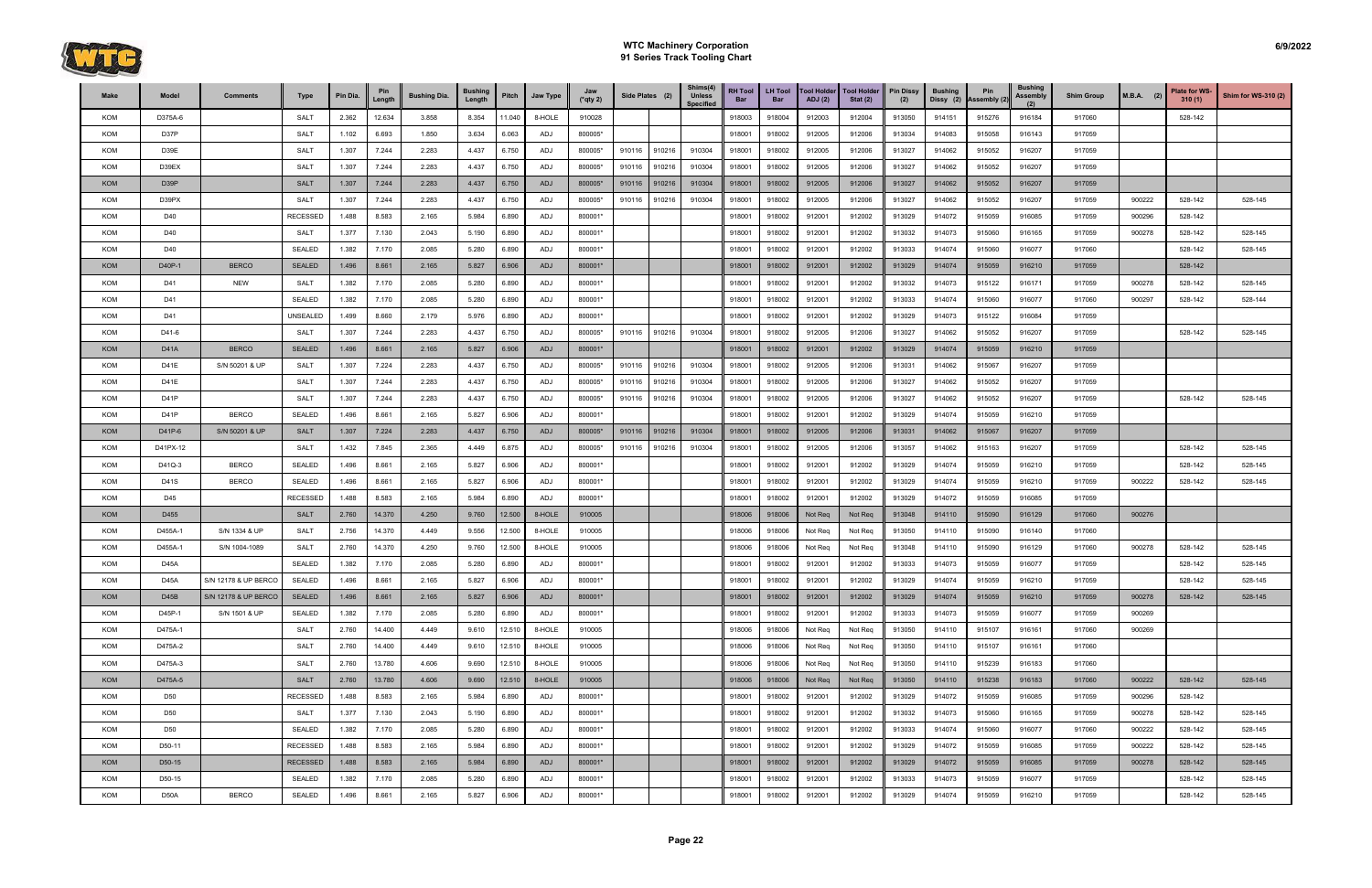

| Make       | Model            | <b>Comments</b>      | Type             | Pin Dia. | Pin<br>Length | <b>Bushing Dia.</b> | <b>Bushing</b><br>Length | Pitch  | Jaw Type | Jaw<br>$(*qty 2)$ | Side Plates (2) |        | Shims(4)<br><b>Unless</b><br><b>Specified</b> | <b>RH Tool</b><br>Bar | <b>LH Tool</b><br><b>Bar</b> | <b>Tool Holder</b><br>ADJ(2) | <b>Tool Holder</b><br>Stat $(2)$ | <b>Pin Dissy</b><br>(2) | <b>Bushing</b><br>Dissy (2) | Pin<br>Assembly (2) | <b>Bushing</b><br><b>Assembly</b><br>(2) | <b>Shim Group</b> | $M.B.A.$ (2) | <b>Plate for WS-</b><br>310(1) | Shim for WS-310 (2) |
|------------|------------------|----------------------|------------------|----------|---------------|---------------------|--------------------------|--------|----------|-------------------|-----------------|--------|-----------------------------------------------|-----------------------|------------------------------|------------------------------|----------------------------------|-------------------------|-----------------------------|---------------------|------------------------------------------|-------------------|--------------|--------------------------------|---------------------|
| KOM        | D50B             | S/N 10901 & UP BERCO | <b>SEALED</b>    | 1.496    | 8.661         | 2.165               | 5.827                    | 6.906  | ADJ      | 800001*           |                 |        |                                               | 918001                | 918002                       | 912001                       | 912002                           | 913029                  | 914074                      | 915059              | 916210                                   | 917059            |              | 528-142                        | 528-145             |
| <b>KOM</b> | D50P             | S/N 10901 & UP BERCO | <b>SEALED</b>    | 1.496    | 8.661         | 2.165               | 5.827                    | 6.906  | ADJ      | 800001*           |                 |        |                                               | 918001                | 918002                       | 912001                       | 912002                           | 913029                  | 914074                      | 915059              | 916210                                   | 917059            |              | 528-142                        | 528-145             |
| <b>KOM</b> | <b>D50S</b>      | S/N 10901 & UP BERCO | <b>SEALED</b>    | 1.496    | 8.661         | 2.165               | 5.827                    | 6.906  | ADJ      | 800001*           |                 |        |                                               | 918001                | 918002                       | 912001                       | 912002                           | 913029                  | 914074                      | 915059              | 916210                                   | 917059            | 900222       | 528-142                        | 528-145             |
| KOM        | D50S-11          |                      | <b>RECESSED</b>  | 1.488    | 8.583         | 2.165               | 5.984                    | 6.890  | ADJ      | 800001*           |                 |        |                                               | 918001                | 918002                       | 912001                       | 912002                           | 913029                  | 914072                      | 915059              | 916085                                   | 917059            |              | 528-142                        | 528-145             |
| KOM        | D51EX-22 / PX-22 |                      | <b>SALT</b>      | 1.425    | 8.661         | 2.480               | 5.133                    | 6.901  | ADJ      | 800001*           |                 |        |                                               | 918001                | 918002                       | 912001                       | 912002                           | 913057                  | 914062                      | 915192              | 916253                                   | 917059            |              | 528-142                        |                     |
| KOM        | D <sub>53</sub>  | <b>NEW</b>           | <b>SALT</b>      | 1.382    | 7.170         | 2.085               | 5.280                    | 6.890  | ADJ      | 800001*           |                 |        |                                               | 918001                | 918002                       | 912001                       | 912002                           | 913032                  | 914073                      | 915122              | 916171                                   | 917059            | 900297       | 528-142                        | 528-144             |
| KOM        | D <sub>53</sub>  |                      | UNSEALED         | 1.499    | 8.660         | 2.179               | 5.976                    | 6.890  | ADJ      | 800001*           |                 |        |                                               | 918001                | 918002                       | 912001                       | 912002                           | 913029                  | 914073                      | 915122              | 916084                                   | 917059            | 900296       | 528-142                        |                     |
| <b>KOM</b> | D <sub>53</sub>  |                      | <b>SALT</b>      | 1.377    | 7.130         | 2.043               | 5.190                    | 6.890  | ADJ      | 800001*           |                 |        |                                               | 918001                | 918002                       | 912001                       | 912002                           | 913032                  | 914073                      | 915060              | 916165                                   | 917059            | 900278       | 528-142                        | 528-145             |
| KOM        | D53-15           |                      | <b>SEALED</b>    | 1.382    | 7.170         | 2.085               | 5.280                    | 6.890  | ADJ      | 800001*           |                 |        |                                               | 918001                | 918002                       | 912001                       | 912002                           | 913033                  | 914073                      | 915059              | 916077                                   | 917059            | 900278       | 528-142                        | 528-145             |
| KOM        | D53-16           |                      | <b>SEALED</b>    | 1.382    | 7.170         | 2.085               | 5.280                    | 6.890  | ADJ      | 800001*           |                 |        |                                               | 918001                | 918002                       | 912001                       | 912002                           | 913033                  | 914074                      | 915060              | 916077                                   | 917060            |              | 528-142                        | 528-145             |
| KOM        | D53A             | <b>BERCO</b>         | <b>SEALED</b>    | 1.496    | 8.661         | 2.165               | 5.827                    | 6.906  | ADJ      | 800001*           |                 |        |                                               | 918001                | 918002                       | 912001                       | 912002                           | 913029                  | 914074                      | 915059              | 916210                                   | 917059            | 900278       | 528-142                        | 528-145             |
| KOM        | D53A-15          | S/N 60001 & UP       | <b>SEALED</b>    | 1.382    | 7.170         | 2.085               | 5.280                    | 6.890  | ADJ      | 800001*           |                 |        |                                               | 918001                | 918002                       | 912001                       | 912002                           | 913033                  | 914073                      | 915059              | 916077                                   | 917059            | 900278       | 528-142                        |                     |
| <b>KOM</b> | D <sub>55</sub>  |                      | <b>SEALED</b>    | 1.496    | 8.661         | 2.165               | 5.453                    | 7.480  | ADJ      | 800001*           |                 |        |                                               | 918001                | 918002                       | 912001                       | 912002                           | 913032                  | 914071                      | 915060              | 916086                                   | 917059            | 900222       | 528-142                        |                     |
| KOM        | D55-S            |                      | <b>RECESSED</b>  | 1.488    | 8.583         | 2.165               | 6.062                    | 7.480  | ADJ      | 800001*           |                 |        |                                               | 918001                | 918002                       | 912001                       | 912002                           | 913002                  | 914076                      | 915056              | 916084                                   | 917059            | 900278       | 528-142                        |                     |
| KOM        | D57-1            |                      | <b>SEALED</b>    | 1.496    | 8.661         | 2.165               | 5.453                    | 7.480  | ADJ      | 800001*           |                 |        |                                               | 918001                | 918002                       | 912001                       | 912002                           | 913032                  | 914071                      | 915060              | 916086                                   | 917059            |              |                                |                     |
| KOM        | D57-1            |                      | <b>DRY TRACK</b> | 1.500    | 8.660         | 2.218               | 5.460                    | 7.480  | ADJ      | 800001*           |                 |        |                                               | 918001                | 918002                       | 912005                       | 912006                           | 913033                  | 914072                      | 915233              | 916233                                   |                   |              |                                |                     |
| KOM        | D575A-2          |                      | <b>SALT</b>      | 2.913    | 17.320        | 4.528               | 10.669                   | 12.508 | 8-HOLE   | 910005            |                 |        |                                               | 918006                | 918006                       | Not Req                      | Not Req                          |                         |                             |                     |                                          |                   |              |                                |                     |
| <b>KOM</b> | D575A-3          |                      | <b>SALT</b>      | 2.913    | 17.320        | 4.528               | 10.669                   | 12.508 | 8-HOLE   | 910005            |                 |        |                                               | 918006                | 918006                       | Not Req                      | Not Req                          |                         |                             |                     |                                          |                   | 900278       | 528-142                        |                     |
| KOM        | D57S-1           |                      | <b>SEALED</b>    | 1.496    | 8.661         | 2.165               | 5.453                    | 7.480  | ADJ      | 800001*           |                 |        |                                               | 918001                | 918002                       | 912001                       | 912002                           | 913032                  | 914071                      | 915060              | 916086                                   | 917059            | 900296       | 528-142                        |                     |
| KOM        | D58              |                      | <b>SALT</b>      | 1.377    | 7.130         | 2.043               | 5.190                    | 6.890  | ADJ      | 800001*           |                 |        |                                               | 918001                | 918002                       | 912001                       | 912002                           | 913032                  | 914073                      | 915060              | 916165                                   | 917059            | 900278       | 528-142                        | 528-145             |
| KOM        | D <sub>58</sub>  |                      | <b>SEALED</b>    | 1.382    | 7.170         | 2.085               | 5.280                    | 6.890  | ADJ      | 800001*           |                 |        |                                               | 918001                | 918002                       | 912001                       | 912002                           | 913033                  | 914074                      | 915060              | 916077                                   | 917060            |              | 528-142                        | 528-145             |
| KOM        | D58E             | <b>BERCO</b>         | <b>SEALED</b>    | 1.496    | 8.661         | 2.165               | 5.827                    | 6.906  | ADJ      | 800001*           |                 |        |                                               | 918001                | 918002                       | 912001                       | 912002                           | 913029                  | 914074                      | 915059              | 916210                                   | 917059            |              | 528-142                        | 528-145             |
| KOM        | D58P-1           | <b>BERCO</b>         | <b>SEALED</b>    | 1.496    | 8.661         | 2.165               | 5.827                    | 6.906  | ADJ      | 800001*           |                 |        |                                               | 918001                | 918002                       | 912001                       | 912002                           | 913029                  | 914074                      | 915059              | 916210                                   | 917059            |              |                                |                     |
| KOM        | D6               | S/N 50001-50200      | <b>SALT</b>      | 1.307    | 7.244         | 2.283               | 4.437                    | 6.750  | ADJ      | 800005*           | 910116          | 910216 | 910304                                        | 918001                | 918002                       | 912005                       | 912006                           | 913027                  | 914062                      | 915052              | 916207                                   | 917059            | 900283       | 528-143                        | 528-147             |
| KOM        | D60              |                      | <b>SALT</b>      | 1.750    | 9.433         | 2.618               | 6.083                    | 8.000  | 8-HOLE   | 910025            | 910114          | 910214 | 910314(8)                                     | 918003                | 918004                       | 912003                       | 912004                           | 913013                  | 914015                      | 915084              | 916142                                   | 917060            | 900264       | 528-150                        | 528-144             |
| KOM        | D60              |                      | <b>SEALED</b>    | 1.760    | 9.433         | 2.618               | 6.260                    | 8.000  | 8-HOLE   | 910025            | 910114          | 910214 | 910314                                        | 918003                | 918004                       | 912003                       | 912004                           | 913013                  | 914015                      | 915084              | 916118                                   | 917060            | 900264       | 528-143                        | 528-147             |
| KOM        | D60-6            |                      | <b>SEALED</b>    | 1.752    | 9.260         | 2.630               | 6.000                    | 8.000  | 8-HOLE   | 910025            | 910114          | 910214 | 910314                                        | 918003                | 918004                       | 912003                       | 912004                           | 913013                  | 914015                      | 915062              | 916081                                   | 917060            | 900283       | 528-150                        | 528-144             |
| <b>KOM</b> | D60A             | <b>BERCO NON-OEM</b> | <b>SEALED</b>    | 1.756    | 9.449         | 2.630               | 6.594                    | 7.984  | 8-HOLE   | 910025            | 910114          | 910214 | 910314(8)                                     | 918003                | 918004                       | 912003                       | 912004                           | 913013                  | 914130                      | 915116              | 916209                                   | 917060            | 900222       | 528-142                        |                     |
| <b>KOM</b> | D60-A            |                      | <b>RECESSED</b>  | 1.488    | 8.583         | 2.165               | 6.062                    | 7.480  | ADJ      | 800001*           |                 |        |                                               | 918001                | 918002                       | 912001                       | 912002                           | 913002                  | 914076                      | 915056              | 916084                                   | 917059            |              | 528-142                        |                     |
| KOM        | D61              |                      | <b>SALT</b>      | 1.496    | 8.897         | 2.560               | 5.216                    | 7.480  | ADJ      | 800001*           |                 |        |                                               | 918001                | 918002                       | 912001                       | 912002                           | 913032                  | 914133                      | 915060              | 916217                                   | 917059            |              | 528-142                        |                     |
| KOM        | D61E             |                      | <b>SALT</b>      | 1.496    | 8.897         | 2.560               | 5.216                    | 7.480  | ADJ      | 800001*           |                 |        |                                               | 918001                | 918002                       | 912001                       | 912002                           | 913032                  | 914133                      | 915060              | 916217                                   | 917059            |              | 528-142                        |                     |
| KOM        | D61EX            |                      | <b>SALT</b>      | 1.496    | 8.897         | 2.560               | 5.216                    | 7.480  | ADJ      | 800001*           |                 |        |                                               | 918001                | 918002                       | 912001                       | 912002                           | 913032                  | 914133                      | 915060              | 916217                                   | 917059            |              | 528-142                        |                     |
| <b>KOM</b> | D61P             |                      | <b>SALT</b>      | 1.496    | 8.897         | 2.560               | 5.216                    | 7.480  | ADJ      | 800001*           |                 |        |                                               | 918001                | 918002                       | 912001                       | 912002                           | 913032                  | 914133                      | 915060              | 916217                                   | 917059            |              | 528-142                        |                     |
| KOM        | D61PX            |                      | <b>SALT</b>      | 1.496    | 8.897         | 2.560               | 5.216                    | 7.480  | ADJ      | 800001*           |                 |        |                                               | 918001                | 918002                       | 912001                       | 912002                           | 913032                  | 914133                      | 915060              | 916217                                   | 917059            |              | 528-142                        |                     |
| KOM        | D61PX-12         |                      | <b>SALT</b>      | 1.496    | 8.897         | 2.560               | 5.216                    | 7.480  | ADJ      | 800001*           |                 |        |                                               | 918001                | 918002                       | 912001                       | 912002                           | 913032                  | 914133                      | 915060              | 916217                                   | 917059            | 900296       | 528-142                        |                     |
| KOM        | D63E             |                      | <b>SALT</b>      | 1.377    | 7.130         | 2.043               | 5.190                    | 6.890  | ADJ      | 800001*           |                 |        |                                               | 918001                | 918002                       | 912001                       | 912002                           | 913032                  | 914073                      | 915060              | 916165                                   | 917059            | 900278       | 528-142                        | 528-145             |
| KOM        | D63E             |                      | <b>SEALED</b>    | 1.382    | 7.170         | 2.085               | 5.280                    | 6.890  | ADJ      | 800001*           |                 |        |                                               | 918001                | 918002                       | 912001                       | 912002                           | 913033                  | 914074                      | 915060              | 916077                                   | 917060            | 900283       | 528-143                        | 528-147             |
| <b>KOM</b> | D65              |                      | <b>SALT</b>      | 1.750    | 9.433         | 2.618               | 6.083                    | 8.000  | 8-HOLE   | 910025            | 910114          | 910214 | 910314(8)                                     | 918003                | 918004                       | 912003                       | 912004                           | 913013                  | 914015                      | 915084              | 916142                                   | 917060            |              | 528-142                        |                     |
| <b>KOM</b> | D65              |                      | <b>SEALED</b>    | 1.490    | 8.660         | 2.330               | 5.060                    | 7.490  | ADJ      | 800001*           |                 |        |                                               | 918001                | 918002                       | 912001                       | 912002                           | 913032                  | 914133                      | 915060              | 916223                                   | 917059            | 900264       | 528-150                        | 528-144             |
| KOM        | D65              |                      | SEALED           | 1.760    | 9.433         | 2.618               | 6.260                    | 8.000  | 8-HOLE   | 910025            | 910114          | 910214 | 910314                                        | 918003                | 918004                       | 912003                       | 912004                           | 913013                  | 914015                      | 915084              | 916118                                   | 917060            |              | 528-143                        | 528-147             |
| KOM        | D65-6            | S/N 34001 & UP       | <b>SALT</b>      | 1.756    | 9.528         | 2.752               | 6.082                    | 8.000  | 8-HOLE   | 910025            | 910114          | 910214 | 910314                                        | 918003                | 918004                       | 912003                       | 912004                           | 913026                  | 914012                      | 915097              | 916142                                   | 917060            | 900283       | 528-150                        | 528-144             |
| KOM        | D65A             | BERCO NON-OEM        | SEALED           | 1.756    | 9.449         | 2.630               | 6.594                    | 7.984  | 8-HOLE   | 910025            | 910114 910214   |        | 910314(8)                                     | 918003                | 918004                       | 912003                       | 912004                           | 913013                  | 914130                      | 915116              | 916209                                   | 917060            | 900264       | 528-150                        | 528-144             |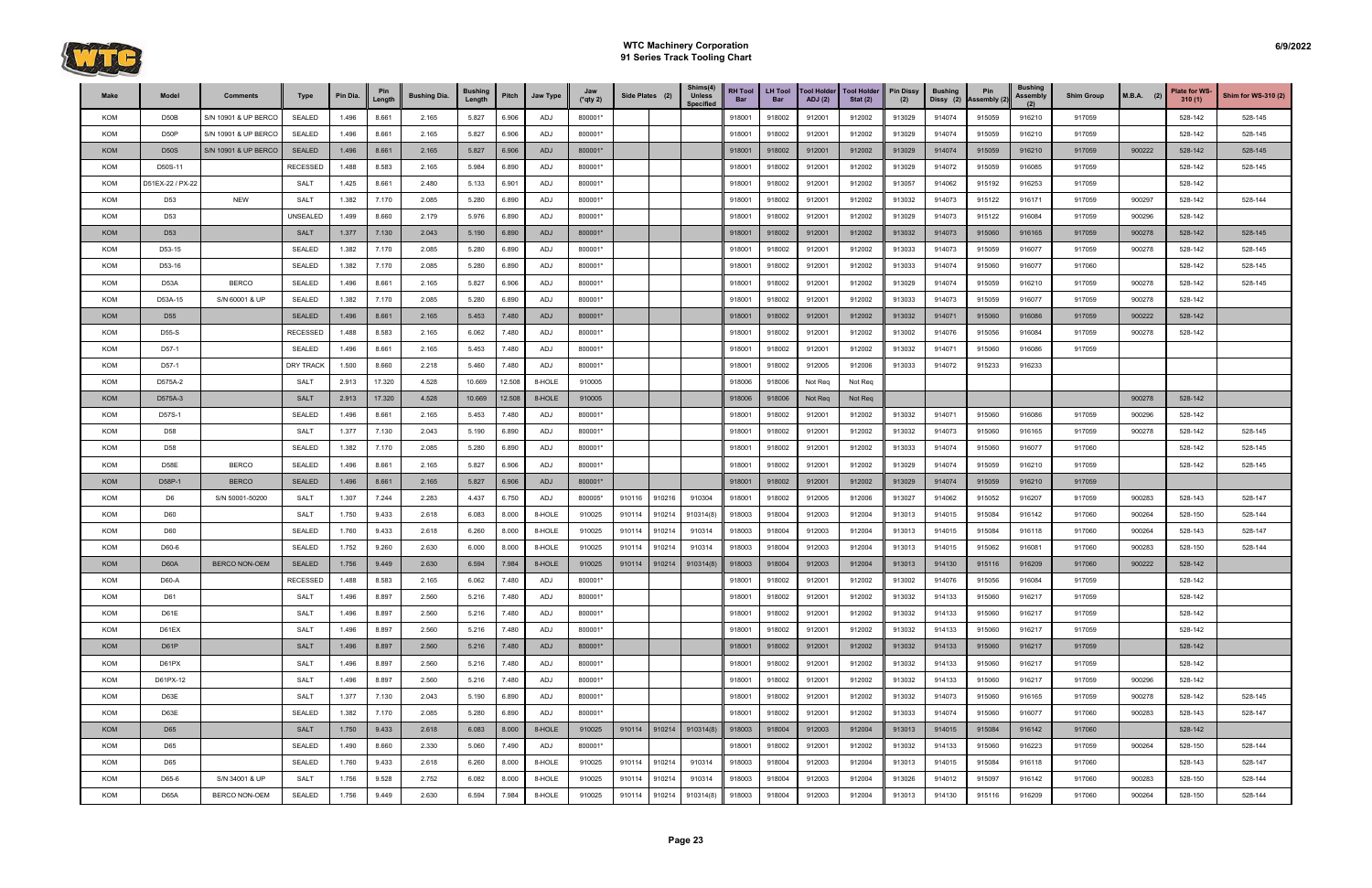

| Make       | Model        | <b>Comments</b> | Type          | Pin Dia. | Pin<br>Length | <b>Bushing Dia.</b> | <b>Bushing</b><br>Length | Pitch  | Jaw Type | Jaw<br>$(*qty 2)$ | Side Plates (2) |        | Shims(4)<br><b>Unless</b><br><b>Specified</b> | <b>RH Tool</b><br><b>Bar</b> | <b>LH Tool</b><br><b>Bar</b> | <b>Tool Holder</b><br>ADJ(2) | <b>Tool Holder</b><br>Stat $(2)$ | <b>Pin Dissy</b><br>(2) | <b>Bushing</b><br>Dissy (2) | Pin<br>Assembly (2) | <b>Bushing</b><br><b>Assembly</b> | <b>Shim Group</b> | $M.B.A.$ (2) | <b>Plate for WS-</b><br>310(1) | <b>Shim for WS-310 (2)</b> |
|------------|--------------|-----------------|---------------|----------|---------------|---------------------|--------------------------|--------|----------|-------------------|-----------------|--------|-----------------------------------------------|------------------------------|------------------------------|------------------------------|----------------------------------|-------------------------|-----------------------------|---------------------|-----------------------------------|-------------------|--------------|--------------------------------|----------------------------|
| <b>KOM</b> | D65A         |                 | <b>SEALED</b> | 1.760    | 9.433         | 2.618               | 6.260                    | 8.000  | 8-HOLE   | 910025            | 910114          | 910214 | 910314                                        | 918003                       | 918004                       | 912003                       | 912004                           | 913013                  | 914015                      | 915084              | 916118                            | 917060            | 900264       | 528-150                        | 528-144                    |
| KOM        | D65E         |                 | <b>SEALED</b> | 1.760    | 9.433         | 2.618               | 6.260                    | 8.000  | 8-HOLE   | 910025            | 910114          | 910214 | 910314                                        | 918003                       | 918004                       | 912003                       | 912004                           | 913013                  | 914015                      | 915084              | 916118                            | 917060            | 900283       | 528-143                        | 528-147                    |
| KOM        | D65EX-12     |                 | <b>SALT</b>   | 1.750    | 9.433         | 2.618               | 6.083                    | 8.000  | 8-HOLE   | 910025            | 910114          | 910214 | 910314(8)                                     | 918003                       | 918004                       | 912003                       | 912004                           | 913013                  | 914015                      | 915084              | 916142                            | 917060            | 900283       | 528-143                        | 528-147                    |
| KOM        | D65EX-15     |                 | <b>SALT</b>   | 1.750    | 9.433         | 2.618               | 6.083                    | 8.000  | 8-HOLE   | 910025            | 910114          | 910214 | 910314                                        | 918003                       | 918004                       | 912003                       | 912004                           | 913013                  | 914015                      | 915084              | 916142                            | 917060            | 900264       | 528-150                        | 528-144                    |
| KOM        | D65P-6       | S/N 20006 & UP  | <b>SEALED</b> | 1.760    | 9.433         | 2.618               | 6.260                    | 8.000  | 8-HOLE   | 910025            | 910114          | 910214 | 910314                                        | 918003                       | 918004                       | 912003                       | 912004                           | 913013                  | 914015                      | 915084              | 916118                            | 917060            | 900283       | 528-143                        | 528-147                    |
| <b>KOM</b> | D65PX        |                 | <b>SALT</b>   | 1.750    | 9.433         | 2.618               | 6.083                    | 8.000  | 8-HOLE   | 910025            | 910114          | 910214 | 910314(8)                                     | 918003                       | 918004                       | 912003                       | 912004                           | 913013                  | 914015                      | 915084              | 916142                            | 917060            | 900283       | 528-143                        | 528-147                    |
| KOM        | D65PX-12     |                 | <b>SALT</b>   | 1.750    | 9.433         | 2.618               | 6.083                    | 8.000  | 8-HOLE   | 910025            | 910114          | 910214 | 910314(8)                                     | 918003                       | 918004                       | 912003                       | 912004                           | 913013                  | 914015                      | 915084              | 916142                            | 917060            | 900283       | 528-143                        | 528-147                    |
| KOM        | D65PX-15     |                 | <b>SALT</b>   | 1.750    | 9.433         | 2.618               | 6.083                    | 8.000  | 8-HOLE   | 910025            | 910114          | 910214 | 910314(8)                                     | 918003                       | 918004                       | 912003                       | 912004                           | 913013                  | 914015                      | 915084              | 916142                            | 917060            |              | 528-143                        | 528-147                    |
| KOM        | D66          |                 | <b>SALT</b>   | 1.756    | 9.528         | 2.752               | 6.082                    | 8.000  | 8-HOLE   | 910025            | 910114          | 910214 | 910314                                        | 918003                       | 918004                       | 912003                       | 912004                           | 913026                  | 914012                      | 915097              | 916142                            | 917060            | 900264       | 528-150                        | 528-144                    |
| KOM        | D66          |                 | SEALED        | 1.760    | 9.433         | 2.618               | 6.260                    | 8.000  | 8-HOLE   | 910025            | 910114          | 910214 | 910314                                        | 918003                       | 918004                       | 912003                       | 912004                           | 913013                  | 914015                      | 915084              | 916118                            | 917060            |              | 528-143                        | 528-147                    |
| <b>KOM</b> | D68          |                 | <b>SALT</b>   | 1.756    | 9.528         | 2.752               | 6.082                    | 8.000  | 8-HOLE   | 910025            | 910114          | 910214 | 910314                                        | 918003                       | 918004                       | 912003                       | 912004                           | 913026                  | 914012                      | 915097              | 916142                            | 917060            | 900264       | 528-150                        | 528-144                    |
| KOM        | D68          |                 | <b>SEALED</b> | 1.760    | 9.433         | 2.618               | 6.260                    | 8.000  | 8-HOLE   | 910025            | 910114          | 910214 | 910314                                        | 918003                       | 918004                       | 912003                       | 912004                           | 913013                  | 914015                      | 915084              | 916118                            | 917060            |              | 528-143                        |                            |
| KOM        | D75          |                 | <b>SALT</b>   | 1.850    | 10.000        | 2.925               | 6.288                    | 8.504  | 8-HOLE   | 910024            | 910108          | 910208 |                                               | 918003                       | 918004                       | 912003                       | 912004                           | 913012                  | 914006                      | 915096              | 916138                            | 917060            | 900275       | 528-143                        |                            |
| KOM        | D75          |                 | <b>SEALED</b> | 1.843    | 10.000        | 2.925               | 6.476                    | 8.504  | 8-HOLE   | 910024            | 910112          | 910212 | 910312                                        | 918003                       | 918004                       | 912003                       | 912004                           | 913012                  | 914081                      | 915096              | 916119                            | 917060            | 900266       | 528-143                        | 528-144                    |
| KOM        | D75-S        |                 | <b>SEALED</b> | 1.850    | 9.842         | 2.803               | 6.480                    | 8.504  | 8-HOLE   | 910024            | 910108          | 910208 | 910308                                        | 918003                       | 918004                       | 912003                       | 912004                           | 913012                  | 914079                      | 915015              | 916079                            | 917060            |              | 528-143                        |                            |
| <b>KOM</b> | D80          |                 | <b>SALT</b>   | 1.850    | 10.000        | 2.925               | 6.288                    | 8.504  | 8-HOLE   | 910024            | 910108          | 910208 |                                               | 918003                       | 918004                       | 912003                       | 912004                           | 913012                  | 914006                      | 915096              | 916138                            | 917060            | 900275       | 528-143                        |                            |
| KOM        | D80          |                 | <b>SEALED</b> | 1.843    | 10.000        | 2.925               | 6.476                    | 8.504  | 8-HOLE   | 910024            | 910112          | 910212 | 910312                                        | 918003                       | 918004                       | 912003                       | 912004                           | 913012                  | 914081                      | 915096              | 916119                            | 917060            | 900265       | 528-150                        | 528-144                    |
| KOM        | D80-7        |                 | <b>SEALED</b> | 1.752    | 9.842         | 2.618               | 6.480                    | 8.000  | 8-HOLE   | 910025            | 910114          | 910214 | 910314(8)                                     | 918003                       | 918004                       | 912003                       | 912004                           | 913012                  | 914079                      | 915013              | 916080                            | 917060            | 900265       | 528-150                        | 528-144                    |
| KOM        | D80-8        |                 | <b>SEALED</b> | 1.752    | 9.842         | 2.618               | 6.480                    | 8.000  | 8-HOLE   | 910025            | 910114          | 910214 | 910314(8)                                     | 918003                       | 918004                       | 912003                       | 912004                           | 913012                  | 914079                      | 915013              | 916080                            | 917060            |              | 528-143                        |                            |
| KOM        | D85          |                 | <b>SALT</b>   | 1.850    | 10.000        | 2.925               | 6.288                    | 8.504  | 8-HOLE   | 910024            | 910108          | 910208 |                                               | 918003                       | 918004                       | 912003                       | 912004                           | 913012                  | 914006                      | 915096              | 916138                            | 917060            | 900275       | 528-143                        | 528-147                    |
| <b>KOM</b> | D85          |                 | <b>SEALED</b> | 1.771    | 9.842         | 2.795               | 6.476                    | 8.504  | 8-HOLE   | 910024            | 910108          | 910208 | 910308                                        | 918003                       | 918004                       | 912003                       | 912004                           | 913012                  | 914080                      | 915085              | 916119                            | 917060            |              | 528-143                        |                            |
| KOM        | D85-18       | S/N 26514 & UP  | <b>SALT</b>   | 1.850    | 10.000        | 2.925               | 6.288                    | 8.504  | 8-HOLE   | 910024            | 910108          | 910208 |                                               | 918003                       | 918004                       | 912003                       | 912004                           | 913012                  | 914006                      | 915096              | 916138                            | 917060            |              |                                |                            |
| KOM        | D85-18       | S/N 26513 & DN  | <b>SEALED</b> | 1.850    | 10.000        | 2.925               | 6.476                    | 8.500  | 8-HOLE   | 910024            |                 |        |                                               | 918003                       | 918004                       | 912003                       | 912004                           | 913064                  | 914103                      | 915232              | 916246                            |                   | 900275       | 528-143                        | 528-147                    |
| KOM        | D85A         |                 | <b>SEALED</b> | 1.771    | 9.842         | 2.795               | 6.476                    | 8.504  | 8-HOLE   | 910024            | 910108          | 910208 | 910308                                        | 918003                       | 918004                       | 912003                       | 912004                           | 913012                  | 914080                      | 915085              | 916119                            | 917060            | 900275       | 528-143                        |                            |
| KOM        | D85A         |                 | <b>SEALED</b> | 1.843    | 10.000        | 2.925               | 6.476                    | 8.504  | 8-HOLE   | 910024            | 910112          | 910212 | 910312                                        | 918003                       | 918004                       | 912003                       | 912004                           | 913012                  | 914081                      | 915096              | 916119                            | 917060            | 900266       | 528-143                        | 528-144                    |
| <b>KOM</b> | D85A-12      |                 | <b>SEALED</b> | 1.850    | 9.842         | 2.803               | 6.480                    | 8.504  | 8-HOLE   | 910024            | 910108          | 910208 | 910308                                        | 918003                       | 918004                       | 912003                       | 912004                           | 913012                  | 914079                      | 915015              | 916079                            | 917060            | 900275       | 528-143                        |                            |
| KOM        | D85E         |                 | <b>SEALED</b> | 1.843    | 10.000        | 2.925               | 6.476                    | 8.504  | 8-HOLE   | 910024            | 910112          | 910212 | 910312                                        | 918003                       | 918004                       | 912003                       | 912004                           | 913012                  | 914081                      | 915096              | 916119                            | 917060            | 900275       | 528-143                        | 528-147                    |
| KOM        | D85E-12      | S/N 10001 & UP  | <b>SEALED</b> | 1.771    | 9.842         | 2.795               | 6.476                    | 8.504  | 8-HOLE   | 910024            | 910108          | 910208 | 910308                                        | 918003                       | 918004                       | 912003                       | 912004                           | 913012                  | 914080                      | 915085              | 916119                            | 917060            |              |                                |                            |
| <b>KOM</b> | D85E-12      |                 | <b>SEALED</b> | 1.771    | 9.842         | 2.795               | 6.476                    | 8.504  | 8-HOLE   | 910024            |                 |        |                                               | 918003                       | 918004                       | 912003                       | 912004                           | 913012                  | 914080                      | 915085              | 916119                            |                   |              | 528-143                        |                            |
| KOM        | D85EX-15     |                 | <b>SALT</b>   | 1.850    | 10.000        | 2.925               | 6.288                    | 8.504  | 8-HOLE   | 910024            | 910108          | 910208 |                                               | 918003                       | 918004                       | 912003                       | 912004                           | 913012                  | 914006                      | 915096              | 916138                            | 917060            | 900275       | 528-143                        |                            |
| <b>KOM</b> | D85P-18      |                 | <b>SEALED</b> | 1.843    | 10.000        | 2.925               | 6.476                    | 8.504  | 8-HOLE   | 910024            | 910112 910212   |        | 910312                                        | 918003                       | 918004                       | 912003                       | 912004                           | 913012                  | 914081                      | 915096              | 916119                            | 917060            |              | 528-143                        |                            |
| KOM        | D85PX        |                 | <b>SALT</b>   | 1.850    | 10.000        | 2.925               | 6.288                    | 8.504  | 8-HOLE   | 910024            | 910108          | 910208 |                                               | 918003                       | 918004                       | 912003                       | 912004                           | 913012                  | 914006                      | 915096              | 916138                            | 917060            |              | 528-143                        |                            |
| KOM        | D85PX-15     |                 | <b>SALT</b>   | 1.850    | 10.000        | 2.925               | 6.288                    | 8.504  | 8-HOLE   | 910024            | 910108          | 910208 |                                               | 918003                       | 918004                       | 912003                       | 912004                           | 913012                  | 914006                      | 915096              | 916138                            | 917060            |              | 528-143                        |                            |
| KOM        | D95          |                 | <b>SALT</b>   | 1.850    | 10.000        | 2.925               | 6.288                    | 8.504  | 8-HOLE   | 910024            | 910108          | 910208 |                                               | 918003                       | 918004                       | 912003                       | 912004                           | 913012                  | 914006                      | 915096              | 916138                            | 917060            | 900275       | 528-143                        |                            |
| KOM        | D95          |                 | <b>SEALED</b> | 1.843    | 10.000        | 2.925               | 6.476                    | 8.504  | 8-HOLE   | 910024            | 910112 910212   |        | 910312                                        | 918003                       | 918004                       | 912003                       | 912004                           | 913012                  | 914081                      | 915096              | 916119                            | 917060            |              |                                |                            |
| <b>KOM</b> | D95-S        |                 | <b>SEALED</b> | 1.772    | 10.000        | 2.800               | 6.480                    | 8.500  | 8-HOLE   | 910024            |                 |        |                                               | 918003                       | 918004                       | 912003                       | 912004                           | 913011                  | 914014                      | 915232              | 916246                            |                   | 9002010      | 528-142                        |                            |
| KOM        | <b>PC100</b> | PITCH ALSO 6.89 | <b>SEALED</b> | 1.181    | 6.811         | 1.811               | 3.713                    | 6.063  | ADJ      | 800005*           |                 |        |                                               | 918001                       | 918002                       | 912005                       | 912006                           | 913031                  | 914119                      | 915126              | 916190                            | 917059            |              | 528-142                        | 528-145                    |
| KOM        | PC100        |                 | SEALED        | 1.180    | 6.810         | 1.820               | 3.410                    | 6.890  | ADJ      | 800001*           |                 |        |                                               | 918001                       | 918002                       | 912001                       | 912002                           | 913004                  | 914138                      | 915161              | 916221                            | 917059            | 900202       | 528-142                        |                            |
| <b>KOM</b> | PC100        |                 | UNSEALED      | 1.180    | 6.690         | 1.820               | 4.290                    | 6.060  | ADJ      | 800005*           |                 |        |                                               | 918001                       | 918002                       | 912005                       | 912006                           | 913031                  | 914069                      | 915069              | 916018                            | 917059            | 9002001      | 528-150                        | 528-146                    |
| KOM        | PC1000       |                 | <b>SEALED</b> | 2.244    | 12.614        | 3.620               | 8.744                    | 10.250 | 8-HOLE   | 910042            | 910120          | 910220 |                                               | 918003                       | 918004                       | 912003                       | 912004                           | 913025                  | 914109                      | 915063              | 916177                            | 917060            |              | 528-143                        | 528-145                    |
| <b>KOM</b> | PC1000-1     |                 | <b>SALT</b>   | 2.240    | 12.610        | 3.648               | 8.195                    | 10.250 | 8-HOLE   | 910042            | 910120          | 910220 |                                               | 918003                       | 918004                       | 912003                       | 912004                           | 913035                  | 914109                      | 915063              | 916160                            | 917060            |              | 528-143                        | 528-145                    |
| KOM        | PC1000SE-1   |                 | <b>SALT</b>   | 2.240    | 12.610        | 3.648               | 8.195                    | 10.250 | 8-HOLE   | 910042            | 910120 910220   |        |                                               | 918003                       | 918004                       | 912003                       | 912004                           | 913035                  | 914109                      | 915063              | 916160                            | 917060            | 900202       | 528-142                        |                            |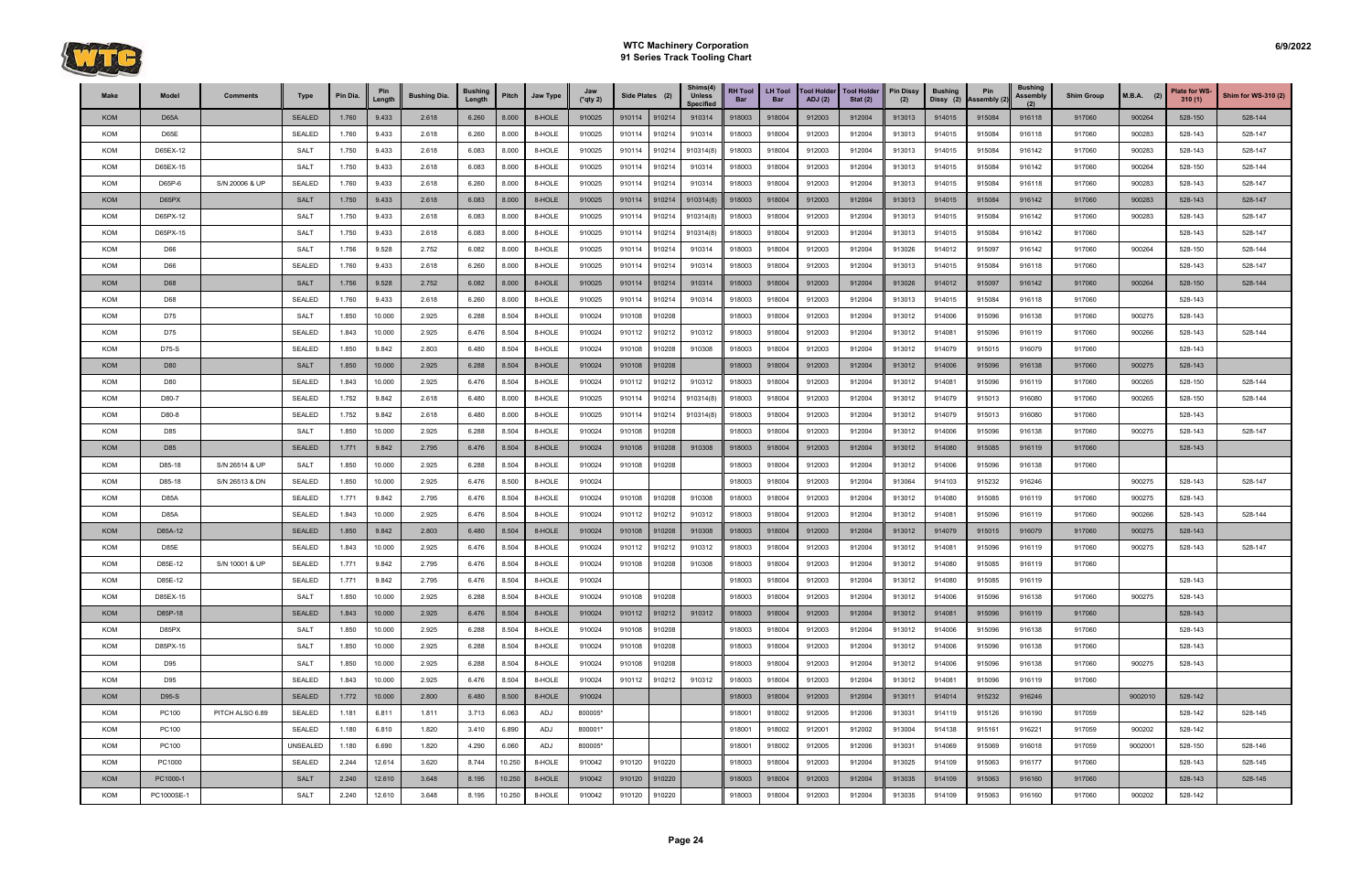

| Make       | Model            | <b>Comments</b> | <b>Type</b>      | Pin Dia. | Pin<br>Length | <b>Bushing Dia.</b> | <b>Bushing</b><br>Length | Pitch  | Jaw Type | Jaw<br>(*qty 2) | Side Plates (2) |        | Shims(4)<br><b>Unless</b><br><b>Specified</b> | <b>RH Tool</b><br><b>Bar</b> | LH Tool<br><b>Bar</b> | <b>Tool Holder</b><br><b>ADJ</b> (2) | <b>Tool Holder</b><br>Stat $(2)$ | <b>Pin Dissy</b><br>(2) | <b>Bushing</b><br>Dissy (2) | Pin<br>Assembly (2 | <b>Bushing</b><br>Assembly | <b>Shim Group</b> | $M.B.A.$ (2) | Plate for WS-<br>310(1) | <b>Shim for WS-310 (2)</b> |
|------------|------------------|-----------------|------------------|----------|---------------|---------------------|--------------------------|--------|----------|-----------------|-----------------|--------|-----------------------------------------------|------------------------------|-----------------------|--------------------------------------|----------------------------------|-------------------------|-----------------------------|--------------------|----------------------------|-------------------|--------------|-------------------------|----------------------------|
| KOM        | PC100-1          |                 | <b>SEALED</b>    | 1.181    | 6.535         | 1.819               | 3.713                    | 6.062  | ADJ      | 800005*         |                 |        |                                               | 918001                       | 918002                | 912005                               | 912006                           | 913031                  | 914035                      | 915110             | 916011                     | 917059            | 900202       | 528-142                 |                            |
| KOM        | PC100-2          |                 | <b>SEALED</b>    | 1.181    | 6.535         | 1.819               | 3.713                    | 6.062  | ADJ      | 800005*         |                 |        |                                               | 918001                       | 918002                | 912005                               | 912006                           | 913031                  | 914035                      | 915110             | 916011                     | 917059            | 900202       | 528-142                 |                            |
| KOM        | PC100-3          |                 | <b>SEALED</b>    | 1.181    | 6.535         | 1.819               | 3.713                    | 6.062  | ADJ      | 800005*         |                 |        |                                               | 918001                       | 918002                | 912005                               | 912006                           | 913031                  | 914035                      | 915110             | 916011                     | 917059            |              | 528-142                 | 528-145                    |
| <b>KOM</b> | PC100-6          |                 | <b>SEALED</b>    | 1.180    | 6.810         | 1.820               | 3.410                    | 6.890  | ADJ      | 800001*         |                 |        |                                               | 918001                       | 918002                | 912001                               | 912002                           | 913004                  | 914138                      | 915161             | 916221                     | 917059            |              | 528-150                 | 528-145                    |
| KOM        | PC1100-6         |                 | <b>DRY TRACK</b> | 2.360    | 12.770        | 3.870               | 8.880                    | 11.030 | 8-HOLE   | 910028          |                 |        |                                               | 918003                       | 918004                | 912003                               | 912004                           | 913050                  | 914137                      | 915131             | 916220                     | 917060            |              | 528-150                 | 528-145                    |
| KOM        | PC1100LC-6       |                 | <b>DRY TRACK</b> | 2.360    | 12.770        | 3.870               | 8.880                    | 11.030 | 8-HOLE   | 910028          |                 |        |                                               | 918003                       | 918004                | 912003                               | 912004                           | 913050                  | 914137                      | 915131             | 916220                     | 917060            |              | 528-150                 | 528-145                    |
| KOM        | PC1100SP-6       |                 | <b>DRY TRACK</b> | 2.360    | 12.770        | 3.870               | 8.880                    | 11.030 | 8-HOLE   | 910028          |                 |        |                                               | 918003                       | 918004                | 912003                               | 912004                           | 913050                  | 914137                      | 915131             | 916220                     | 917060            |              | 528-142                 | 528-145                    |
| KOM        | PC120            |                 | <b>SEALED</b>    | 1.180    | 6.810         | 1.820               | 3.410                    | 6.890  | ADJ      | 800001*         |                 |        |                                               | 918001                       | 918002                | 912001                               | 912002                           | 913004                  | 914138                      | 915161             | 916221                     | 917059            | 9002010      | 528-142                 |                            |
| <b>KOM</b> | <b>PC120</b>     | PITCH ALSO 6.89 | <b>SEALED</b>    | 1.181    | 6.811         | 1.811               | 3.713                    | 6.063  | ADJ      | 800005*         |                 |        |                                               | 918001                       | 918002                | 912005                               | 912006                           | 913031                  | 914119                      | 915126             | 916190                     | 917059            | 900202       | 528-142                 |                            |
| KOM        | PC120-1          |                 | <b>SEALED</b>    | 1.181    | 6.535         | 1.819               | 3.713                    | 6.062  | ADJ      | 800005*         |                 |        |                                               | 918001                       | 918002                | 912005                               | 912006                           | 913031                  | 914035                      | 915110             | 916011                     | 917059            | 900202       | 528-142                 |                            |
| KOM        | PC120-2          |                 | <b>SEALED</b>    | 1.181    | 6.535         | 1.819               | 3.713                    | 6.062  | ADJ      | 800005*         |                 |        |                                               | 918001                       | 918002                | 912005                               | 912006                           | 913031                  | 914035                      | 915110             | 916011                     | 917059            | 900202       | 528-142                 |                            |
| KOM        | PC120-3          |                 | <b>SEALED</b>    | 1.181    | 6.535         | 1.819               | 3.713                    | 6.062  | ADJ      | 800005*         |                 |        |                                               | 918001                       | 918002                | 912005                               | 912006                           | 913031                  | 914035                      | 915110             | 916011                     | 917059            |              |                         |                            |
| KOM        | PC120-6          |                 |                  | 1.181    | 6.811         | 1.811               | 4.063                    | 6.900  | ADJ      | 800001*         |                 |        |                                               | 918001                       | 918002                | 912001                               | 912002                           | 913081                  | 914143                      | 915231             | 916278                     |                   |              |                         |                            |
| <b>KOM</b> | PC120-6          |                 |                  | 1.181    | 6.811         | 1.811               | 3.713                    | 6.890  | ADJ      | 800001*         |                 |        |                                               | 918001                       | 918002                | 912005                               | 912006                           | 913082                  | 914142                      | 915126             | 916078                     |                   |              | 528-142                 | 528-145                    |
| KOM        | PC120LC-6        |                 | <b>SEALED</b>    | 1.180    | 6.810         | 1.820               | 3.410                    | 6.890  | ADJ      | 800001*         |                 |        |                                               | 918001                       | 918002                | 912001                               | 912002                           | 913004                  | 914138                      | 915161             | 916221                     | 917059            |              | 528-150                 | 528-145                    |
| KOM        | PC1250           |                 | <b>DRY TRACK</b> | 2.360    | 12.770        | 3.870               | 8.880                    | 11.030 | 8-HOLE   | 910028          |                 |        |                                               | 918003                       | 918004                | 912003                               | 912004                           | 913050                  | 914137                      | 915131             | 916220                     | 917060            |              | 528-150                 | 528-145                    |
| KOM        | PC1250-7         |                 | <b>DRY TRACK</b> | 2.360    | 12.770        | 3.870               | 8.880                    | 11.030 | 8-HOLE   | 910028          |                 |        |                                               | 918003                       | 918004                | 912003                               | 912004                           | 913050                  | 914137                      | 915131             | 916220                     | 917060            |              | 528-150                 | 528-145                    |
| KOM        | PC1250LC-7       |                 | <b>DRY TRACK</b> | 2.360    | 12.770        | 3.870               | 8.880                    | 11.030 | 8-HOLE   | 910028          |                 |        |                                               | 918003                       | 918004                | 912003                               | 912004                           | 913050                  | 914137                      | 915131             | 916220                     | 917060            |              | 528-150                 | 528-145                    |
| <b>KOM</b> | PC1250LC-8       |                 | <b>DRY TRACK</b> | 2.360    | 12.770        | 3.870               | 8.880                    | 11.030 | 8-HOLE   | 910028          |                 |        |                                               | 918003                       | 918004                | 912003                               | 912004                           | 913050                  | 914137                      | 915131             | 916220                     | 917060            |              | 528-150                 | 528-145                    |
| KOM        | PC1250SP-7       |                 | DRY TRACK        | 2.360    | 12.770        | 3.870               | 8.880                    | 11.030 | 8-HOLE   | 910028          |                 |        |                                               | 918003                       | 918004                | 912003                               | 912004                           | 913050                  | 914137                      | 915131             | 916220                     | 917060            |              | 528-142                 | 528-145                    |
| KOM        | PC130-6          |                 | <b>SEALED</b>    | 1.180    | 6.810         | 1.820               | 3.410                    | 6.890  | ADJ      | 800001*         |                 |        |                                               | 918001                       | 918002                | 912001                               | 912002                           | 913004                  | 914138                      | 915161             | 916221                     | 917059            |              | 528-142                 | 528-145                    |
| KOM        | PC138            |                 | <b>SEALED</b>    | 1.180    | 6.810         | 1.820               | 3.410                    | 6.890  | ADJ      | 800001*         |                 |        |                                               | 918001                       | 918002                | 912001                               | 912002                           | 913004                  | 914138                      | 915161             | 916221                     | 917059            | 900297       | 528-142                 | 528-144                    |
| KOM        | PC150            |                 | UNSEALED         | 1.499    | 8.660         | 2.179               | 5.976                    | 6.890  | ADJ      | 800001*         |                 |        |                                               | 918001                       | 918002                | 912001                               | 912002                           | 913029                  | 914073                      | 915122             | 916084                     | 917059            |              |                         |                            |
| <b>KOM</b> | PC1600           |                 | <b>SALT</b>      | 2.760    | 13.780        | 4.606               | 9.690                    | 12.510 | 8-HOLE   | 910005          |                 |        |                                               | 918006                       | 918006                | Not Req                              | Not Req                          | 913050                  | 914110                      | 915107             | 916183                     | 917060            | 900278       | 528-142                 |                            |
| KOM        | PC200            |                 | <b>SEALED</b>    | 1.496    | 8.661         | 2.165               | 5.453                    | 7.480  | ADJ      | 800001*         |                 |        |                                               | 918001                       | 918002                | 912001                               | 912002                           | 913032                  | 914071                      | 915060             | 916086                     | 917059            |              |                         |                            |
| KOM        | PC2000           |                 | <b>SALT</b>      | 2.760    | 13.780        | 4.606               | 9.690                    | 12.510 | 8-HOLE   | 910005          |                 |        |                                               | 918006                       | 918006                | Not Req                              | Not Req                          | 913050                  | 914110                      | 915107             | 916183                     | 917060            | 900278       | 528-142                 |                            |
| KOM        | PC200-6          |                 | <b>SEALED</b>    | 1.496    | 8.661         | 2.165               | 5.453                    | 7.480  | ADJ      | 800001*         |                 |        |                                               | 918001                       | 918002                | 912001                               | 912002                           | 913032                  | 914071                      | 915060             | 916086                     | 917059            | 900278       | 528-142                 |                            |
| KOM        | PC200-7          |                 | <b>SEALED</b>    | 1.496    | 8.661         | 2.165               | 5.453                    | 7.480  | ADJ      | 800001*         |                 |        |                                               | 918001                       | 918002                | 912001                               | 912002                           | 913032                  | 914071                      | 915060             | 916086                     | 917059            | 900278       | 528-142                 |                            |
| <b>KOM</b> | PC200-8          |                 | <b>SEALED</b>    | 1.496    | 8.661         | 2.165               | 5.453                    | 7.480  | ADJ      | 800001*         |                 |        |                                               | 918001                       | 918002                | 912001                               | 912002                           | 913032                  | 914071                      | 915060             | 916086                     | 917059            |              | 528-142                 |                            |
| KOM        | PC200-8MO        |                 | SEALED           | 1.496    | 8.346         | 2.339               | 5.453                    | 7.490  | ADJ      | 800001*         |                 |        |                                               | 918001                       | 918002                | 912001                               | 912002                           | 913028                  | 914152                      | 915277             | 916309                     | 917059            |              | 528-142                 |                            |
| KOM        | PC210LC-11       |                 | SEALED           | 1.503    | 8.346         | 2.334               | 5.453                    | 7.480  | ADJ      | 800001*         |                 |        |                                               | 918001                       | 918002                | 912001                               | 912002                           | 913029                  | 914126                      | 915193             | 916254                     | 917059            | 900278       | 528-142                 |                            |
| KOM        | PC220            |                 | <b>SEALED</b>    | 1.496    | 8.661         | 2.165               | 5.453                    | 7.480  | ADJ      | 800001*         |                 |        |                                               | 918001                       | 918002                | 912001                               | 912002                           | 913032                  | 914071                      | 915060             | 916086                     | 917059            | 900278       | 528-142                 |                            |
| KOM        | PC240LC-6        |                 | SEALED           | 1.496    | 8.661         | 2.165               | 5.453                    | 7.480  | ADJ      | 800001*         |                 |        |                                               | 918001                       | 918002                | 912001                               | 912002                           | 913032                  | 914071                      | 915060             | 916086                     | 917059            | 900275       | 528-143                 | 528-144                    |
| KOM        | <b>PC250LC-6</b> |                 | <b>SEALED</b>    | 1.750    | 9.520         | 2.620               | 6.250                    | 8.500  | 8-HOLE   | 910024          | 910108 910208   |        | 910308                                        | 918003                       | 918004                | 912003                               | 912004                           | 913012                  | 914079                      | 915159             | 916119                     | 917060            | 900275       | 528-143                 | 528-144                    |
| KOM        | <b>PC270LC-6</b> |                 | <b>SEALED</b>    | 1.750    | 9.520         | 2.620               | 6.250                    | 8.500  | 8-HOLE   | 910024          | 910108          | 910208 | 910308                                        | 918003                       | 918004                | 912003                               | 912004                           | 913012                  | 914079                      | 915159             | 916119                     | 917060            | 900275       | 528-143                 | 528-144                    |
| KOM        | PC270LC-7        |                 | <b>SEALED</b>    | 1.750    | 9.520         | 2.620               | 6.250                    | 8.500  | 8-HOLE   | 910024          | 910108          | 910208 | 910308                                        | 918003                       | 918004                | 912003                               | 912004                           | 913012                  | 914079                      | 915159             | 916119                     | 917060            | 900283       | 528-143                 | 528-147                    |
| KOM        | PC300            | EXC             | <b>SALT</b>      | 1.750    | 9.530         | 2.618               | 6.080                    | 8.000  | 8-HOLE   | 910025          | 910114          | 910214 | 910314                                        | 918003                       | 918004                | 912003                               | 912004                           | 913013                  | 914015                      | 915097             | 916118                     | 917060            |              |                         |                            |
| KOM        | PC300            | EXC             | SEALED           | 1.760    | 9.530         | 2.618               | 6.260                    | 8.000  | 8-HOLE   | 910025          |                 |        |                                               | 918003                       | 918004                | 912003                               | 912004                           | 913063                  | 914012                      | 915076             | 916279                     |                   |              |                         |                            |
| <b>KOM</b> | PC300-5          |                 | <b>SEALED</b>    | 1.748    | 9.527         | 2.618               | 5.838                    | 8.000  | 8-HOLE   |                 |                 |        |                                               | 918003                       | 918004                | 912003                               | 912004                           | 913019                  | 914018                      | 915248             | 916279                     |                   | 900288       | 528-143                 | 528-146                    |
| KOM        | PC300HD-6        |                 | <b>SEALED</b>    | 1.850    | 9.920         | 2.800               | 6.470                    | 9.000  | 8-HOLE   | 910016          | 910108          | 910208 | 910308                                        | 918003                       | 918004                | 912003                               | 912004                           | 913026                  | 914136                      | 915160             | 916120                     | 917060            | 900275       | 528-143                 | 528-144                    |
| KOM        | PC300LC-6        |                 | <b>SEALED</b>    | 1.750    | 9.520         | 2.620               | 6.250                    | 8.500  | 8-HOLE   | 910024          | 910108          | 910208 | 910308                                        | 918003                       | 918004                | 912003                               | 912004                           | 913012                  | 914079                      | 915159             | 916119                     | 917060            | 900275       | 528-143                 | 528-144                    |
| KOM        | PC300LC-7        |                 | SEALED           | 1.750    | 9.520         | 2.620               | 6.250                    | 8.500  | 8-HOLE   | 910024          | 910108          | 910208 | 910308                                        | 918003                       | 918004                | 912003                               | 912004                           | 913012                  | 914079                      | 915159             | 916119                     | 917060            | N/A          | 528-146                 | 528-144                    |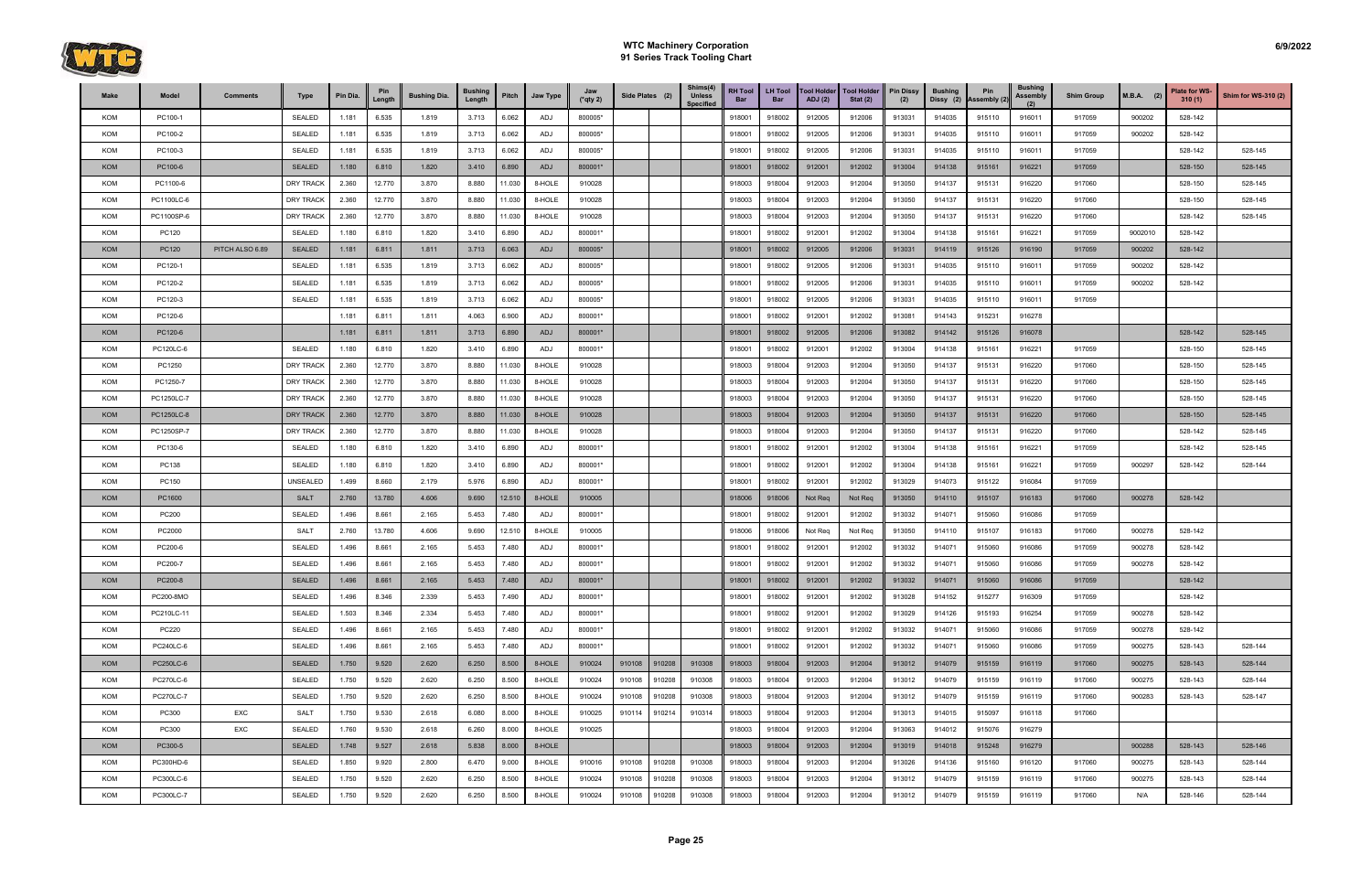

| Make            | Model            | <b>Comments</b> | <b>Type</b>      | Pin Dia. | <b>Pin</b><br>Length | <b>Bushing Dia.</b> | <b>Bushing</b><br>Length | Pitch  | Jaw Type   | Jaw<br>$(*$ qty 2) |        | Side Plates (2) | Shims(4)<br><b>Unless</b><br><b>Specified</b> | <b>RH Tool</b><br>Bar | <b>LH Tool</b><br><b>Bar</b> | <b>Tool Holder</b><br><b>ADJ</b> (2) | <b>Tool Holder</b><br>Stat $(2)$ | <b>Pin Dissy</b><br>(2) | <b>Bushing</b><br>Dissy (2) | Pin<br>Assembly (2) | <b>Bushing</b><br>Assembly | <b>Shim Group</b> | $M.B.A.$ (2) | Plate for WS-<br>310(1) | <b>Shim for WS-310 (2)</b> |
|-----------------|------------------|-----------------|------------------|----------|----------------------|---------------------|--------------------------|--------|------------|--------------------|--------|-----------------|-----------------------------------------------|-----------------------|------------------------------|--------------------------------------|----------------------------------|-------------------------|-----------------------------|---------------------|----------------------------|-------------------|--------------|-------------------------|----------------------------|
| KOM             | PC360LC-10       |                 | <b>SEALED</b>    | 1.761    | 9.528                | 2.636               | 9.256                    | 8.504  | 8-HOLE     | 910024             | 910108 | 910208          | 910308                                        | 918003                | 918004                       | 912003                               | 912004                           | 913013                  | 914015                      | 915097              | 916118                     | 917060            |              |                         |                            |
| <b>KOM</b>      | <b>PC-400 EX</b> |                 | <b>SEALED</b>    | 1.850    | 10.000               | 2.790               | 6.476                    | 8.504  | 8-HOLE     | 910024             |        |                 |                                               | 918003                | 918004                       | 912003                               | 912004                           | 913064                  | 914103                      | 915232              | 916246                     |                   | 900275       | 528-143                 |                            |
| KOM             | PC400-3          |                 | <b>SEALED</b>    | 1.843    | 10.000               | 2.925               | 6.476                    | 8.504  | 8-HOLE     | 910024             | 910112 | 910212          | 910312                                        | 918003                | 918004                       | 912003                               | 912004                           | 913012                  | 914081                      | 915096              | 916119                     | 917060            | 900275       | 528-143                 |                            |
| KOM             | PC400-5          |                 | <b>SEALED</b>    | 1.843    | 10.000               | 2.925               | 6.476                    | 8.504  | 8-HOLE     | 910024             | 910112 | 910212          | 910312                                        | 918003                | 918004                       | 912003                               | 912004                           | 913012                  | 914081                      | 915096              | 916119                     | 917060            | 900275       | 528-143                 |                            |
| KOM             | PC400-6          |                 | <b>SEALED</b>    | 1.850    | 10.000               | 2.803               | 6.480                    | 9.000  | 8-HOLE     | 910016             | 910112 | 910212          | 910312                                        | 918003                | 918004                       | 912003                               | 912004                           | 913012                  | 914081                      | 915096              | 916119                     | 917060            | 900275       | 528-143                 |                            |
| KOM             | PC400-6          |                 | <b>SEALED</b>    | 1.843    | 10.000               | 2.925               | 6.476                    | 8.504  | 8-HOLE     | 910024             | 910112 | 910212          | 910312                                        | 918003                | 918004                       | 912003                               | 912004                           | 913012                  | 914081                      | 915096              | 916119                     | 917060            | 900275       | 528-143                 |                            |
| <b>KOM</b>      | PC400LC-7        |                 | <b>SEALED</b>    | 1.850    | 10.000               | 2.803               | 6.480                    | 9.000  | 8-HOLE     | 910016             | 910112 | 910212          | 910312                                        | 918003                | 918004                       | 912003                               | 912004                           | 913012                  | 914081                      | 915096              | 916119                     | 917060            | 900275       | 528-143                 |                            |
| KOM             | PC400LCSE-7      |                 | <b>SEALED</b>    | 1.850    | 10.000               | 2.803               | 6.480                    | 9.000  | 8-HOLE     | 910016             | 910112 | 910212          | 910312                                        | 918003                | 918004                       | 912003                               | 912004                           | 913012                  | 914081                      | 915096              | 916119                     | 917060            | 900275       | 528-143                 |                            |
| KOM             | PC450            |                 | <b>SEALED</b>    | 1.850    | 10.000               | 2.803               | 6.480                    | 9.000  | 8-HOLE     | 910016             | 910112 | 910212          | 910312                                        | 918003                | 918004                       | 912003                               | 912004                           | 913012                  | 914081                      | 915096              | 916119                     | 917060            |              | 528-143                 | 528-146                    |
| KOM             | PC490LC-10       |                 | <b>SEALED</b>    | 1.926    | 10.157               | 2.913               | 6.610                    | 9.976  | 8-HOLE     | 910016             |        |                 |                                               | 918003                | 918004                       | 912003                               | 912004                           | 913048                  | 914105                      | 915167              | 916316                     | 917060            | 900298       | 528-150                 | 528-147                    |
| KOM             | <b>PC60</b>      | EXC             | <b>SEALED</b>    | 0.945    | 5.550                | 1.600               | 3.185                    | 5.310  | ADJ        | 910013*            |        |                 |                                               | 918001                | 918002                       | 912005                               | 912006                           | 913052                  | 914065                      | 915123              | 916172                     | 917059            |              |                         |                            |
| <b>KOM</b>      | <b>PC600</b>     | <b>EXC</b>      | <b>SEALED</b>    | 1.850    | 10.000               | 2.790               | 6.476                    | 8.504  | 8-HOLE     | 910024             |        |                 |                                               | 918003                | 918004                       | 912003                               | 912004                           | 913064                  | 914103                      | 915232              | 916246                     |                   |              | 528-143                 | 528-147                    |
| KOM             | PC600-6          |                 |                  | 1.920    | 11.410               | 2.870               | 7.900                    | 9.000  | 8-HOLE     | 910016             | 910108 | 910208          |                                               | 918003                | 918004                       | 912003                               | 912004                           | 913060                  | 914103                      | 915177              | 916244                     | 917060            |              | 528-143                 | 528-147                    |
| KOM             | PC600-7          |                 |                  | 1.920    | 11.410               | 2.870               | 7.900                    | 9.000  | 8-HOLE     | 910016             | 910108 | 910208          |                                               | 918003                | 918004                       | 912003                               | 912004                           | 913060                  | 914103                      | 915177              | 916244                     | 917060            |              | 528-143                 | 528-147                    |
| KOM             | PC600-8          |                 | <b>SEALED</b>    | 1.953    | 11.417               | 2.878               | 7.898                    | 9.000  | 8-HOLE     | 910016             | 910108 | 910208          |                                               | 918003                | 918004                       | 912003                               | 912004                           | 913060                  | 914103                      | 915177              | 916244                     | 917060            |              | 528-143                 | 528-147                    |
| KOM             | PC600LC-6        |                 |                  | 1.920    | 11.410               | 2.870               | 7.900                    | 9.000  | 8-HOLE     | 910016             | 910108 | 910208          |                                               | 918003                | 918004                       | 912003                               | 912004                           | 913060                  | 914103                      | 915177              | 916244                     | 917060            |              | 528-143                 | 528-147                    |
| <b>KOM</b>      | PC600LC-7        |                 |                  | 1.920    | 11.410               | 2.870               | 7.900                    | 9.000  | 8-HOLE     | 910016             | 910108 | 910208          |                                               | 918003                | 918004                       | 912003                               | 912004                           | 913060                  | 914103                      | 915177              | 916244                     | 917060            | 900290       | 528-142                 | 528-144                    |
| KOM             | PC650-5          |                 | <b>SEALED</b>    | 2.185    | 12.614               | 3.445               | 8.504                    | 10.250 | 8-HOLE     | 910042             | 910120 | 910220          |                                               | 918003                | 918004                       | 912003                               | 912004                           | 913046                  | 914109                      | 915125              | 916126                     | 917060            | 900290       | 528-142                 | 528-144                    |
| KOM             | <b>PC700</b>     |                 | <b>SEALED</b>    | 2.185    | 12.614               | 3.445               | 8.504                    | 10.250 | 8-HOLE     | 910042             | 910120 | 910220          |                                               | 918003                | 918004                       | 912003                               | 912004                           | 913046                  | 914109                      | 915125              | 916126                     | 917060            | 900290       | 528-142                 | 528-144                    |
| KOM             | <b>PC710</b>     |                 | <b>SEALED</b>    | 2.185    | 12.614               | 3.445               | 8.504                    | 10.250 | 8-HOLE     | 910042             | 910120 | 910220          |                                               | 918003                | 918004                       | 912003                               | 912004                           | 913046                  | 914109                      | 915125              | 916126                     | 917060            |              |                         |                            |
| KOM             | <b>PC75</b>      | Berco KM3041A   | <b>SEALED</b>    | 0.945    | 5.157                | 1.614               | 3.185                    | 6.063  | ADJ        | 910013*            |        |                 |                                               | 918001                | 918002                       | 912005                               | 912006                           | 913034                  | 914190                      | 915180-150          | 916368                     | 917059            | 900290       | 528-142                 | 528-144                    |
| <b>KOM</b>      | <b>PC750</b>     |                 | <b>DRY TRACK</b> | 2.200    | 12.610               | 3.440               | 8.890                    | 10.250 | 8-HOLE     | 910042             | 910120 | 910220          |                                               | 918003                | 918004                       | 912003                               | 912004                           | 913046                  | 914135                      | 915125              | 916219                     | 917060            | 900290       | 528-142                 | 528-144                    |
| KOM             | PC750SE-6        |                 | <b>SEALED</b>    | 2.185    | 12.614               | 3.445               | 8.504                    | 10.250 | 8-HOLE     | 910042             | 910120 | 910220          |                                               | 918003                | 918004                       | 912003                               | 912004                           | 913046                  | 914109                      | 915125              | 916126                     | 917060            | 9002010      | 528-142                 |                            |
| KOM             | <b>PC80</b>      | PITCH ALSO 6.89 | <b>SEALED</b>    | 1.181    | 6.811                | 1.811               | 3.713                    | 6.063  | ADJ        | 800005*            |        |                 |                                               | 918001                | 918002                       | 912005                               | 912006                           | 913031                  | 914119                      | 915126              | 916190                     | 917059            | 900290       | 528-142                 | 528-144                    |
| KOM             | PC800            |                 | <b>SEALED</b>    | 2.185    | 12.614               | 3.445               | 8.504                    | 10.250 | 8-HOLE     | 910042             | 910120 | 910220          |                                               | 918003                | 918004                       | 912003                               | 912004                           | 913046                  | 914109                      | 915125              | 916126                     | 917060            | 900202       | 528-142                 |                            |
| KOM             | PC80-1           |                 | <b>SEALED</b>    | 1.181    | 6.535                | 1.819               | 3.713                    | 6.062  | ADJ        | 800005*            |        |                 |                                               | 918001                | 918002                       | 912005                               | 912006                           | 913031                  | 914035                      | 915110              | 916011                     | 917059            | 900202       | 528-142                 |                            |
| <b>KOM</b>      | PC80-3           |                 | <b>SEALED</b>    | 1.181    | 6.535                | 1.819               | 3.713                    | 6.062  | <b>ADJ</b> | 800005*            |        |                 |                                               | 918001                | 918002                       | 912005                               | 912006                           | 913031                  | 914035                      | 915110              | 916011                     | 917059            | 900290       | 528-142                 | 528-144                    |
| KOM             | PC850-8R1        |                 | <b>SEALED</b>    | 2.177    | 12.614               | 3.445               | 8.889                    | 10.250 | 8-HOLE     | 910042             | 910120 | 910220          |                                               | 918003                | 918004                       | 912003                               | 912004                           | 913046                  | 914153                      | 915125              | 916308                     | 917060            |              |                         |                            |
| <b>KUBOTA</b>   | <b>KH170L</b>    | EXC             | UNSEALED         | 0.994    | 5.510                | 0.622               | 3.640                    | 5.310  | ADJ        | 910013*            |        |                 |                                               | 918001                | 918002                       | 912005                               | 912006                           | 913037                  | 914084                      | 915040              | 916067                     | 917059            |              | 528-150                 |                            |
| LIEBHERR        | 631              | <b>MAY WORK</b> | <b>SALT</b>      | 1.752    | 9.060                | 2.621               | 5.780                    | 7.985  | 8-HOLE     | 910025             | 910114 | 910214          | 910314                                        | 918003                | 918004                       | 912003                               | 912004                           | 913013                  | 914015                      | 915003              | 916016                     | 917060            |              | 528-142                 | 528-146                    |
| <b>LIEBHERR</b> | PR711            |                 | <b>SALT</b>      | 1.315    | 7.220                | 2.205               | 4.440                    | 6.735  | ADJ        | 800001*            |        |                 |                                               | 918001                | 918002                       | 912005                               | 912006                           | 913027                  | 914062                      | 915052              | 916156                     | 917059            |              |                         |                            |
| <b>LIEBHERR</b> | <b>PR721</b>     |                 | <b>SALT</b>      | 1.442    | 8.120                | 2.312               | 5.210                    | 6.735  | ADJ        | 800001*            |        |                 |                                               | 918001                | 918002                       | 912005                               | 912006                           | 913008                  | 914070                      | 915052              | 916074                     |                   |              | 528-150                 |                            |
| LIEBHERR        | PR731            |                 | <b>SALT</b>      | 1.752    | 9.060                | 2.621               | 5.780                    | 7.985  | 8-HOLE     | 910025             | 910114 | 910214          | 910314(2)                                     | 918003                | 918004                       | 912003                               | 912004                           | 913013                  | 914015                      | 915003              | 916016                     | 917060            | 900239       | 528-142                 | 528-148                    |
| LIEBHERR        | R912             |                 | <b>SEALED</b>    | 1.314    | 7.000                | 1.993               | 4.830                    | 6.735  | ADJ        | 800001*            |        |                 |                                               | 918001                | 918002                       | 912005                               | 912006                           | 913002                  | 914002                      | 915002              | 916002                     | 917059            | 900239       | 528-142                 | 528-148                    |
| LIEBHERR        | R922             |                 | <b>SEALED</b>    | 1.314    | 7.000                | 1.993               | 4.830                    | 6.735  | ADJ        | 800001*            |        |                 |                                               | 918001                | 918002                       | 912005                               | 912006                           | 913002                  | 914002                      | 915002              | 916002                     | 917059            | 900237       | 528-142                 | 528-146                    |
| LIEBHERR        | R932             |                 | <b>SEALED</b>    | 1.442    | 8.130                | 2.118               | 5.700                    | 6.735  | ADJ        | 800001*            | 910103 | 910203          |                                               | 918001                | 918002                       | 912005                               | 912006                           | 913008                  | 914009                      | 915009              | 916009                     | 917059            | 900237       | 528-142                 | 528-146                    |
| <b>LINKBELT</b> | LS2800           |                 | <b>SEALED</b>    | 1.442    | 8.130                | 2.118               | 5.700                    | 6.735  | <b>ADJ</b> | 800001*            |        |                 |                                               | 918001                | 918002                       | 912005                               | 912006                           | 913008                  | 914009                      | 915009              | 916009                     | 917059            | 900227       | 528-143                 | 528-147                    |
| LINKBELT        | LS4800           |                 | SEALED           | 1.878    | 9.880                | 2.812               | 6.960                    | 8.500  | 8-HOLE     | 910024             | 910108 | 910208          | 910308                                        | 918003                | 918004                       | 912003                               | 912004                           | 913005                  | 914013                      | 915012              | 916013                     | 917060            | 900227       | 528-143                 | 528-147                    |
| LINKBELT        | LS5400           |                 | <b>SEALED</b>    | 1.878    | 9.880                | 2.812               | 6.960                    | 8.500  | 8-HOLE     | 910024             | 910108 | 910208          | 910308                                        | 918003                | 918004                       | 912003                               | 912004                           | 913005                  | 914013                      | 915012              | 916013                     | 917060            | 900227       | 528-143                 | 528-147                    |
| LINKBELT        | LS5800           |                 | SEALED           | 1.878    | 9.880                | 2.812               | 6.960                    | 8.500  | 8-HOLE     | 910024             | 910108 | 910208          | 910308                                        | 918003                | 918004                       | 912003                               | 912004                           | 913005                  | 914013                      | 915012              | 916013                     | 917060            | 900236       | 528-143                 | 528-147                    |
| LINKBELT        | LS6400           |                 | <b>SEALED</b>    | 2.003    | 11.440               | 2.996               | 7.940                    | 9.000  | 8-HOLE     | 910016             | 910108 | 910208          | 910308(8)                                     | 918003                | 918004                       | 912003                               | 912004                           | 913001                  | 914001                      | 915001              | 916001                     | 917060            | 900236       | 528-143                 | 528-147                    |
| <b>LINKBELT</b> | LS7400           |                 | <b>SEALED</b>    | 2.003    | 11.440               | 2.996               | 7.940                    | 9.000  | 8-HOLE     | 910016             |        |                 | 910108 910208 910308(8)                       | 918003                | 918004                       | 912003                               | 912004                           | 913001                  | 914001                      | 915001              | 916001                     | 917060            | 900237       | 528-142                 | 528-146                    |